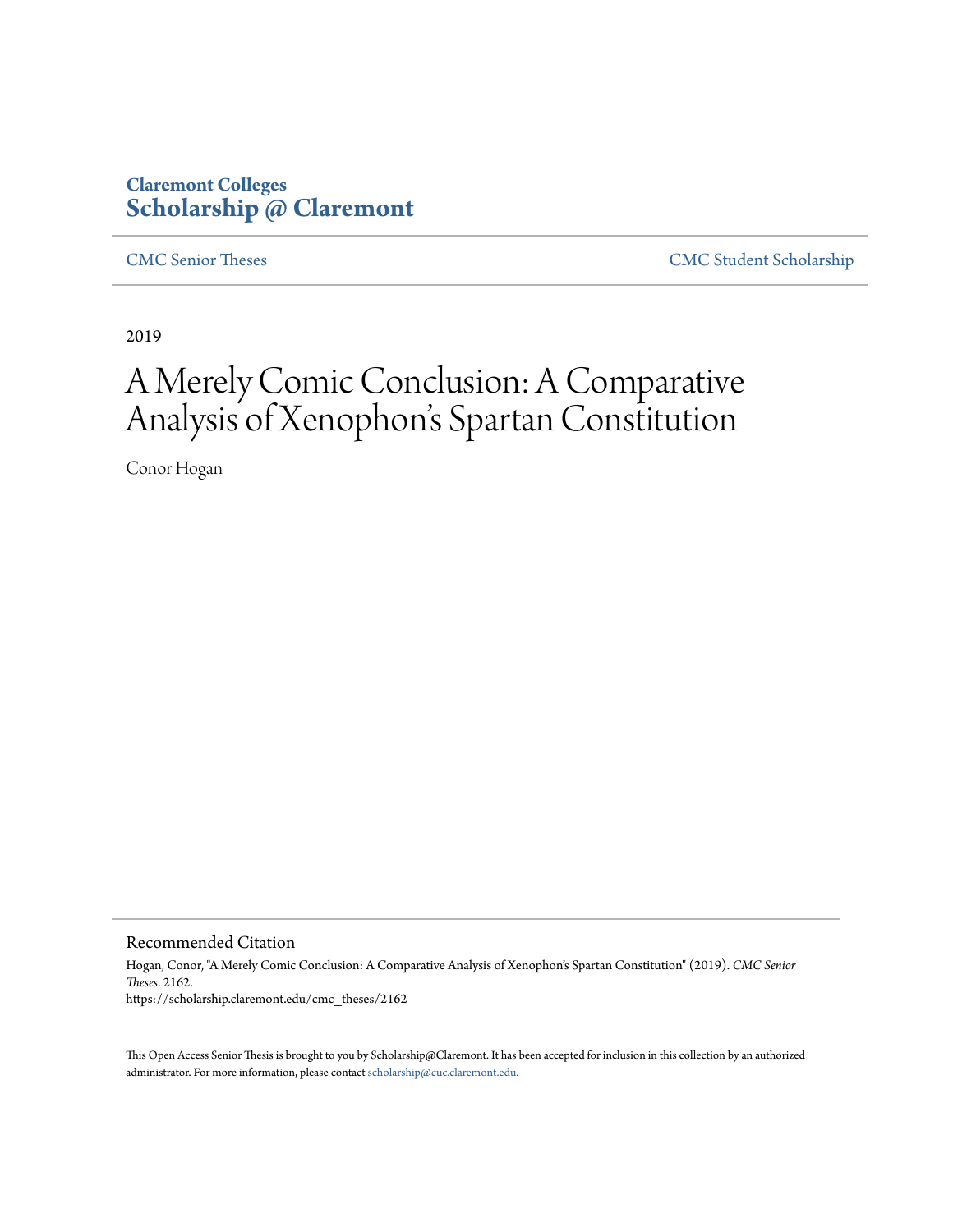Claremont McKenna College

A Merely Comic Conclusion: A Comparative Analysis of Xenophon's *Spartan Constitution*

> submitted to Professor Christopher Nadon and Professor Benjamin Keim

> > by Conor Hogan

for Senior Thesis Fall/Spring 2019 April 29, 2019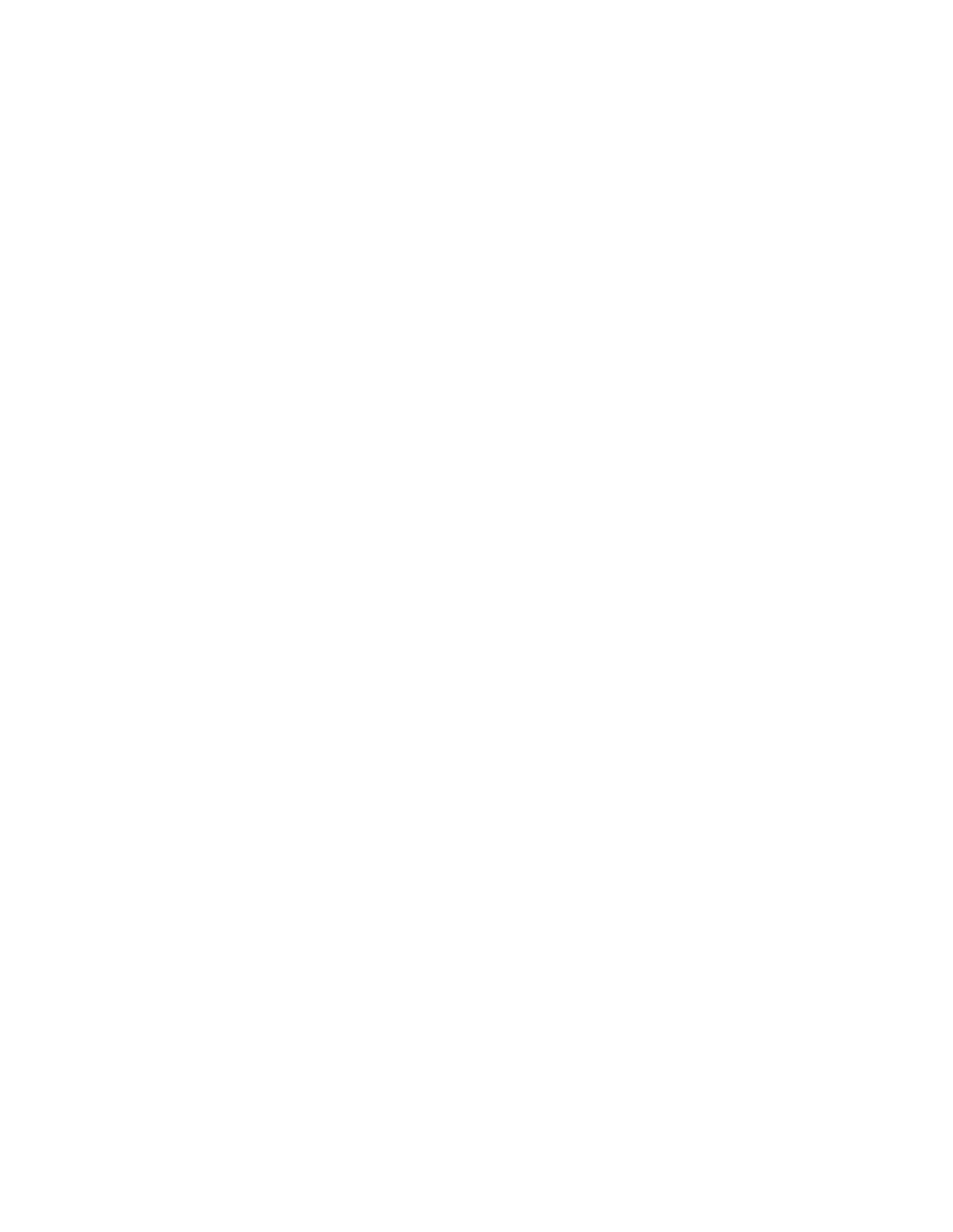## Table of Contents

| Section 3: Scholarly Controversy; Spartan Education as Indoctrination  17 |  |
|---------------------------------------------------------------------------|--|
|                                                                           |  |
|                                                                           |  |
|                                                                           |  |
|                                                                           |  |
|                                                                           |  |
|                                                                           |  |
|                                                                           |  |
|                                                                           |  |

| <b>Bibliography</b> |
|---------------------|
|---------------------|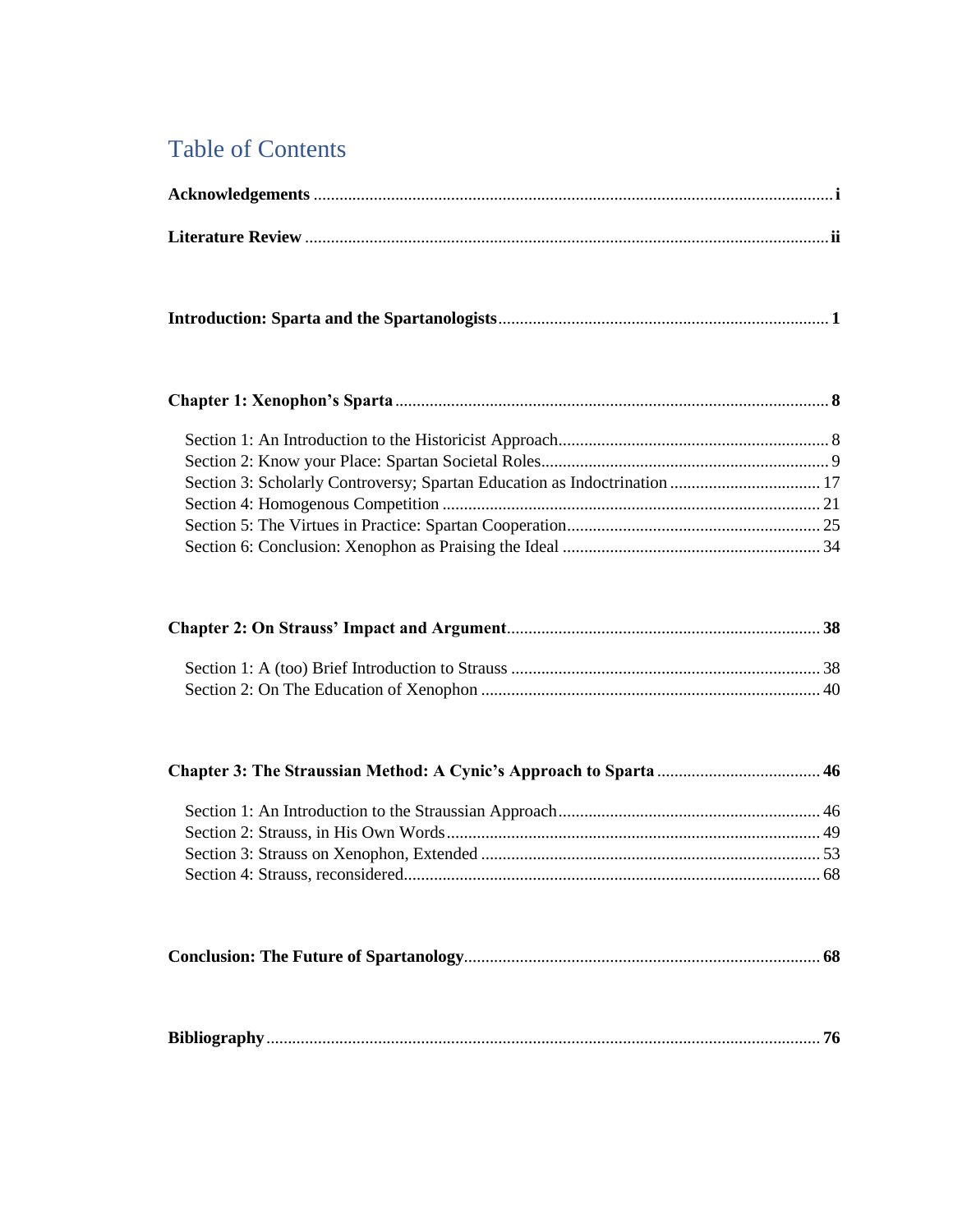## Acknowledgements

To my readers, Professor Nadon and Professor Keim, for all the support, patience, and understanding you have shown me over the last 8 months, I am sincerely grateful. Without the help of both of you, I would have no more than a collection of loosely related thoughts.

To my parents, for teaching me to study what I love, and for reminding me that I do love what I study. For reminding me that sometimes, I don't have to be the very best and above all others. For showing me that a marathon is just made up of little steps.

To all those who have been a part of my journey over the last 4 years, and all those that I don't have the space to mention here: thank you. You mean more to me than you know.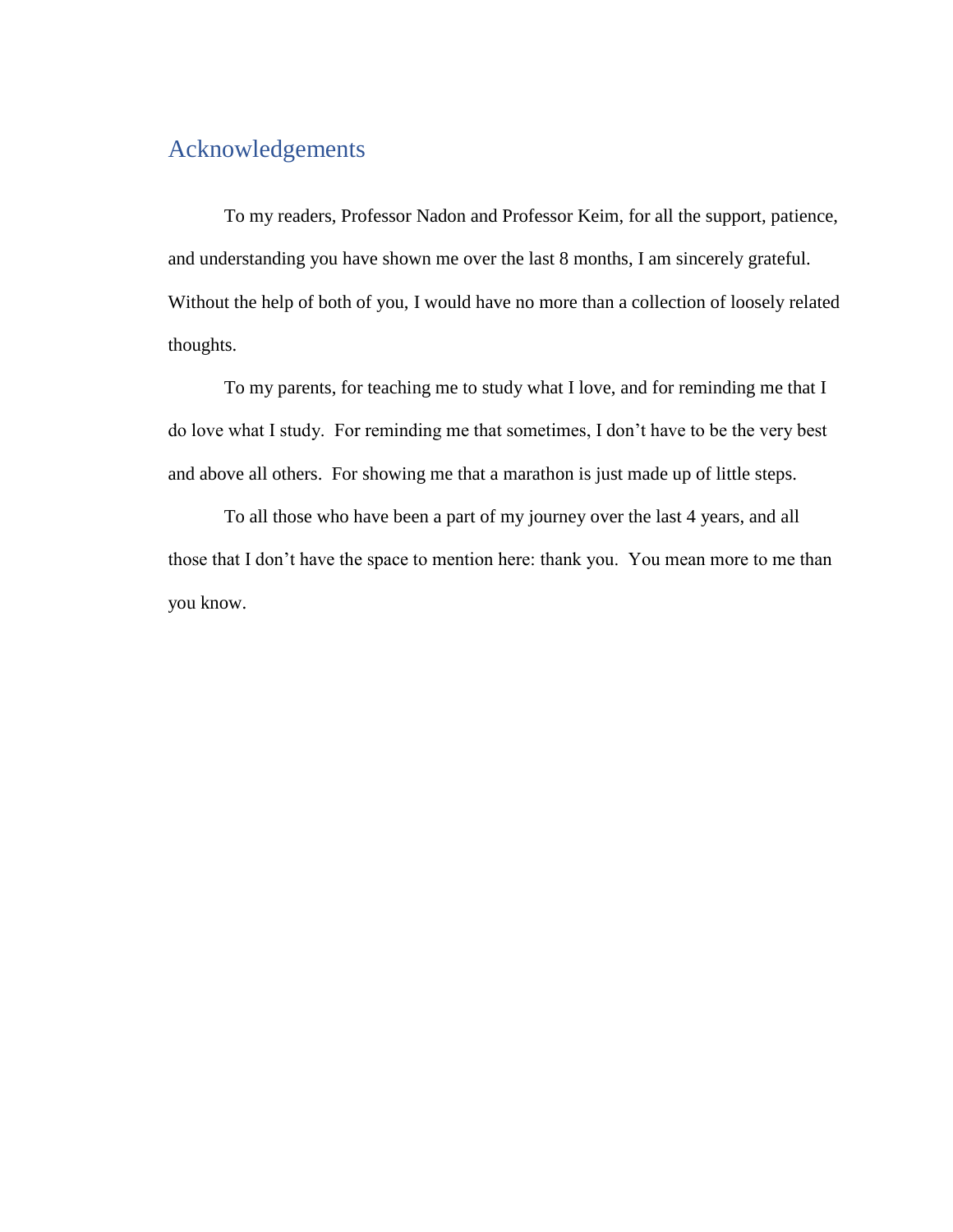Hogan, i

## Literature Review

Much has been written about the Spartan way of life; more specifically, much has been written concerning Spartan institutions as they appear in Xenophon's *Spartan Constitution*. One of the most direct reactions to Xenophon's work comes in Michael Lipka's introduction, translation, and commentary on the *Spartan Constitution*. The ideas raised in Lipka's commentary provide connection to several pieces of important secondary scholarship on Spartan education. Another author that discusses much of the existing scholarly thought surrounding Spartan life is Paul Cartledge in his works *Spartan Reflections, The Greek Superpower: Sparta in the Self-Definitions of Athenians,* and "The Socratics' Sparta and Rousseau's," among others. Yet another work that provides excellent context to the historical world in which the Spartan educational system is located is *The Gymnasium of Virtue: Education and Culture in Ancient Sparta* by Nigel M. Kennell. Finally, Leo Strauss' "The Spirit of Sparta or the Taste of Xenophon," provides the foundation for the scholarly interpretation of Xenophon's work that is at odds with that of Kennell and Cartledge.

Michael Lipka's commentary on Xenophon's *Lac. Pol.* begins with an introduction that gives an overview of the contextual information that could aid in a deep analysis of the text. Chief among this information is Lipka's discussion of the scholarly controversy surrounding Xenophon's work. Interestingly, most of the controversy around the *Lac. Pol.* that Lipka discusses in the introduction centers on questions around Xenophon's bibliographical information. Lipka highlights the controversy surrounding the dates of Xenophon's exile from Athens, the extent and timeframe of his involvement with the Spartans, and the publication and authorship of the *Lac. Pol.* itself. The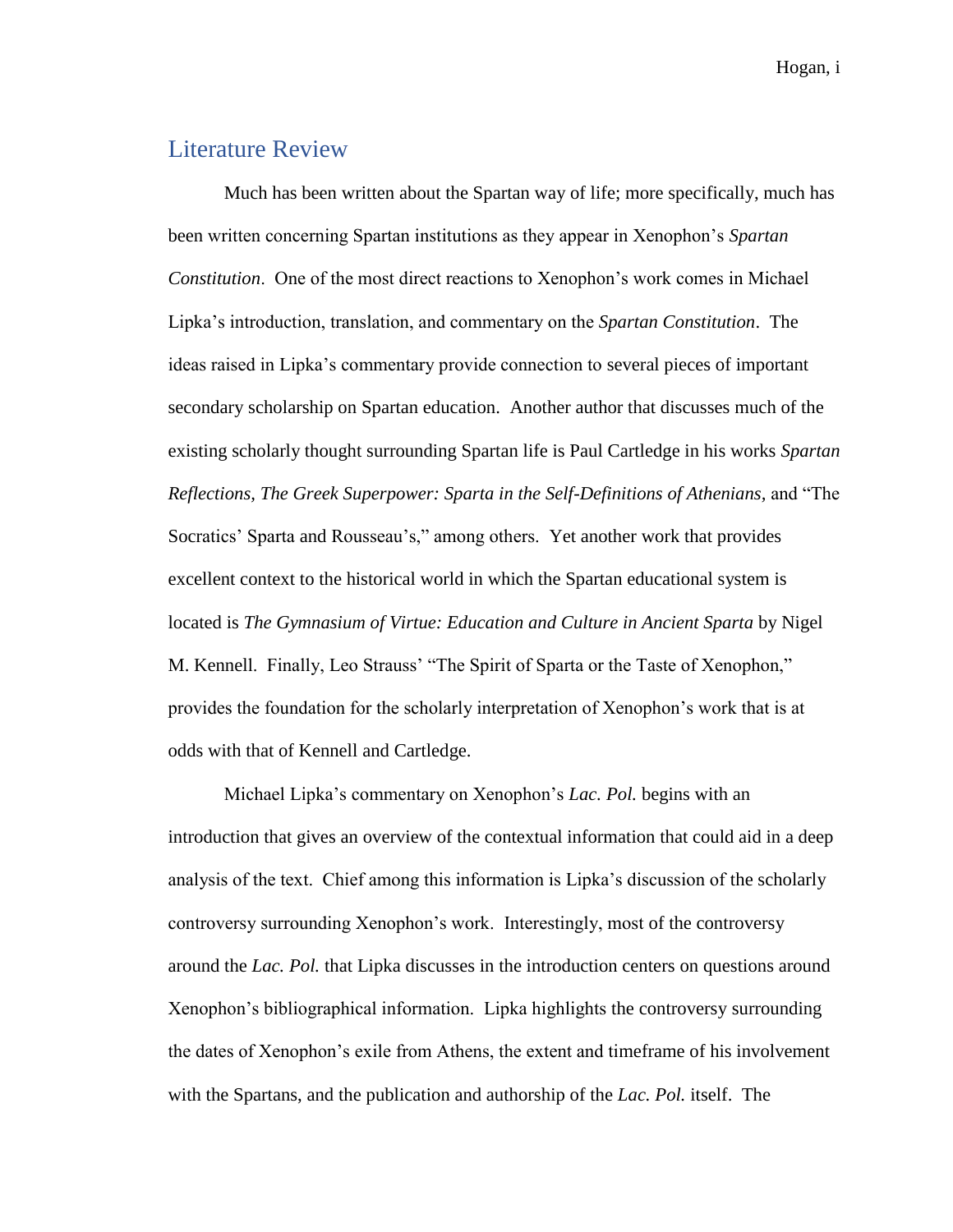Hogan, ii

introduction also gives brief acquaintance to probable influences on Xenophon, to his use of language and writing style, and the history of manuscripts containing the text.

These elements of controversy serve to highlight the point made by Paul Cartledge in his work. That is, one can never be entirely certain about the authenticity of any work concerning Sparta. The job of any scholar investigating an aspect of Spartan society is to read broadly and attempt to separate the truth from fiction. In addition, Lipka's discussion of historicity, language, and style is important. His discussion of these topics allows easy access to the deeper scholarly conversations surrounding the context of the work without needing to focus upon it. While more in-depth discussions of these topics may become necessary in any case, Lipka's discussion of the subjects provides a good foundation for that exploration.

Within the commentary itself, Lipka discusses several key points of controversy among the scholarly corpus. Most notable to me is the comparandum that Lipka makes to Plutarch's *Life of Lycurgus*, which is further discussed in footnote 12 of the commentary, during a discussion of a very specific aspect of Spartan education: the age groups of the *ile*. Lipka is of the view that there were three *ilai*: *paides, paidisko*, and *hebontes*. The controversy that Lipka then discusses is the possible existence of another group, the *agele*, that Plutarch describes in *Lyc.* 16.13. It is troubling, however, that no authors other than Plutarch and those based on his work ever used the term *agele* to describe groups of boys in Sparta. Lipka argues that the *agele* may very well be a mistaken transference of a Cretan word that may not have any bearing as a legitimate descriptor of the age of the boys undergoing the education. The Spartan *agelai*, according to Plutarch, may well have been anywhere from seven to twenty years old.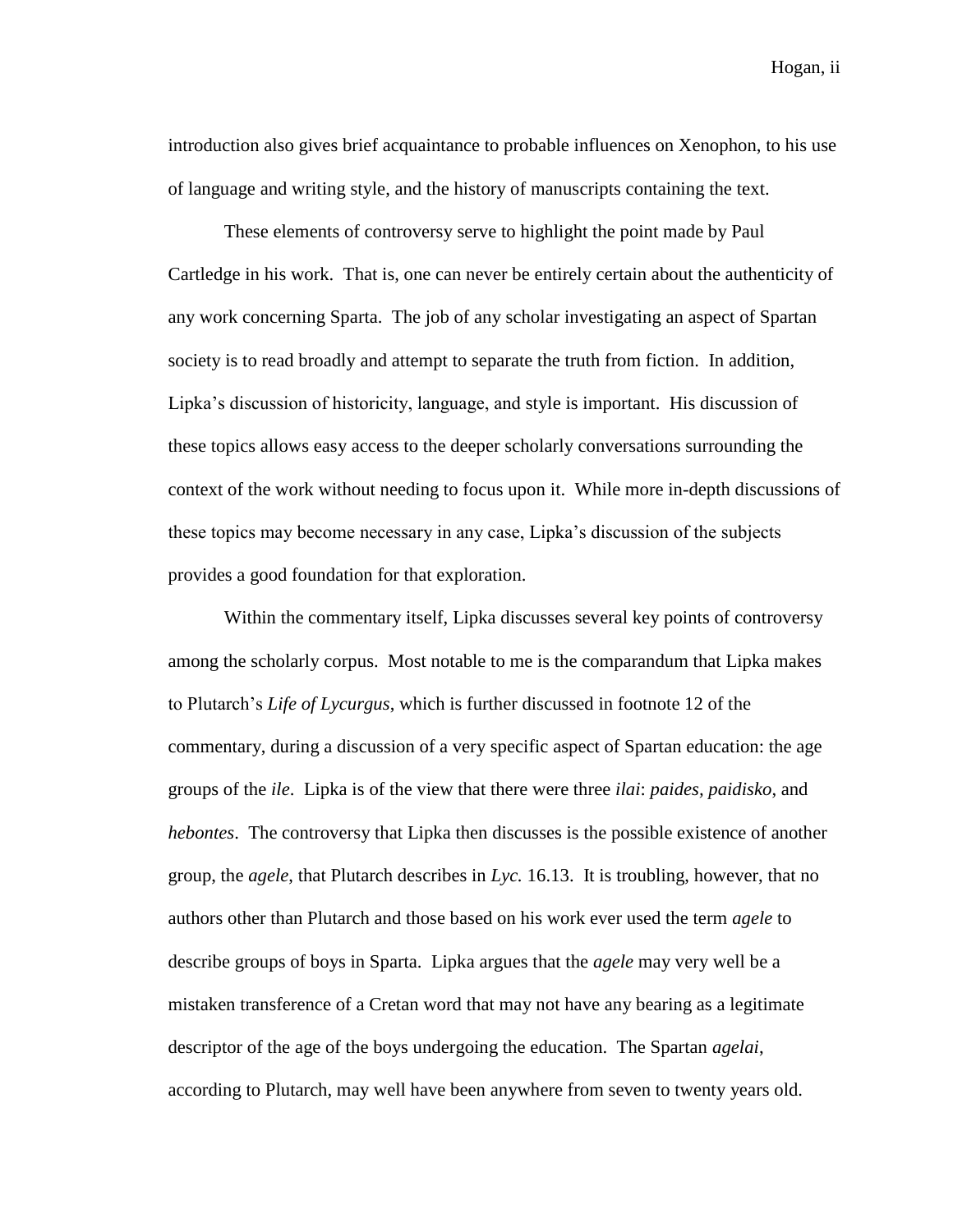Hogan, iii

Lipka finds no reason to believe that Plutarch's *agelai* ended at age 17. Instead, Lipka argues that Plutarch was very knowledgeable about the specifics of the Spartan education, but simply could not find a word to fully describe the Spartan's age classes, and he chose to instead adopt the Cretan terminology. This exemplifies the level of detail that Lipka has given to each aspect of the *Lac. Pol.,* highlighting points that are typically Xenophontic, doubtful in terms of veracity, and otherwise providing noteworthy information. On the first and second points, Paul Cartledge's work *Spartan Reflections*  offers much help in uncovering the truth.

Paul Cartledge's *Spartan Reflections* contains 13 of the most impactful essays of all of Cartledge's work. For a lot of his work, Cartledge goes against the contemporary grain of Spartanology. As he says, there had been a recent trend in Spartan scholarship to draw similarities between Sparta and the rest of Greece. Instead of following this trend, Cartledge draws the conversation back to the idea of the "Spartan Mirage", outlining the key, distinct differences between Sparta and the rest of the Greek world. This is the most important connecting thread between all of Cartledge's essays included in this work. The importance of Sections 2 and 3 of *Spartan Reflections,* "Polity, Politics and Political Thought" and "Society, Economy, and Warfare", respectively, cannot be understated. In these two sections, Cartledge draws the reader's attention to that which made the Spartans unique and different. In the essay on Spartan Education in Section 3, Cartledge, like Xenophon in the *Spartan Constitution* starts by outlining education in Greek citystates outside of Laconia in order to highlight just how unique the Spartan system was. Cartledge makes use of a large amount of new archaeological evidence to motivate the controversial points contained in *Spartan Reflections.* This content is especially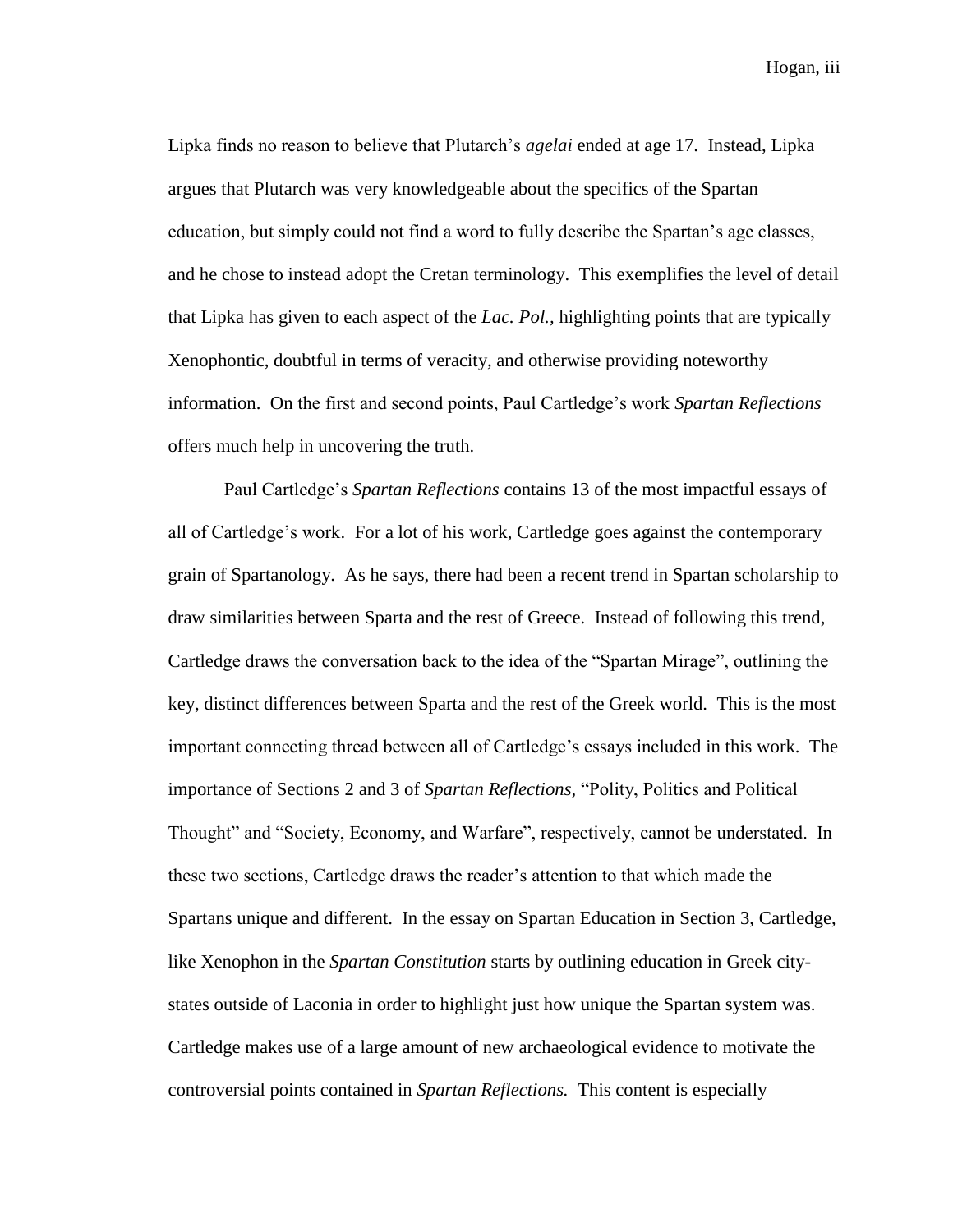Hogan, iv

important to my work because without scholarship such as Cartledge's that builds upon archaeological evidence, I would simply not have access to that source of edification about Spartan life.

The history and impact of the essays that comprise *Spartan Reflections* is almost as important as the content that it contains. One important avenue into the context of Cartledge's work is a review of the book written by Caroline Falkner, published in *Phoenix* in 2005. Falkner jumps right into the history of each individual essay, providing scholarly context, and discussing its impact on the discourse surrounding Sparta. For example, Falkner takes issue with the fact that many essays in sections 2 and 3 have had illustrations (such as maps) removed from them, which make the arguments contained therein more difficult to understand. She makes a point, also, to highlight those essays contained in *Spartan Reflections* that were previously almost inaccessible because they were originally written or published in foreign languages or in hard to access journals. The most important part of Falkner's book review comes in the last paragraph, where she discusses the overarching themes of Cartledge's work. Falkner makes the point that Cartledge is striving to draw attention to "the central and unavoidable influence of the Spartan mirage."<sup>1</sup> On this point, Falkner goes as far as stating that Cartledge has fallen short of his goal. As she says, Cartledge does not do enough to push back against more contemporary scholarly conclusions in Spartanology, even though Cartledge even acknowledges these works in his bibliography. Despite this issue and the fact that many illustrations have been omitted in this republication of essays, Falkner still concludes that Cartledge's work is a timely and important one for all those interested in a deeper study

<sup>&</sup>lt;sup>1</sup> Caroline Falkner. Phoenix 59, no. 1/2 (2005): 176-77. http://www.jstor.org/stable/25067758. p. 176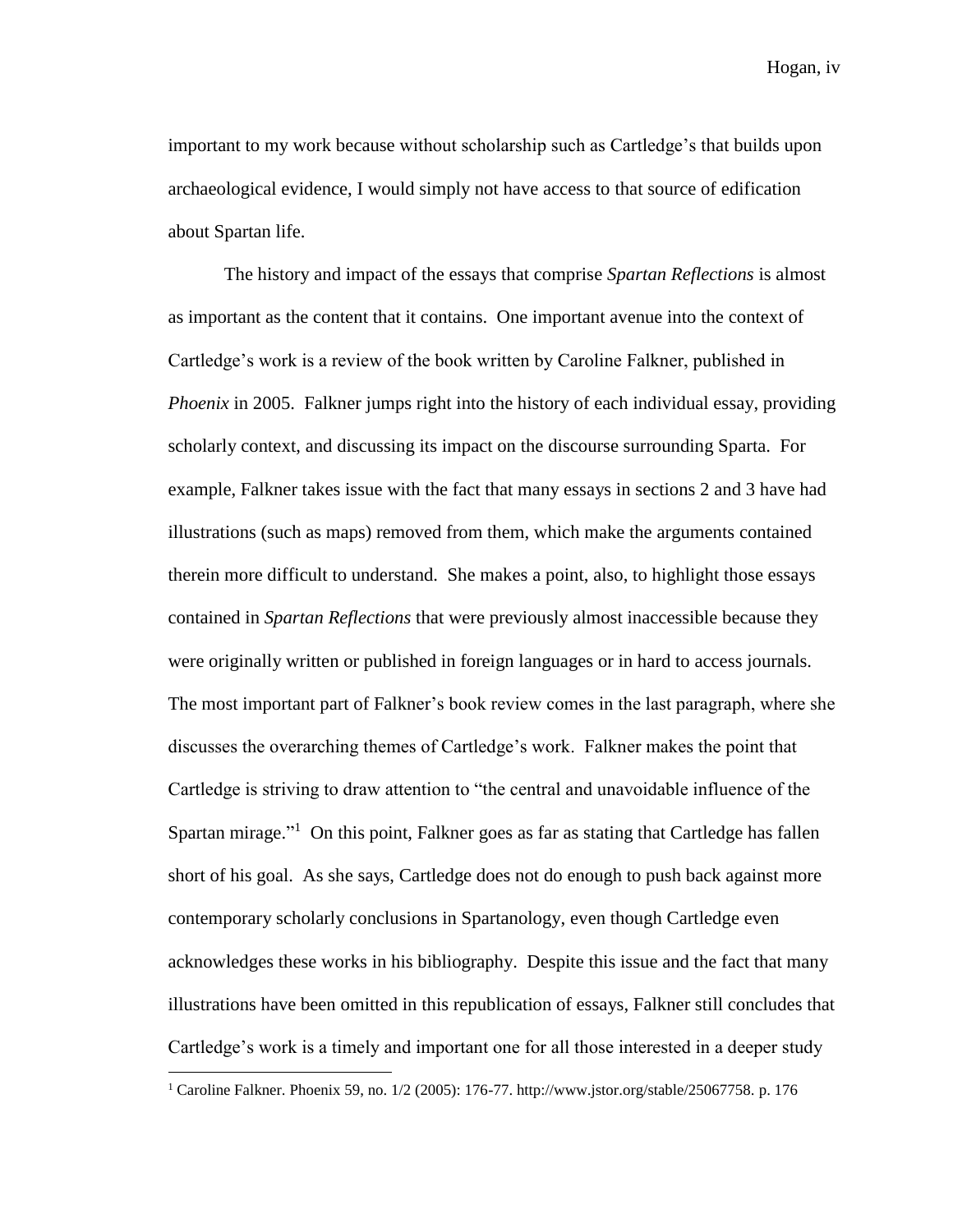Hogan, v

of Spartan society. Thus, it seems that Cartledge has succeeded in his goal for this book. As he states in his introduction, "the following essays are presented to and for their readers' reflection."<sup>2</sup> Cartledge acknowledges that some of his conclusions may be controversial, but he hopes to convince at least some readers of their validity. As if in support of this exact statement, Falkner ends her review by calling *Spartan Reflections*  "some of the most thought-provoking and elegantly argued examples of Cartledge's work."<sup>3</sup> Judging the piece against his own goals, it is difficult to see the impact of Cartledge's *Spartan Reflections* as anything other than a success.

Similarly, Cartledge's other works on the Spartan state are equally successful. For example, in *The Greek Superpower: Sparta in the Self-Definitions of Athenians,*  Cartledge goes through much effort in order to highlight the basis of the Spartan Mirage. In this work Cartledge is investigating how the Athenians thought about the Spartans in relation to themselves. This is a scholarly investigation into how a wartime society, in this case Athens, looks at its enemy. Much like *Spartan Reflections*, this book is a collection of essays that all argue to the same end. Edited by both Paul Cartledge and Anton Powell, this book contains investigations done by some of the most widely cited and important historicist Spartanologists in the world. Unlike *Spartan Reflections*¸ however, this anthology contains much more recent work by the historicist scholars. The most important aspect of this book, therefore, is not the scholarly importance of the essays it contains, but rather as a source for what relations between Athens and Sparta looked like at the time of Xenophon's writing.

<sup>2</sup> Paul Cartledge, *Spartan Reflections* (Gerald Duckworth & Co. Ltd., 2001), 5.

 $3$  Falkner, 2005.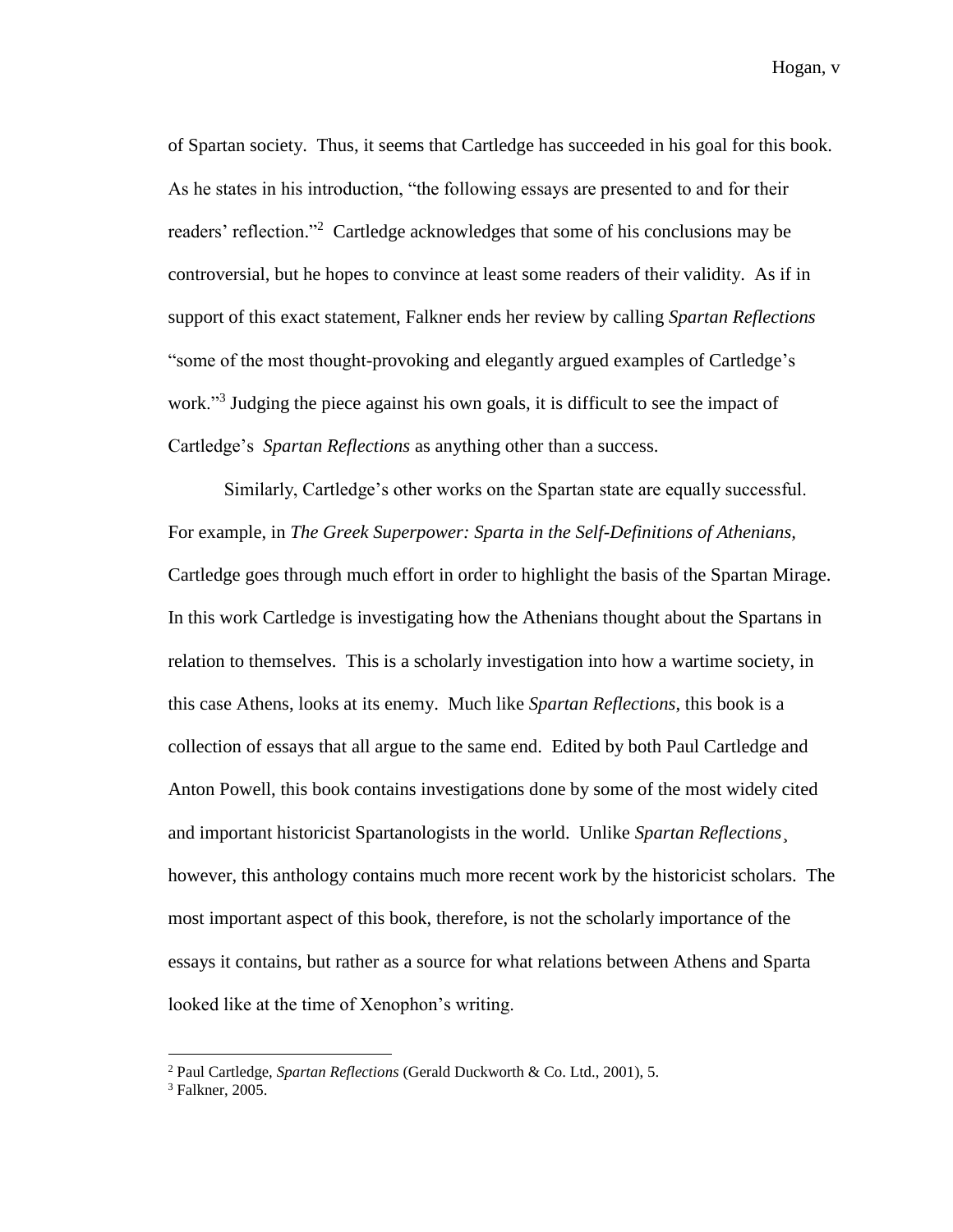Hogan, vi

A similarly successful book in the area of Spartanology is Nigel Kennel's work *The Gymnasium of Virtue: Education and Culture in Ancient Sparta*. Within this book, Kennel offers a unique reaction to both Xenophon and Cartledge's works. In large part, Kennel tends to support the treatment of Sparta in Xenophon as accurate. The way he argues this thesis, however, is unique. Kennel begins his work by focusing on the later, Roman Spartan system of education. As he states, this version of the *agoge* is a purposeful attempt at recreating the legendary system expounded upon by Xenophon. Kennel first considers this Roman iteration of Spartan society in order to evaluate its reflections of the past. As Kennel puts it, this allows for a "cautious extrapolation backwards<sup>34</sup> towards the Xenophontic era of Sparta from the Roman *agoge*. One of the pillars that this argument rests upon is Kennel's parallelism between the Roman use of archaism as legend and the use of Lycurgus as legend by the Spartans of Xenophon's day. Here Kennel argues that the Romans had a prescribed manner of making language appear more archaic in inscriptions concerning the *agoge*. This echoes the well-known fact that ancient Sparta employed the myth of Lycurgus in order to manipulate the appearance of their institutions. Kennel makes similar arguments in order to motivate certain points of Xenophon's *Lac. Pol.*

Interestingly, Kennel disagrees with one point of Xenophon's *Lac. Pol*., a point that Cartledge explicitly agrees with. Kennel makes the argument that a very specific aspect of Spartan education, namely the whipping of boys at Artemis Orthia's altar, was representative of a broader, deeply entrenched religiosity permeating the Spartan system.

<sup>4</sup> Nigel M. Kennell, *The Gymnasium of Virtue: Education and Culture in Ancient Sparta* (Univ of North Carolina Pr, 2007), 126.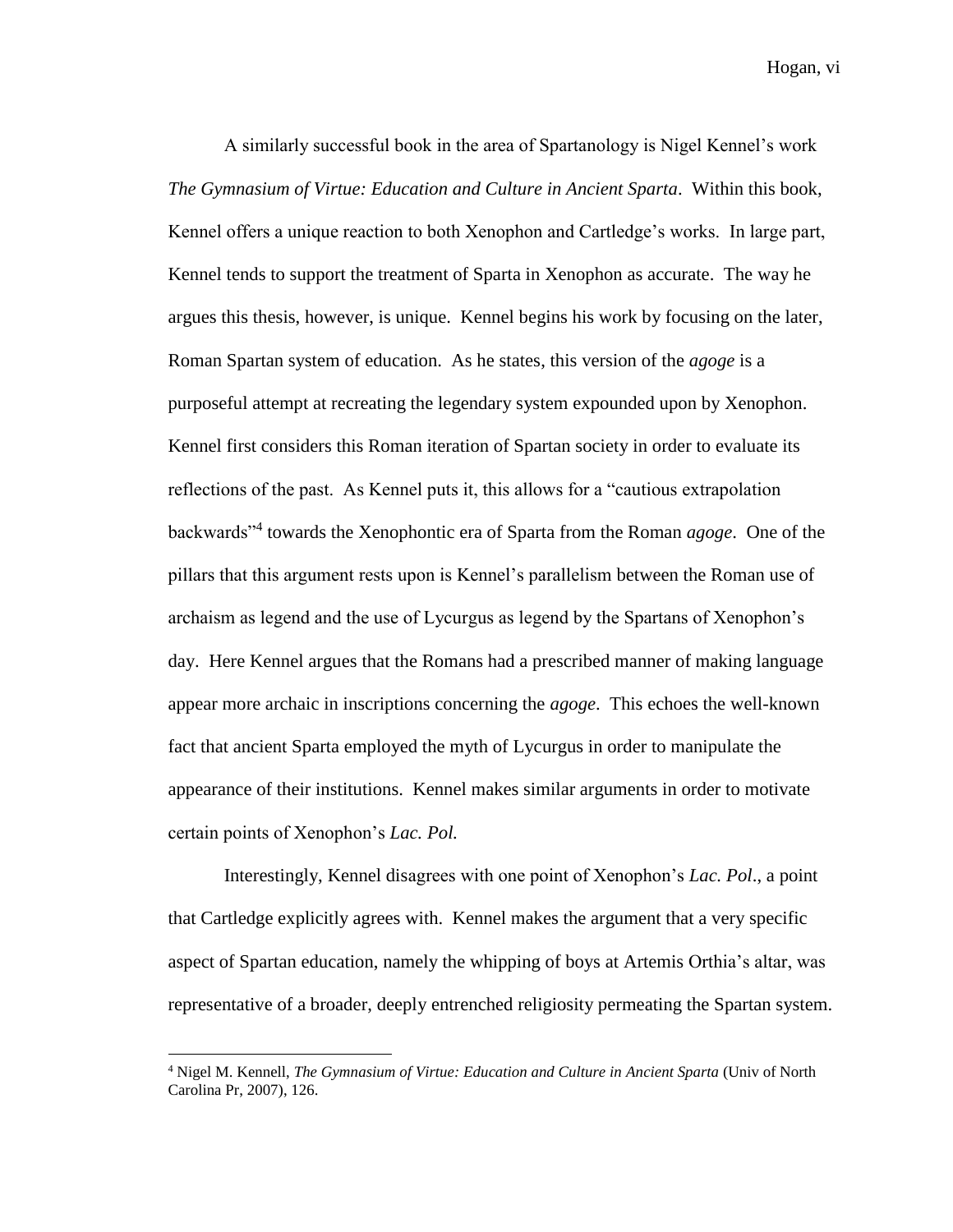Hogan, vii

For Xenophon, this event, and the broader education of Spartan youth was mainly secular. The whipping of boys for Xenophon was simply a preparation for the pains of battle, a point about which Cartledge explicitly agrees. They argue that the historic location of whipping at the altar of Orthia is an archaism reminiscent of the Spartan's use of Lycurgus, and of the future use of archaic language by the Romans. Kennel, on the other hand, argues from archeological evidence, namely an erotic vase depicting a boy being whipped which was found at the location of Orthia's shrine. Despite its erotic nature, this vase also clearly depicts a religious scene. From this standpoint, using the archeological evidence from the vase, Kennel argues that it was not until later that there was an erasing of the religious importance of the ceremony.

As an avenue into the discussion (or, more accurately, the lack of substantial discussion) between the historicist and Straussian interpretive camps, "The Socratics' Sparta and Rousseau's," by Paul Cartledge was supremely useful. In this short essay, Cartledge analyzes various methods of interpretation of Xenophon's *Spartan Constitution*. Among the interpretations that Cartledge expounds upon are those of Strauss. This is one of the few examples where the historicist camp even makes an attempt to engage with the Straussian argument. This attempt, however, is severely lacking. Citing Strauss' "The Spirit of Sparta or the Taste of Xenophon" as *non vidi*, and claiming that its conclusion is "merely comic," is representative of the attitudes that the historicists had in regard to the Straussian claim. The lack of substantial discussion from the historicist camp is essential to the foundation of the over-arching argument of this paper. Without understanding the attitude both sides had in regard to the other, I would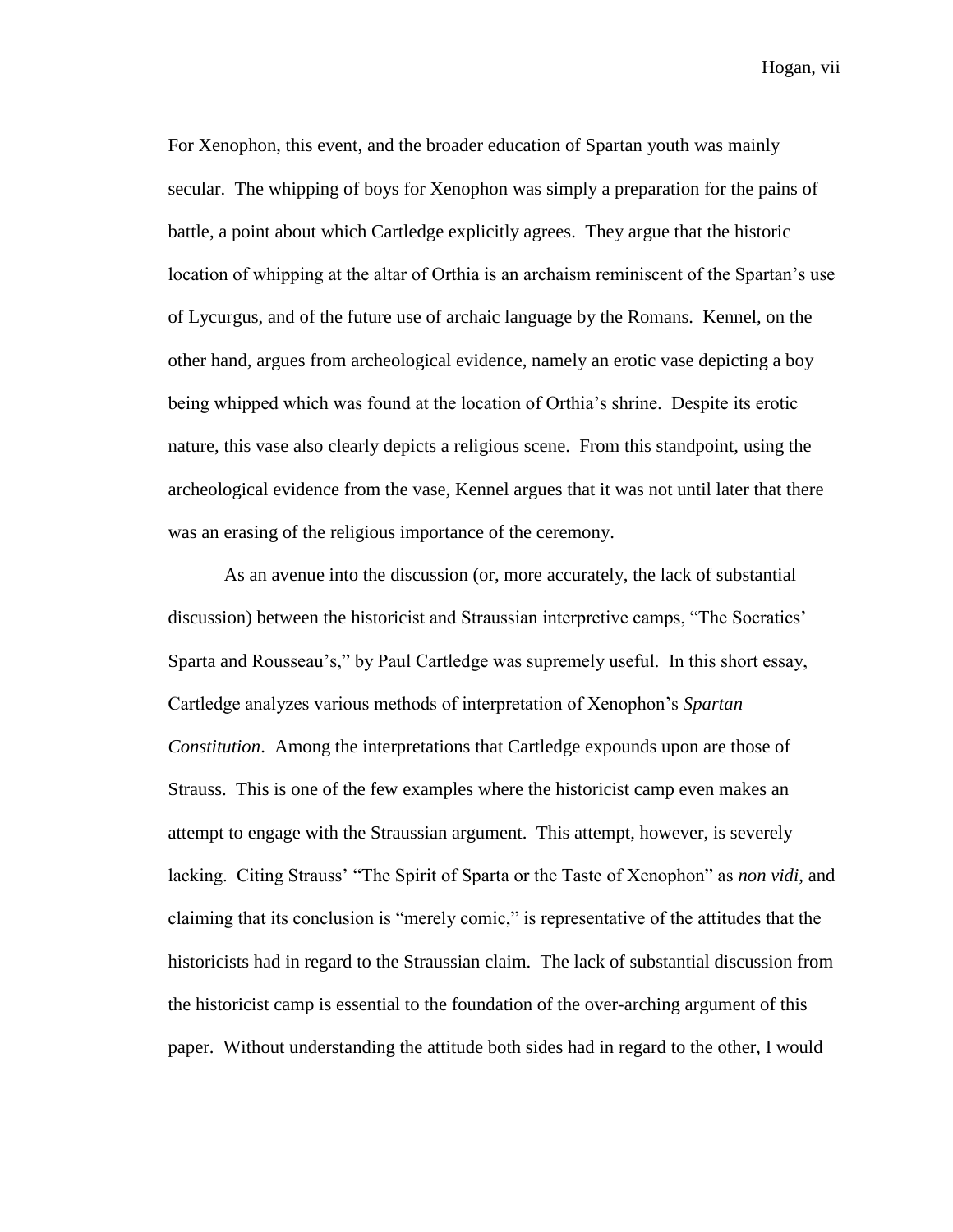Hogan, viii

be unable to address the gap between them. Therefore, this short essay by Cartledge is essential in building the argument of my thesis.

In much the same way, this paper could not have taken its current form without Leo Strauss' "The Spirit of Sparta or the Taste of Xenophon." Probably the single most important source for this paper, Strauss' essay is the origin of the Straussian interpretation of the *Spartan Constitution*. Within this essay, Strauss begins with a closereading of the first two chapters of Xenophon's work, offering excerpts of the Spartan Constitution as evidence for his argument. In essence, this argument claims that Xenophon is being ironic in his praise of the Spartan way of life, leading to the conclusion that Xenophon is actually critiquing Spartan institutions, rather than praising them. Strauss' argument is a strong one through the first few pages of his essay, but he then breaks away from a close-reading after the second chapter of Xenophon's work. Strauss' argument continues, but it ceases to be grounded in Xenophon's text in the same way it had been. The result of this step away from a close-reading is that the reader is forced to simply trust what Strauss claims about Xenophon's work, rather than being able to see the actual words Xenophon used that set up the irony Strauss wishes to show is there. Strauss moves on to a broader argument about Xenophon's work, seeking to show that the work is more a philosophic treatise than one of pure historical investigation. With the benefit of a continuation of a close-reading of Xenophon's text, one would be better able to test the veracity of Strauss' broader argument.

Essential to understanding Strauss' broader argument is knowledge of Strauss' scholarly thought-process outside of his opinions on the *Spartan Constitution*. To that end, *The Cambridge Companion to Leo Strauss*, edited by Steven Smith, is incredibly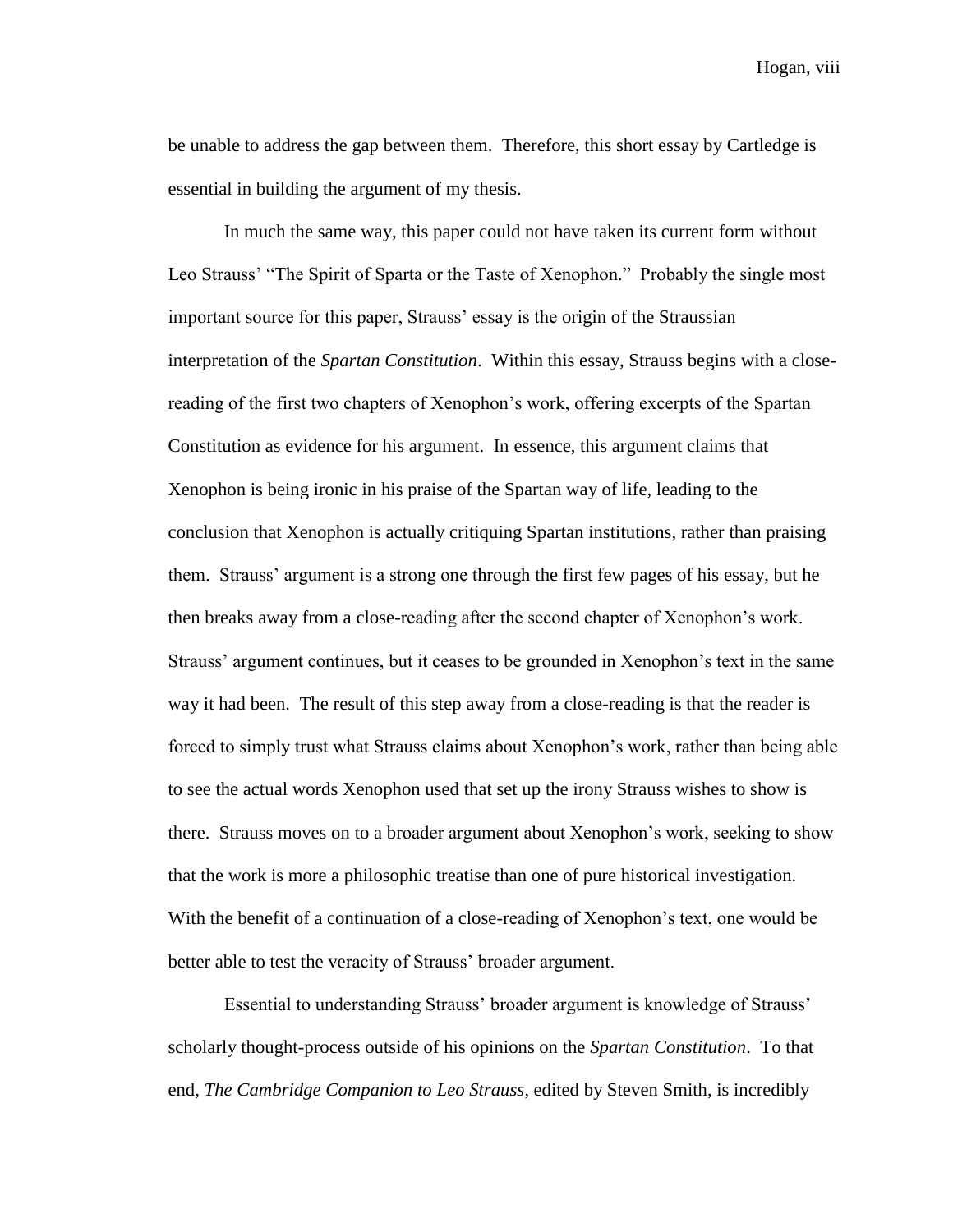Hogan, ix

important. Each chapter of this work tracks a certain thread of scholarly thought that was important to Leo Strauss. Each of these chapters is important to my understanding of the figure of Leo Strauss. Specifically, the fourth chapter of this work, "Strauss's Recovery of Esotericism" is the most important to the work of this paper. In this chapter, Laurence Lampert gives an overview of the letters Strauss wrote to his friend Jacob Klein through the years of 1938-1940. Through these letters, Lampert is able to grant insight into the broader argument that Strauss begins with his essay "The Spirit of Sparta or the Taste of Xenophon." This broader argument is one claiming that much of the overall corpus of primary Classical sources is written esoterically. For Strauss, the *Spartan Constitution* is just the tip of the iceberg. By better understanding the context in which Strauss first saw the *Spartan Constitution* as esoteric, one is also better able to understand Strauss' argument to that conclusion. Therefore, *The Cambridge Companion to Leo Strauss* is essential to the work of this paper.

There were many other scholarly works that were consulted as a means to informing this paper, but these are the major works that are central to the understanding of my argument. By explaining the context of these scholarly works, I am hopeful that a reader will be better able to understand the premises of my argument. If one is better able to understand these works, they will be better able to understand my own.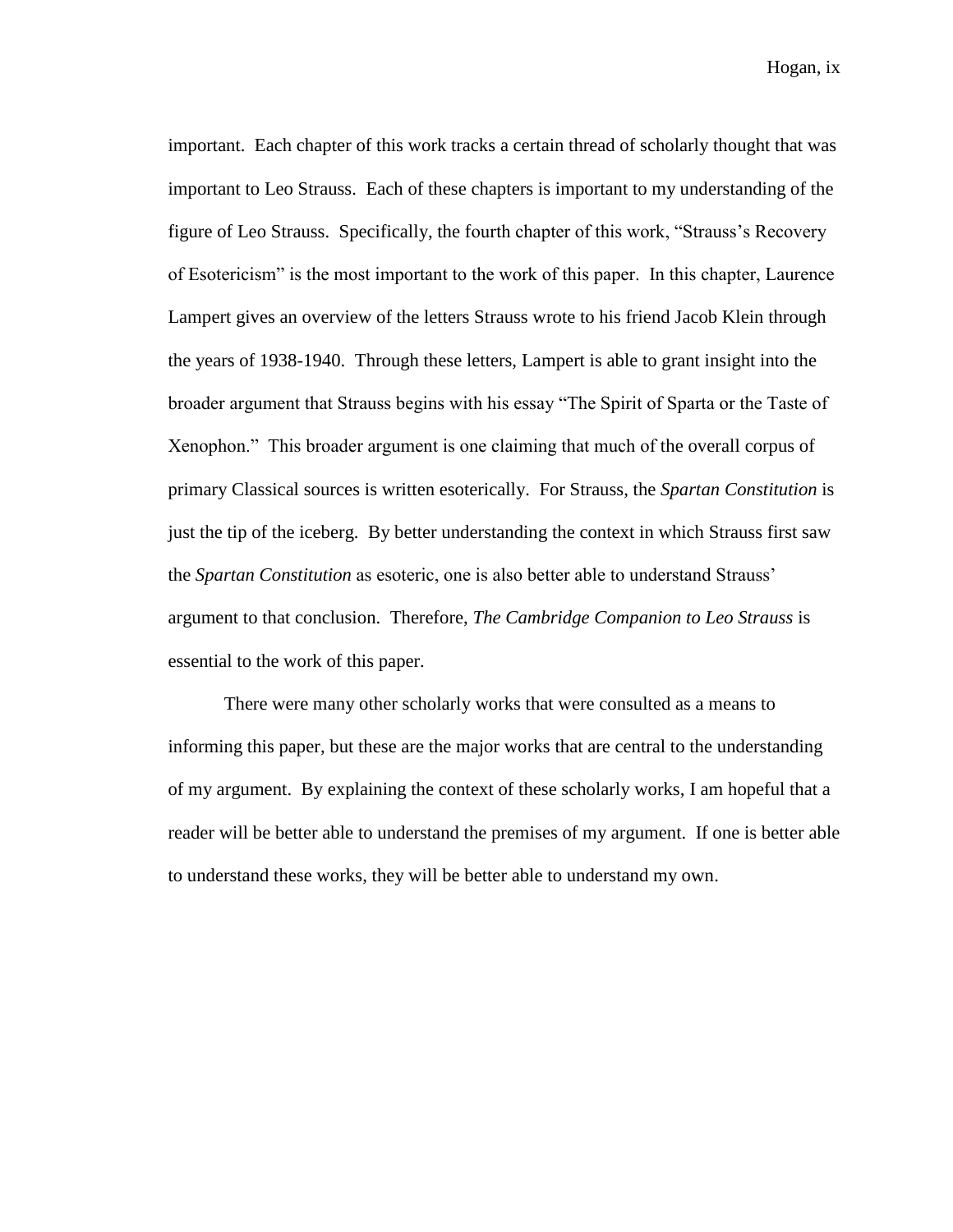### Introduction: Sparta and the Spartanologists

Sparta is one of the most legendary societies ever formed. From popular culture in movies like *300* and *Troy* to serious academics like Paul Cartledge, Leo Strauss, and Vivienne Gray, Sparta has inspired and captivated the minds of many throughout history. Sparta, of course, is fascinating because of its incredible military strength. For the casual observer, picturing Sparta is impossible without picturing the strict, austere education system that forged Spartan soldiers and is represented in countless popular depictions of Sparta. For these people, Sparta's long-lasting military hegemony is logical; Sparta had one of the few professional, standing armies of the time, and it was therefore much better at military conflicts than those states that did not have professionally trained armies. This is, without a doubt, a main contributor to the story of Spartan military excellence. However, the professionalism of Sparta's armed forces does not form the whole picture.

One of the major frustrations for Spartanologists (those historians and classicists who focus on Spartan culture and society) is the distinct lack of primary evidence. Because Sparta was so focused on military excellence and for a variety of other reasons, practically no one in Sparta wrote about his own society. The result is that we no longer have any extant sources written by Spartans about Sparta. What Spartanologists are left with, then, are sources written by non-Spartan Greeks (usually Athenians) about Spartan society, a society they were not intimately familiar with.

Of the extant sources on Sparta, *The Spartan Constitution* by Xenophon is one of the most widely cited and discussed works. For anyone who has read the short work, the reason for this fact is immediately obvious. Xenophon, in his work, attempts to answer the same question that has been puzzling Spartanologists for centuries: "Sparta, though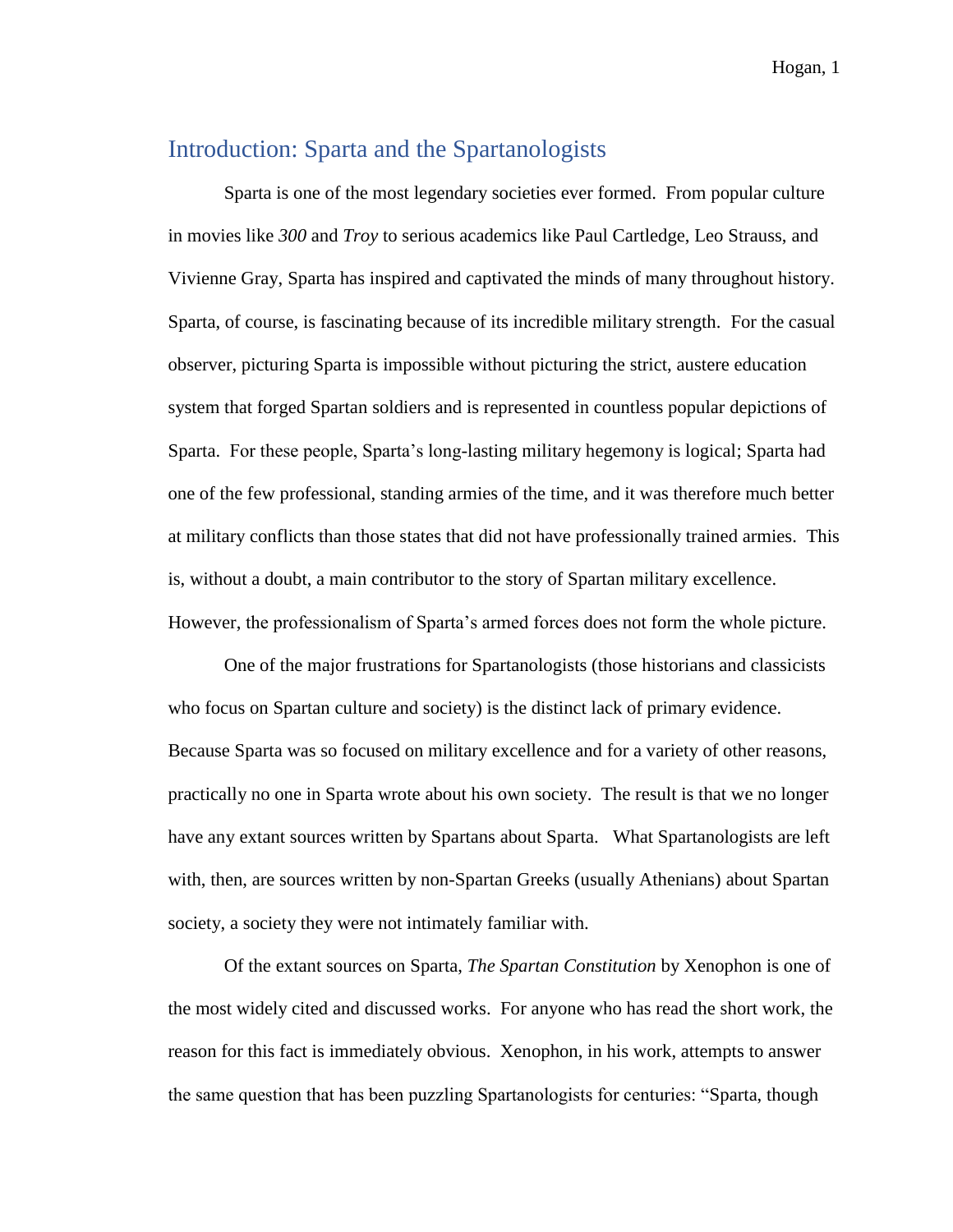among the most thinly populated of states, was evidently the most powerful and most celebrated city in Greece; and [he] fell to wondering how this could have happened" (1.1). Xenophon goes on to describe peculiarities in the Spartan model, things the Spartans do which are fundamentally different than typical practices found elsewhere in Greece. He then explains why these practices lead to some characteristic that was beneficial to the Spartans. In many ways, Xenophon of Athens was the world's first Spartanologist. It seems that he took a systematic, scholarly approach to answering a question which he found fascinating. At the very least, that is the explicit reasoning that he puts forth in his work. The question put forward by Xenophon is a question that continues to fascinate modern Spartanologists, and in answering it, Xenophon exposes many facets of the Spartan system in a new light. So, it is easy to understand why Xenophon's text is so widely cited by other Spartanologists.

A wrinkle to this line of thinking came about in the  $20<sup>th</sup>$  century with the rise of a controversial scholar: Leo Strauss. Strauss, during the decade of the 1930s, was interested in the "distinction between exoteric and esoteric"<sup>5</sup> writing, an ideology which would later be published in his *Persecution and the Art of Writing*. In this work, Strauss attempted to explain that serious, highly-respected authors not only have reason to, but actively have engaged and do engage in esoteric writing. Through the use of irony, paradox, dense and layered meanings, and often outright contradiction, authors are able to hide the true meaning of their work behind their carefully chosen words. Strauss argues that writing esoterically not only serves the obvious purpose of (i) protecting an

<sup>&</sup>lt;sup>5</sup> "Exoteric Teaching" (Critical Edition by Hannes Kerber). In Reorientation: Leo Strauss in the 1930s. Edited by Martin D. Yaffe and Richard S. Ruderman. New York: Palgrave, 2014, p. 275.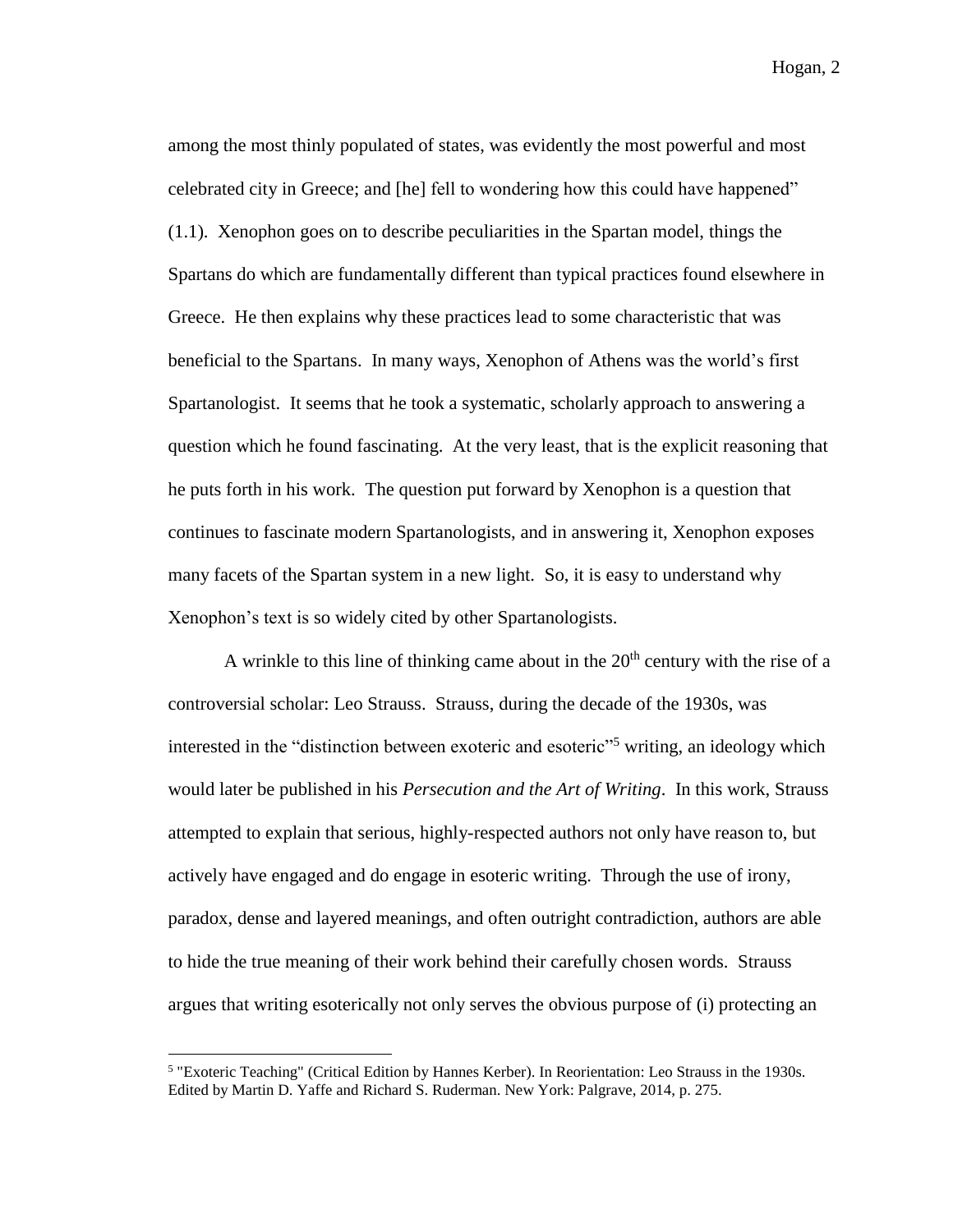author from persecution, but it also (ii) serves to protect the author's society from the corruption caused by his inquiries (just as Socrates was arguably trying to protect Athens from the corruption of his philosophy $(iii)$  weeds out the good reader from the bad, and (iv) is in and of itself an educational exercise.

On its own, *Persecution and the Art of Writing* was not a truly revolutionary text. We see examples of esoteric writing in modern days in all kinds of places. In order to perform a social critique, especially in states that do not protect freedom of speech, it is just common sense to write esoterically. All Strauss did, in his work, is advocate for motivations for esoteric writing beyond avoidance of persecution. What made Strauss an intellectual revolutionary was the fact that he began to apply his principles of esoteric writing to ancient sources.

The first major work by Strauss on this topic was an essay titled "The Spirit of Sparta or the Taste of Xenophon," published in 1939. In this essay, Strauss undertakes a close-reading of the *Spartan Constitution*, trying to point out concrete examples to support his theory about Xenophon's esoteric writing. Strauss attempted to highlight points of Xenophontic irony, places where Xenophon left a paradigm unfulfilled, stated something we know to be factually incorrect, explicitly contradicted himself, or something of the sort. Strauss used these points of Xenophontic irony in order to build an idea of what Xenophon's esoteric message could have been. Strauss concludes that Xenophon is not, as had been the norm in interpreting the *Spartan Constitution*, writing an encomium of the Spartan way of life. Rather, Strauss argues that Xenophon is hiding a critique of the Spartan system behind what appears to be praise.

<sup>6</sup> See *e.g. Mem.*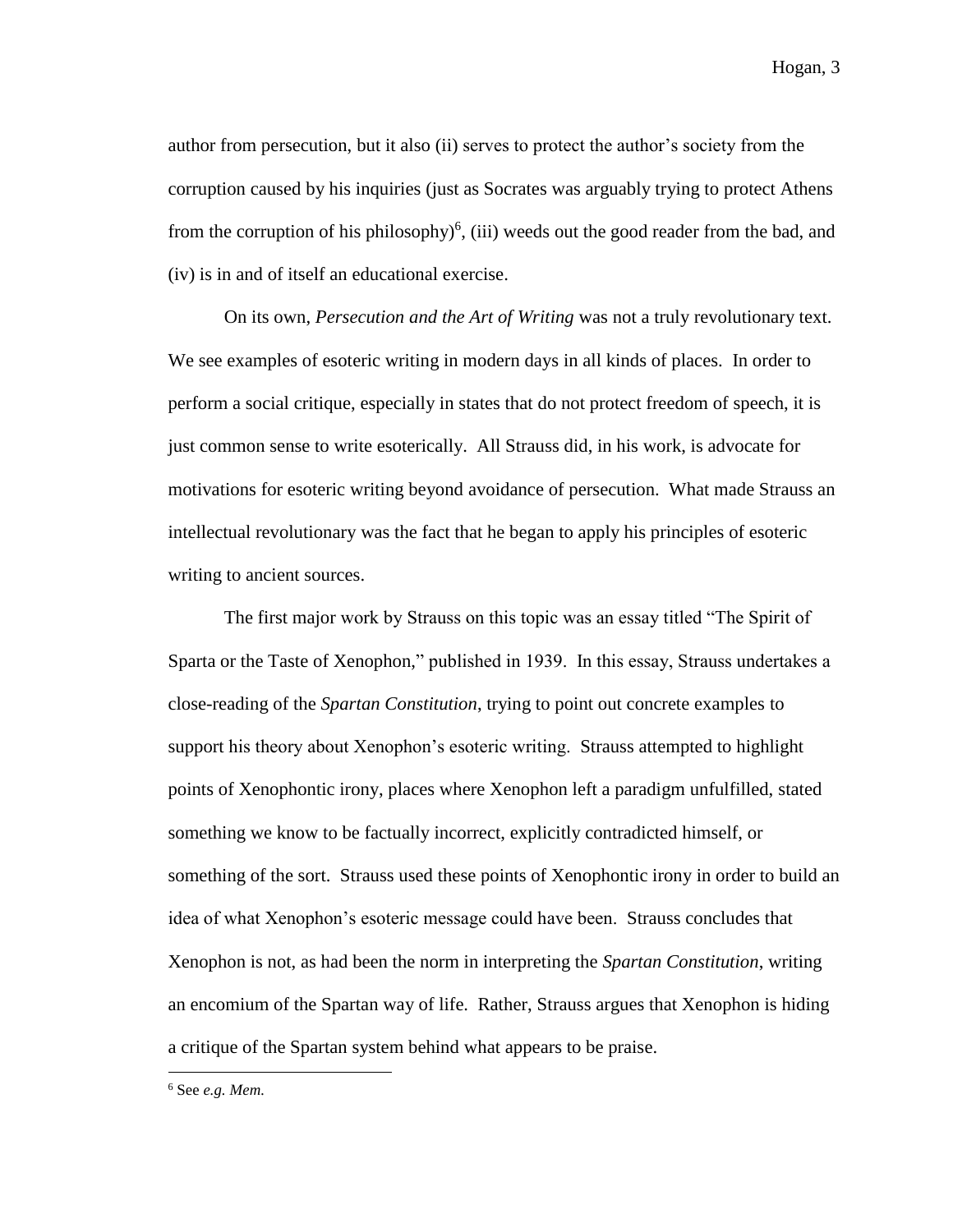With this conclusion, Strauss started to completely undermine the traditional method of interpreting classical works. This line of thinking flew in the face of the 200 years of scholarship that came before it, but unfortunately, did not actively try to engage with the existing scholarship. Instead, Strauss appealed mainly to ancient sources, citing different passages as evidence for the cases of Xenophontic irony that he was highlighting. The historicist scholars, those interpreting the *Spartan Constitution* to be straightforward praise of Spartan society, were understandably upset. Not only was Strauss claiming that all historicist scholars were fundamentally wrong, he was doing so without actively arguing against them. For the historicist, Strauss was engaging in pointless work: trying to re-interpret a work that had been read, discussed, and written about for more than 2000 years. From their perspective, Strauss was trying to erase those 2000 years of scholarship and engage only with sources that supported his ideology. After all, why would someone attempt a straightforward close-reading of the text when it had been done thousands upon thousands of times?

For Strauss, on the other hand, a close-reading was the only way that he could prove the point he was trying to make. The question Strauss was seeking to answer, whether or not Xenophontic irony was indicative of an esoteric teaching in the *Spartan Constitution*, required that one find and analyze points of Xenophontic irony. However, Strauss did not do enough to engage with the pre-existing explanations of Xenophontic irony, seeking only to make his case, not to disprove others'. From Strauss' perspective, again, this makes sense. Why engage with such well-known interpretations when they serve only to weaken your argument? And if you truly believed, as Strauss did, that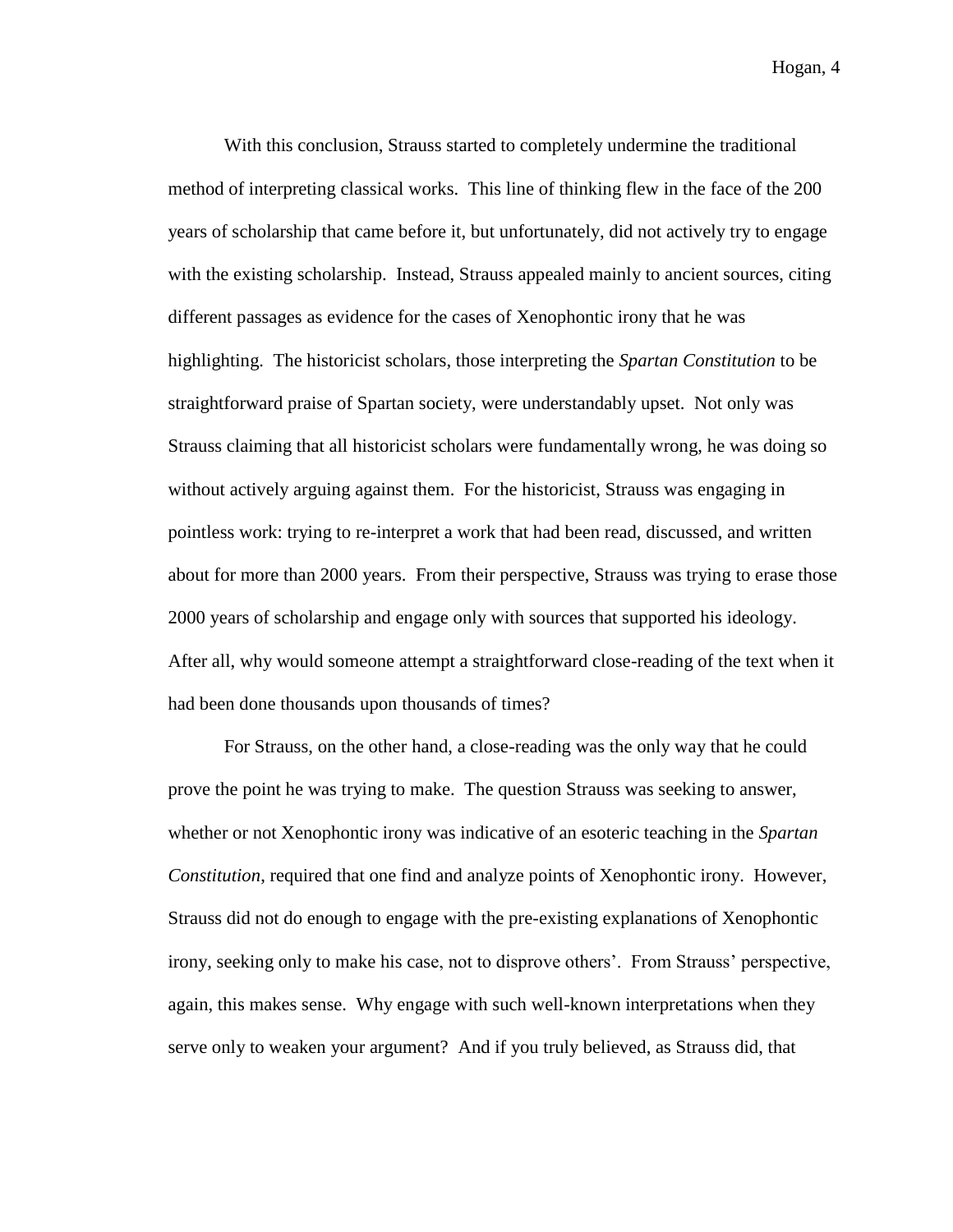scholars had been fundamentally misinterpreting major classical texts for centuries, why not try to just start over?

In the minds of both camps, the Straussian and the historicist, the other side is being unreasonable. From the perspective of a historicist, Strauss was an egotistical scholar who thought he was not only the smartest person alive to have read Xenophon, but the smartest person to have done so in centuries. This line of thinking on the historicists' part was actively encouraged by Strauss as well. The manner in which Strauss argued, using sarcasm and irony, made the historicist out to be actively obtuse, if not outright stupid. As he put it in a rhetorical question, "was Xenophon, who not only spoke ironically of the Spartan education in stealing in the *Anabasis* but who was, after all, a pupil of Socrates, incapable of irony?"<sup>7</sup> In essence, Strauss is asking how no one has even considered if Xenophon could be ironic within this text when we have known about other cases of irony in Xenophon's other works, and when Socrates is well-known for his use of irony. In other words, Strauss is asking how the historicist camp could have been so stupid as to miss something this obvious.

On the opposite side, the historicist camp is equally derisive of Strauss' method of interpretation. One of the more prominent proponents of the historicist interpretation is Paul Cartledge, a professor of Greek History at Cambridge. Cartledge, and practically every other historicist of note, does not directly engage with Strauss' work, or respond substantially to his claims. As he puts it,

Leo Strauss, however, and his follower Higgins have read the Lac. Pol. otherwise, very much so. I merely mention without discussion Strauss's

<sup>&</sup>lt;sup>7</sup> Leo Strauss, "The Spirit of Sparta or the Taste of Xenophon" 6, no. 4 (1939): pp. 502-536, http://www.jstor.org/stable/40981694, p. 508.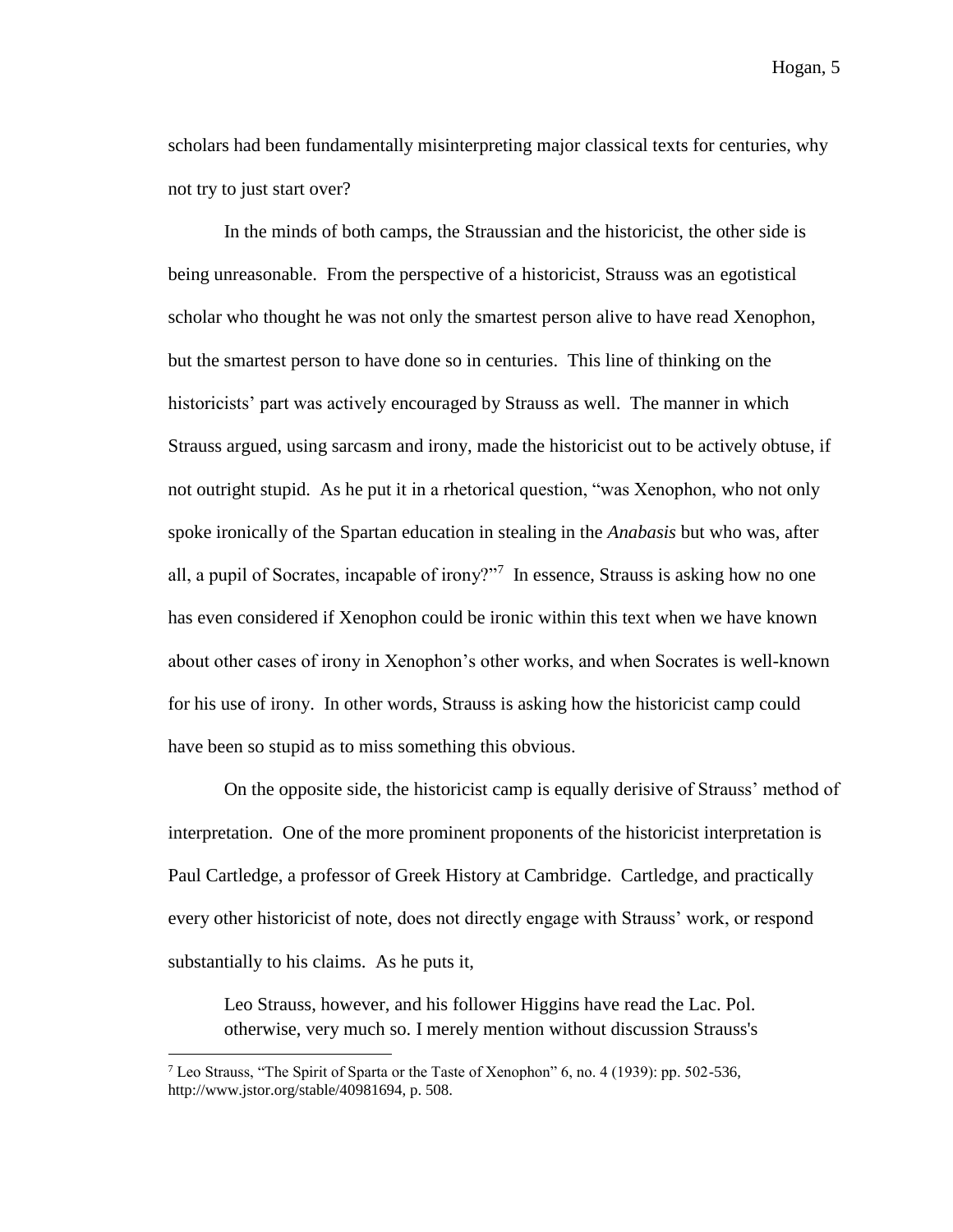judgement that the pamphlet is 'a higher type of comic speech than ... the classical comedy': that seems to me to be itself merely comic. To be taken more seriously is their claim - a standard sort of Straussian claim - that when read attentively the tract can be seen to mean the opposite of what it has usually been taken to mean…But I'm bound to say that I do not believe the Strauss-Higgins reading of the Lac. Pol. to be such a case. Although Xenophon can be quite gently subtle, he's never in my view and almost everyone else's - THAT devilishly subtle. The Lac. Pol should therefore probably still be read on the WYSIWYG[historicist] basis.<sup>8</sup>

This passage appears in an essay published by Cartledge on the very subject of differing interpretations of the *Spartan Constitution*. This is not true engagement with the arguments that Strauss puts forward in his essay. Cartledge actually cites Strauss' "The Spirit of Sparta and the taste of Xenophon" as "*non vidi*," meaning he had not actually read it. This does not excuse the Straussian camp, however, as there is little debate of substance on either side. It seems that both sides are making points without consideration of what the other side has done in its own scholarship.

In truth, the reality of Xenophon's intentions, and the veracity of his claims in the *Spartan Constitution* are unknowable. Like all things, however, we are more likely to find the truth if we are able to truly consider the arguments that directly contradict our own beliefs. It could only be beneficial to both the historicist and Straussian camps to consider the arguments of the other side.

In this paper, I hope to do a small part to bridge the gap that has emerged in this scholarly debate between the historicist and Straussian views of Spartan society. To that end, this paper will analyze the *Spartan Constitution* according to the Straussian method.

<sup>8</sup> Paul Cartledge, "The Socratics' Sparta And Rousseau's," ,*University of London - Institute of Historical Research*, 1998, pp. 1-8, https://sas-

space.sas.ac.uk/4409/2/The Socratics' Sparta And Rousseau's by Paul Cartledge Institute of Histori cal Research.pdf, p. 1.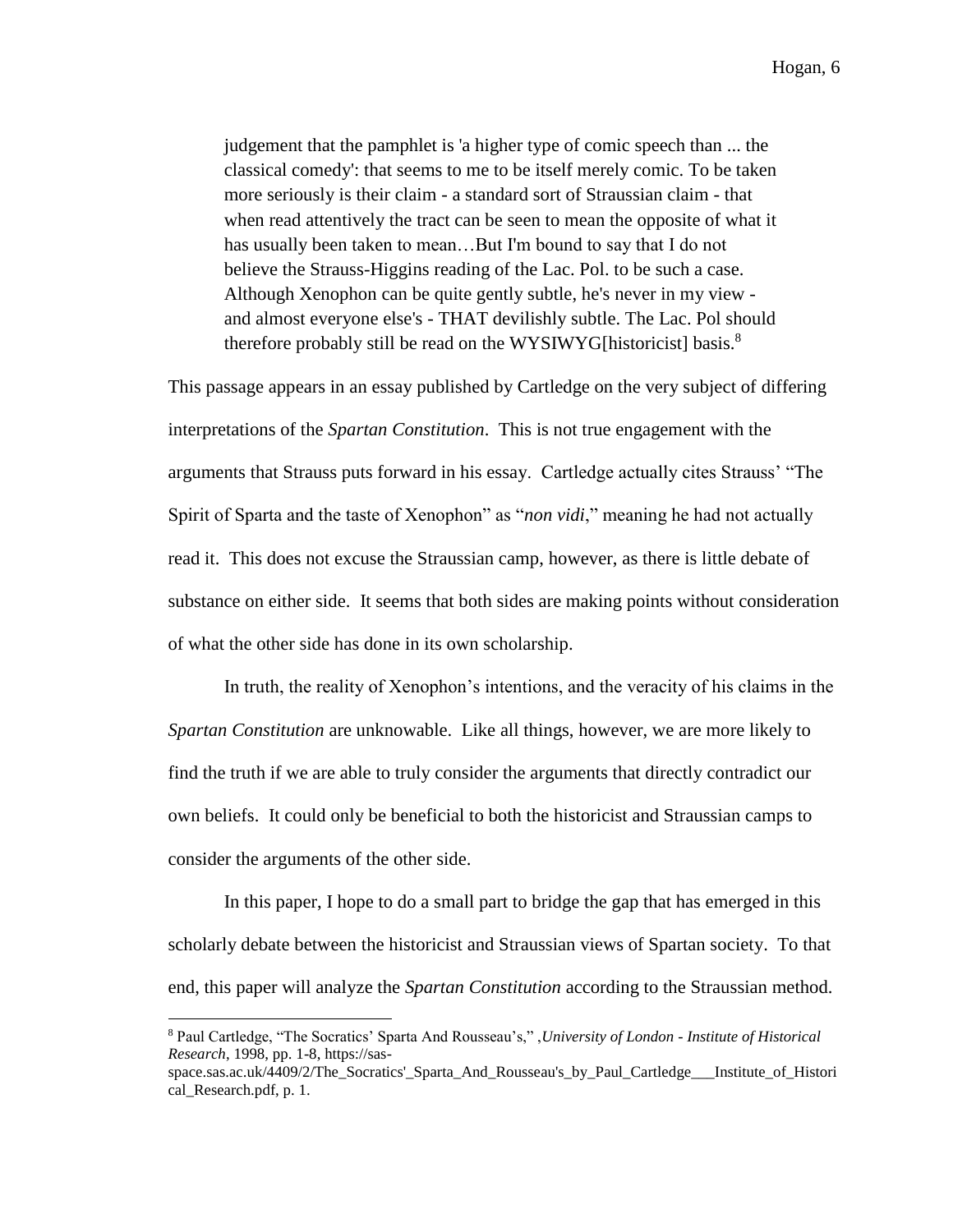That is, I will engage in a close reading of the text, only referencing outside, secondary sources directly when necessary and appropriate. In other cases, their views will simply color this analysis and be referenced as supporting evidence in footnotes. Strauss chose to have only a superficial interaction with the existing scholarship at the time of publishing his essay, and I therefore believe it will be more beneficial to see what this approach would look like from the historicist perspective. When the same approach is taken, the heart of both camps' arguments will be exposed, allowing them to be more easily compared.

The paper will begin with a reading exploring the themes of Xenophon's work according to a historicist perspective. After a brief aside explaining and motivating the Straussian esoteric argument to a greater extent, the paper will move on to a similar close-reading of the *Spartan Constitution*, following Strauss' essay where appropriate and extending his arguments where necessary. Through this process, the paper aims to show that the perceived separation between the historicist and Straussian interpretations appears to be much greater than it, in reality, is.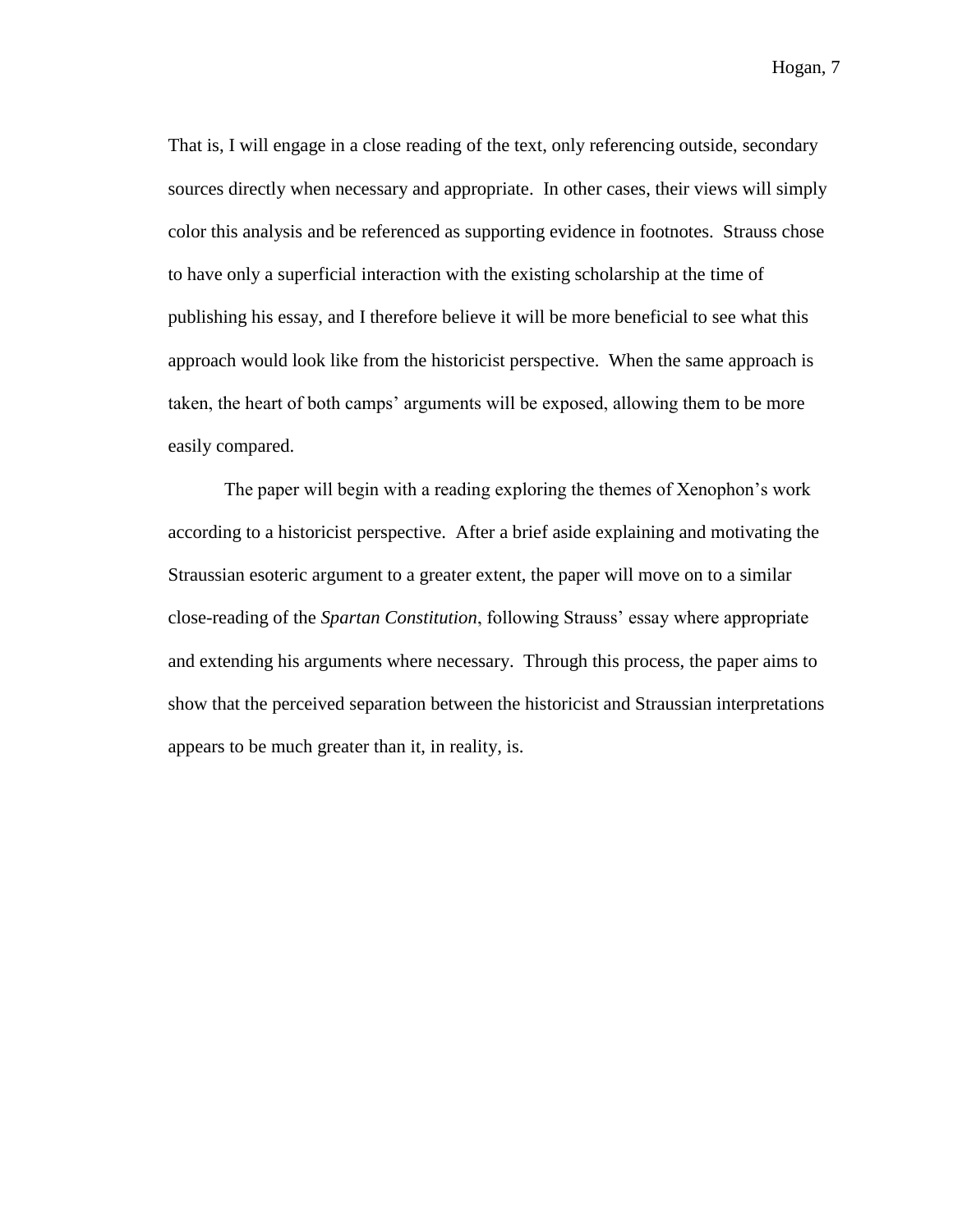## Chapter 1: Xenophon's Sparta

 $\overline{a}$ 

#### Section 1: An Introduction to the Historicist Approach

From times ancient to modern, Sparta has inspired wide-ranging scholarly curiosity in response to the question of how Sparta, with so small a population, could support an army so completely dominant for so long. Presumably written sometime between 387 and 385  $BC^9$ , Xenophon the Athenian wrote one of the only remaining extant sources responding to this question: his *Constitution of the Spartans*. Within this text, Xenophon spends a lot of time outlining the various broad societal institutions that built Spartan excellence, outlining the different societal peculiarities imposed by Sparta's founder Lycurgus.

Almost all of the secondary scholarship on this work of Xenophon's interprets his praise of Sparta as genuine. Many of the most celebrated Laconian scholars fall into this camp: Paul Cartledge, Vivienne Gray, and Nigel Kennel, among others. Within this camp, disagreements about Xenophon's work typically extend no further than minute details about dates of authorship, the veracity of certain chapters as being written by Xenophon himself, and small things of that nature. Typically, this approach is called the historicist interpretation of Xenophon, as it treats the text as historical evidence. Scholars like Cartledge, Gray, and Kennel are typically trying to build a broader image of what Sparta was like, and the *Spartan Constitution* is only one piece of evidence to their building of that image. I will undertake in this chapter to offer a reading and

<sup>9</sup> Michael Lipka and Xenophon, Xenophon's Spartan Constitution: Introduction, Text, Commentary (Berlin: De Gruyter, 2002).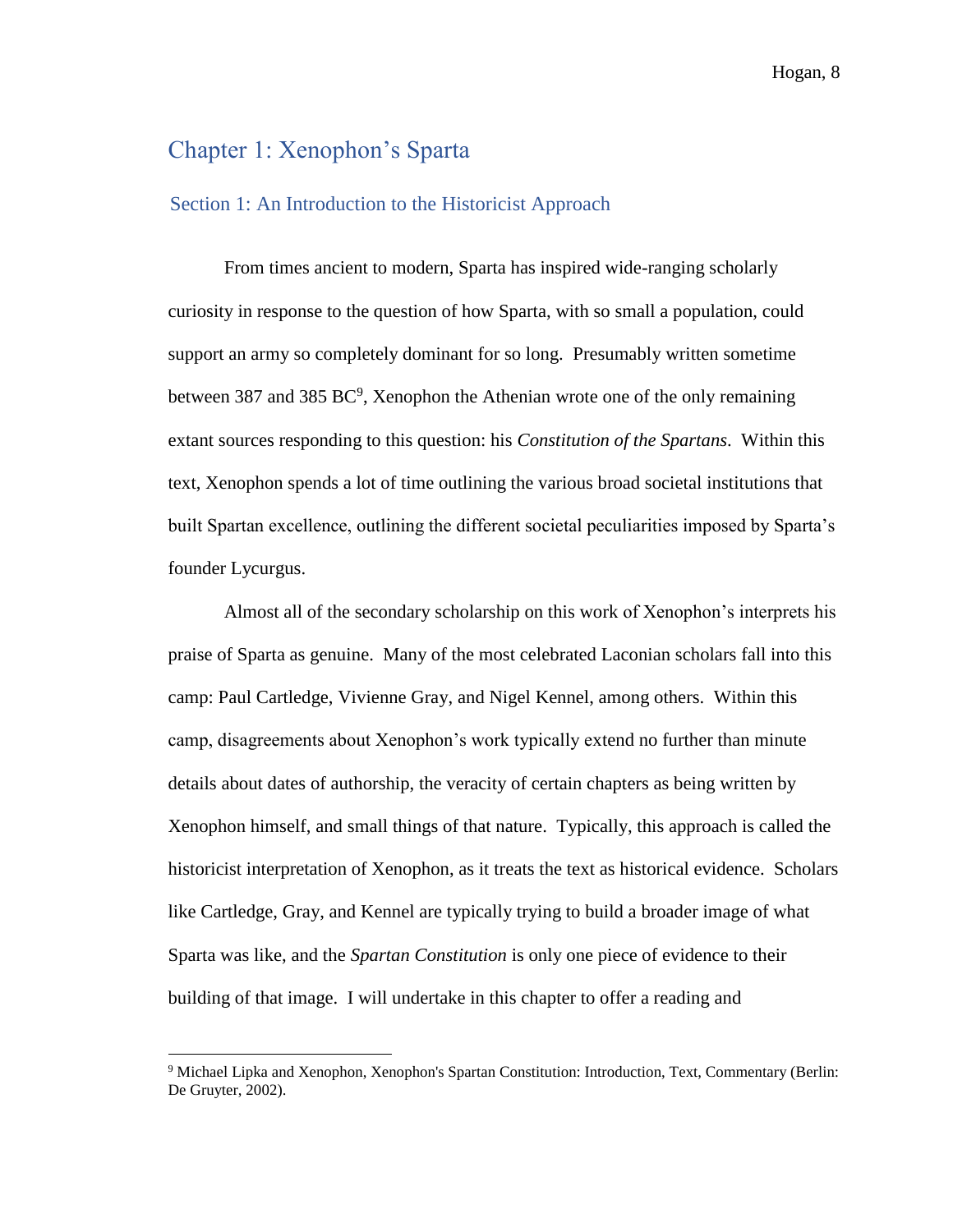interpretation of the *Spartan Constitution* that reflects the sentiments of the historicist camp, in order to expose the framework of the historicist argument.

According to the historicist interpretation of Xenophon's work, the factors most responsible for the military excellence of Sparta are a strict, delineated stratification of society, total societal cooperation, constant and intense competition, and a deep feeling of comradery. Under this interpretation of his work, Xenophon's praise of the Spartan institutions for their ability to instruct, encourage, and consistently exhibit high standards of public, military virtue is genuine, if not immediately apparent. Xenophon praises Spartan virtue by means of praising the different institutions he feels are most responsible for instilling that virtue.

As a result of the virtue that Sparta was able to so consistently instill in its citizens, Xenophon would argue, Sparta was able to win the Peloponnesian War and firmly establish itself as the hegemon in Greece. Sparta, after the Peloponnesian War, effectively had total control over the political life of Athens. As such, Sparta effectively controlled the entire Greek peninsula.<sup>10</sup> The reasons Sparta is the hegemon is that it is the best at educating its citizens in virtue. As a city made up of the best of men, naturally the city itself is best. In order to consider the veracity of this historicist claim, we must first look at Xenophon's claims about Sparta's institutions.

<sup>10</sup> See, *e.g. Hellenica* Book 2, Thuc. 6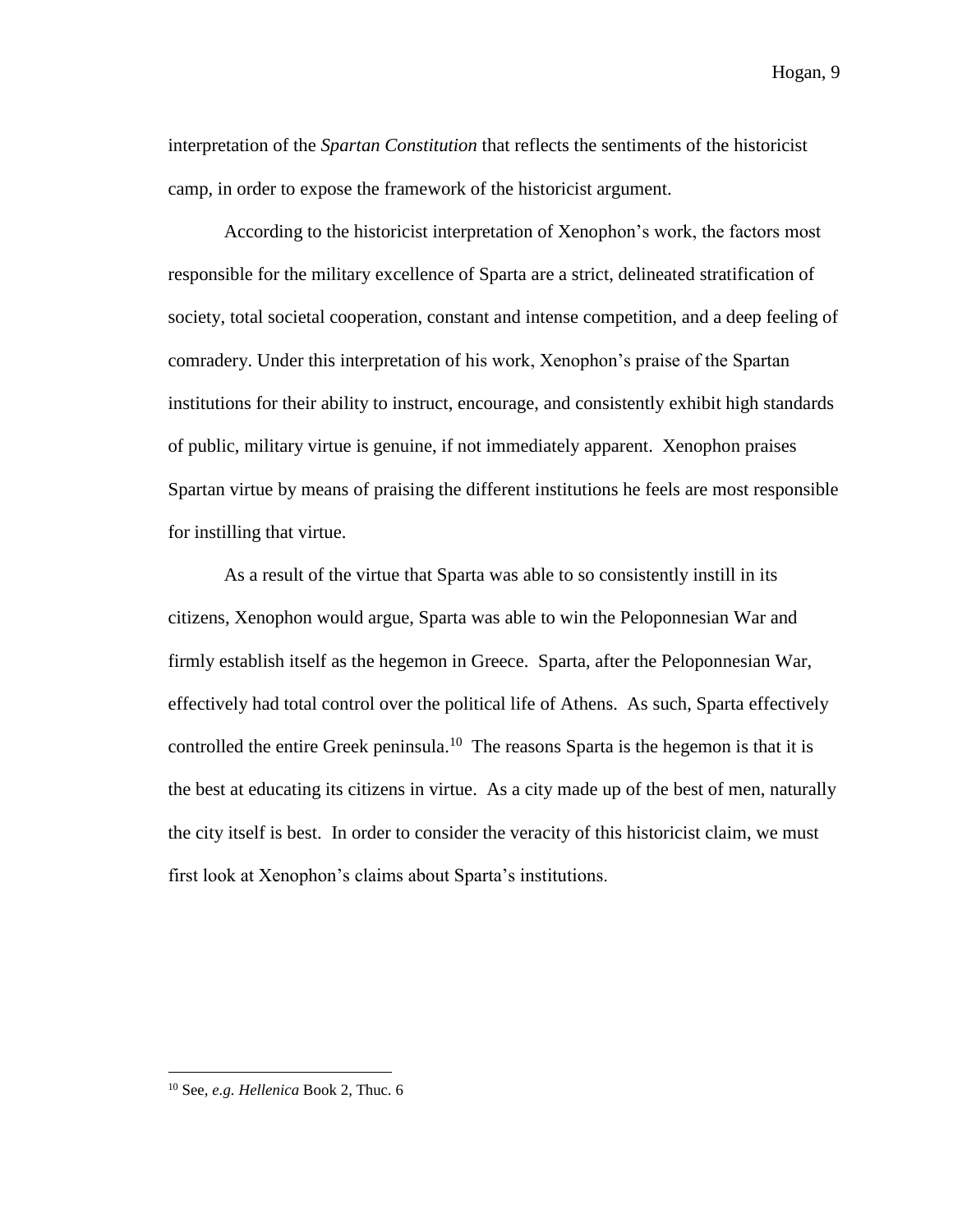#### Section 2: Know your place: Spartan Societal Roles

First, Xenophon praises the Spartan practice of separation of practically every aspect of society as a means of instilling obedience, and as the first step in promoting physical military virtue. Sparta was not, like modern day Western societies, interested in establishing an egalitarian society wherein anyone could perform any duty that they chose. Rather, the Spartan society was separated in practically every way imaginable. Everything from gender, age, and race, to physical fitness, virility, and performance is shown as fundamentally important to what is expected of you in Spartan society. Spartan society was broken down into three classes of people: helots at the bottom, *perioikoi* in the middle, and *homoioi* at the top. For the most part, Xenophon focuses on a description of the last of these groups, the *homoioi*, which contained the real Spartans. This group, despite being on top, was no more lacking for rules and stipulations than the enslaved helot population.

According to Xenophon, everything down to marriage, even in the class of *homoioi* was subject to the stratified society of Sparta. The reasoning for Lycurgus' peculiar marriage stipulations was two-fold in Xenophon's eye. First, there was a strong emphasis on eugenic procreation. As he states, "when [old men] happen to be married to a young woman, … he [Lycurgus] made the old man bring in a younger man, whose body and soul he admired, to father a child for himself" (1.7). Vice versa, a younger man could also "choose a woman…and if he obtained her husband's consent, to make her the mother of his children" (1.8). The result of this kind of copulation was a successful eugenic program, at least according to Xenophon. As Lipka puts it, "he is exclusively concerned with the procreation of physically superior citizens, pointing to the increase of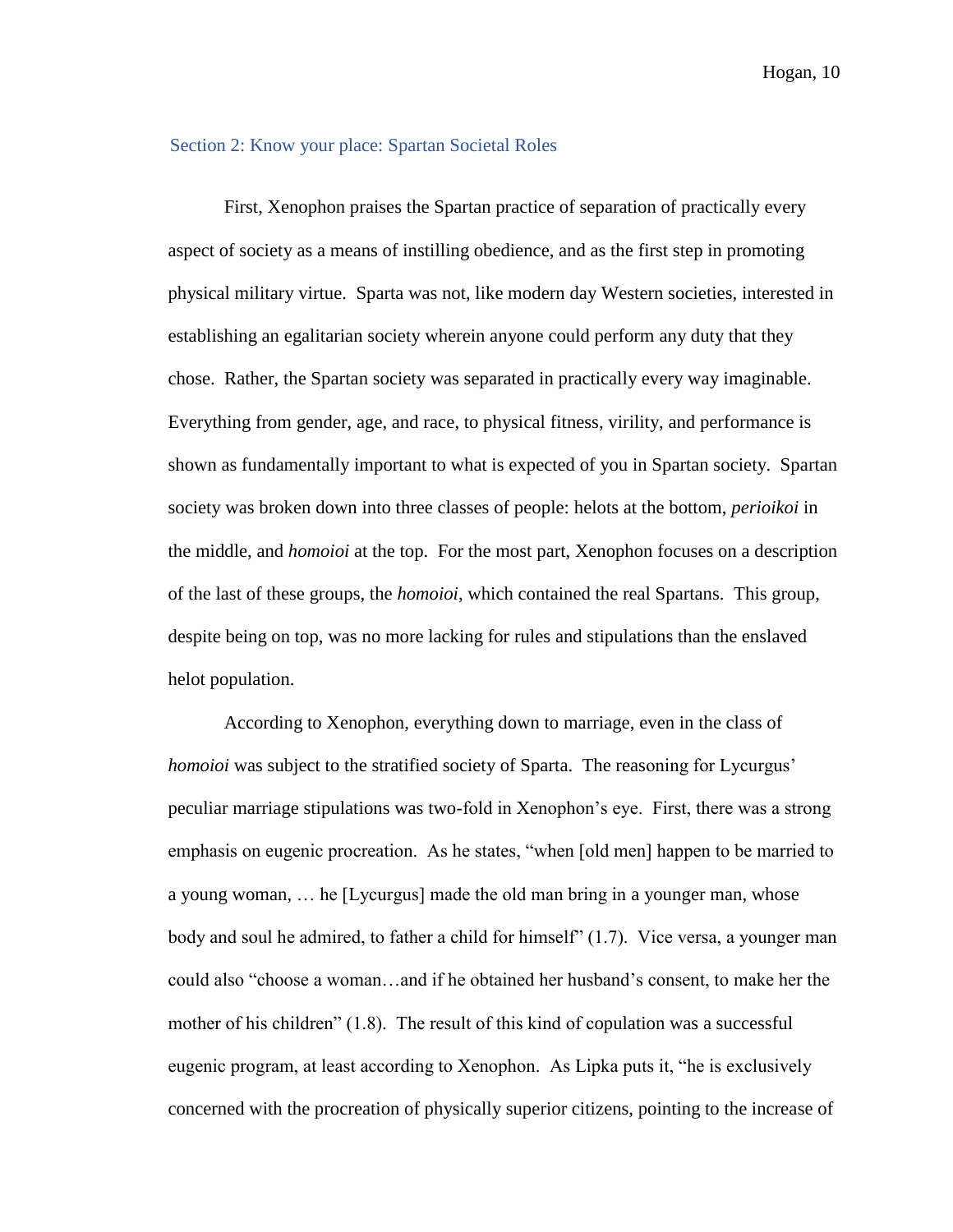power of those involved."<sup>11</sup> Xenophon explicitly states this as the intended goal of Sparta's rituals of copulation. By this method, Sparta is able to produce specimens of physical excellence, the first step toward its goal of promoting physical military virtue.

However, there is an implicit secondary reason toward which Xenophon motions. That is, "the advantage of wife-sharing in a partible inheritance system, as Sparta had."<sup>12</sup> Sparta, as opposed to most feudal systems, did not give the entirety of the inheritance to the eldest son, but rather split inheritance amongst all legitimate sons. Therefore, from a familial economic perspective, it makes sense to increase the size of a family, in order to increase the "share in its influence" (1.9), while at the same time ensuring that the foster children can "claim no part of the money" (1.9).

This line of praise raises another benefit of Lycurgus' marital practices, one which is never mentioned by Xenophon. As previously stated, Sparta had an abnormally small population of citizens as compared to non-citizens, especially in comparison with the typical Greek city-state. The encouraged practice of wife-sharing in Sparta had the simple effect of increasing the rate of procreation, thereby increasing the population of potential Spartiates. This was certainly a factor supporting the continuation of this practice of wife-sharing, as without it, Sparta would be much more vulnerable to conflict. Lipka, and many modern scholars like him, are sure to note "the shortage of full citizens as [a] reason for the existence of eugenic regulations."<sup>13</sup>

The role of women, according to Lycurgus' political philosophy, was procreation and property transfer. They contributed to Spartan excellence by producing successively

<sup>&</sup>lt;sup>11</sup> Lipka, 109

 $^{12}$  *Ibid.* 

<sup>13</sup> *Ibid.*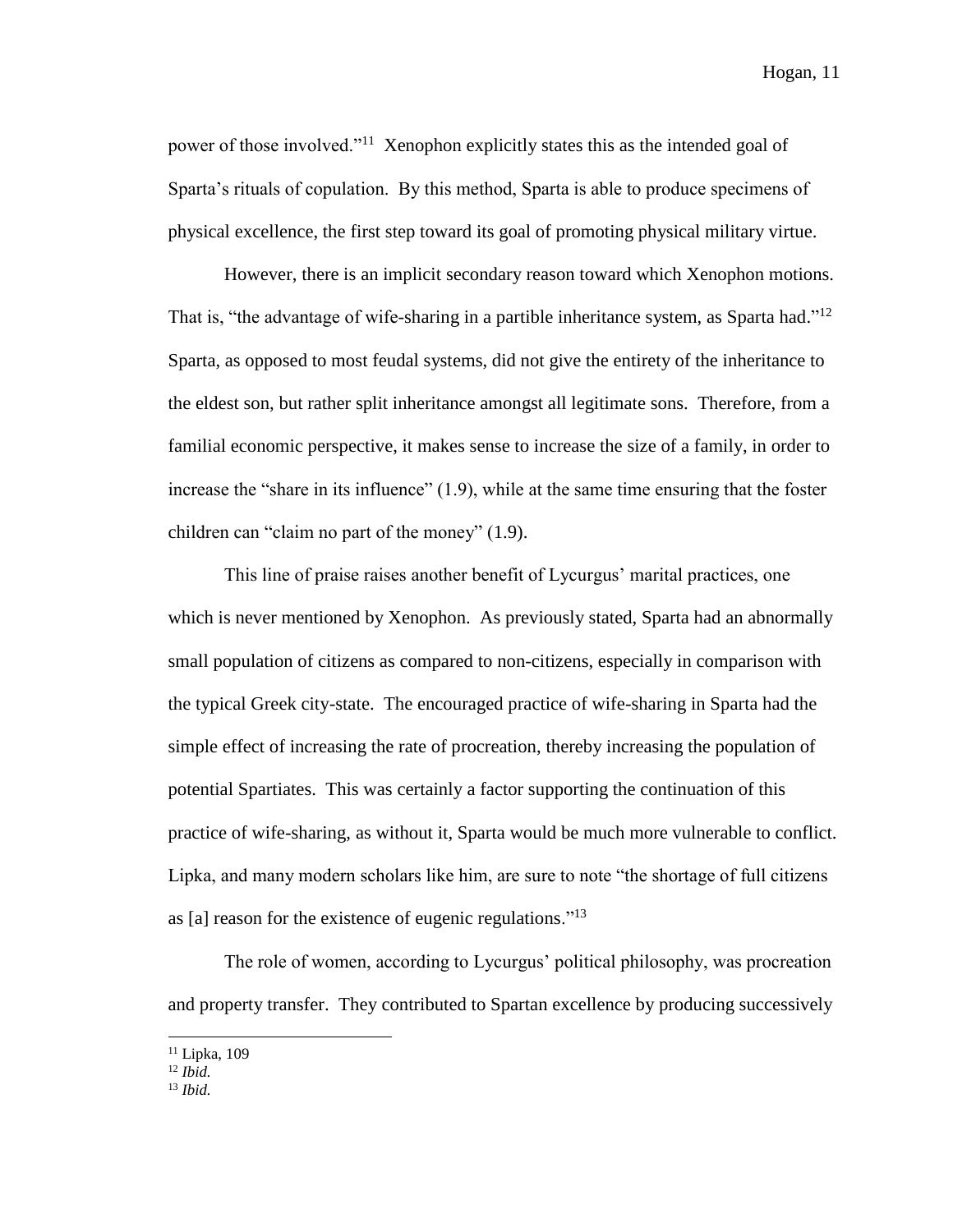stronger and more numerous generations of Spartan men. Adult men, on the other hand, were incentivized toward this behavior through the previously mentioned familial economic benefits. While we do not at this point in Xenophon's work know *why* the Spartans are so obedient, this practice, and its success, are evidence that they are in fact obedient to this degree. Xenophon, in praising the success of this institution, is praising the Spartan adherence to the virtue of obedience. Without it, Lycurgus' eugenics program would be far from successful. Were the Spartans not wholly obedient, this practice would not be nearly so wide-spread. Jealousy, rivalry, love, and a host of other emotions could very easily get in the way of this practice. It is only because of obedience that it is noteworthy or successful in any way. Although Xenophon only ever explicitly praises this institution of wife-sharing because it "succeeded in populating Sparta with a race of men remarkable for their size" (1.9), the manner in which he portrays that praise brings to light these further praises of Sparta's society as obedient.

Similarly, when read according to the historicist interpretation, Xenophon's praise and explanation of the stratification paradigm reveals a deeper understanding of its role in garnering Sparta's reputation as a military hegemon. As analyzed somewhat already, gender roles in the political life of Sparta were harshly delineated. Sparta, without a doubt, was a patriarchal society. Having said that, the women of Sparta, while not given total agency, were afforded certain privileges that were unheard of in the rest of Greece. As a first example, the sexual license given to women and men alike (shown by the practice of wife-sharing) was unheard of at the time. According to Aristotle, Plutarch,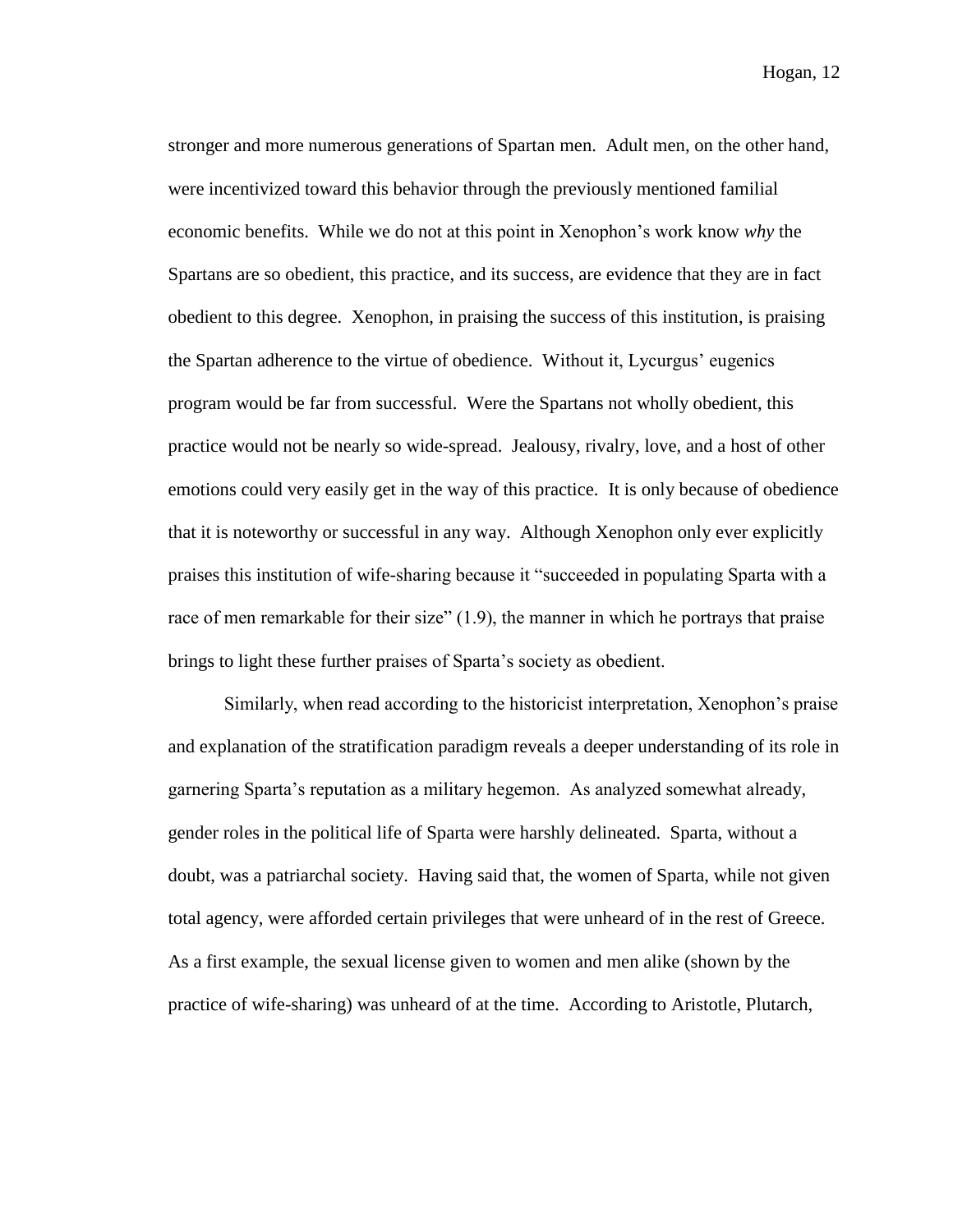and other ancient sources, the "wantonness" of Spartan women was widely known.<sup>14</sup> Xenophon, however, does not criticize Spartan women on this point, instead praising them for their dedication to the betterment of Spartan society.

This is the point where it becomes important to remember that no Spartans wrote about their own society. Aristotle, for example, as an Athenian resident born in Stagira just 20 years after Sparta's victory over Athens in the Peloponnesian War, may have had some desire to make Athens look better in comparison to Sparta. Contrastingly, because he was exiled from Athens about a decade before the *Spartan Constitution* is theorized to have been written, and sought shelter in Sparta, Xenophon had some desire to make Sparta look good, or at least to make himself look good to Sparta. At any rate, whether or not Xenophon's praise of women's dedication to Spartan society is warranted, the end result is the same. Either through wantonness or dedication to the regime, Spartan women were incredibly successful in fulfilling their societal duty: begetting as many physical specimens as possible.

As a result of the great success Spartan women had in their undertaking of this responsibility, Sparta allotted women many freedoms. For example, Lycurgus "established running and fighting competitions for the women just as for the men" (1.4). However, this, too, was motivated by eugenics. Lycurgus established this tradition purely in the interest of producing stronger women, who would in turn produce stronger children. The focus for Spartan women, as everywhere else in Greece, was childproduction. The peculiar thing about Sparta is that women weren't expected to perform the mundane, household tasks such as making clothes (after all, there is an entire

<sup>14</sup> Plato, *Laws,* 637 c 1-2 and 780 d 9 ff.; *Republic* 548 a-b; Aristotle, *Politics* 1269 b 9-12 and 1270 a 7-9.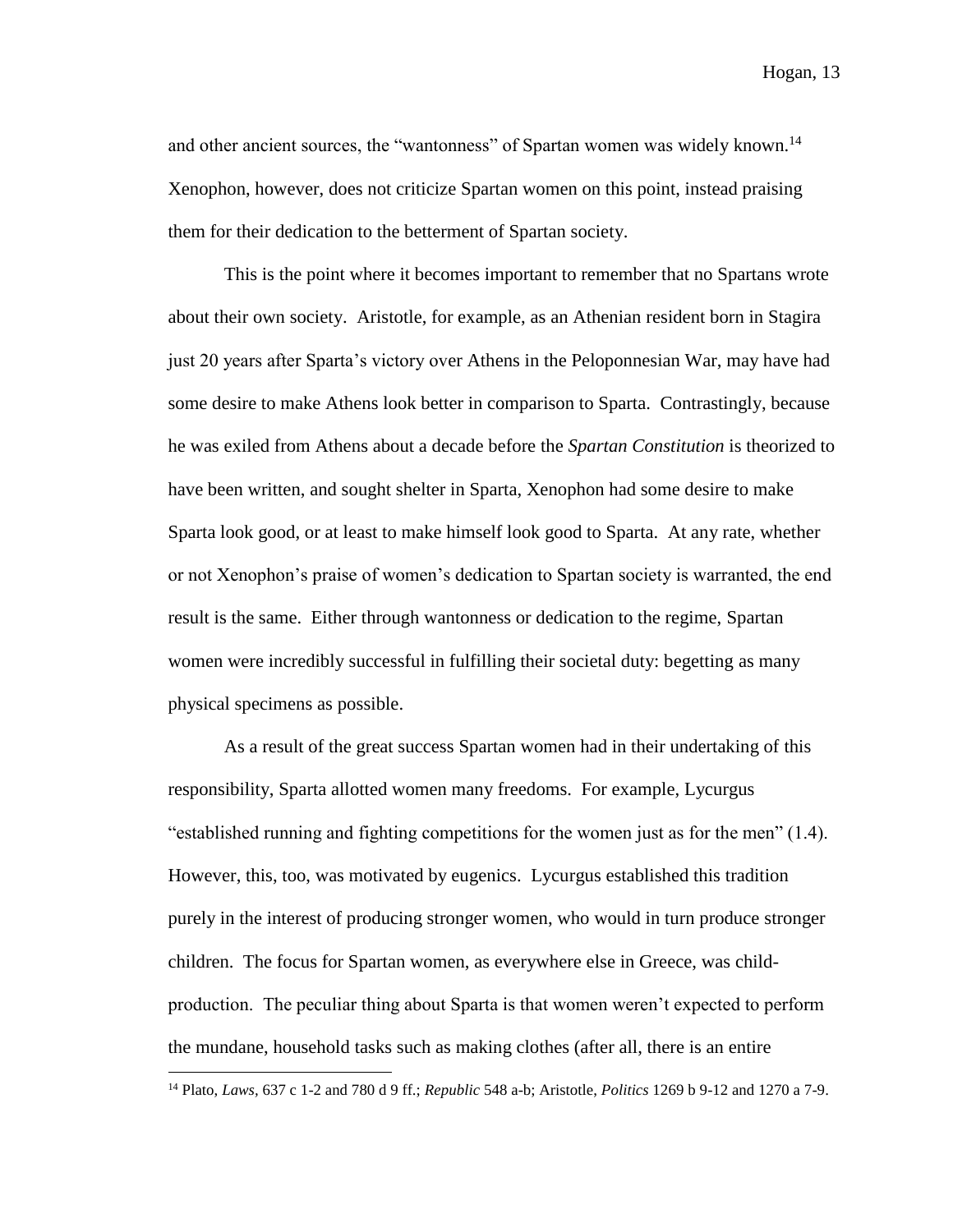population of slaves that they have access to), but rather simply in ensuring that their offspring were as strong as possible. The "liberation" of Spartan women, then, directly reinforces their ability to achieve this goal. Xenophon's praise of this practice again reveals his praise of the Spartan's ability to produce virtue. In this case, dedication and physical virtues were encouraged to such a degree that they extended even to the women of Sparta.

Spartan men, on the other hand, were responsible for bettering the future of Spartan society by taking charge of the education of the youth; in large part, they were responsible for indoctrinating the next generation of Spartans. Those men "of the class from which the highest offices are filled" (2.2), which "refers to men over 30 as eligible," <sup>15</sup> were given charge of the youth under the title *paidanomos*. This role required that the men of this class be in charge of having the youths "submitted to the most laborious training in courage."<sup>16</sup> The pursuit of the goal of military excellence required that all children were educated and indoctrinated to perform the role that was required of them; it required Spartans to imbue youths with not only the physical prowess of combat, but also the courage that would be required of them to put their prowess into effect. The *paidanomos* was solely responsible for this aspect of Spartan education. However, his role also served another purpose.

The pursuit of the goal of military dominance required that everyone not only understand their role in society, but also pursue it to the utmost of their ability. This idea was imbued in the young men of Sparta from a very early age. They were taught to be

<sup>15</sup> Lipka, 118

<sup>16</sup> Thuc. 2.39.2 from Paul Cartledge, *Spartan Reflections* (Gerald Duckworth & Co. Ltd., 2001), 80.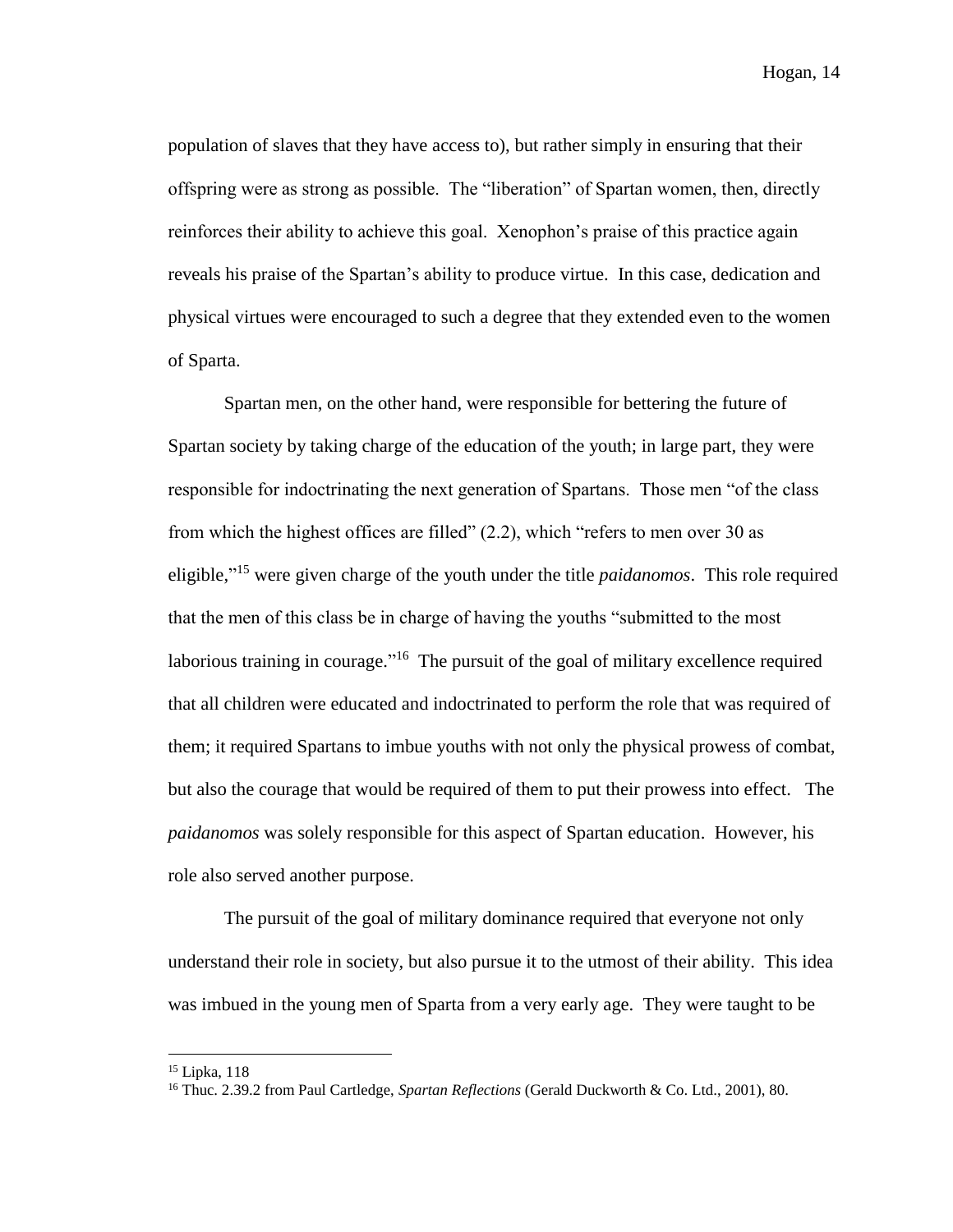strictly obedient to anyone who was in a position of authority, and were subsequently never left without a figure of authority.

Unlike most other Greek societies of the time, this education and forced acceptance of societal customs did not end at adolescence. Rather, under Lycurgus' decrees, the young men of Sparta were put into the most demanding part of their education at that time of their lives. The adolescents were told that "if anyone shirked these duties, he no longer had a share in civic rights" (3.3). The punishment for nonconformity was delegation to the perioikoi. The youths would become non-Spartans. To hold their place in society, the adolescent boys would have to learn to become the ideal of respect, humility, and obedience. This was the requirement given to every Spartan, with the same threat of punishment.

Sparta was a society built on the singular goal of increasing military strength. Military prowess was one of the principal requirements for a Spartan's education, which included much having to do with physical strength, prowess, and endurance. Perhaps the most famous and long-lasting tradition of the Classical Spartan *agoge* is the endurance test, as it is commonly called. According to Pausanius and Plutarch, and as accepted by many modern scholars, this test looked quite different than that which Xenophon outlines in the *Lac. Pol.* First, the boys "completed a period of seclusion in the country, the 'fox time' (*phouaxir*)…the young Spartans had to live by their wits, sleeping rough by day and venturing out only at night to steal their food."<sup>17</sup> Then, in heats of about fifteen, the *ephebes* stood "side by side, with their hands on their heads…close enough to the altar

<sup>17</sup> Nigel M. Kennell, *The Gymnasium of Virtue: Education and Culture in Ancient Sparta* (Univ of North Carolina Pr, 2007), 71.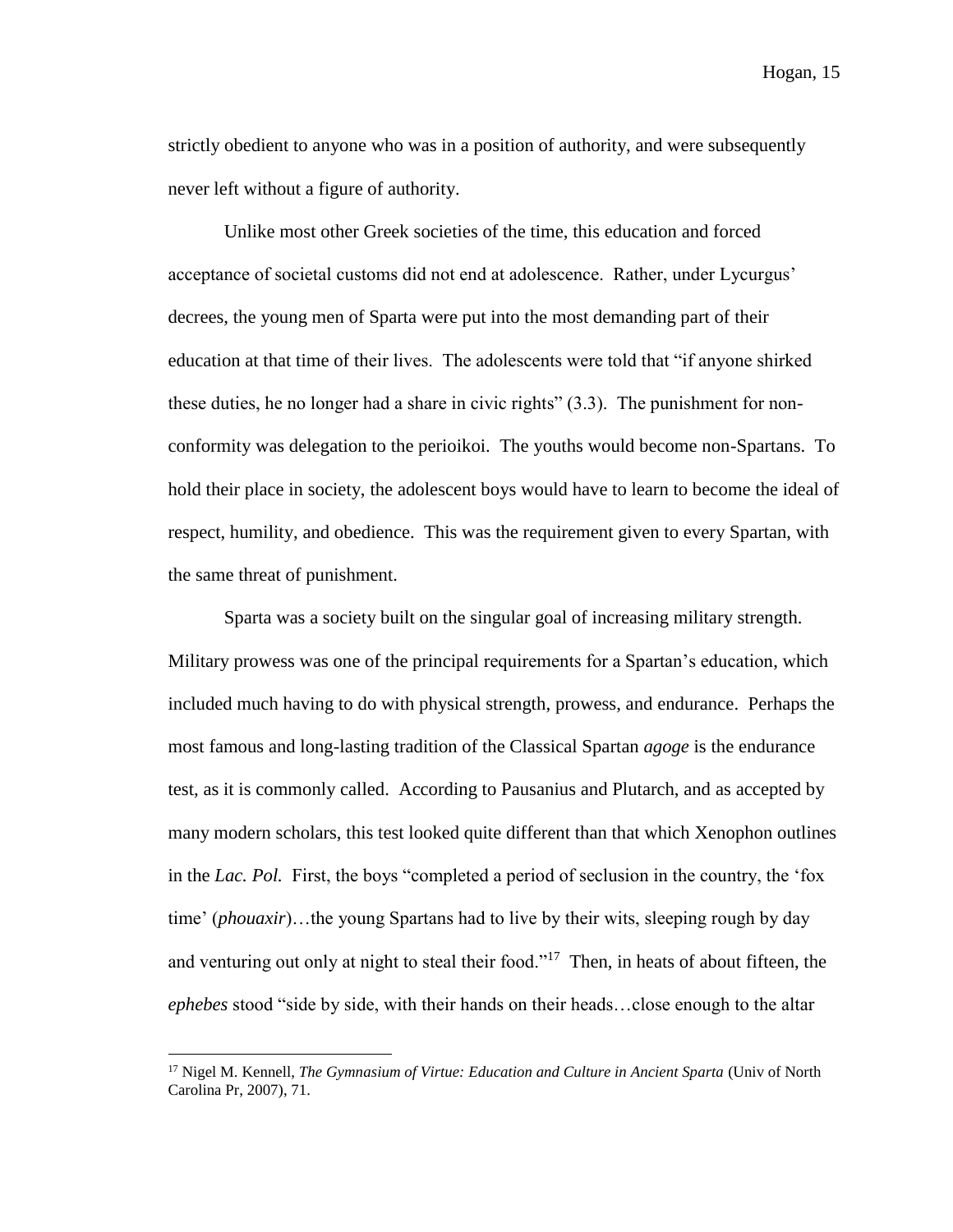for their blood to drip onto its surface. That, after all, was the ostensible point of the exercise."<sup>18</sup>

The Spartan ephebes were expected to withstand a flogging that lasted some predetermined amount of time in "Spartan silence." This was not, however, the most peculiar part of the practice. Rather, to a modern reader, the strangest aspect of the flogging must be that the entire society came to watch and encourage the ephebes in their goal of standing strong, silent, and immobile while enduring the pain of a whipping. In many sources (though not the *Spartan Constitution*.), it is reported "that youths often died under the whips rather than fail this test in front of their parents."<sup>19</sup> While to a reader with non-Spartan sensibilities this seems the height of cruelty, it actually makes sense when put into the historical context of Ancient Sparta.

The floggings at the altar of Artemis Orthia are not only the culmination of the boys' education in physical endurance and psychological courage, but also the culmination of Spartan society's investment in their newest peers. Central to the Spartan ideology is the idea that one must do what is expected. Women must produce stronger successive generations of Spartans; men must educate the boys and fight in Sparta's wars, and the youths must undertake their education with the same vigor and enthusiasm. Failing at the altar of Orthia, then, was tantamount to abandoning one's comrades in battle. Just as Lycurgus established laws and customs so that to "the coward, death seems preferable to a life so dishonored" (9.6), so too had the boys been educated to view their societal role. Considering this, it is not surprising that the ephebes would go so far

<sup>18</sup> *Ibid,* 73.

<sup>19</sup> *Ibid*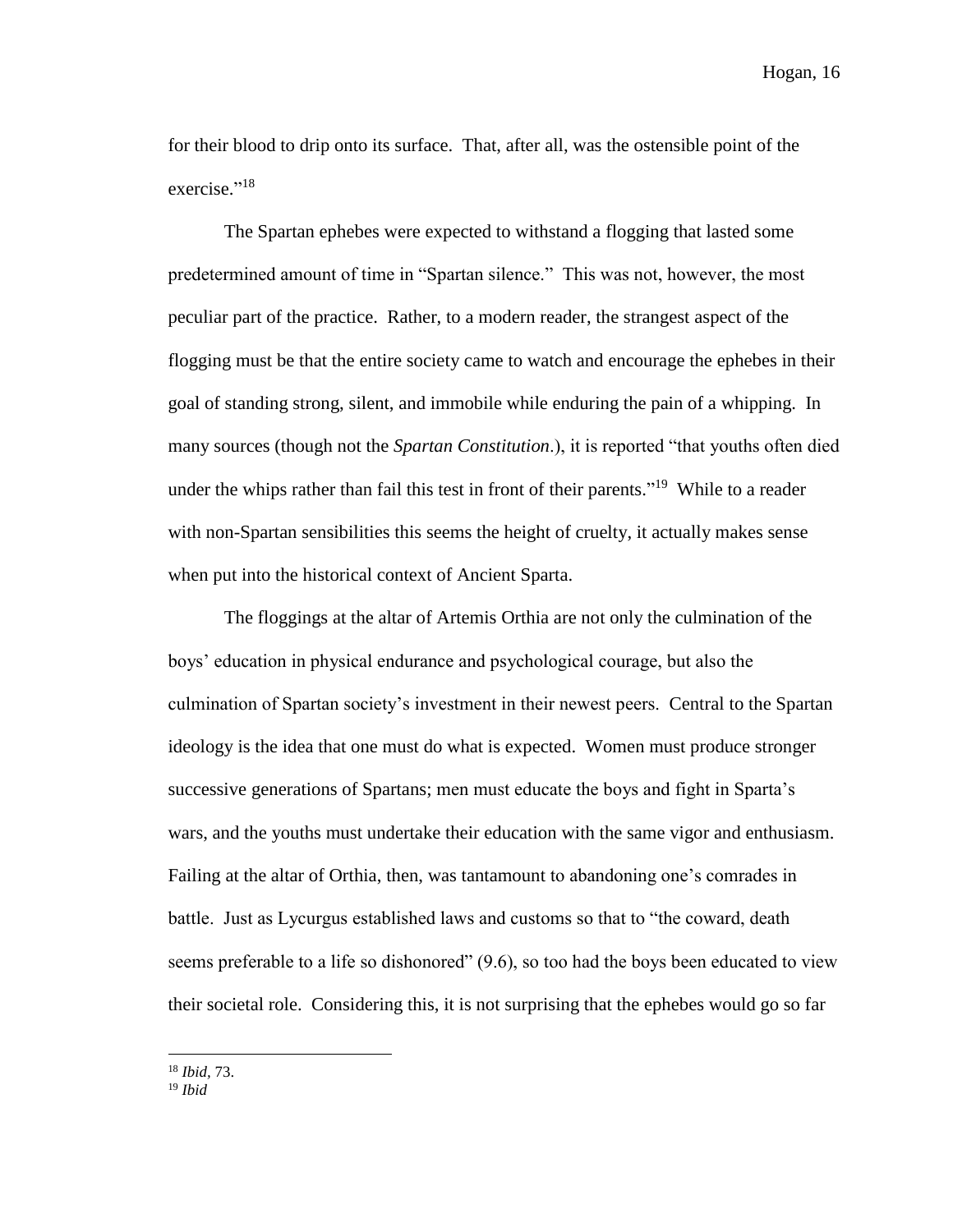as death before being subjected to the dishonorable life, reduced to a member of the *perioikoi*, and lose a life of citizenship. It is similarly understandable that the parents of the ephebes would encourage this thought process. Therefore, the boys, through a combined effort of all the *homoioi*, were shaped into the ideal Spartan from the time they entered the education system, culminating in the test of endurance at the altar of Artemis Orthia. Again, Xenophon is not just praising the practice itself, but also that Spartan society took to it with such vigor, as their vigor is representative of their adherence to the virtue of obedience.

#### Section 3: Scholarly Controversy; Spartan Education as Indoctrination

The flogging of the ephebes at the altar is an example that forces a reader to question why this should be the manner in which Spartans fully force their youths to conform. The answer to this question is one of only a few places where there is fundamental, meaningful disagreement in the historicist scholarship of Spartanology. Nigel Kennell outlines the flogging of ephebes as necessarily religious in its meaning and motivation; he states that the purpose of the exercise was for the youths to stand "close enough to the altar for their blood to drip onto its surface."<sup>20</sup> This is, then, religious in its motivation according to Kennell, which is further supported by Pausanius' work. Andrew Selkirk, the British archaeologist, gives further explication of this point by summarizing Pausanius:

the priestess stood by carrying the wooden statue of the goddess, and if the boys were not beaten hard enough… she would complain that the statue

 $20$  Kennel, 73.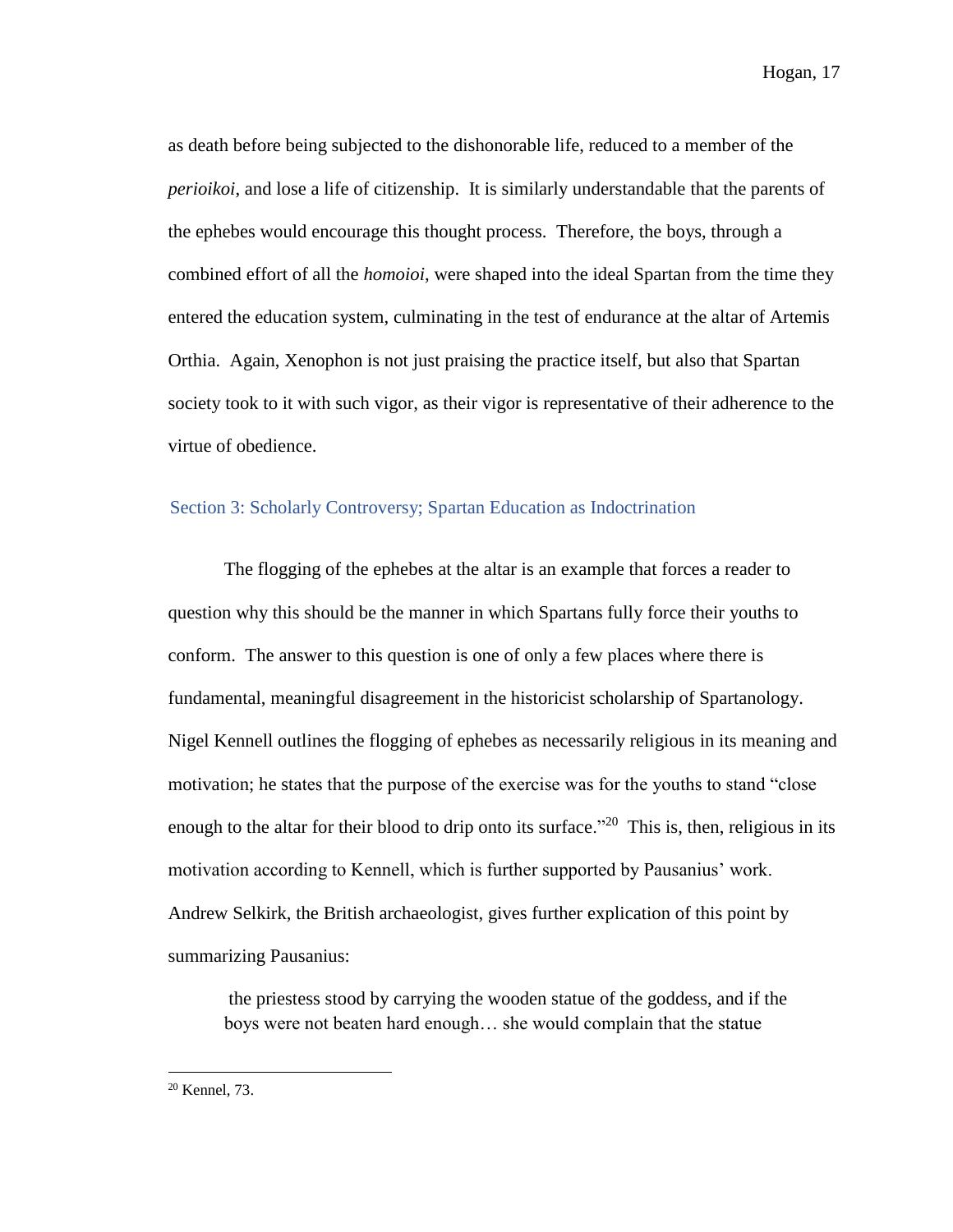was getting heavy and that the goddess demanded more blood, and they should be beaten harder until they bled. $21$ 

It is impossible to deny that the flogging was religiously motivated according to Pausanius. Xenophon, on the other hand, does describe a flogging of ephebes, but it looks nothing like this more famous example. Xenophon, in laying out the fact that Lycurgus consistently encouraged petty theft as a means to developing cunning, subterfuge, and (as always) courage in the youths, outlines the culmination of this philosophy as "a point of honour to steal as many cheeses as possible [from the altar of Artemis Orthia], but appointed others to scourge the thieves" (2.9). This is the only indication of a whipping at the altar of Orthia in the *Spartan Constitution*, and therefore one is forced to consider whether this is intended to be taken as the same practice that Pausanius and Plutarch outline, or something separate. In either case, the scene in the *Spartan Constitution* seems not to be religiously motivated, but rather an attempt to force conformity to certain Spartan social norms. It seems somewhat strange that there would be two separate whippings of the Spartan ephebes in the same location, if both rites did take place. E. C. Marchant and G. W. Bowersock, the translators of the Loeb Classical Library edition of the *Spartan Constitution*, make note of this point, stating that

"the annual scourging of Spartan boys and youths…seems to have no connexion [sic.] with that of punishing those who were caught thieving. It is not improbable that the whole of this sentence is an interpolation; if not, the text is corrupt beyond restoration."<sup>22</sup>

 $\overline{a}$ <sup>21</sup> Andrew Selkirk, "Artemis Orthia," Barbarism and Civilization, May 31, 2016,

http://www.civilization.org.uk/greece/greece-extra/sparta/the-shrine-of-artemis-orthia.

<sup>22</sup> Xenophon, "Constitution of the Lacedaemonians," essay, in ,*Xenophon: Scripta Minora*, trans. Edgar Cardew Marchant and Glen Warren Bowersock (Harvard Univ. Press, 1968), pp. 135-189, p. 145 n. 2.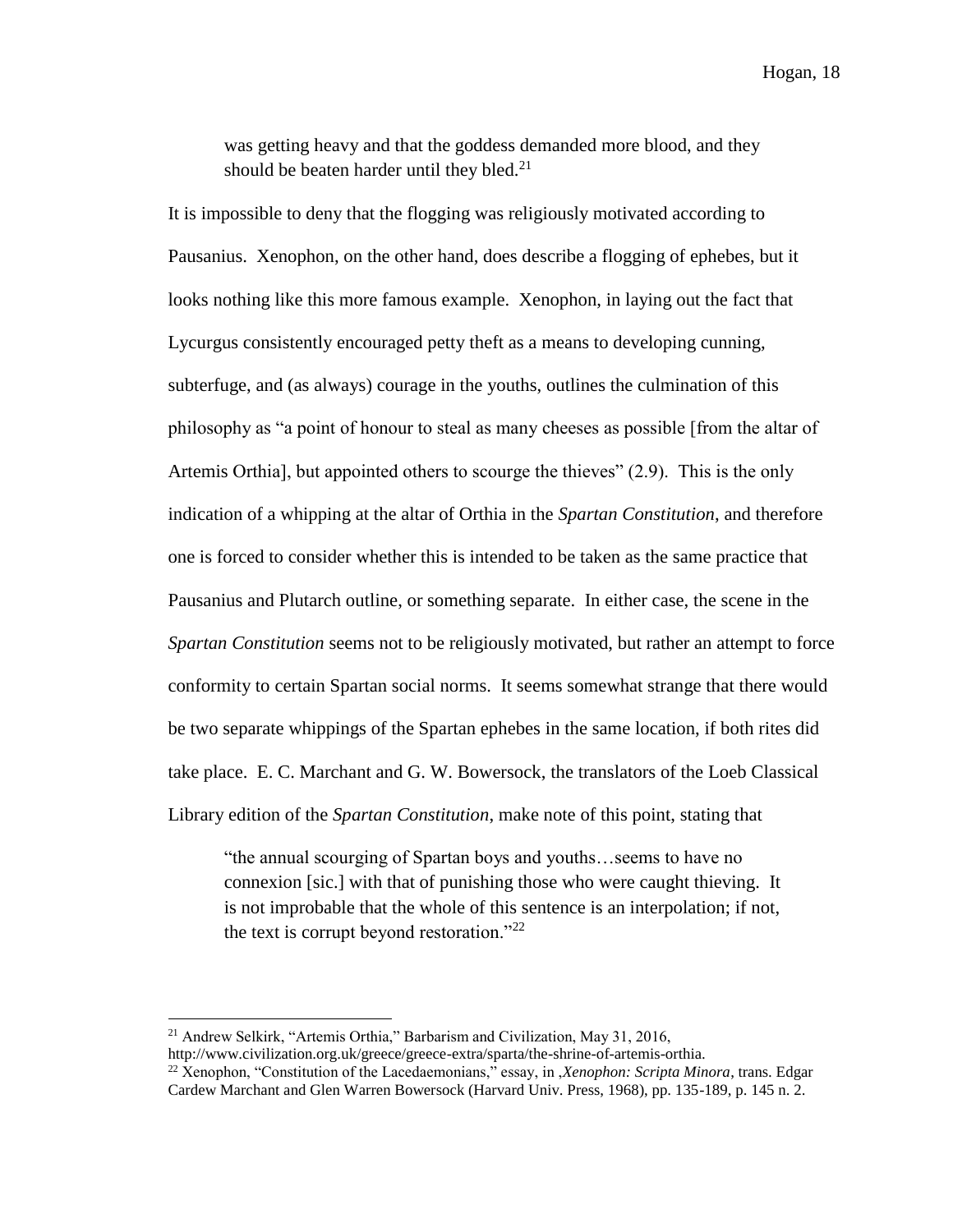While not all scholars take such a dramatic approach in interpreting this difference in extant sources, it certainly is a challenge to reconcile the two views.

It is important to keep in mind that this section of the *Spartan Constitution* may just be factually incorrect, as Marchant and Bowersock think. There is, however, a different take on this section of text, one which believes that "the seizure of cheese was a Spartan initiation rite…it may well be connected with the whipping at the shrine of Orthia and thus represent an early stage of the rite."<sup>23</sup> This line of thinking is interesting, as it is built upon a piece of evidence that Kennell uses to reach his conclusion of the rite being fundamentally religious. Kennell and Lipka both look at "a (homoerotic?) copulation scene on an archaic cup found at the shrine of Orthia [where] the penetrating partner possibly whips the penetrated,"<sup>24</sup> but take this to support differing conclusions. Kennell proposes that this scene is representative of the religious nature of the whippings, claiming that its being found at a cult location shows its importance to the cult. Lipka, on the other hand, takes the depiction to be a representation of the archaic form of the same rite, which had lost its religious significance by the time of Xenophon, and was "in one way or another the participation or even the integration of the young Spartan in the warrior community."<sup>25</sup> By taking the two interpretations of the vase in tandem, it becomes clear that Xenophon's inclusion of the cheese-stealing scene is not necessarily an interpolation, as it could also be representative of an archaic form of the rite that Pausanius outlined and Kennell interprets.

<sup>23</sup> Lipka, 127.

<sup>24</sup> *Ibid.*

<sup>25</sup> *Ibid, 128.*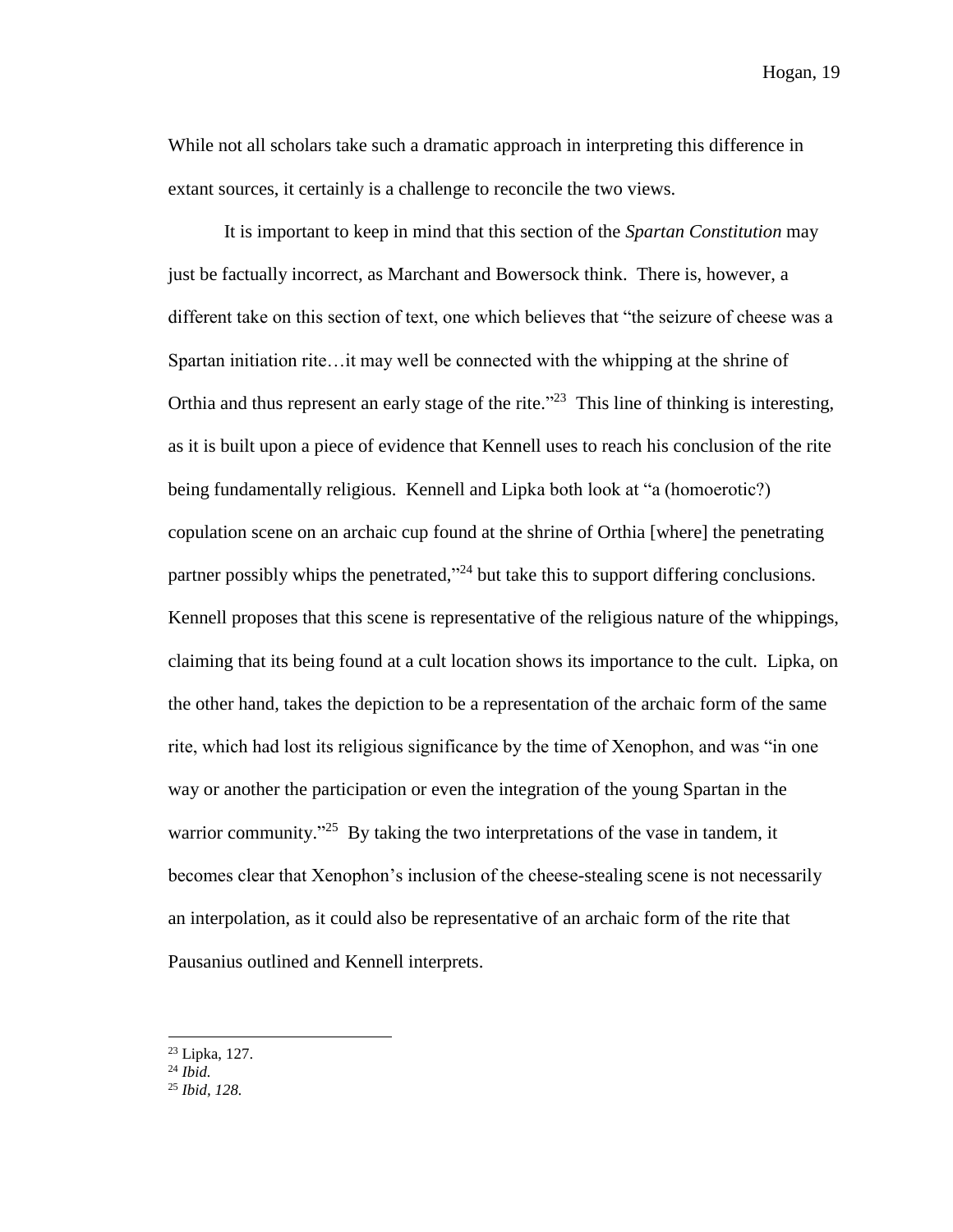Regardless of the motivation behind the ritual (whether religious or social), the end result is the same. In either case, the Spartan youth are being indoctrinated into a form of thinking and acting that is fundamentally Spartan. In truth, the contemporary Spartans would probably not have thought of the rite as solely representative of a religious or social custom, but rather recognize that they are one in the same. The cult of Orthia was apparently so central to Spartan life that it was used for what modern readers would see as the "graduation" ceremony of Sparta. Therefore, the importance of the rite is not its religious or social implications, but rather its educational one. This most important implication is the forced cohesion of Spartan youth to society.

This line of inquiry, and subsequently reached conclusion about the role of the floggings at the altar of Orthia, is directly prompted by Xenophon's apparent contradiction with other extant sources on the ritual. Xenophon would have known the truth of the practice and known it to be important only as a method of indoctrination into Spartan norms. This is, in many ways, the final test of a Spartan's adherence to the virtues of endurance, comradery, and strength. Should they pass it, they have proven that they are deserving members of Spartan society, as they have fully internalized the Spartan virtues, and now imitate them. Xenophon is trusting that a reader will be familiar with the practice, or at least with Pausanius and Plutarch's depictions, and recognize the contradiction. Trusting that a reader will see the contradiction between the two stories, and realize that the importance of the practice is not *how* it was carried out, but *why*, Xenophon is not praising the practice of whipping young boys, but rather he extols the ability of the Spartans to indoctrinate the youths into their homogenous system of public virtue.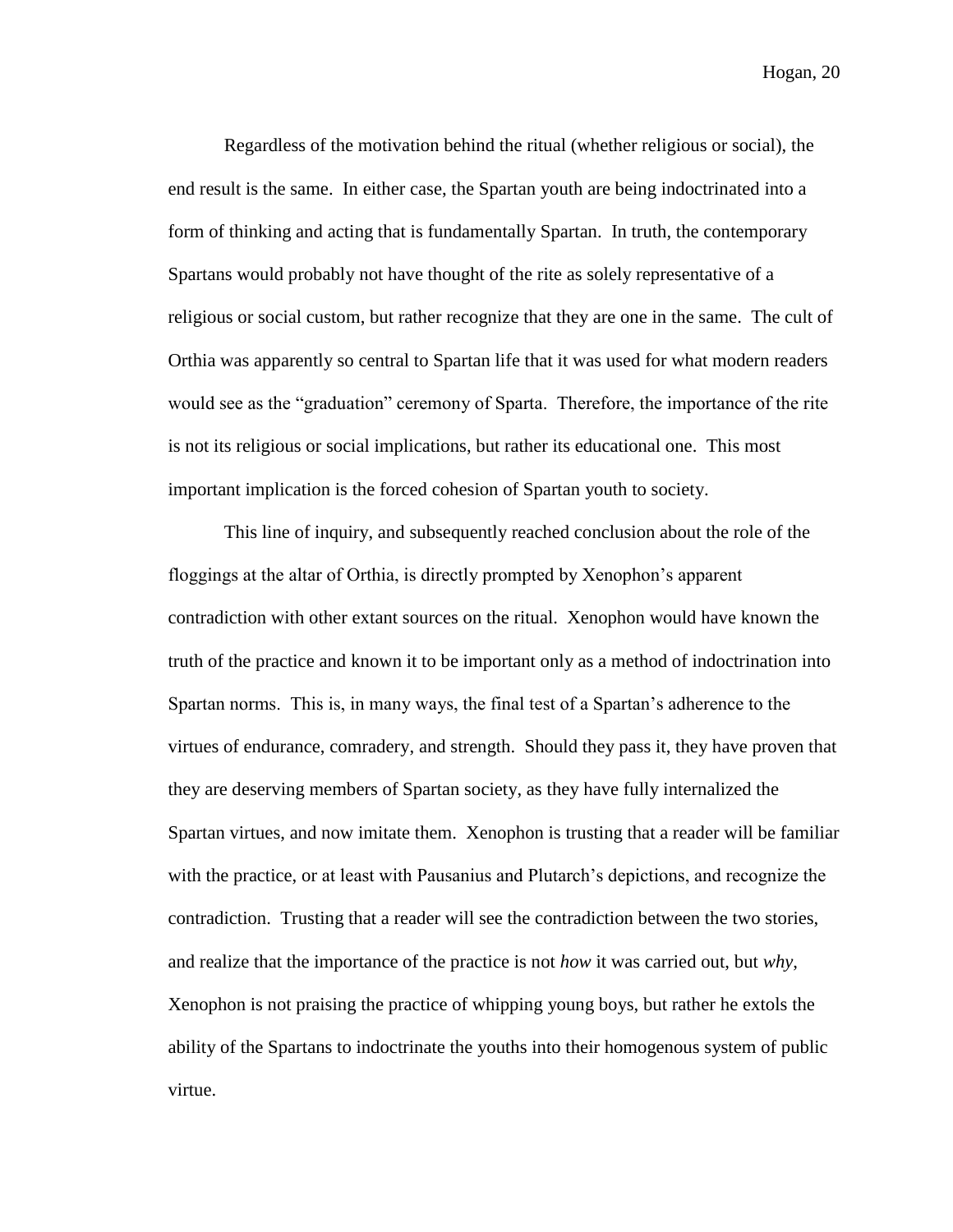#### Section 4: Homogenous Competition

One of the main techniques used by the Spartans to this end of societal homogeny was that of competition. Xenophon has a lot to say about forced, virtuous competition in Sparta. He posits it as the greatest reason for Sparta's excellence. The praise which Xenophon puts forth in this section of his encomium differentiates itself from other sections because it does not draw contrasts with practices of the Spartans and the practices of other Greeks. Competition, to Greeks both in and outside of Sparta, was fundamental to what it meant to lead a good life. In the *Iliad*, which ancient Greeks saw as foundational to their culture<sup>26</sup>, the concept of *agon* is central to all that the Greeks talk about. In a famous line, Antenor praises Odysseus for his speaking style, claiming that "no other mortal man beside could stand up against Odysseus."<sup>27</sup> Everything to the Greeks was framed in this style, in which being good at something was only useful in comparison to others. It did not matter that you were fast, strong, or a good orator, all that mattered was that you were better than someone else, preferably everyone. This becomes explicit later in the Iliad, when Glaukon states that his father sent him to Troy with the explicit instructions to "always be the very best and far above others."<sup>28</sup> This is the utmost goal for all Greeks: to be the very best in a comparative way.

Sparta was a society built upon the belief that men could be shaped into that ideal. Competition, usually for the sole purpose of being seen as excellent, was implicit in a Spartan's education from the time that they were very young. Competition for thievery

<sup>26</sup> See, *e.g.* Xenophon *Memorabilia* 1.2, 1.4, 2.3, 3.1, 3.2, 4.2, 4.6

<sup>27</sup> *Iliad,* 3.216-223.

<sup>28</sup> *Ibid,* 6.208.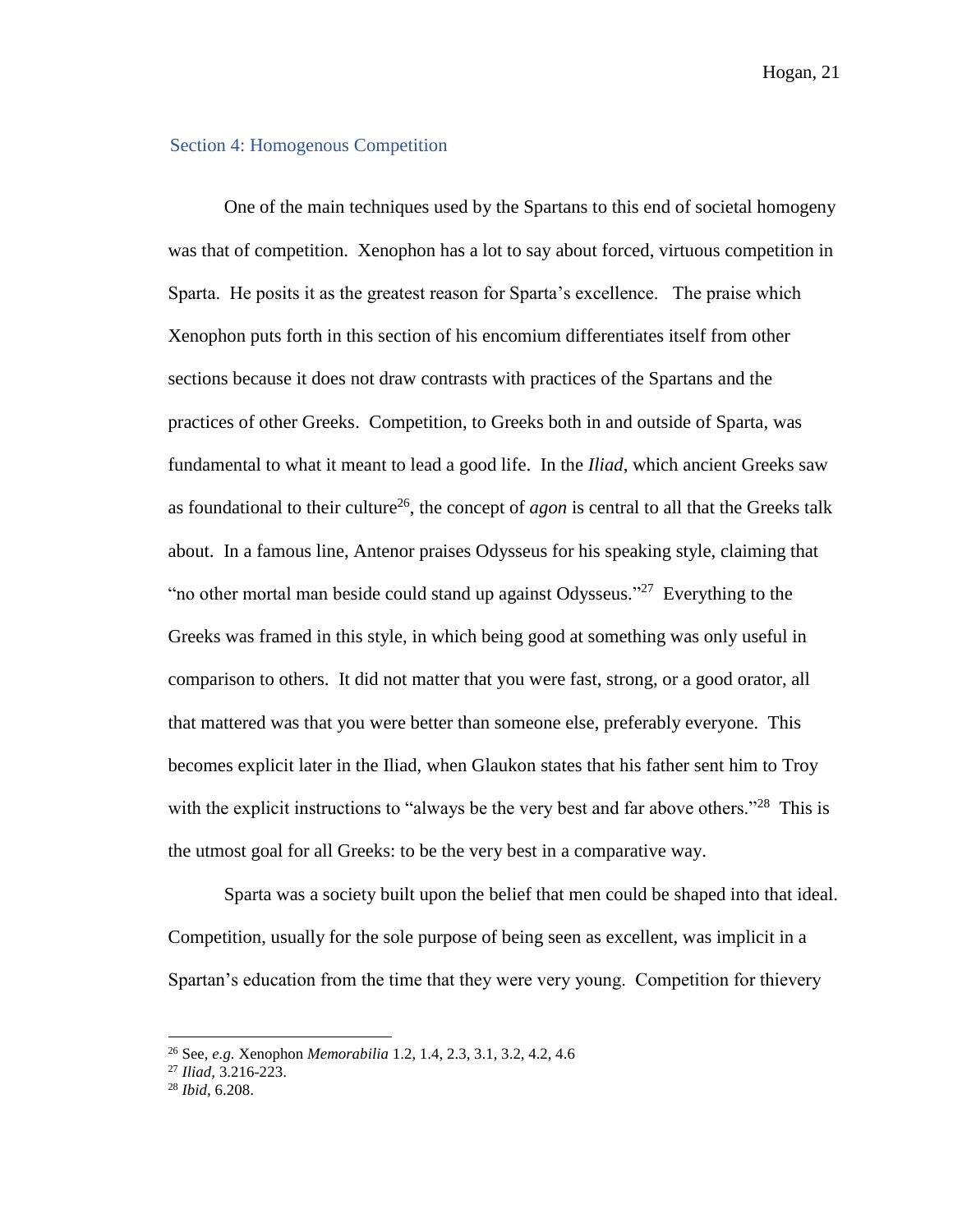of food, to be seen as excellent in the eyes of their masters, to earn a position of authority, and other small tasks all employed a sense of competition between the youths in order to motivate excellence. Just as athletic events have steadily improved since their inception to the modern day, so too did the Spartans think that their fighting men could steadily improve as they each strove to prove themselves better than one another. From the time that boys first entered the Spartan system of education, they were always competing with one another, whether explicitly or implicitly. From the start, we are told that the boys did not receive enough food to fully satisfy their hunger, and as a result were encouraged to steal. In stealing, however, Lycurgus would still "have the boy who was caught beaten with many stripes" (2.8). Though the boys here aren't competing to be the best at something typically considered virtuous, they are nonetheless competing. There is physical punishment for failing to be good enough, and the shame which comes with that failure. Conversely, there was the reward of food for those that are the best. This is a classic motivational technique, incentivizing the youths to a certain kind of behavior. In this case, the incentives are used "in order to make the boys more resourceful in getting supplies, and better fighting men" (2.7), and other forms of competition were used in order to promote other specific tendencies that would also make them better fighting men. Through each of these individual competitions, there is constant evaluation of the boys to see where they stack up in comparison with one another, forming a sort of list in the heads of the *pedagagos* and the Ephors. This style of evaluation was constant, and came to the forefront in the last chapter of a Spartan education.

When the boys became young men, the Ephors would choose 3 from among the ranks of the youths to become officers called *hippagretai* (Commanders of the Guard).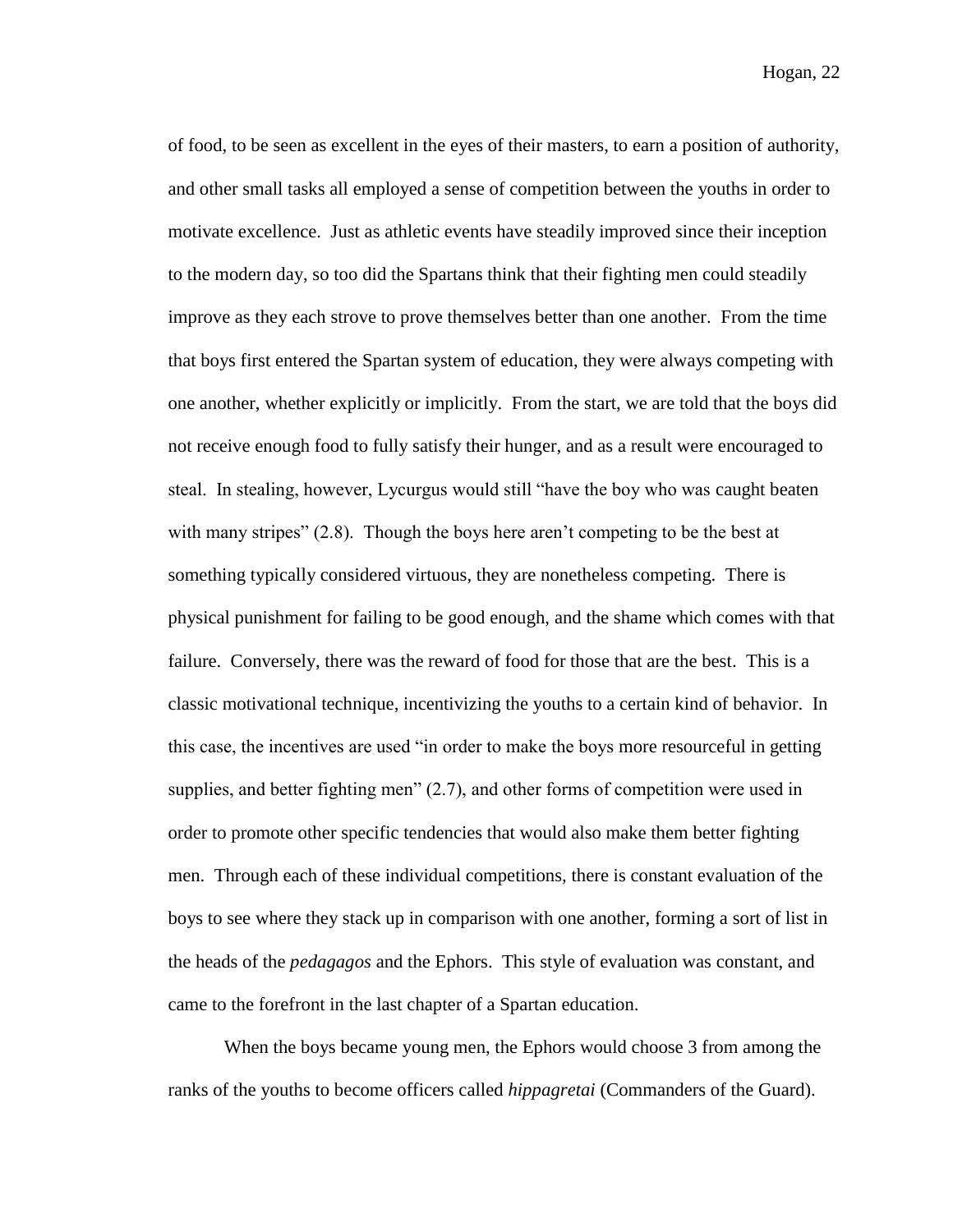These Commanders would then each select 100 other young men who they believed to be the best of them, having to specify their reasoning for each. Those who were not selected to this group of 300 were encouraged to challenge the decision of the Commanders, to vie in competition against those that were selected. As Xenophon says, each of "those who are not chosen to be part of this privileged group fight those who rejected them and those who were chosen instead of them, and they keep a careful watch on each other lest they should make less effort than is considered honorable" (4.4). This has the immediate and obvious effect of forcing each of the youths to be the best that they can be in society's eyes. Each wish, of course, to be part of this group. For those that are not part of the group, the goal is to prove fault in those that are, either through physical combat or through asserting the vicious action of one who was chosen.

That which defines vicious action is societally constructed. Each society determines the specific actions deemed to be beneficial and strives to encourage them. These actions are called virtues in that society; their antitheses are called vices. Therefore, this spirit of competition serves to reinforce the homogeny that Sparta had educated the boys to be. The not-chosen men sought to prove that some chosen man defied one of Sparta's societal tendencies. Therefore, every boy had to strive to fully embody Sparta's societal expectations. If they did not, they risked losing either their spot in the 300, or all hope of joining it.

The physical aspect of the competition for approval in the eyes of the *hippagretai*, as physical excellence was the highest honor in Sparta, extended so far that "on account of the rivalry they fight with their fists whenever they meet" (4.6). Those that were left out of the 300 sought to prove themselves better in any way than those who were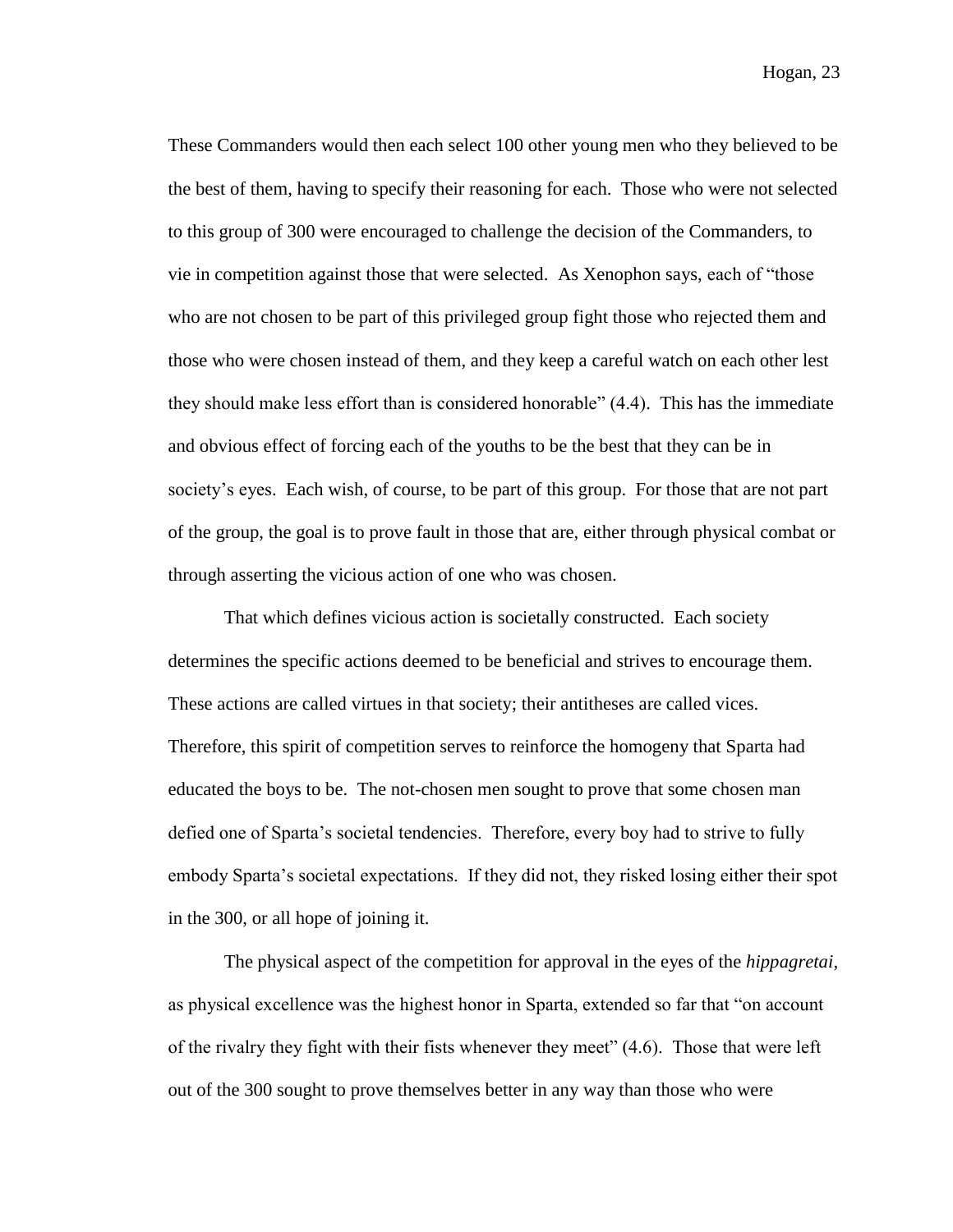included. They kept an eye out for dishonorable behavior, and barring that tried to prove themselves physically superior. Each man not in the 300 was attempting to prove that he embodied the Spartan ideal to a greater extent than one who was chosen. The ideal against which each Spartan was judged is the image of a perfect hoplite soldier. The physical and psychological virtues Sparta instilled in its citizens were only those useful to the hoplite soldier. Sparta used this philosophy of competition in order to deploy the best possible team of soldiers to the field of battle. The selection of the *hippagretai* is one case of competition being used to breed a specific type of excellence in Sparta, though there are many other ways in which it was used to the same end.

The selection of the *hippagretai* and their 300 is perhaps the best, though by no means the only, example of competition used by the Spartans as a judge of their citizen's virtue. It is no accident that the selection of the Guard came immediately upon the boys becoming young men. It is similarly no accident that Xenophon details this period in a Spartan boy's life immediately after a chapter dedicated to moral education. Chapter two of the *Spartan Constitution* details the formal, physical education of Spartan youths in the *agoge*. Chapter three then opens with an explanation that upon completion of the *agoge*, while "other [Greek cities would] release him from his moral teacher and schoolmaster... Lycurgus introduced a wholly different system" (3.1), and details how virtue-instruction did not end at the end of the formal education system in Sparta. Chapter four then details the next stage of a Spartan man's life; it opens with the depiction of how Lycurgus and the ephors "instituted matches between the young men" (4.2). The fact that this chapter immediately follows the previous one is reflective of the reasoning behind the Spartans' decision to have such intense competition begin upon the boys' becoming young men.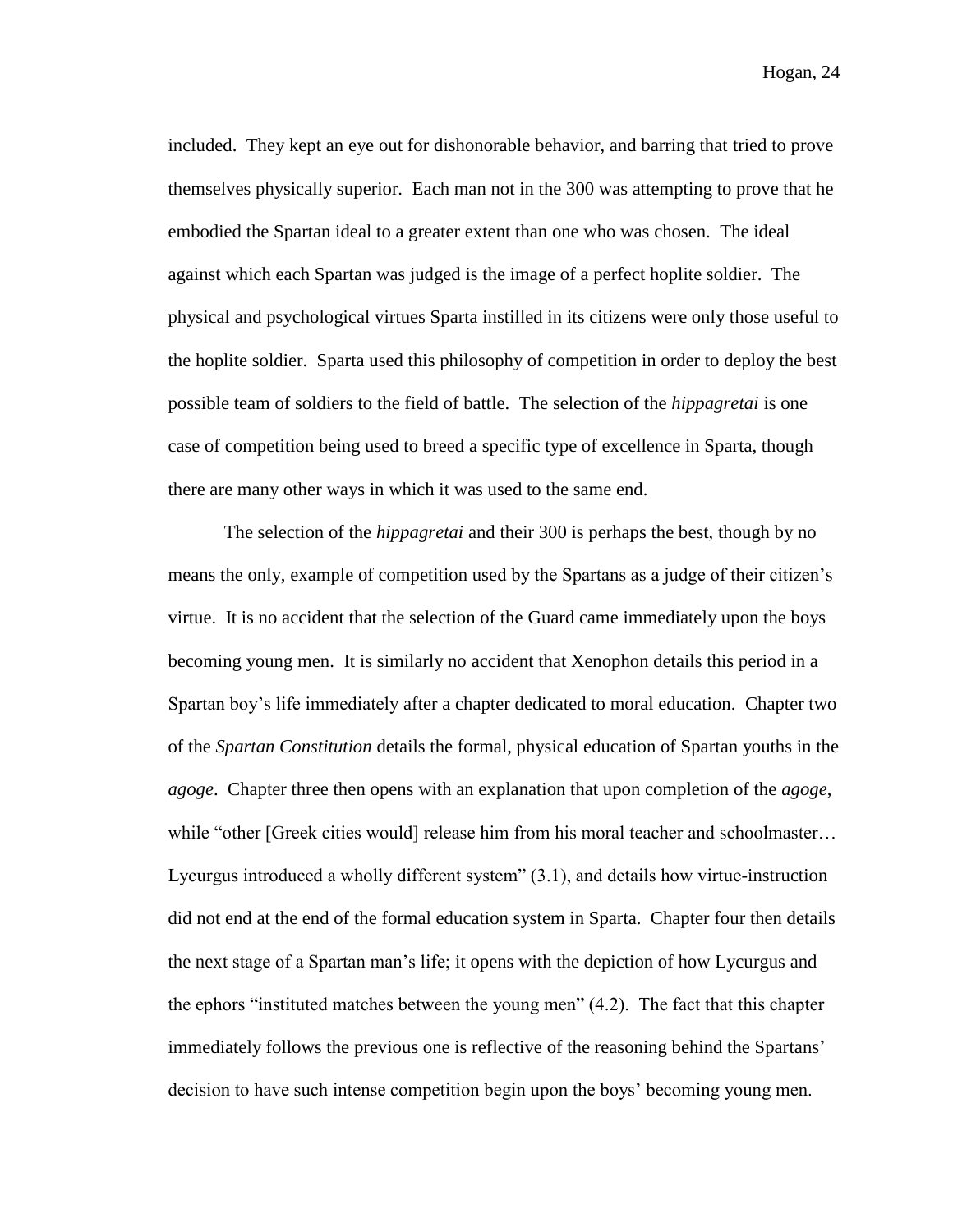That is to say, the high level of competition undertaken by Spartans in this period was meant as a type of test of their embodiment of the Spartan ideal. The Spartan ideal is that which the boys had been learning over the preceding two chapters. Obedience, endurance, strength, comradery; those are the virtues which a Spartan soldier is expected to embody. Having finished the *agoge* and the graduation-flogging, the boys proved themselves to have some minimum share in these virtues. Competition had the goal of honing this minimum share toward the maximum amount each individual could possess. Those boys who embodied them best were selected as *hippagretai*, or as a member of their Guard. These sorts of competition continued throughout a Spartan's life, explicitly being judged against the same ideal, meaning Spartans had to continue their full embodiment of virtue throughout their lives. This is why Xenophon praises Spartan competition, for its role in promoting Spartan virtue.

#### Section 5: The Virtues in Practice; Spartan Cooperation

The problem, of course, with undertaking intense, consistent competition is that one can grow to despise one's rivals. In a military society like Sparta, however, that result is antithetical to the goal of building a great military, it is in direct tension with the principle of Spartans being *homoioi*, the equals. Soldiers, after all, must share a sense of comradery. With that in mind, the next section of Xenophon's praise of Lycurgus makes perfect sense. Despite the constant competition that Spartans undertook with one another, Lycurgus strove to ensure that no member of the society would do harm to another. In what may appear vaguely socialist to a modern reader, Sparta made a habit of opposing the typical Greek notion that "every man has control of his own children, servants, and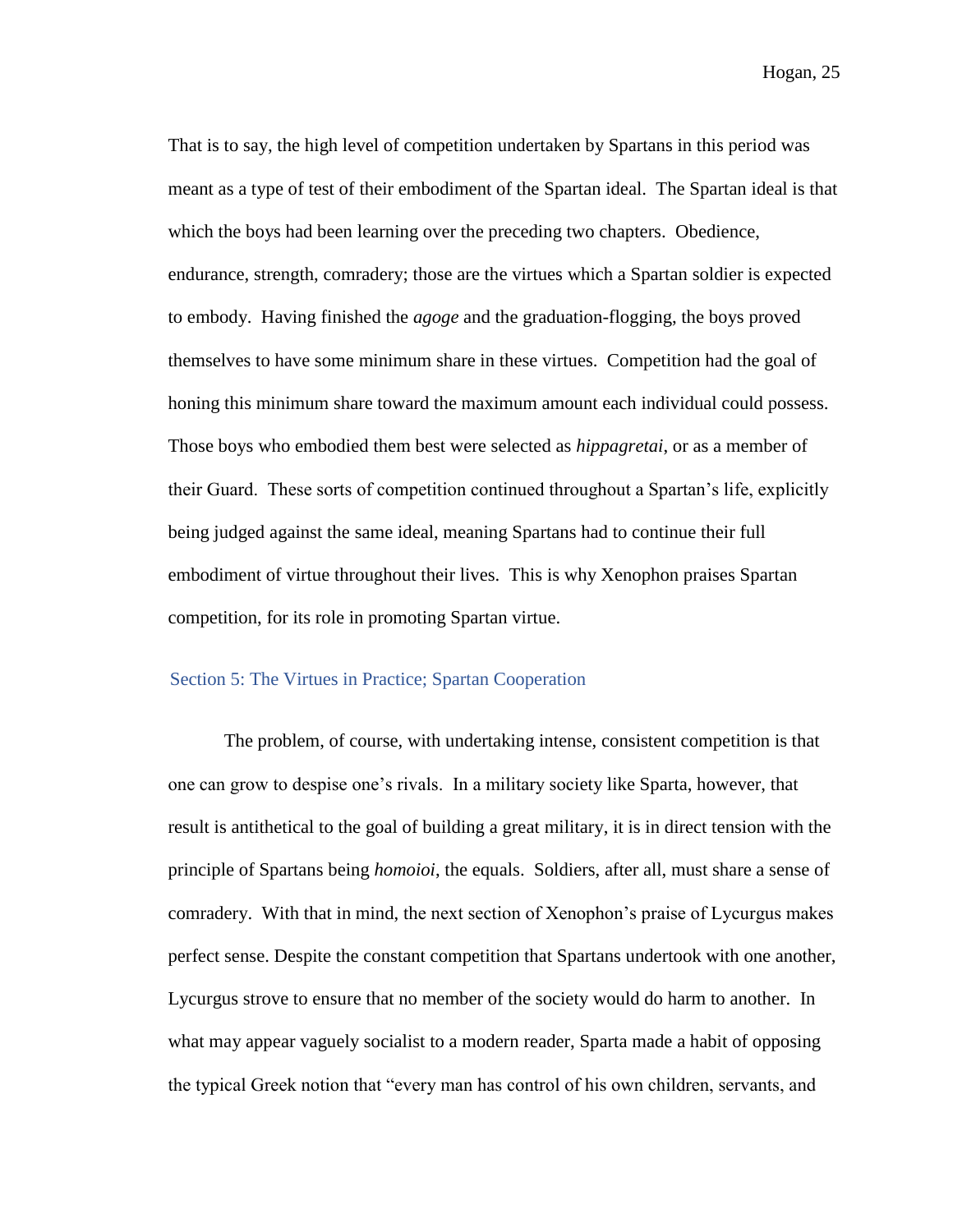goods" (6.1). Rather, in Sparta it was understood that if any man had need of another man's goods, he could take them and replace them once his need was assuaged.

To a modern capitalist, the practice of good-sharing seems wholly untenable. However, one must remember that the Spartans were focused on the pursuit of military excellence, and they did not allow anything else to distract them. By using the helots, Spartans were able to avoid doing any of the day-to-day work that citizens of other Greek city-states had to do, like farming, making clothes, processing grain, etc. As Paul Cartledge explains in his work *Sparta and Lakonia: A Regional History, 1300-362 BC*., "the sheer number of the helots in comparison to the surprisingly small, and shrinking master class<sup>"29</sup> allowed for that master class to be more or less leisurely, so long as "leisure" included intense military training necessary to keep the helots down. Because of this, there was no need to think of property, goods, or even one's own children as purely "mine" or "yours."

Instead, Sparta was radical in its approach to everything from resources and production to child rearing. As previously explained, youths in Sparta were expected to listen to any Spartan elder, meaning that any fully-grown Spartan could tell any Spartan youth what to do, and it was expected to be undertaken as if it were an order from the youth's own parents. Punishment was also considered a communal activity, this going so far as to say that "if a boy tells his own father when he has been whipped by another father, it is a disgrace if the parent does not give his son another whipping. So completely do they trust one another not to give any improper orders" (6.2). This may again seem like a terrible custom to one with modern sensibilities, but one must keep in

<sup>29</sup> Paul Cartledge, *Sparta and Lakonia: A Regional History 1300-362 Bc* (Routledge, 2016), 139.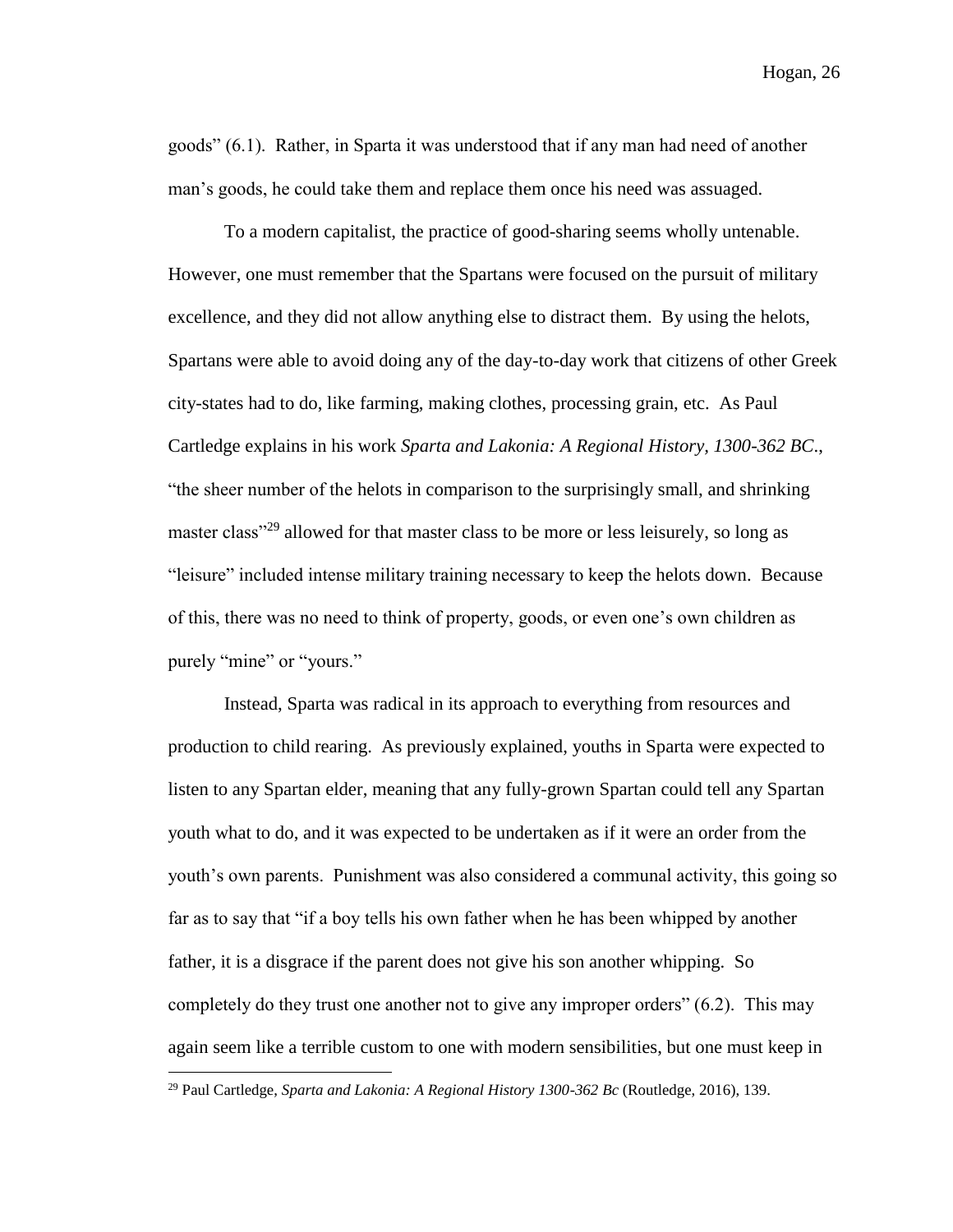mind that Spartan society was not set up to protect against misbehavior, it was instead set up with the assumption that there would be no misbehavior. A Spartan, having gone through the full indoctrination of a Spartan education, understands that there is no adult in Sparta who did not also go through the same education, and therefore no one who does not share the same values. Spartans share the same values, and it therefore makes sense that whatever one Spartan considers worthy of a beating, so too would the father of the boy in question. This is how deeply the comradery of Spartan soldiers goes. Again, it is the logic behind a practice that Xenophon praises, not necessarily the practice itself.

The reason that Spartans could afford to trust one another to such a great extent stemmed twofold from the large helot population. First, that the only requirement for maintaining "Spartan citizen-rights [was] tied strictly to the ability to contribute a certain amount of natural produce to a common mess."<sup>30</sup> Spartans owned land that they did not work and owned "helots, who were bound, under pain of death, to hand it [natural produce] over to the individual Spartan whose land they worked."<sup>31</sup> Because of this fact, there is no real attachment to be had to any of the goods or property owned by the Spartans. After all, they did nothing to produce it, so it simply makes more economic sense to think of everything as communal goods. As such, each Spartan was able to suffer no harm as a result of his lacking some particular good; everyone shared in the riches of Lakonia, even if each individual was not prospering.

The second reason that the helot population gave the Spartans the ability to develop such deep comradery is exactly because of the huge population of helots. The

<sup>30</sup> Cartledge, *A Regional History,* 140.

<sup>31</sup> *Ibid.*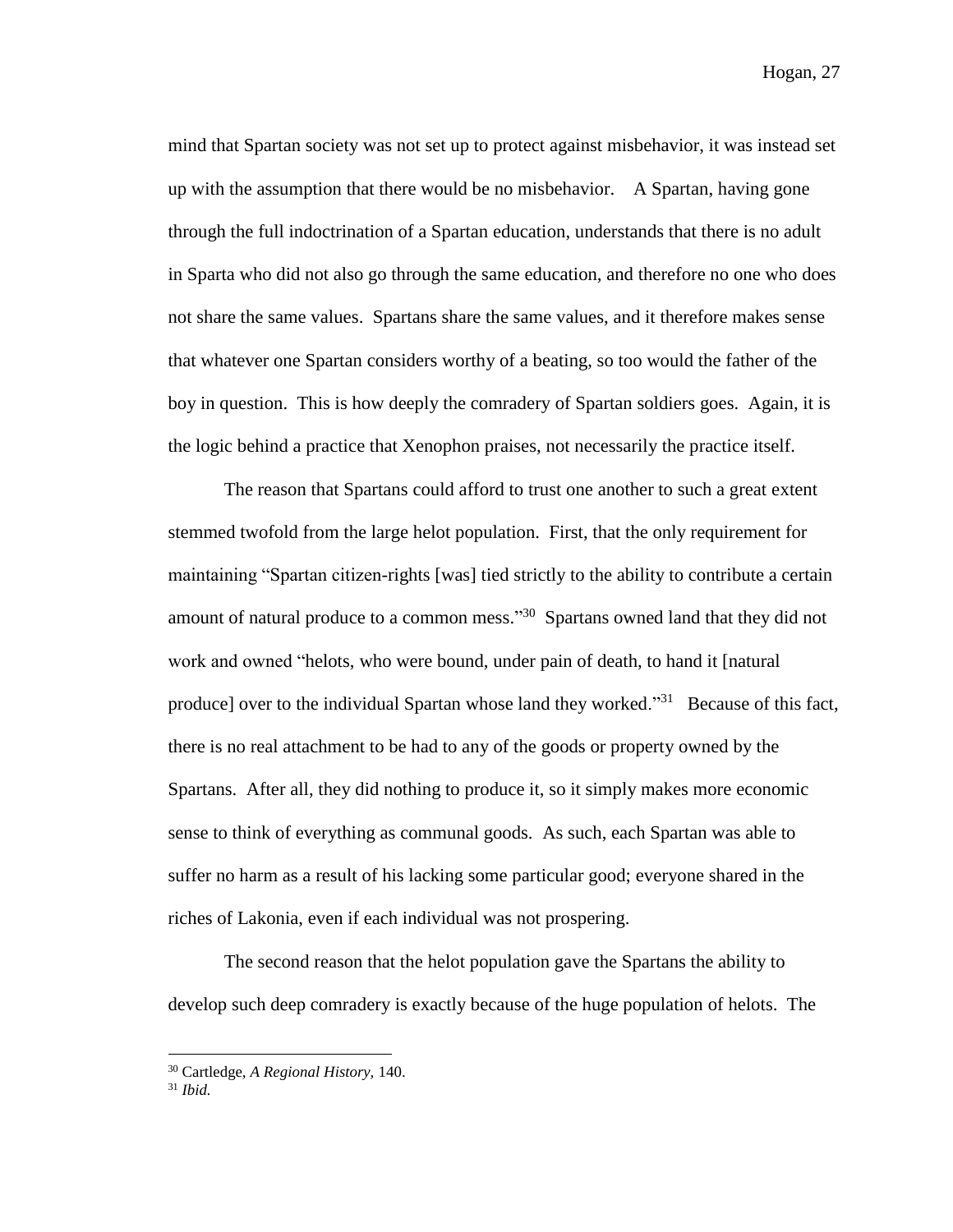Spartans, as a master class that was outnumbered by slaves in estimates as high as 14 to 1,<sup>32</sup> were in constant fear of a slave rebellion that they would not be able to control. The Spartans needed a way of controlling the helot population. The fear of not preventing an uprising<sup>33</sup> drove the Spartans to recognize their constant common enemy, as "the helots" were vastly more numerous than the Spartans and [] this very numerical disproportion was an important factor governing relations between the two."34

Due to this numeric disadvantage, the Spartans would regularly undertake "the 'Krypteia',…whereby youths who had passed through the *agoge* (the state educational system) completed their apprenticeship by going out into the country, lying low by day and killing helots by night."<sup>35</sup> Once the formal education had been completed, as stated previously, Spartans undertook a more moral education, according to Xenophon. While he does not make mention of the Krypteia in his work, the fact that modern historians are aware of its existence means that Xenophon, and likely the broader Greek audience for which he was writing, were aware of the practice as well. As such, its absence is striking. We do know, however, that Lycurgus instructed a youth of Sparta in virtue by "impos[ing] on him a ceaseless round of work, and contrived a constant round of occupation" (3.2). Though we do not know exactly what these chores, for lack of a better word, might have been, it is a reasonable guess to assume that the Krypteia forms a part of them. After all, they reportedly occurred at the same stage of a Spartan's life.

<sup>32</sup> See Cartledge, *Histories* 148-151.

<sup>33</sup> See *Hellenica* 3.3.4-3.3.11

<sup>34</sup> *Ibid,* 151.

<sup>35</sup> *Ibid.*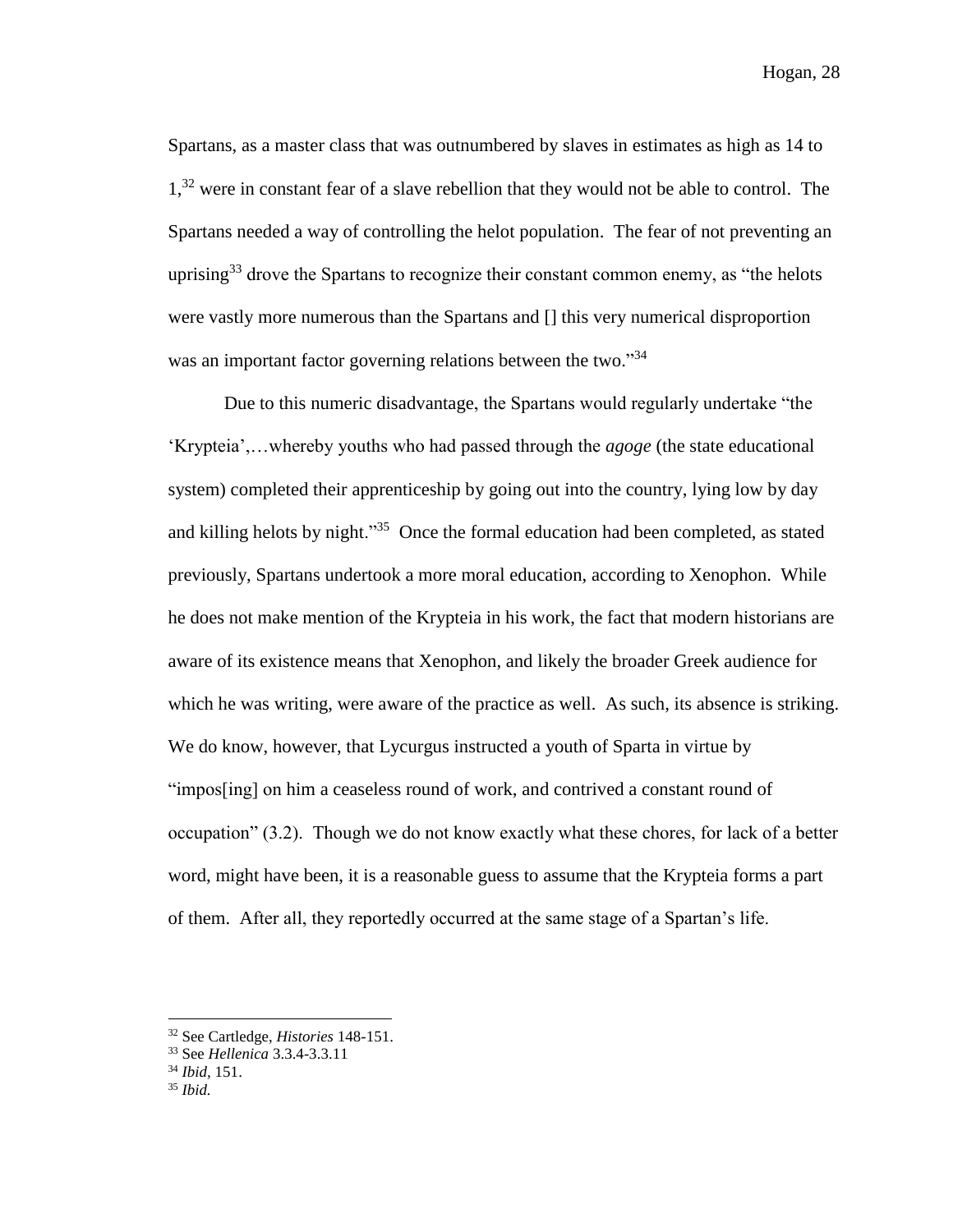Krypteia's role in ensuring the helots did not revolt shows us that the goal of the practice was building comradery.

The praise of the pseudo-socialist ideology prevalent in Sparta may still seem problematic, as they would likely argue that these deeply entrenched social benefits, such as guaranteeing "that even those who have but little receive a share of all that the country yields whenever they want anything" (6.4), would lead to a "free loader" problem that would slowly degrade society. However, we know this not to be the case in Sparta. First, the provision requirement for citizenship guaranteed that there were no true free loaders in the class of homoioi. Second, and much more importantly, Spartan society created and reinforced such a strong sense of comradery and unity in its citizens that to be seen as different (as needing to take from any surplus would inherently make you appear) was paramount to being non-Spartan. The reason this philosophy was so deeply entrenched in Spartans is because of certain practices that they undertook, like the Krypteia.

There is a twofold political reason for performing the Krypteia. First, it has the impact of frightening the helots into submission, making them truly understand and fear the power that the Spartans had over them. Second, and more importantly, it taught newly graduated youths a lesson that no Spartan ever forgot: they were never without a common enemy. The idea of a common enemy uniting men who otherwise would be rivals is a consistent theme in Xenophon's work. As he outlines in his Memorabilia,

in politics, where the gentlemen are the strongest,… it is a gain to make friends with the best, and to see in them partners and fellow-workers in a common cause, and not rivals. But, again, it is equally clear that anyone who goes to war will need allies, and more of them if he is to fight an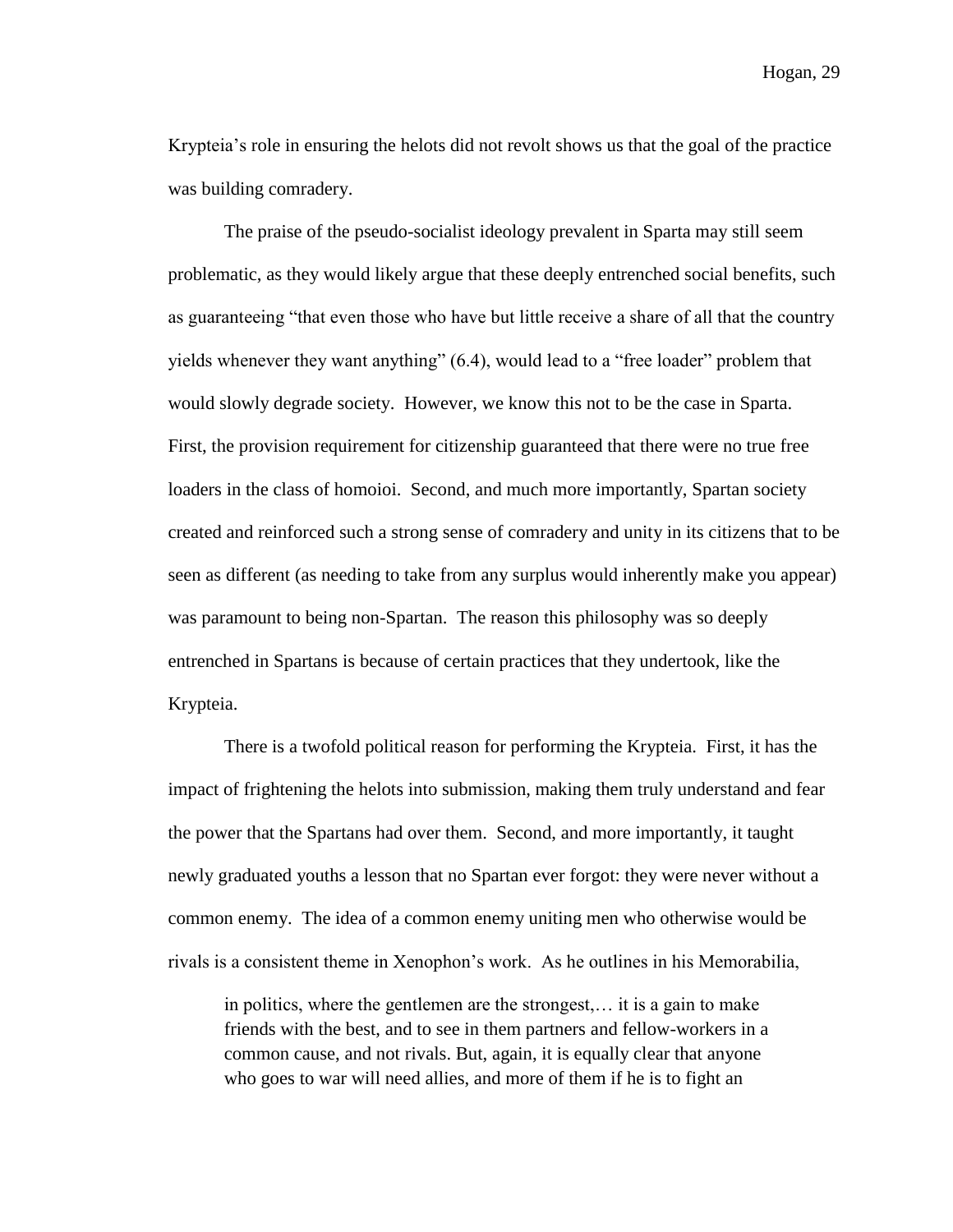army of gentlemen. Moreover, those who are willing to fight at your side must be well treated that they may be willing to exert themselves<sup>36</sup>

Xenophon again draws the parallel between politics and warfare, a connection that is even clearer in Sparta than in Athens. Yet, even in Athens, which is the subject of this excerpt from the *Memorabilia*, the rival aristocrats are united in their desire to maintain the status quo; to keep them as coworkers in the common cause of maintaining their power. So, Sparta uses the convenient, ever-present helot population as the common cause that unites them, in addition to the common causes which are not enemies.

We have already seen the ways in which the Spartan education system imbued its students with a sense of comradery, and no less important was the manner in which fully grown Spartans were made to maintain this sense of comradery throughout their lives. At the beginning of chapter 8, Xenophon explains that Sparta differed from other Greek city-states in that "the most powerful citizens do not even wish it to be thought that they fear the magistrates…but at Sparta the most important men show the utmost deference to the magistrates" (8.2). Xenophon also goes on to say that these noblemen, for lack of a better word, of Sparta "helped set up the office of Ephor, having come to the conclusion that obedience is a very great blessing whether in a state or an army" (8.3). This excerpt is the most important piece of literary evidence for the peculiarity of Sparta's social order. For Spartans, the state and the army were very much one and the same. The political hierarchy was the military hierarchy, and vice versa. Therefore, the chain of command needed to be followed not only on the battlefield, but also in everyday life.

The wrinkle in this line of thought is the highly competitive nature of Spartan

<sup>36</sup> Xenophon, *Memorabilia*, 2.6.26ff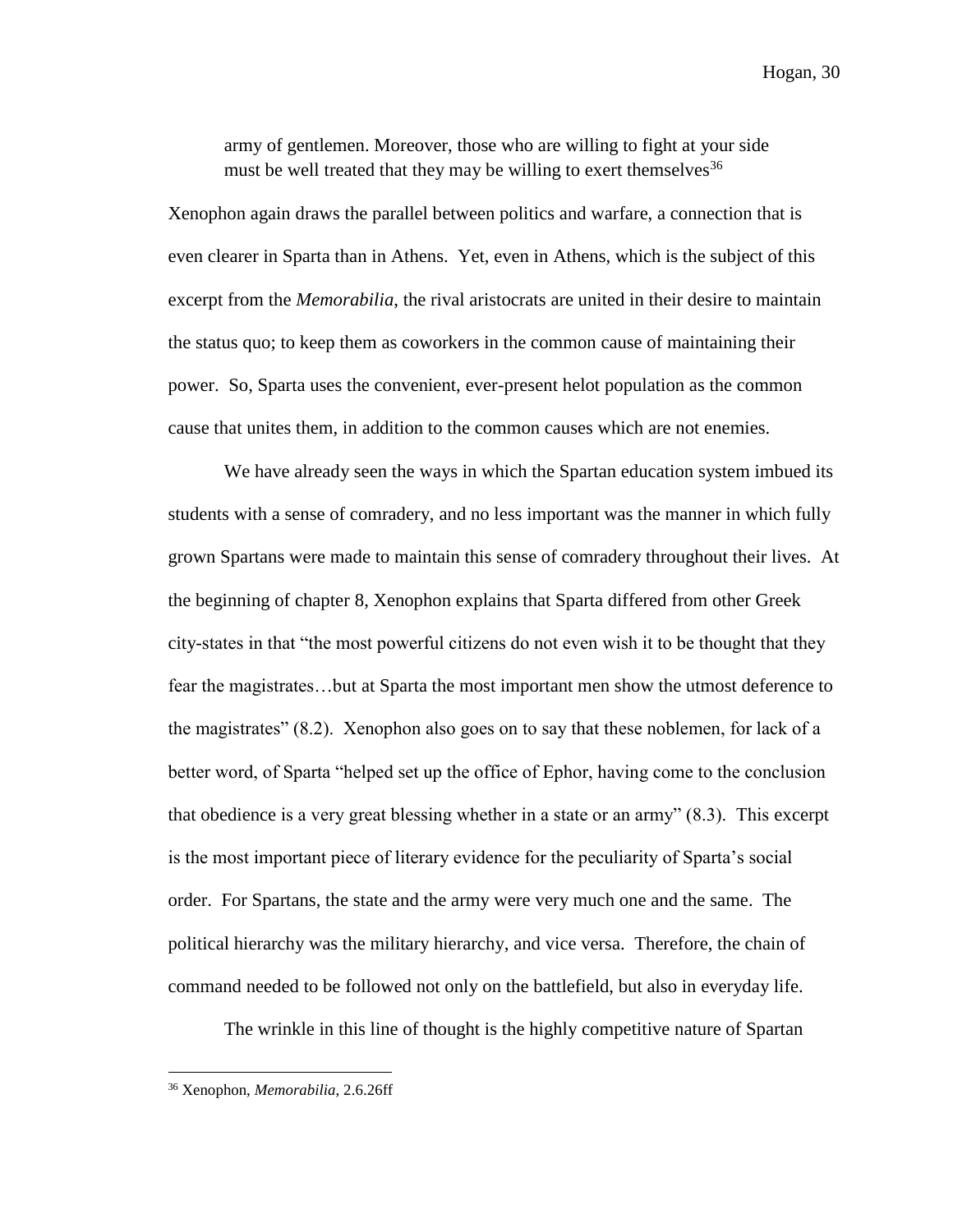society; each person was competing with one another for positions of authority, for positions where they could give commands rather than simply obey them. The widespread success of the philosophy of leaders being most obedient is, however, indicative of the unity of Spartan citizens, rather than its cause. The cause of this obedience, as we have seen, was the ever-present reminder of a common enemy: the helots. This again is when one is reminded of the common philosophy of the noblemen of Sparta, that "if they lead, the rest will follow along the path of eager obedience" (8.2). In a perplexing way, Spartan men competed to be more obedient than their peers. Just as Spartan youths in the *agoge* strove to be obedient to societal expectations, so too do Spartan citizens strive to be obedient to the expectations of their superiors, the Ephors and other magistrates. Lipka poses the question of "how unanimity can exist in a society as competitive as the Spartan."<sup>37</sup> Unanimity in Sparta, it seems, existed not in spite of this competitiveness, but because of it. It is also important to recognize that Sparta fully embodied the philosophy that "those who are willing to fight at your side must be well treated."<sup>38</sup> This is the true motivation behind the socialist tendencies of Sparta; as they were united behind common enemies, they recognized that the strength of their fighting force rested upon the strength of its individual members. Those individual members were a Spartan's fellow citizens, and it therefore made far more sense to ensure them well taken care of in Sparta than to risk their own well-being on the battlefield.

In this way, Sparta was a truly militaristic society. The things important on the battlefield were important to their everyday society. It makes sense that Xenophon has

<sup>37</sup> Lipka, *Commentary* 169

<sup>38</sup> Xenophon, *Memorabilia*, 2.6.32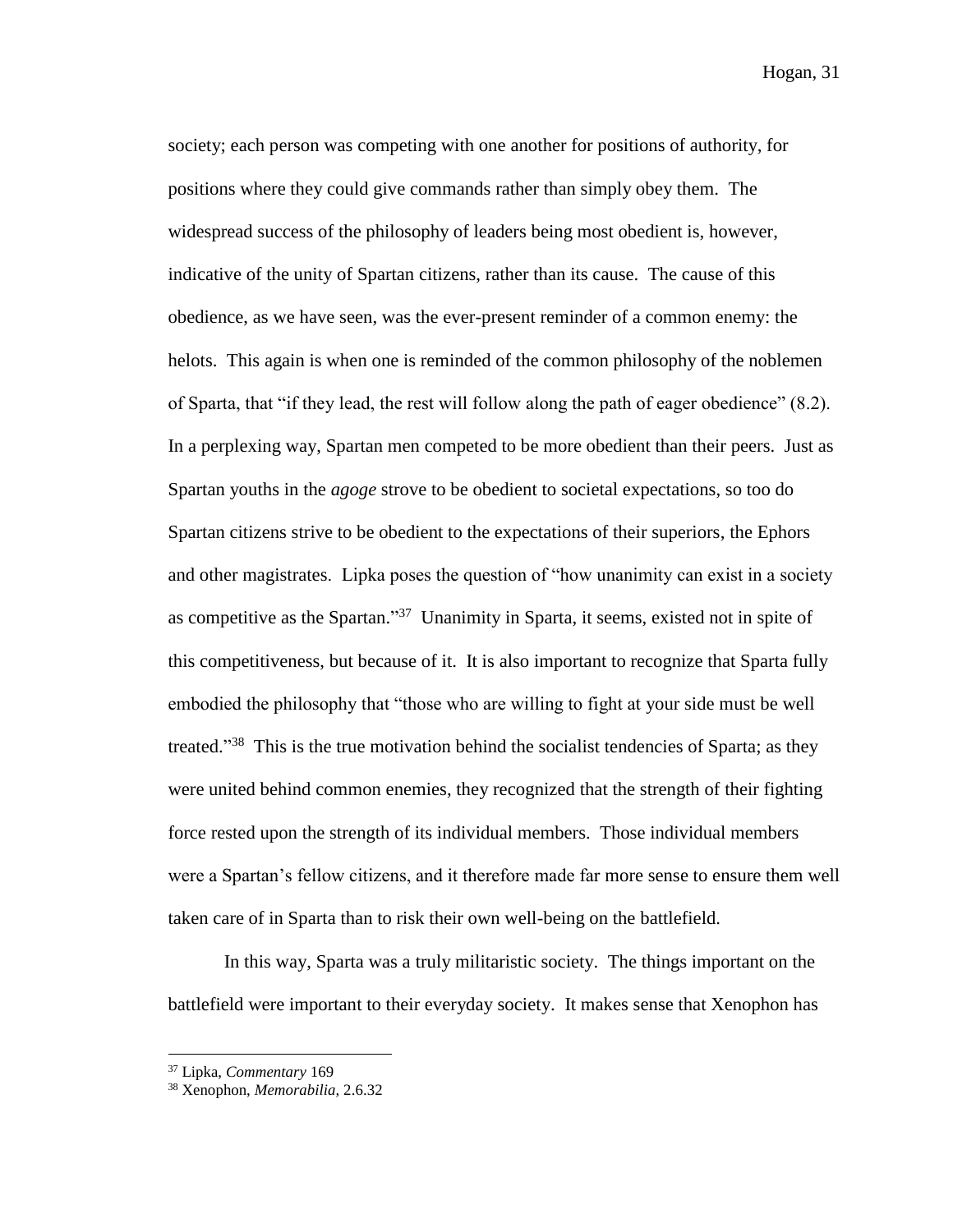left his praise of Spartan comradery until this section of his work. While impressive, the indoctrination of individualistic military virtues like bravery, strength, and endurance is straightforward. All societies instill certain positive virtues in their youth, and Sparta is certainly no different in this regard. More impressive than this is the Spartans' ability, at least in the way Xenophon outlines this ideal, to make each of their individual citizens actively collaborate with one another. This is the reason that Sparta is the hegemon of Greece at the time that Xenophon is writing. Yes, each individual Spartan soldier may have been marginally more capable than his opponent, but in the phalanx-based system of fighting undertaken by the Spartans, order, discipline, and comradery were far more important.<sup>39</sup> Instilling that sense of comradery is something that Spartans never stopped doing; it was an education that continued from the *agoge* to death. Xenophon's praise of the various Spartan institutions directed toward this end lasts up until the very end of his treatise, outlining how Spartans were continually expected to collaborate and contribute to society into their old age. Excluding the infamous chapter 14, Xenophon works his way through successive stages of a Spartan's life, and through the Spartan command structure, outlining at every stage some institution, custom, or expectation which guaranteed a Spartan's commitment to the state. This is the true genius of the Spartan system, the reason they remained successful for so long, and the final answer to Xenophon's question. Once he has outlined how elders and the King of Sparta himself are both expected to stay dedicated entirely to the state, Xenophon's treatise ends. This means that it is the virtue of comradery, and the institutions which indoctrinate a Spartan

<sup>&</sup>lt;sup>39</sup> See Paul Cartledge, "Hoplites and Heroes: Sparta's Contribution to the Technique of Ancient Warfare," *The Journal of Hellenic Studies* 97 (1977): pp. 11-27, https://doi.org/10.2307/631018.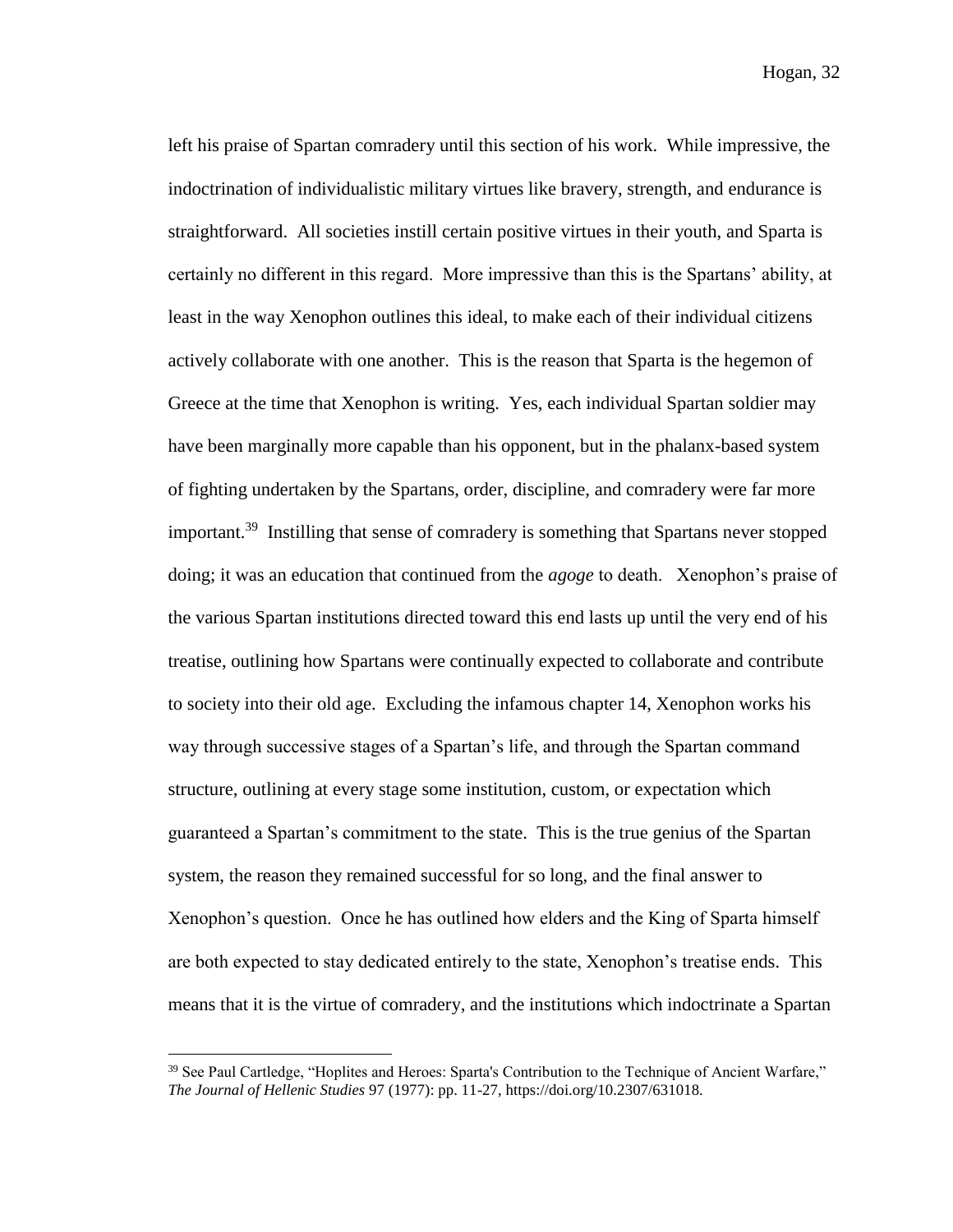to that end which answer the question of how "Sparta, though among the most thinly populated of states, was evidently the most powerful and most celebrated city in Greece" (1.1).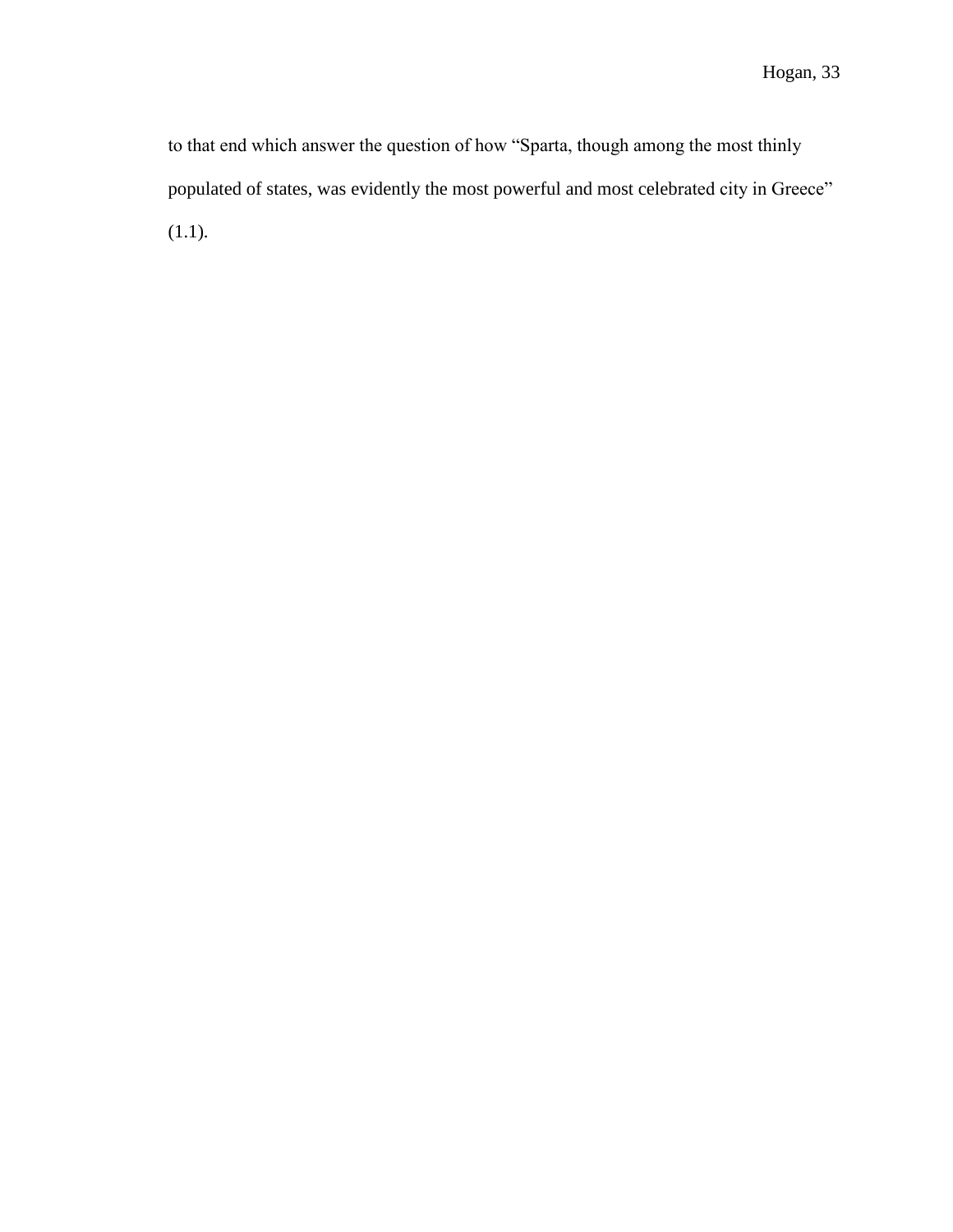#### Section 6: Conclusion: Xenophon as Praising the Ideal

The various themes present in Spartan society which made them such a dominant military force on the Greek peninsula were complimentary and self-reinforcing. A Spartan's education did not end with a successful graduation from the *agoge*. Instead, the lessons learned in a Spartan's youth were consistently reinforced throughout their lives. The deep feeling of comradery imbued in Spartans from a young age was bolstered by the ever-present facet of competition, which was in turn supported by a firmly entrenched stratification of Spartan society into a hierarchy, which in turn caused all of Sparta to be motivated by a singular purpose. Inversely, Sparta's singular purpose of military dominance motivated and strengthened these tendencies in the society. The things which made Sparta so unique are the very things which made it so much more powerful than any other Greek polis; better even than that, the things which made Sparta so powerful reinforced a Spartan's tendencies to follow these peculiarities. Each of these peculiarities made victory in battle much more likely, and with victory in battle comes an increase in comradery, while at the same time opening the avenue for competition to fill the roles which were vacated by deaths in the battle, and renewing a Spartan's sense of purpose as a military specimen. Once the ingenuity of this system is understood, as Xenophon understood it, the question that arises in one's mind is not how Sparta became such a dominant military force, but rather how it ever ceased to be one. As Xenophon says, once he "considered the institutions of the Spartans, [he] wondered no longer" (1.1).

Xenophon gives a preliminary answer to the question of how Sparta began to fail in his fourteenth chapter. Breaking from the previously established trend of praising comradery and dedication to the State at various stages and levels of Spartan life,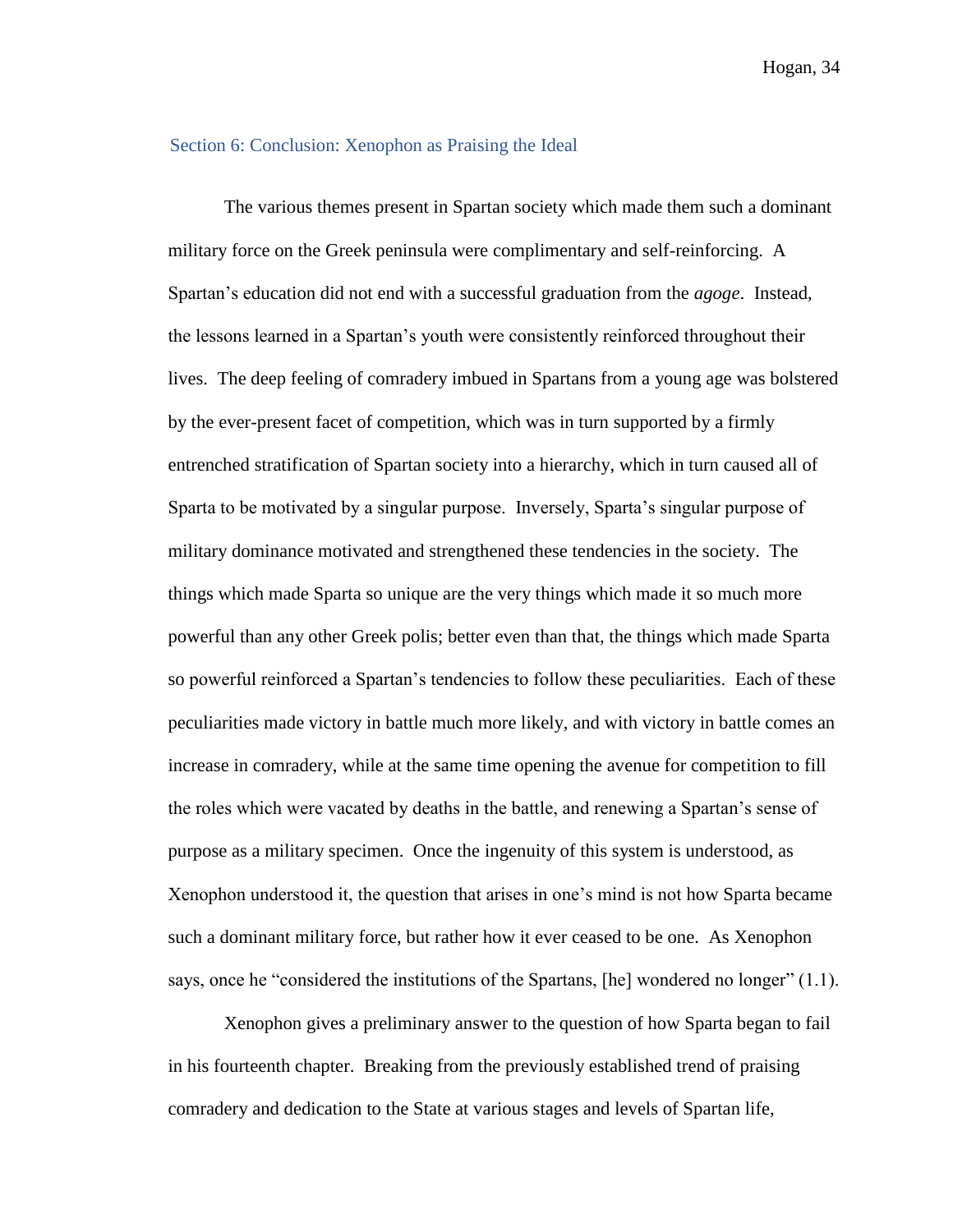Xenophon turns to what Sparta looks like not in the ideal of Lycurgus' original plan, but in the modern day. Its institutions have lost some of their former splendor, leading to Spartans who are less and less virtuous. Certainly, this was a factor in the fall of Spartan supremacy, as the ideology Xenophon had praised for the preceding 13 chapters had now changed. In the ideal that Xenophon praises, "they would fain be worthy of leadership; but now they strive far more earnestly to exercise rule than to be worthy of it" (14.5). The sense of comradery necessary to Sparta's success, it seems, has disappeared by the time that Xenophon is writing. He is aware of the current problems in Spartan society, and chapter 14 shows that he knows the fickleness of such a system. He maintains his admiration for the system, as every other chapter makes clear, yet recognizes its fragility. In reality, we know that the people of Sparta did not just suddenly become morally corrupt, desiring only individual prosperity and power. However, the manner in which some of the finer details of Sparta's institutions were established lead to an inherently unsustainable society.

Sparta, like all its contemporary societies and every society that has existed before or after, was not perfect. The fatal flaw of Sparta, according to much modern scholarship, was the combination of a partitive inheritance system and a strict requirement of natural produce to maintain citizen rights. At the time of Lycurgus, it seems that a single Spartan's land-holdings could provide more than enough produce to meet the requirements of the syssitia without issue. However, that piece of land was not passed down through successive generations of Spartans in exactly the same form as it would have been under the control of primogeniture system of inheritance. Instead, the land would have to be divided in order to accommodate one's number of sons. Having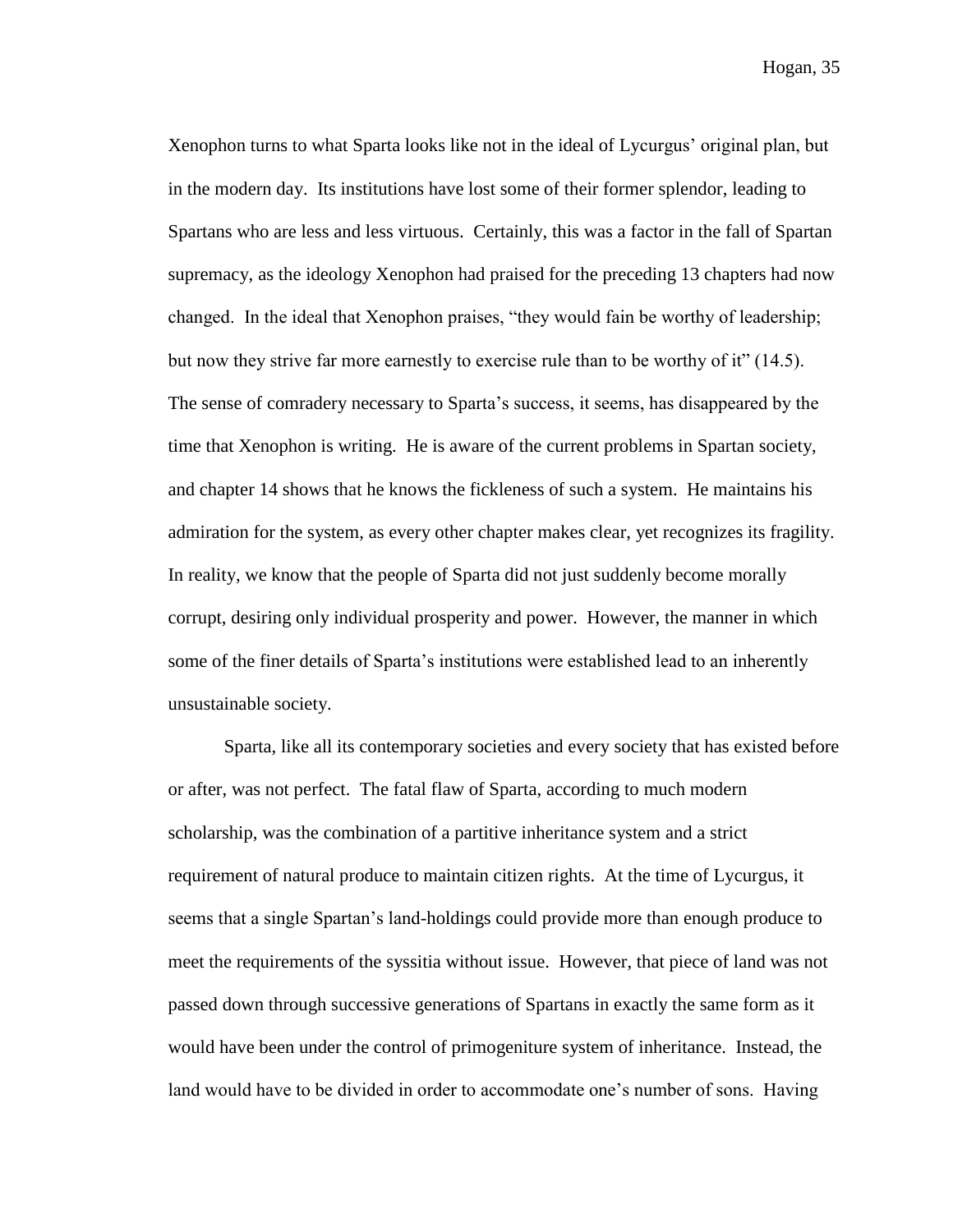more than one legitimate son meant at most only half the original amount of production for each son. After a few generations of this division of land, very few Spartans would be able to meet the requirements of their *syssitia* and would therefore cease to be entitled to citizenship. Aristotle coined a term when observing this phenomenon in Sparta: *olyganthropia,* which literally means few men.Due to the fact of *olyganthropia*, it was impossible for the other institutions, customs, and laws of Sparta to support the same level of excellence that they had previously supported.

Xenophon had no way of recognizing this type of degradation that occurred over generations. In Xenophon's lifetime that problem had not yet truly manifested itself. Sparta's population of citizens was small, to be sure, but not yet so small as to be deemed a problem. Xenophon blames the ever-present disconnect between ideals and reality as the reason Sparta seemed to be slowly losing hold of its hegemony. This criticism of Sparta, by any means, is not meant as a true criticism of the Spartan way. Rather, it is a criticism of the individuals who were undertaking the Spartan way, and not living up to its full potential. Xenophon, in each of his other chapters, is praising that potential.

Recognizing that Xenophon is praising the ideal established by Lycurgus, rather than the reality that existed in his day, it is impossible to disagree with Xenophon when he says that Lycurgus "reached the utmost limit of wisdom. For it was not by imitating other states, but by divising [sic.] a system utterly different from that of most others, that he made his country pre-eminently prosperous" (1.2). This is truly what made Sparta special: its uniqueness, its otherness, and its ability to convince its entire population that their different way of life was the correct one. Xenophon recognizes this about Sparta, and praises each of their institutions for being different and strong. After all, how could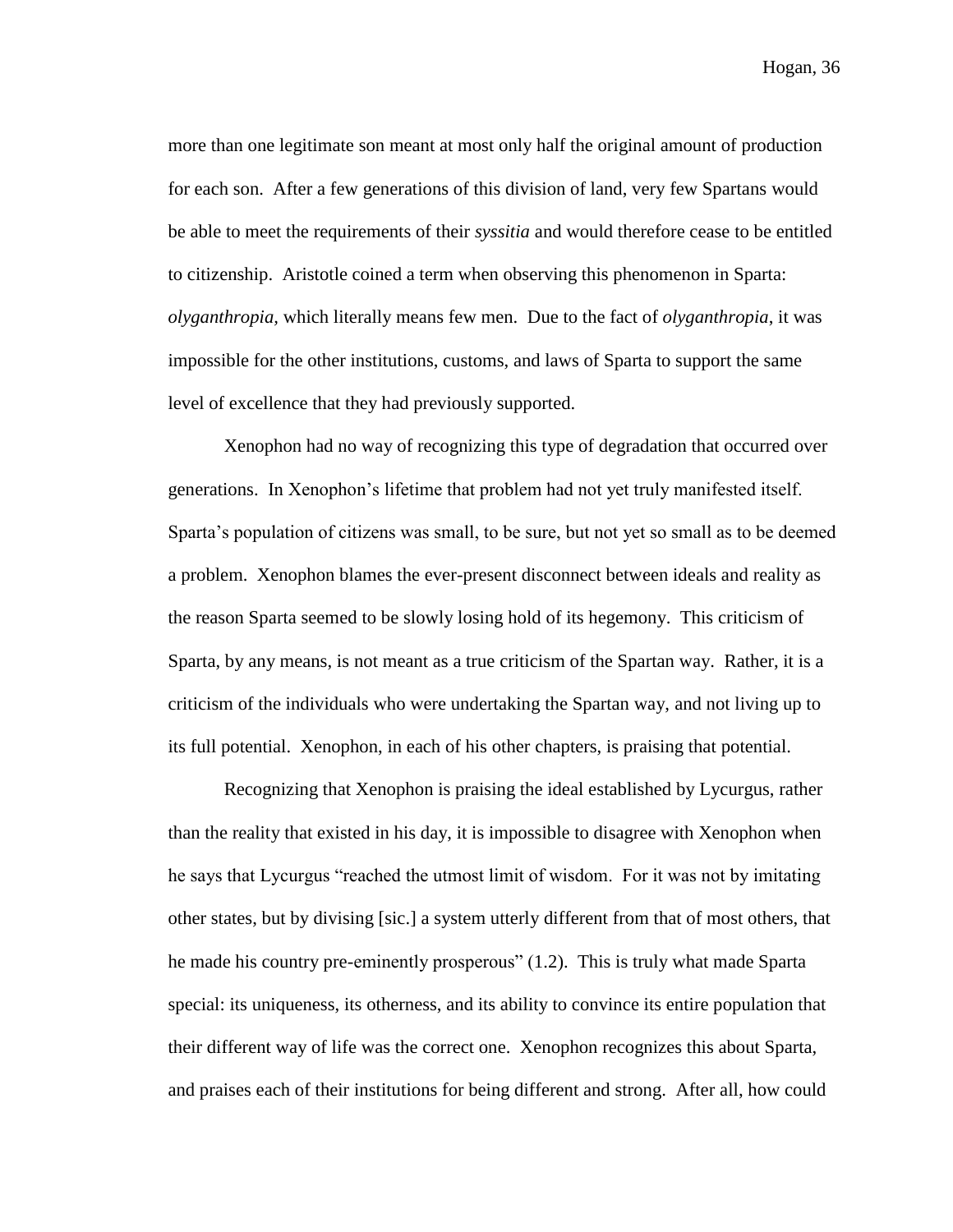we question the genuineness or veracity of Xenophon's claims when he was a first-hand witness of the most compelling example of Spartan excellence: their victory over Athens in the Peloponnesian War.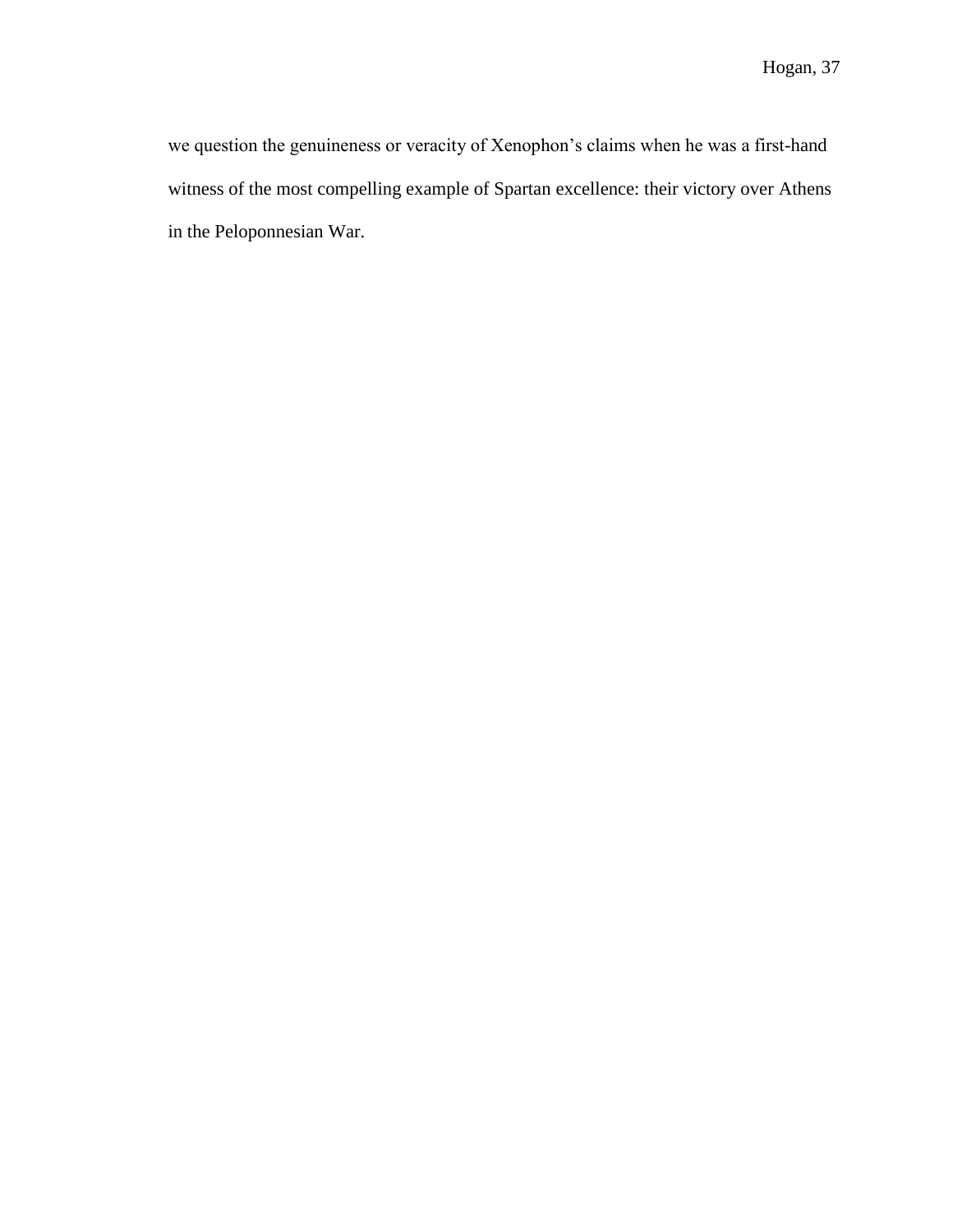# Chapter 2: On Strauss' Impact and Argument

## Section 1: A (too) Brief Introduction to Strauss

Before Strauss, there was no prominent scholarship published on the *Spartan Constitution* that didn't assume an interpretation of the text similar to the historicist one outlined in the previous chapter. Then Strauss, in the years that he spent looking for a job, between 1938 and 1943, wrote letters to his friend, Jacob Klein, detailing what Strauss considered "a whole series of philosophical supernovas"<sup>40</sup>. These supernovas, to use the same dramatic terminology, occurred as Strauss read several famous Classical and Medieval philosophers and suddenly saw them in a new light. Starting with Maimonides and then followed to what Strauss considered its origins in Greek philosophy by way of Plato to Xenophon, Strauss followed a thread of esoteric thought that interpreted many of these widely studied texts to unique conclusions.

By the end of November 1938, Strauss had finished the essay which would come to form the main section of his seminal *Persecution and the Art of Writing*, and had effectively moved on to a new work, "'On the Study of Classical Political Philosophy.' He intends it to show that 'Herodot, Thucyd, and Xenophon are *no* historians – of course not – but authors of exoteric, protreptic writings."<sup>41</sup> For Strauss, Xenophon was only the beginning of what he saw as a larger conversation the scholarly Classical community needed to have.

<sup>40</sup> Laurence Lampert, "Strauss's Recovery of Esotericism," Chapter 4 in Steven B. Smith, *The Cambridge Companion to Leo Strauss* (Cambridge, 2009), p.63.

<sup>41</sup> *Ibid*, p. 68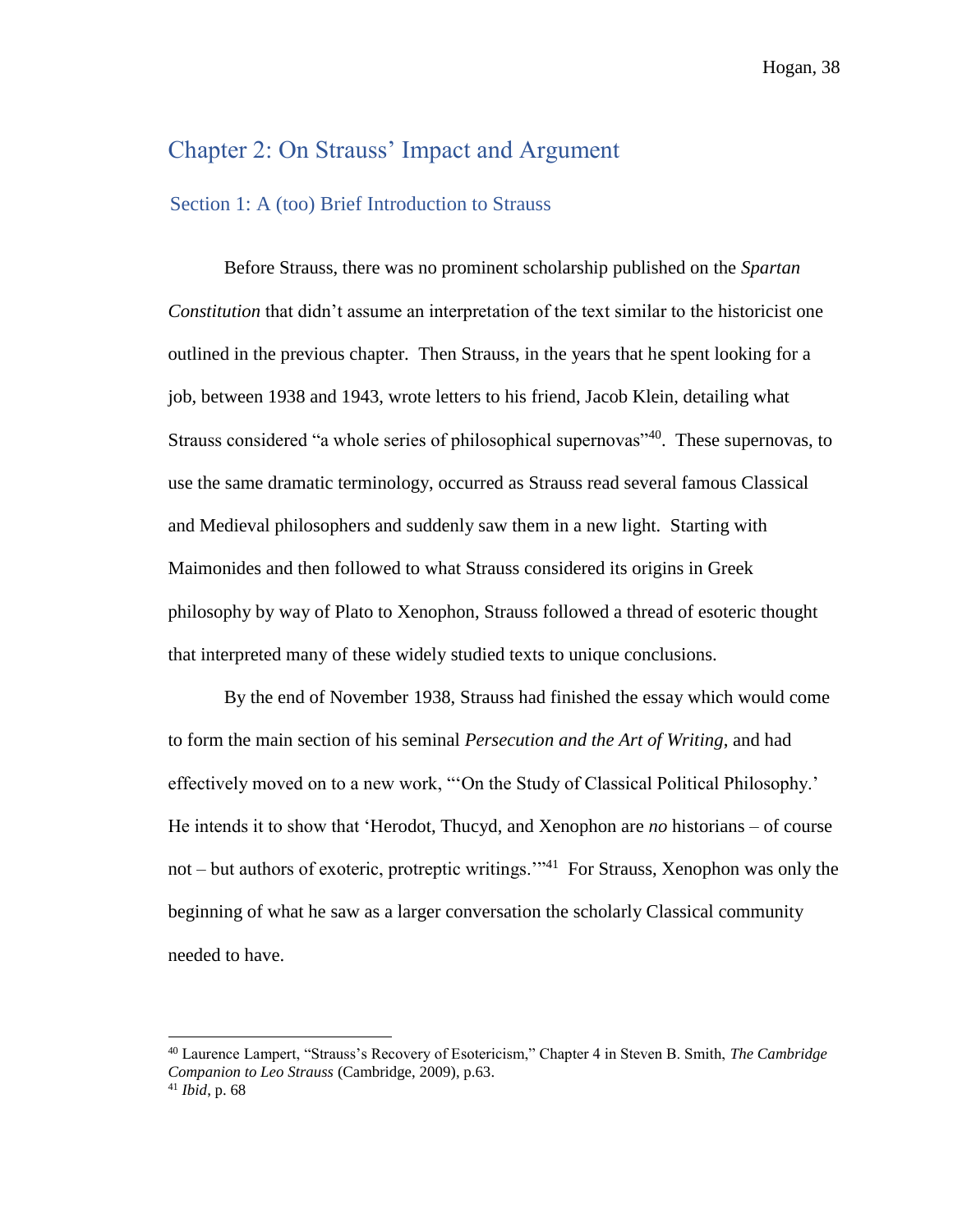The first major revelation Strauss had relating to Xenophon shortly followed. Strauss notes that in the *Cyropaedia*, Xenophon is painting a portrait of the "true, hidden Socrates" in his caricature of Cyrus. In Xenophon's *Memorabilia,* on the other hand, Strauss claims that Xenophon is describing the "manifest Socrates." Taking these two views in tandem, Strauss claims that "'His [Xenophon's] Socrates-image is therefore *not*  fundamentally different from that of Plato.<sup>'"42</sup> Starting from this revelation, Strauss began to take a close reading of Xenophon's *Scripta Minora*, his minor works. Among these is the *Spartan Constitution*. Armed with his new perspective which sees much of Classical Greek political philosophy as being able to be interpreted as esoteric, Strauss read the *Spartan Constitution* with the same esoteric argument in mind. The result of that reading is found in "The Spirit of Sparta or the Taste of Xenophon," and will be discussed in the following chapter.

For anyone well-versed in Spartanology, or even those who may have previously come across the *Spartan Constitution* in some fashion, Strauss' conclusions can be perplexing. However, if one looks at a few biographical facts about Xenophon, Strauss' claims may start to make a bit more sense. In large part, Strauss' claims about the *Spartan Constitution* rest on a few basic claims about Xenophon: first, that he was educated and intelligent enough to be aware of the obvious contradictions in his writing, and that those contradictions are therefore ironic, and second, that he had reason to hide his true opinions on the Spartan system. As such, it will serve us well to look in passing at the life of Xenophon as a means of giving some accessibility to Strauss' core argument.

<sup>42</sup> *Ibid.*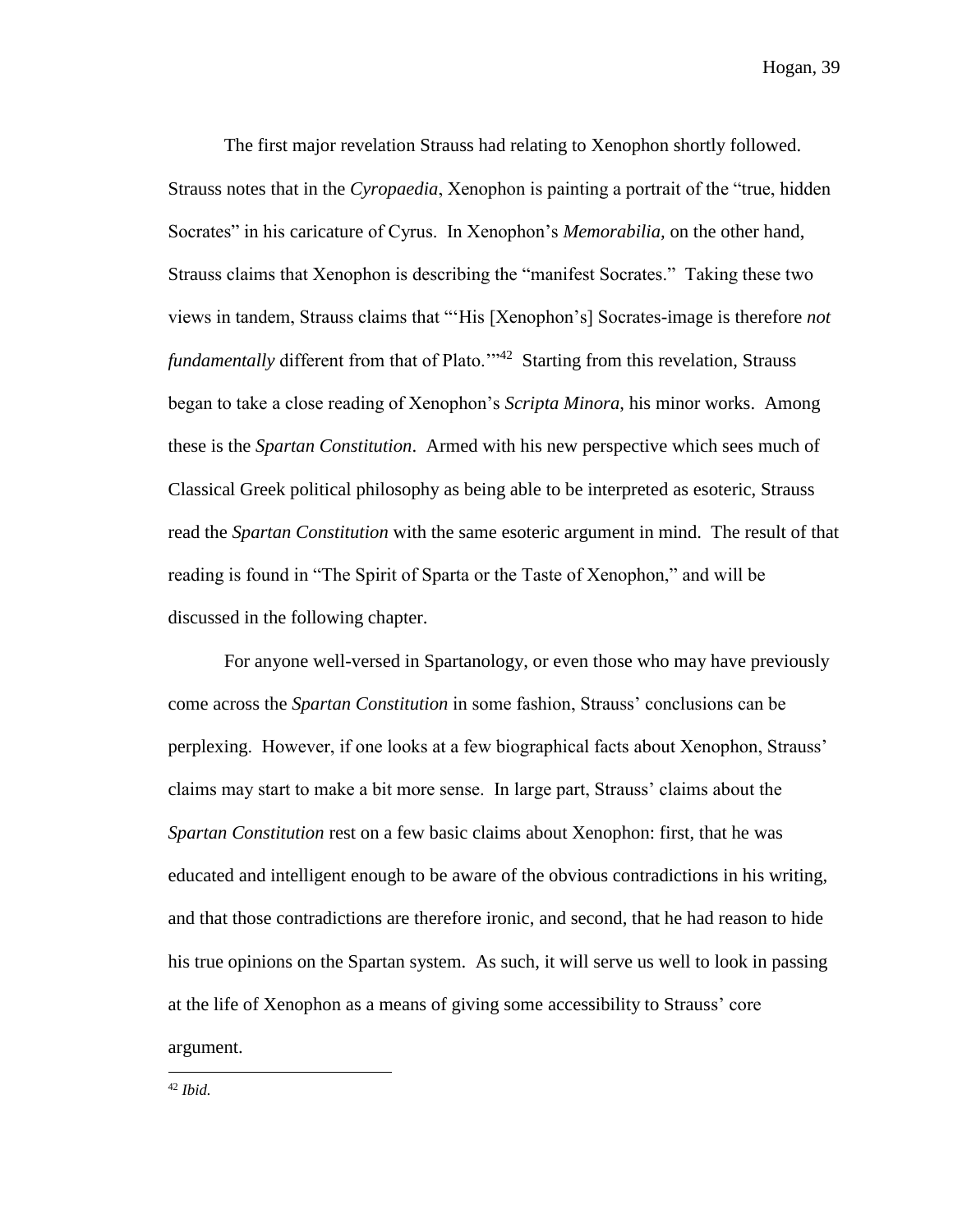## Section 2: On the Education of Xenophon

Strauss makes frequent claims to the effect that, as a result of Xenophon's "great literary gifts, any hypothesis is preferable to the assumption that he used a literary device awkwardly."<sup>43</sup> It is no great secret that Xenophon was a student of Socrates, and this suggests that he was a highly educated individual. It is also no secret that Xenophon was a member of the aristocracy, as this was a prerequisite to his education. Beyond these more well-known facts there is a minor detail of both Xenophon's formal education and the time he spent with Socrates that serve as support for the first premise of Strauss' argument. The scholarly context in which Xenophon was both educated and existed at the time of his writing the *Spartan Constitution*, and the well-documented existence of what Paul Cartledge and many other scholars have called the "Spartan Mirage," since Francois Ollier coined the term in 1934, all lend credence to Strauss' claims.

For a long time, Sparta and Athens had vied for hegemony over Greece, with the dispute eventually coming to a head in the Peloponnesian War. The result of this long rivalry was a fascination, to say the least, with Sparta. There is a long history of tension in Greece between the aristocrats and the commoners, which is referenced countless times in Greek philosophy, with the aristocrats consistently being in favor of an aristocracy over a democracy.<sup>44</sup> It should come as no surprise, then, that there were those in Athens for whom it was a disappointment to find themselves living in a democratic

<sup>&</sup>lt;sup>43</sup> Strauss, "The Spirit of Sparta or the Taste of Xenophon". p. 503.

<sup>44</sup> *e.g.* Aristotle, *Politics* 2.1261a-b.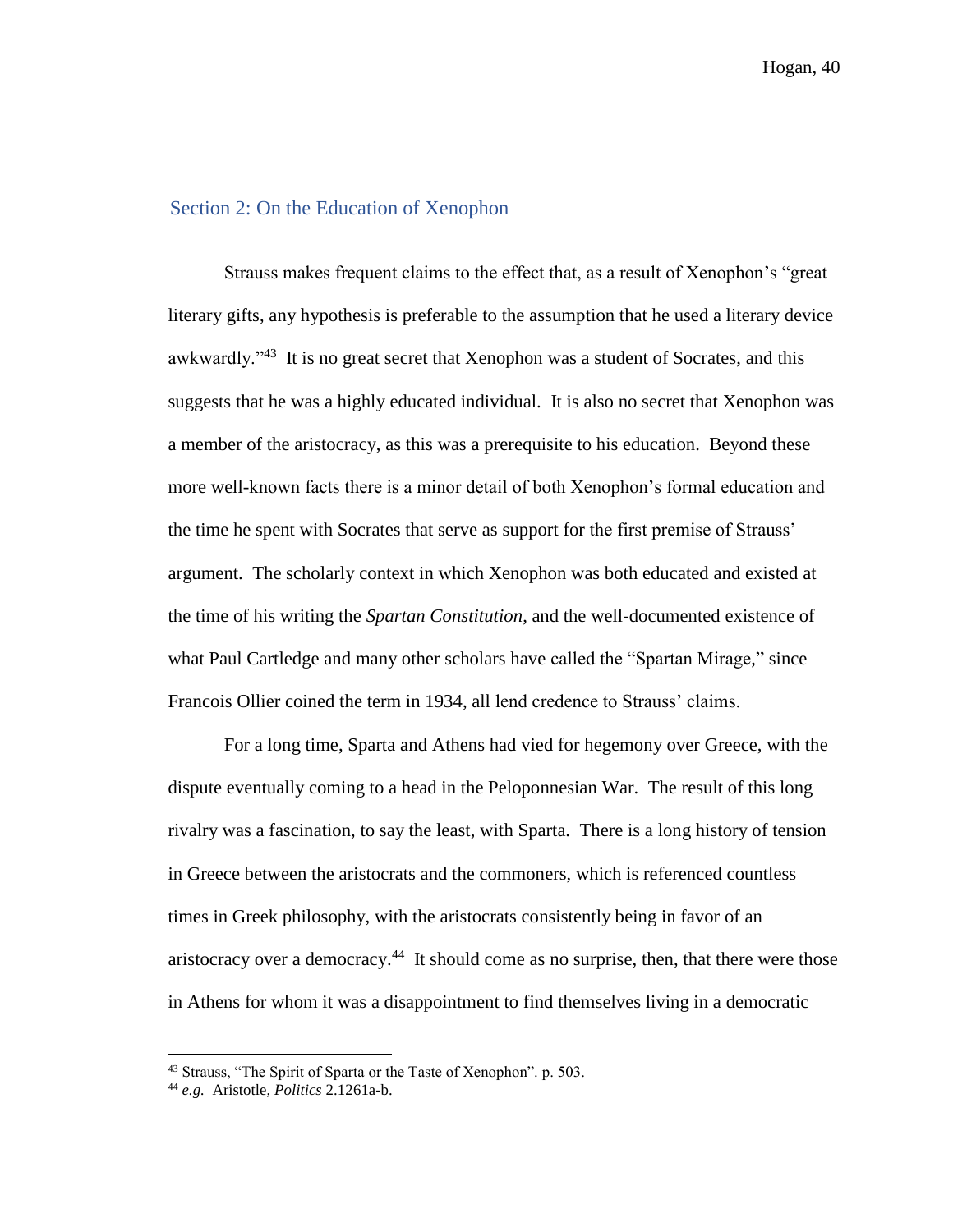society, and who supported a Spartan-esque style of government. Historically, when the Spartans eventually won the Peloponnesian War, they had no trouble finding enough aristocrats to fill out their 30 Tyrants. $45$  Among these aristocrats were some with whom Xenophon had studied under Socrates.

Students of Socrates like Critias (who wrote his own *Spartan Constitution*), Alcibiades, and others eventually come to rule under Spartan leave. This shows that pro-Spartan sympathies extended even into the anti-establishment circle of Socrates; it shows that one can be an aristocratic student of Socrates and still be foolish. Strauss kept this close in mind when performing his analysis. As he points out, "one of the most famous admirers of Sparta was Critias, … an enemy of Socrates and an oligarch. Critias was the author of two works…both entitled *Constitution of the* Lacedemonians (sic.)."<sup>46</sup> Strauss proposes these works as the source of some inspiration that Xenophon may have had in writing his own treatise. Regardless of whether that particular aspect of Strauss' argument is true, Xenophon was surrounded by those who admired the results Sparta managed to achieve. Therefore, Xenophon could have been incentivized not to openly, explicitly criticize the Spartan system of government.

This hesitancy to criticize is supported not only by the Straussian interpretation, but also finds backing in the historicist camp. To explain the phenomenon of the "Spartan Mirage" to a contemporary audience, Cartledge compared the Spartan Mirage to the Cold War from the perspective of the United States. Essentially, Cartledge shows that just as the U.S. produced a lot of content depicting the USSR in a certain light (*The* 

<sup>45</sup> Xenophon, *Hellenica* 2.4.39ff

<sup>46</sup> Leo Strauss, "The Spirit of Sparta or the Taste of Xenophon" 6, no. 4 (1939): pp. 502-536, http://www.jstor.org/stable/40981694, p. 528.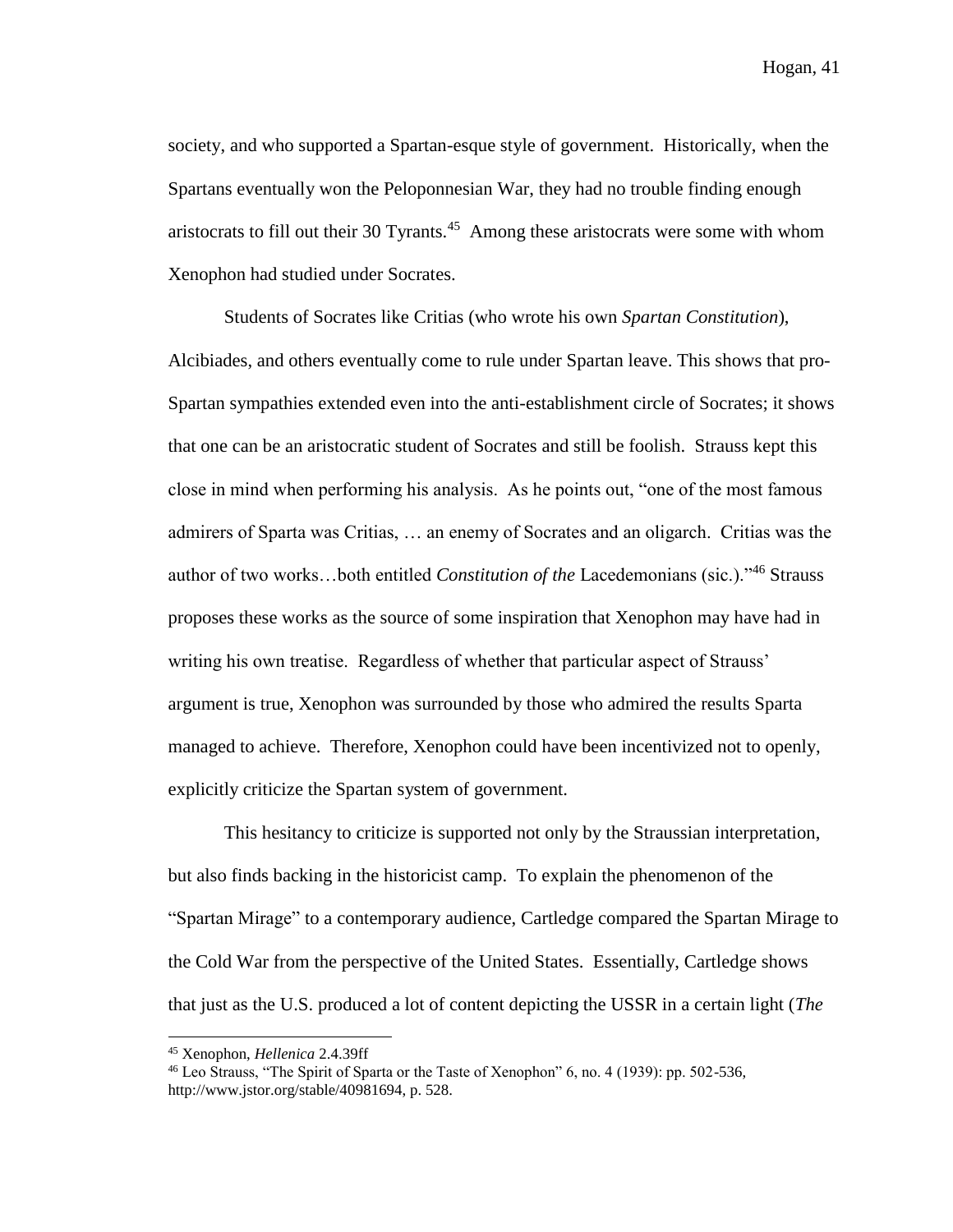*Manchurian Candidate, Red Dawn,* etc.), so too did Athens produce a lot of content depicting Sparta in a similar light. Yes, the Americans inevitably win in the Cold Warera movies, and yes, the Athenians are eventually depicted as superior to the Spartans for some reason. However, the USSR is consistently shown as a worthy competitor; they produce super-soldiers, have intimidating technology, and cooperate entirely. This is exactly what the Athenians did in their depictions of Sparta during the Peloponnesian War.<sup>47</sup>

Cartledge outlines this principle well. The most well-known Athenian depiction of Sparta comes in Pericles' funeral oration in Thucydides. An analysis of this funeral oration forms the first chapter of Cartledge and Anton Powell's anthology *The Greek Superpower: Sparta in the Self-Definitions of Athenians*. As the author of this chapter, Paula Debnar, explains, "[o]ne of the means by which Pericles highlights Athens' strengths is to paint his ideal picture of the city… against a backdrop of their enemy's alleged flaws."<sup>48</sup> In many ways, then, this speech could be seen as having the opposite intent as Xenophon appears to have in the *Spartan Constitution*. There, Xenophon seems to highlight the strengths of Spartan society by contrasting them with the typical practices of Greece.

Pericles' funeral oration shows striking similarities between his praises of Athens and Xenophon's praises of Sparta. For example, Debnar makes note of Pericles' praise of Athens for the fact that

<sup>47</sup> Paul Cartledge and Anton Powell, eds., *The Greek Superpower: Sparta in the Self-Definitions of Athenians* (The Classical Press of Wales, 2018).

<sup>48</sup> Debnar, Paula in *Ibid.* p. 1.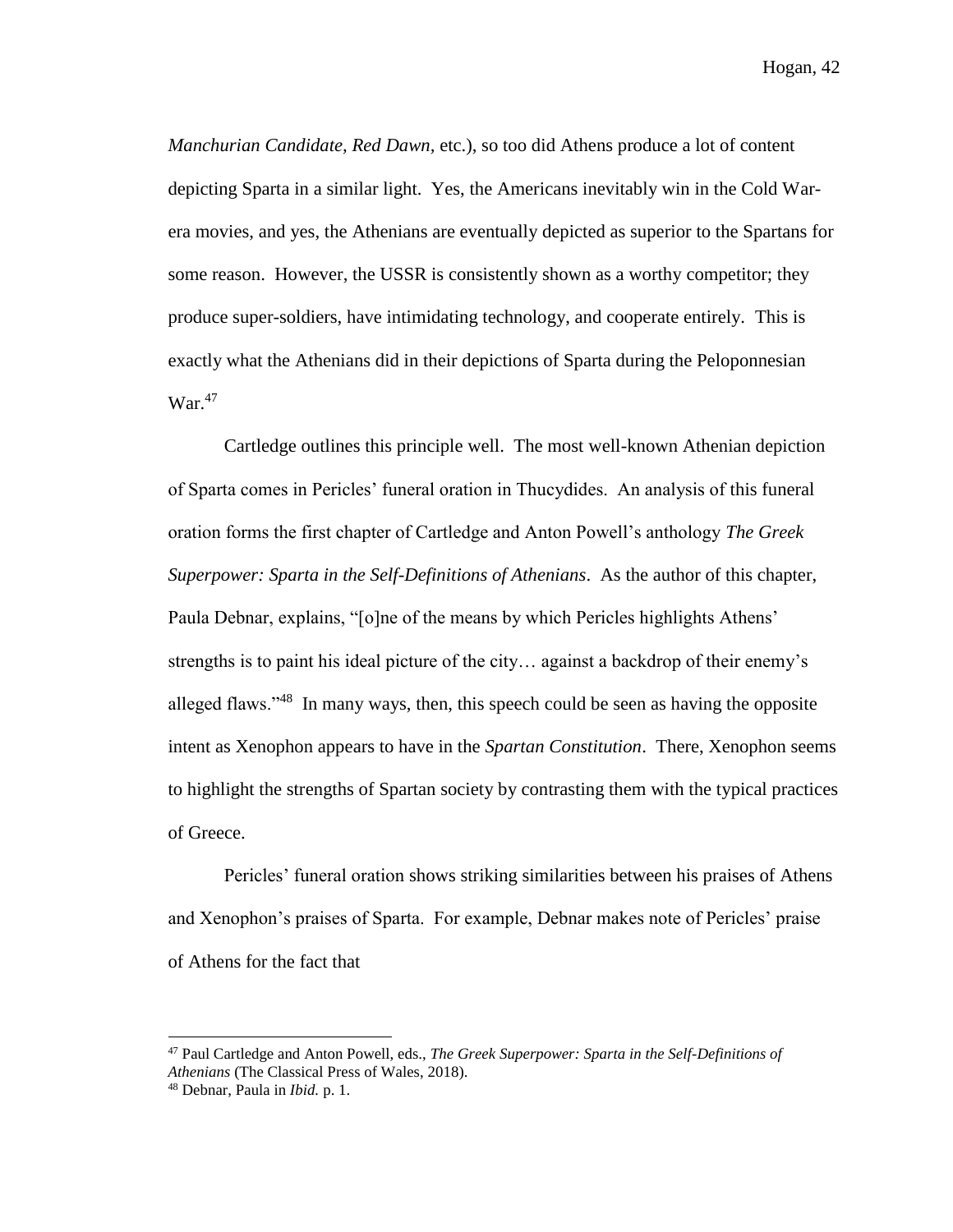"regarding [men's] authority, as each is distinguished in something, he is preferred (for office) more from merit"… it remained true that some positions [in government] were rotated and entailed selection by lot…Sparta, of course, enjoyed the rule of the 'best', with strict criteria for citizenship and fierce competition for honor. Pericles, in other words, offers a picture of the Athenian *politeia* that is in at least one respect like the Spartans'<sup>49</sup>

These types of similarities cause one to wonder why, when they are supposedly reaching opposing conclusions, Pericles and Xenophon make the same point. Strauss' interpretation of the *Spartan Constitution* provides one possible answer to this question. Strauss says that Xenophon's praise of Sparta is false, and perhaps this is evidence in support of that stance.

This is the type of depiction that Cartledge refers to when he makes reference to the Spartan Mirage. Sparta here is not an outright inferior to Athens. In fact, it is good enough, and perceived to be good enough, to merit being a comparison for Pericles to paint Athens against, in distinction. The goodness of Athens, in Pericles' speech, is only good in that it is better than Sparta. What makes Athens the best is that Sparta is second best. The same was true in American depictions of the USSR during the Cold War-era. Still, it was secondbest.

By virtue of Cartledge's understanding of the Spartan Mirage and the biographical fact that Xenophon was surrounded by people with pro-Spartan tendencies, the idea that Xenophon may have attempted to hide a critique of Sparta behind his praises begins to make a bit more sense. Even without

<sup>49</sup> *Ibid,* 6.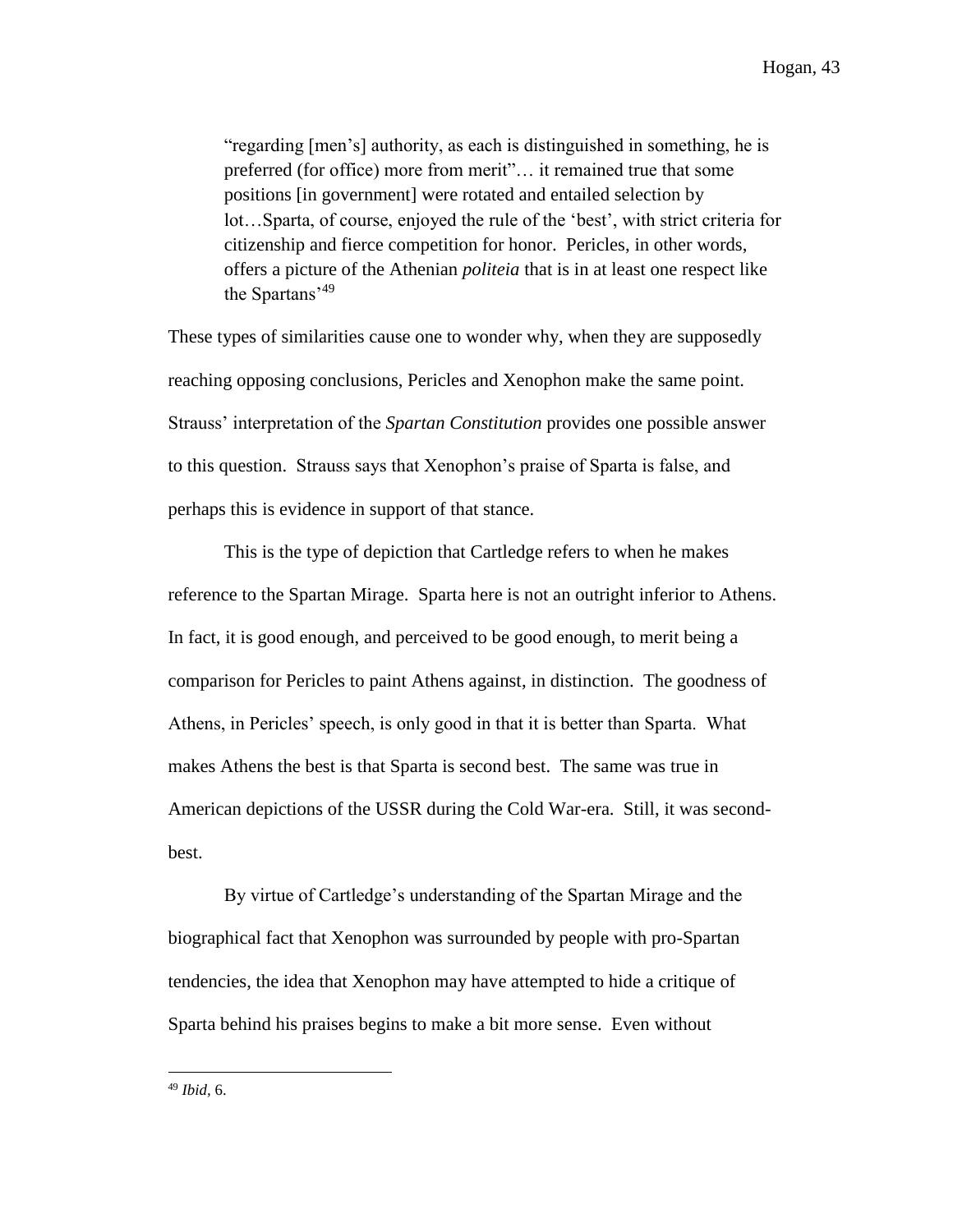considering the possible personal political woes Xenophon could have been facing at the time of writing the *Spartan Constitution* (his exile from Athens and the fact that he came to live in Lakonia for the intervening 30 years), it is easy to see why Xenophon might have felt the need to at least feign praise of Sparta as a means of avoiding persecution first and foremost. It is then not a much larger stretch to believe that Xenophon could have hidden critiques of Sparta, especially if one accepts that Xenophon did in fact hold such a belief.

At this point, one who is newly exposed to Strauss may find himself asking why Xenophon wrote at all, if it was so risky for him to do so. Strauss' answer to this question comes in the title of his work, "The Spirit of Sparta or the Taste of Xenophon." Xenophon is criticizing not Sparta, but the spirit of the Spartan institutions. As we will come to see in the next chapter, this critique finds the virtues of Spartan society to be false. However, the basis on which Xenophon finds these virtues to be false extends far beyond Sparta; it criticizes all public virtue. Athens, and similarly all states, are guilty of seeking to instill public virtue. Therefore, in criticizing the spirit of Sparta, Xenophon is also criticizing the spirit of Athens, and the spirit of all political states. Strauss argues that this was of paramount importance to the Socratic school,<sup>50</sup> to show that philosophic virtue and political virtue cannot coexist. The result of this belief is a necessarily esoteric piece of writing, as Strauss would say. Not only because of his fear of persecution, but also to protect the political sphere from the corruption that his opinion on public virtue would cause, and to ensure that only certain, like-minded

<sup>50</sup> See *Cambridge Companion to Leo Strauss,* ch. 4.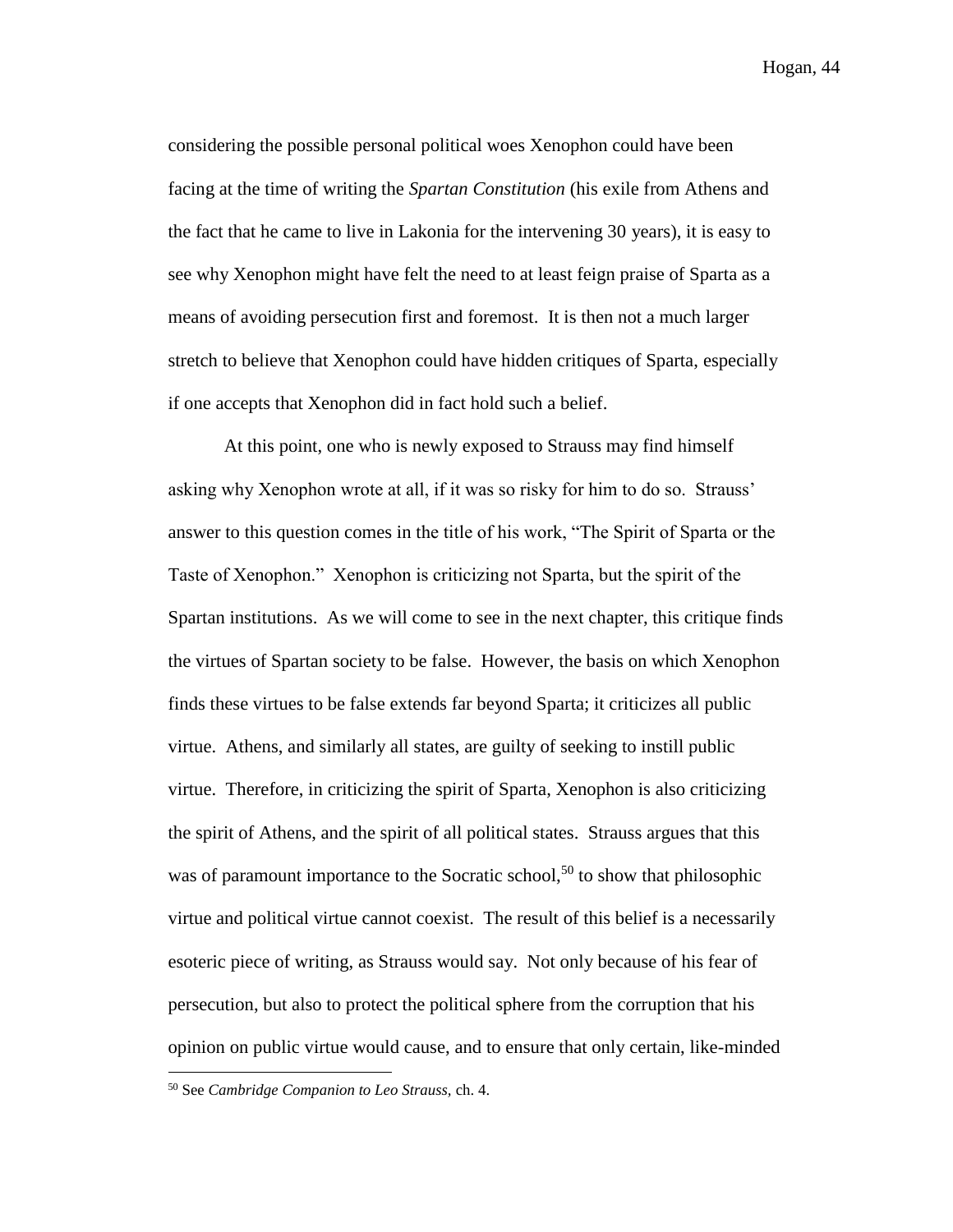individuals could understand it, Xenophon was pushed to write esoterically. Under this light, Xenophon's work becomes much less a historical encomium, and much more a philosophic treatise.

Of course, there are many more reasons Strauss uses to support his belief that Xenophon had reason to write esoterically. He also provides much more concrete evidence as to how this esoteric writing might be interpreted, all of which only serves to strengthen this line of thought. With these facts in mind, Strauss' first premise, that Xenophon had cause to write esoterically, becomes much more believable.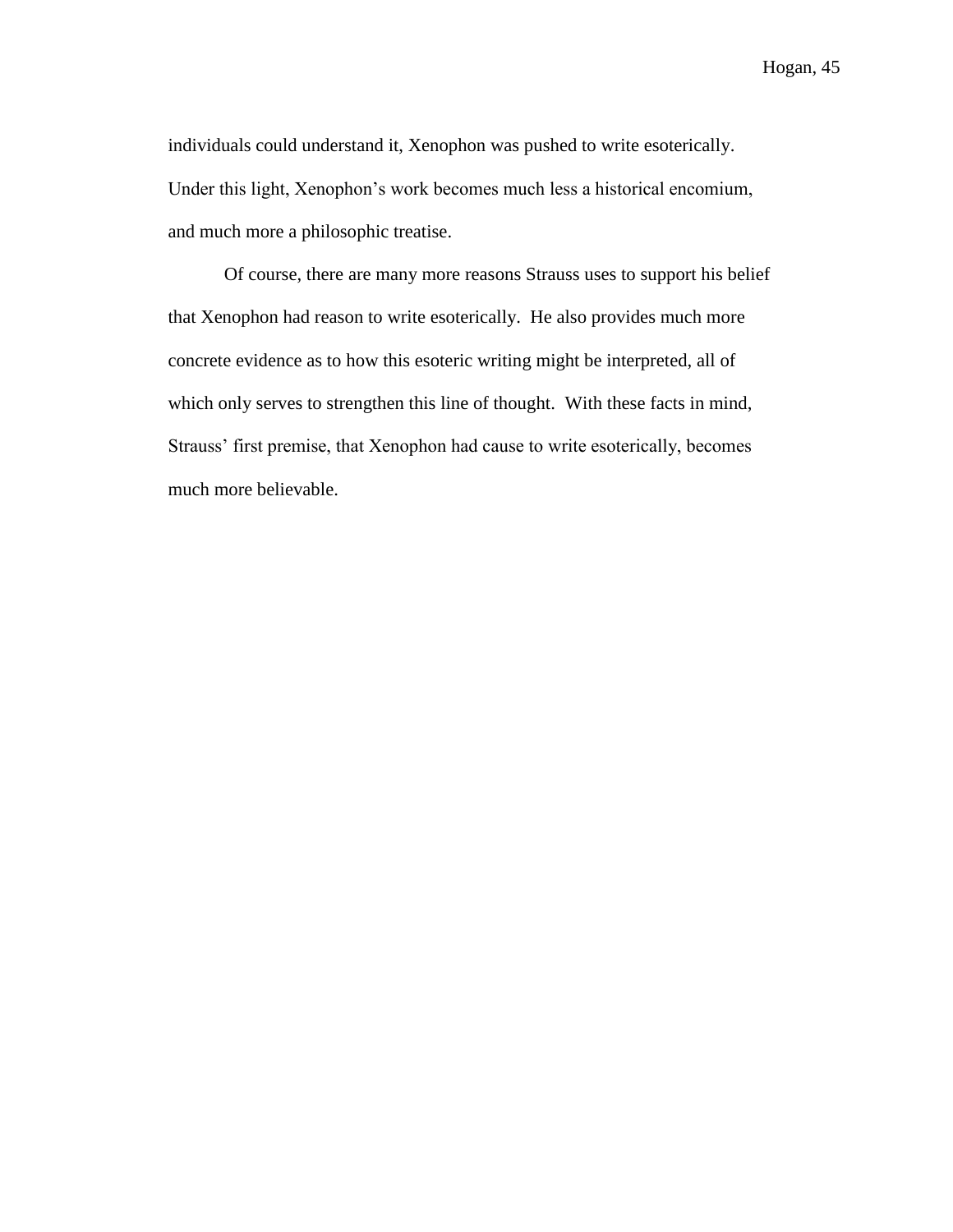# Chapter 3: The Straussian Method: A Cynic's Approach to Sparta Section 1: An Introduction to the Straussian Approach

Built upon the work of Leo Strauss, there is a rather different approach to interpreting Xenophon's *Spartan Constitution* than the historicist approach examined in Chapter 1. Leo Strauss was a political philosopher who lived and worked in the early to mid-20<sup>th</sup> century. Strauss specialized in classical political philosophy, particularly the political thought of the Socratics. Strauss was interested in a literary tract of thought known as esotericism. Strauss believed that esotericism was prevalent in the writings of practically every Greek philosopher of note. In essence, esotericism is the art of writing ironically; the art of occluding what you are saying so that it can only be understood in full by those with the requisite knowledge, understanding, or context. It is exactly this that Strauss argued was the manner in which Xenophon wrote all of his works, the *Spartan Constitution* being no exception. In writing his first essay on esoteric thought, "The Spirit of Sparta or the Taste of Xenophon," Strauss outlines his analysis which he hopes proves that Xenophon's "apparent praise of Sparta is in truth a satire on Sparta and on Athenian Laconism." <sup>51</sup> The result of such an analysis of Xenophon's text is a conclusion that Xenophon did not, in fact, truly believe the praises of Spartan culture which are found within his own treatise, or at least that the praises themselves contain critiques of the culture.

This process of analysis for Strauss was prompted by that which remains a concerning problem for all scholars of the *Spartan Constitution*: chapter 14. Whereas, at

<sup>51</sup> Lampert, in Smith, *The Cambridge Companion to Leo Strauss,* 69.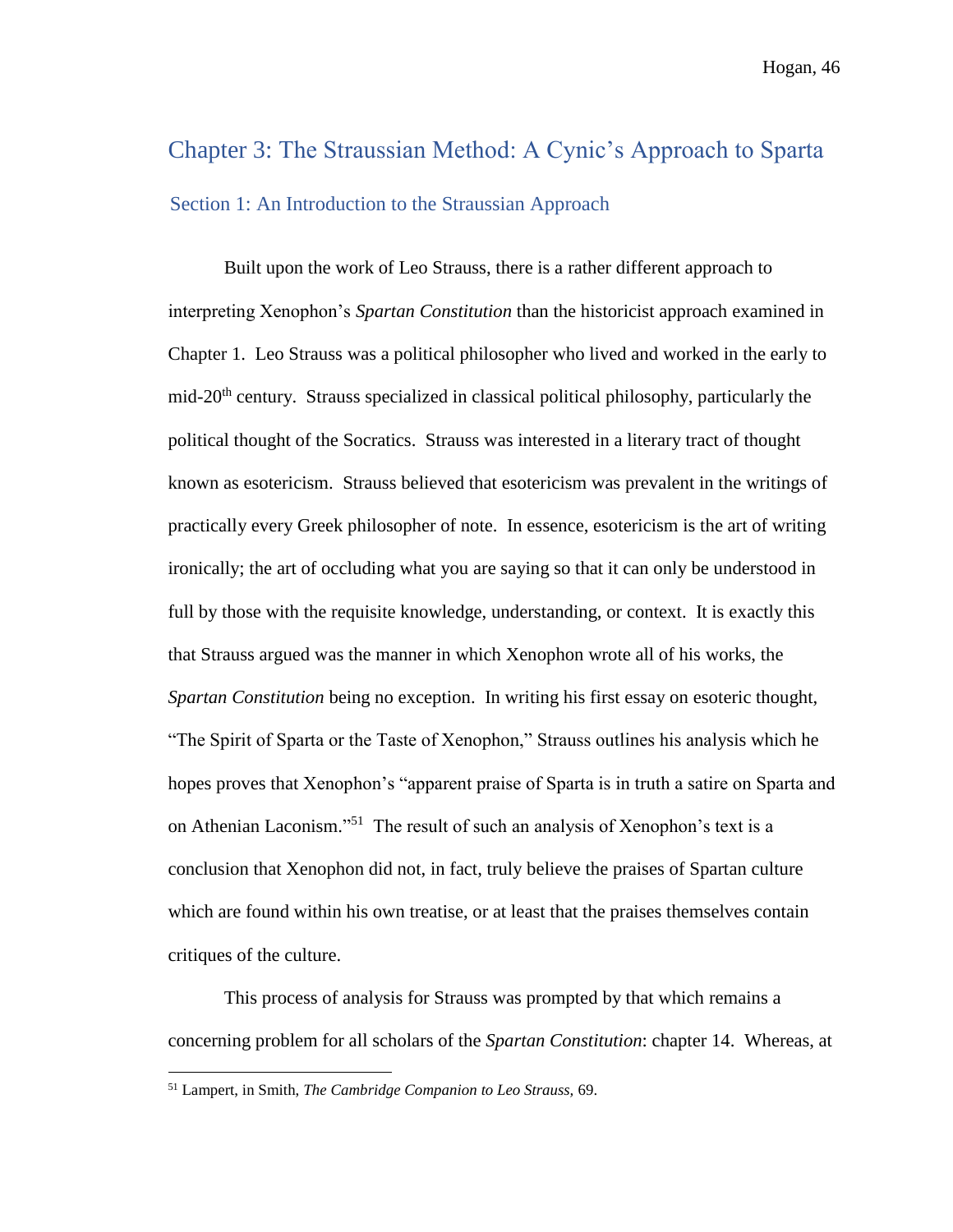least on a surface level, all other chapters of the work praise Spartan society, chapter XIV shows Xenophon expounding "quite abruptly, toward the end of the treatise, that contemporary Sparta suffers from very grave defects." <sup>52</sup> Non-Straussian scholars typically claim that this chapter was added at a different time or written by an entirely different author. Strauss, and those who follow his school of thought, offer chapter XIV of the *Spartan Constitution* as evidence of the fact that "by hiding his censure of contemporary Sparta clumsily, Xenophon gives us to understand that he hides certain much more important views of his in an extremely able manner."<sup>53</sup>

This is the sort of argumentation one can expect from a Straussian approach. Esotericism is necessarily difficult to understand, as it is written for the express purpose of limiting the number of people who can understand it. Therefore, arguing that a work is definitively esoteric requires one to accept certain assumptions that may help to explain other problems. If we accept the assumption that Xenophon wrote chapter 14, for example, we are forced to question why it seems so out of place and different. The obvious solution to that question is that the chapter is not out of place, which in turn makes us question the initial reading of the *Spartan Constitution* as an encomium. With that thought in mind, an analysis of the other sections of the *Spartan Constitution* reveals them to be not so necessarily laudatory of the Spartan culture.

In his essay "The Spirit of Sparta or the Taste of Xenophon," Strauss offers an interpretation of the *Spartan Constitution* which argues in favor of exactly this line of thinking, namely that Xenophon hides certain critiques of the Spartan way of life through

<sup>52</sup> Strauss, 502.

<sup>53</sup> *Ibid,* 503.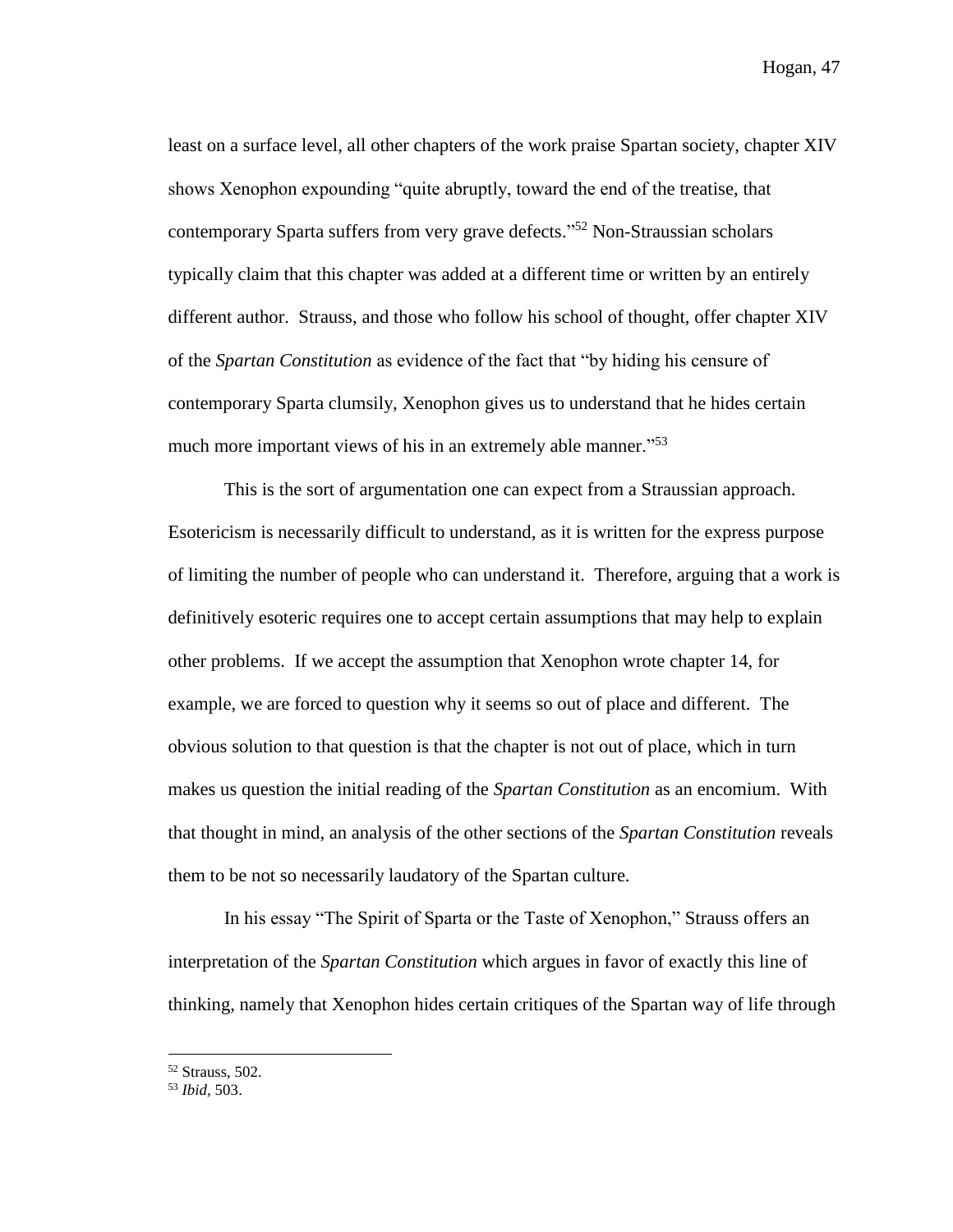literary esotericism. Strauss argues that there are several tools employed by Xenophon to achieve this literary esotericism: careful contradictions, elided implications, and general irony. In order to argue for an esoteric authorial intent, one must undertake a close reading of the work, not only identifying points of contradiction, implication, or irony, but also finding evidence which supports the esoteric conclusions of these close-readings. By both analyzing the argument presented by Strauss in "The Spirit of Sparta or the Taste of Xenophon" and using his style of analysis on themes present within Xenophon's work that were not covered by Strauss, I argue that we are able to better understand the Straussian, esoteric argument, and consider its distinct differences from the historicist's approach.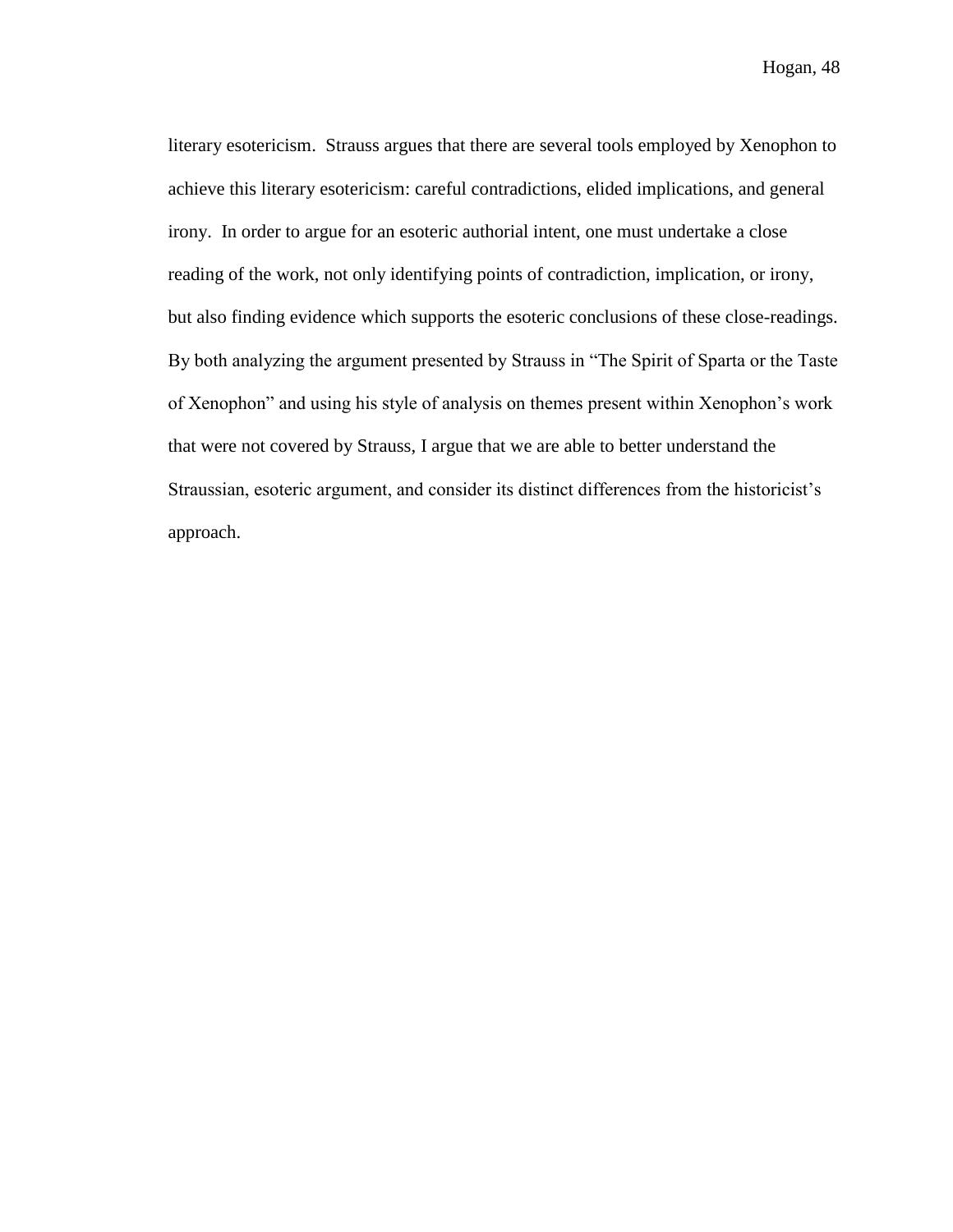#### Section 2: Strauss, in His Own Words

Strauss begins his analysis of the *Spartan Constitution* chronologically. Beginning with the first chapter, Strauss carefully lays out an argument seeking to show that while "the first chapter of the treatise appears to be devoted to praise of Lycurgus' laws concerning procreation of children,"<sup>54</sup> in reality it contains subverted, but important, critiques of Spartan family-life, in particular the lives of Spartan women. The subsequent argument presented by Strauss rests as heavily on what is unsaid, implied, by Xenophon as it does on what is said. As Strauss points out, Xenophon opens the majority of chapters in the *Spartan Constitution* by opposing the practices of the Lacedaemonians to those of the typical Greeks. In that vein, Xenophon begins his analysis of the Spartan family by stating that other Greeks identify

the girls who are destined to become mothers and are brought up in the approved fashion, live on the very plainest fare, with a most meagre allowance of delicacies. Wine is either withheld altogether, or, if allowed them, is diluted with water. The rest of the Greeks expect their girls to imitate the sedentary life that is typical of handicraftsmen -- to keep quiet and do wool-work. (1.3)

Xenophon's claims about Greek women can be summed up in two points. The first is that Greek women are expected to be extremely moderate with regards to their consumption of food and drink. Second is that Greek women are also expected to perform mundane tasks around the house: cooking, cleaning, clothes-making, etc.

It is only on the second of these claims that Xenophon makes explicit the contradictory nature of Spartan practices. Just after establishing the proto-typical Greek

<sup>54</sup> *Ibid,* 503-4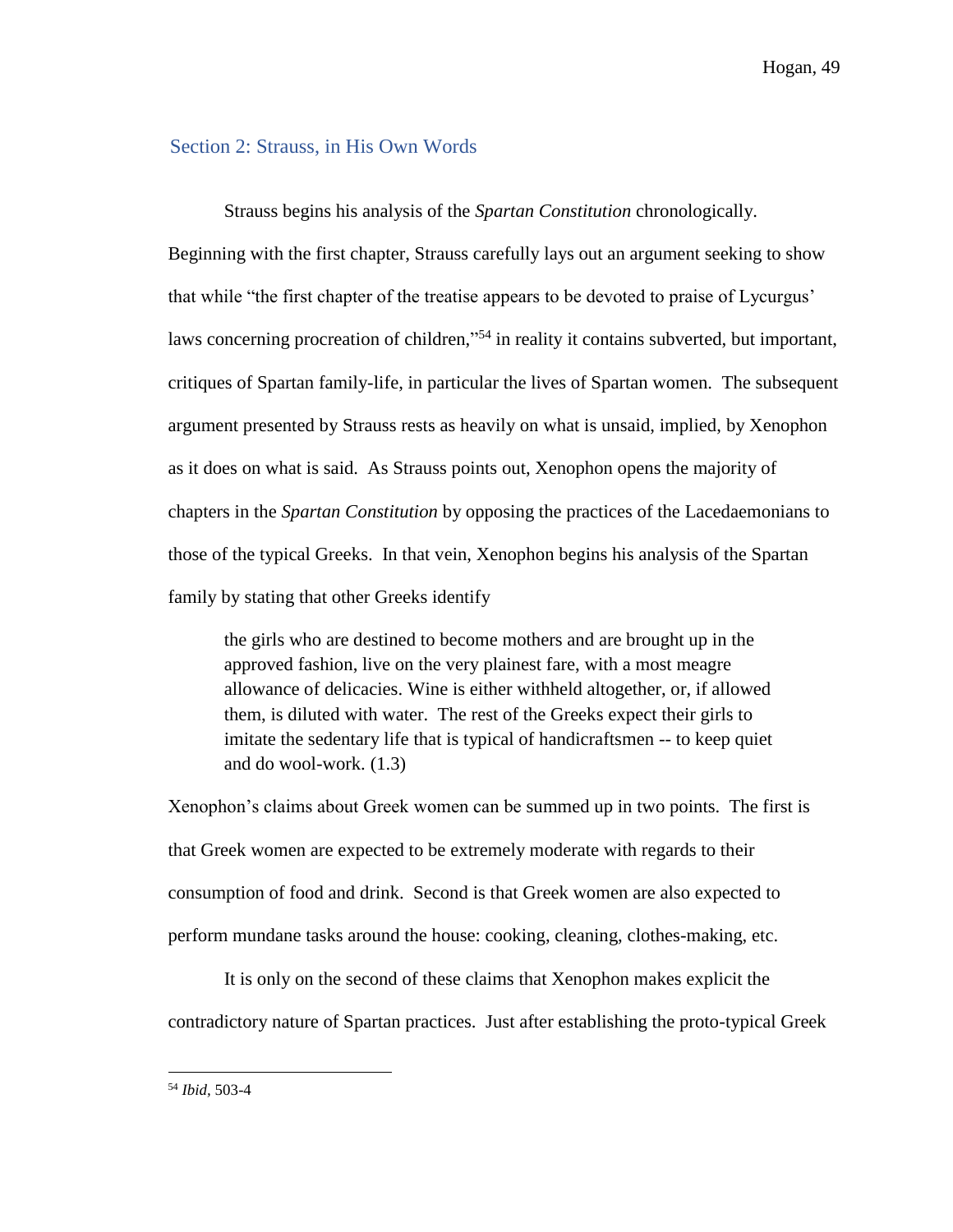practices, Xenophon states that "Lycurgus thought the labour of slave women sufficient to supply clothing" (1.4). There is no mention in the treatise, however, of the Spartan attitudes toward restricting the intake of food and drink by women. We know that "he [Lycurgus] insisted on physical training for the female no less than for the male sex" (1.4), and Strauss makes the fairly persuasive claim that "allowing them ample food appears to be a method most conductive to the procreation of strong offspring."<sup>55</sup> It also bears mentioning that physical training for the female members of Lycurgus' society would be strictly hampered by the lack of nutrition that was commonplace elsewhere in Greece. If, then, Spartan women are opposed to their typical Greek counterparts in their freedom from housework and in their ability to have ample food, Strauss finds it safe to assume that Xenophon is implying they too would oppose their counterparts in their ability to drink unrestrictedly.

Having established that Xenophon sought to imply a certain level of drunkenness in Spartan women, Strauss turns to answering why such a criticism would not be made explicit. The answer Strauss provides is two-fold: first, intent, and second, reputation. It was Xenophon's intent, Strauss argues, to produce "a treatise devoted to the praise of Sparta."<sup>56</sup> As such, Xenophon omits those aspects of Spartan society he does not deem praiseworthy. However, given that the licentiousness of Spartan women was famous in the ancient world, Xenophon sought to also preserve his reputation as a scholar by, albeit with some hand-waving, acknowledging this widely cited problem in Spartan culture.

<sup>55</sup> *Ibid,* 504.

<sup>56</sup> *Ibid,* 505.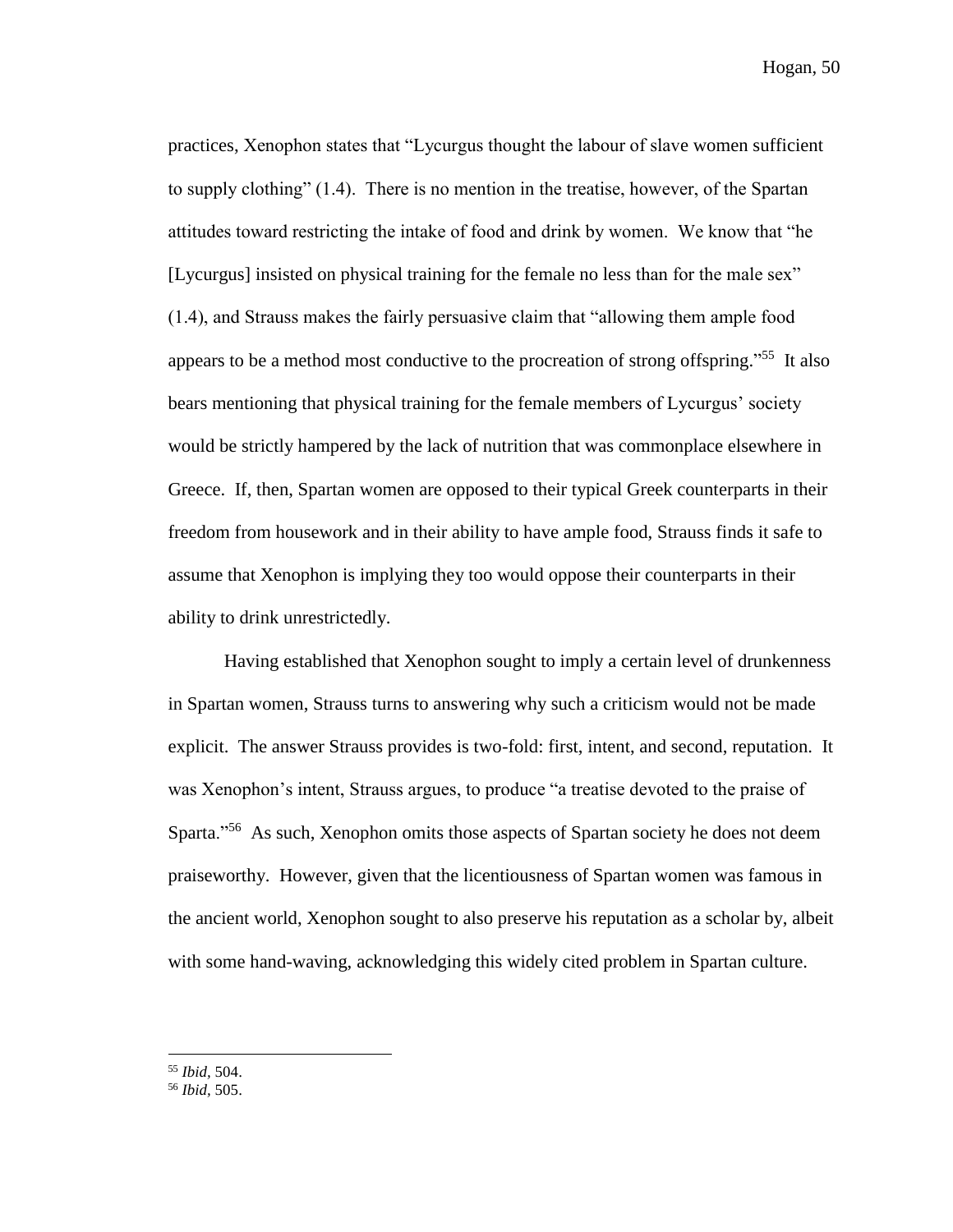Strauss, knowing that Xenophon was aware of the implications of his initial juxtaposition of Spartan and Greek women, argues that

if we are not to assume that he [Xenophon] was a fool who was unable to realize an obvious implication of his own statements, or that he was a worse writer than the most hurried reporter could possibly be, we must believe that he did it as a faint indication of the laxity of Spartan women.<sup>57</sup>

After this primary conclusion, Strauss takes the rest of what Xenophon wrote in chapter one as a further implied juxtaposition between the modesty of men and women in Sparta. Xenophon makes it explicit that moderation in almost all things is expected of Spartan men in the public sphere, going so far as to show that "he [Lycurgus] laid it down that the husband should be ashamed to be seen entering his wife's room or leaving it" (1.6). Xenophon makes no comment on what Lycurgus, or typical Spartans, thought of the necessity for female modesty. When one keeps in mind the earlier hand-waving done by Xenophon toward the wantonness of Spartan women, "We must, therefore, say that the satire on Spartan women is also a satire on Sparta in general and on Lycurgus' legislation."<sup>58</sup> This is the manner of argumentation that Strauss uses to show what he believes to be the hidden meanings beneath Xenophon's surface-level arguments.

Strauss begins the second section of his essay by expounding on the second chapter of Xenophon's work. Strauss opens this section paralleling his first, by pointing out the paradigm which Xenophon has yet again established in the opening lines of his chapter. By means of praising it,

Xenophon contrasts the public education of Sparta, which leads to virtue, with private education as practiced in other Greek cities, which leads to

<sup>57</sup> *Ibid,* 505.

<sup>58</sup> *Ibid,* 507.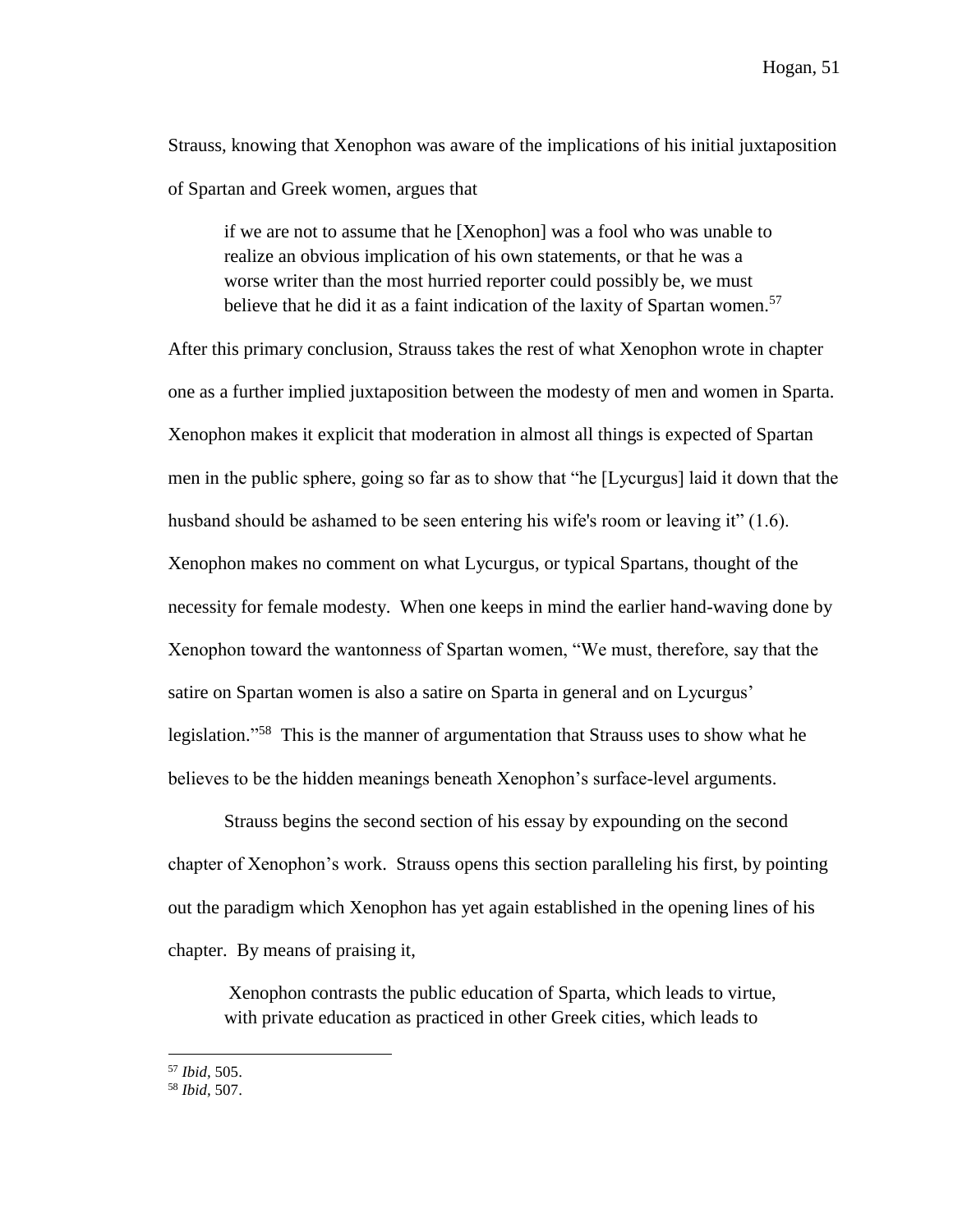effeminacy. Here he uses the same device…indicates two major differences…he says nothing about a salient feature of the first and more important difference.<sup>59</sup>

Strauss goes on to explain that the more important difference which Xenophon leaves implied is that Sparta had only a physical education, not one in letters or music. This type of education, Strauss then argues, was chiefly composed of activities like instruction in stealing. Xenophon defends these practices, especially the punishment of those caught stealing despite the fact that "[Lycurgus] judged stealing to be good" (2.6), by explaining that all men "punish him who does not execute the instruction properly" (2.8). This is the point where Strauss begins to stray away from a grounded close-reading of the text. Instead Strauss takes the implications of these first two excerpts and uses them as the cornerstones of a broader argument.

The broader argument Strauss begins to undertake mid-way through the second chapter is one centered on Spartan education, specifically how the Spartan education used coercion as a means to promoting virtue. As Strauss says, "another feature characteristic of Spartan education and of Spartan life in general was arbitrary commands, with severe punishments, especially heavy whippings, for one caught disobeying the commands.<sup>"60</sup> Strauss does not immediately provide excerpts from the *Spartan Constitution* that would support such a claim about Xenophon's description of Spartan education; he simply presents this facet of the education system as fact, along with Xenophon's apparent "praise of that

<sup>60</sup> *Ibid,* 508.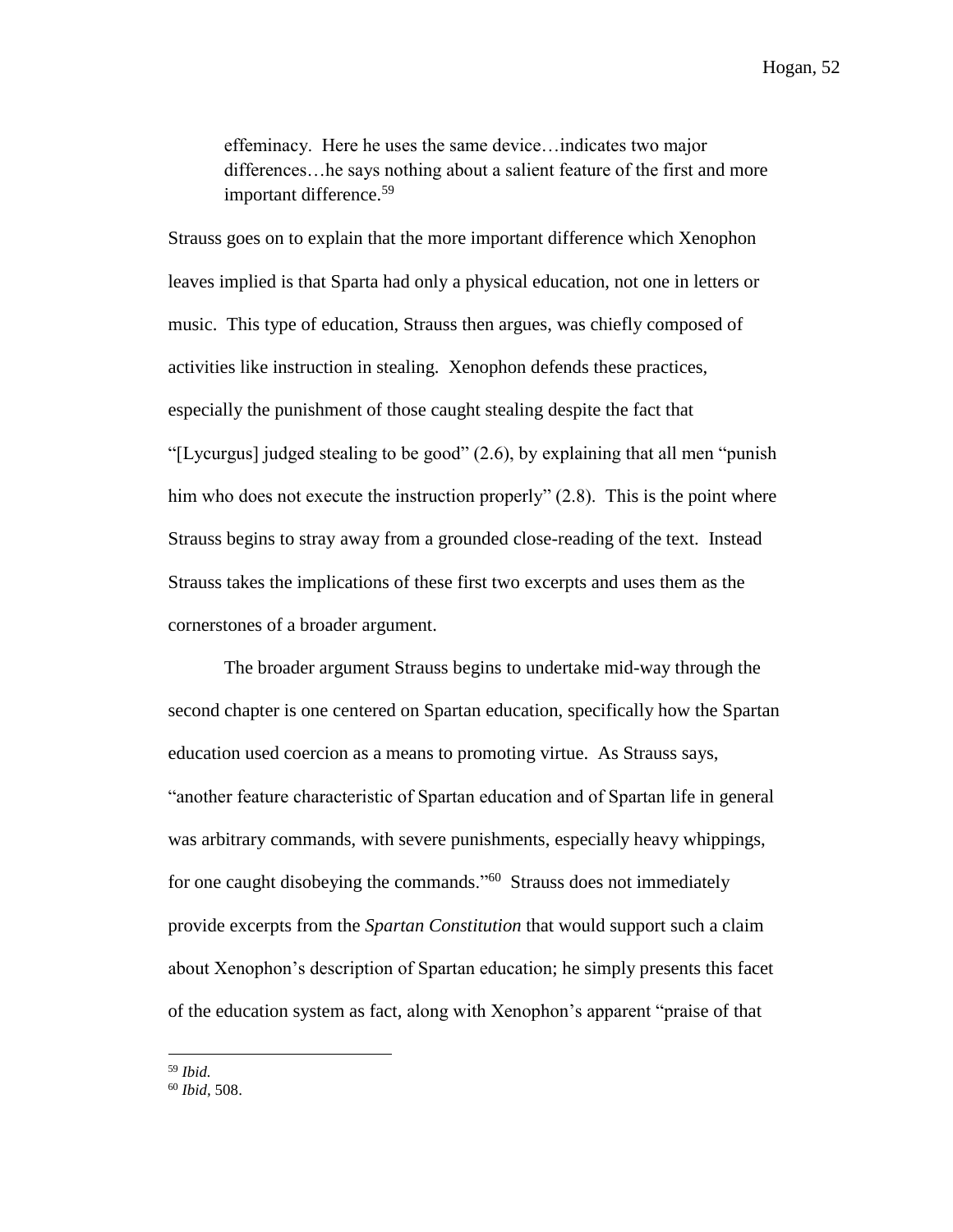method of education."<sup>61</sup> The surface-level praise of the Spartan system of education, Strauss claims, "is contradicted by what he says elsewhere about the superiority of education by persuasion and speech over education by compulsion."<sup>62</sup> Strauss is judging Xenophon's praise of the Spartan system in the light of a genuine Socratic education that he shows us in other works. However, once again, any excerpts from other Xenophon texts that would support this premise are not present. Without these examples of concrete evidence, Strauss' argument loses much of its earlier conviction.

By careful analysis of Xenophon's work as a literary text, of the exact type that Strauss undertook in his first two chapters, one is better able to identify the concrete discrepancies which Strauss argues are indicative of broader meanings. Once the concrete examples are in mind, one is also better able to understand the broader meanings Strauss uses as premises. By taking these broader meanings, which are supposedly implied by Xenophon, as premises to a hidden argument, Strauss is able to argue that the *Spartan Constitution* is a critique of Sparta, rather than being a straight-forward encomium of their society.

### Section 3: Strauss on Xenophon, Extended

In taking the same argumentative approach as Strauss in further chapters of Xenophon's *Spartan Constitution*, one is better able to understand the broader implications of a Straussian argument. Upon reading Strauss' original work on

<sup>61</sup> *Ibid.*

<sup>62</sup> *Ibid.*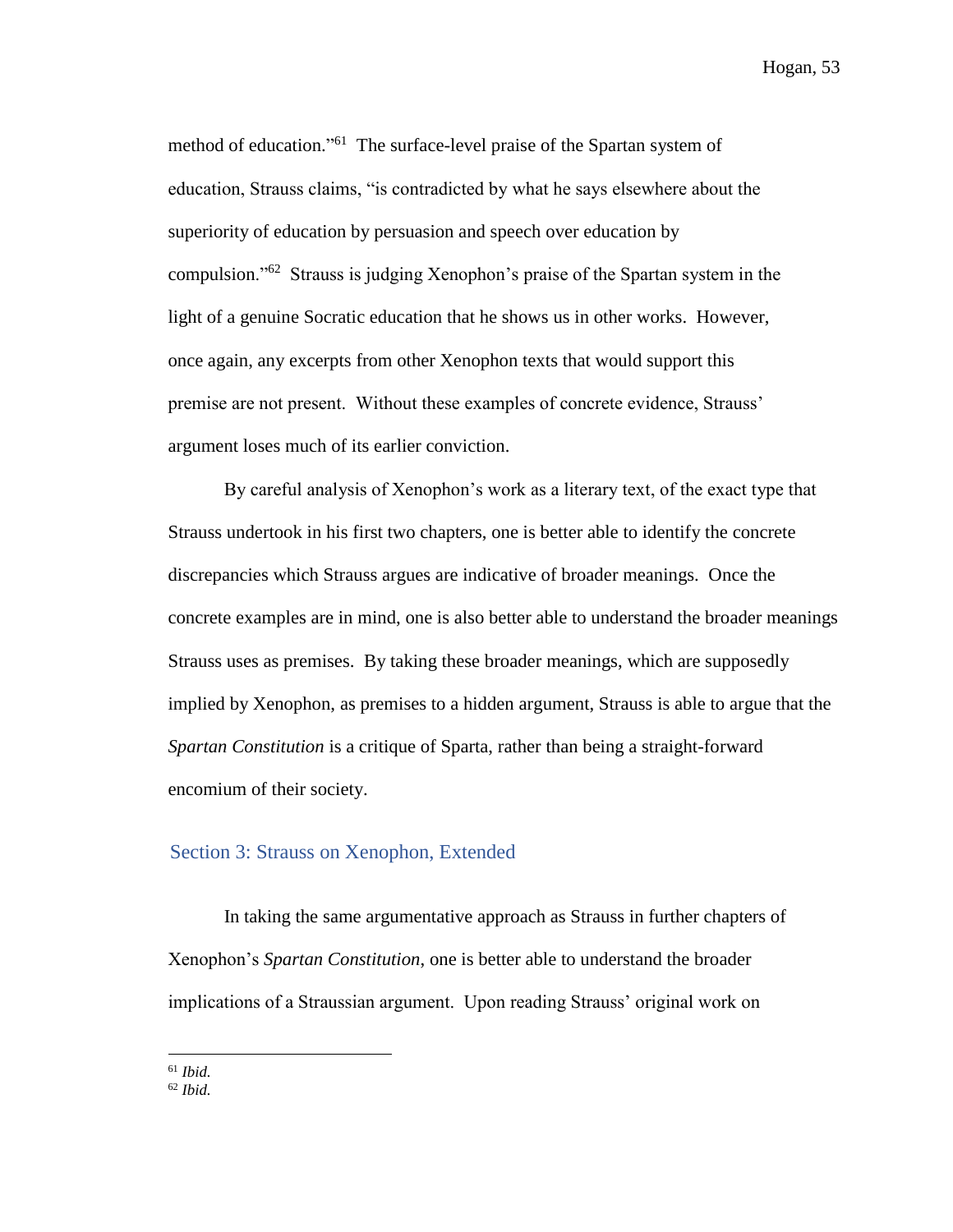Xenophon's treatise, one is struck that Strauss only offers a close-reading of the first two chapters of the *Spartan Constitution.* This seems in conflict with Strauss' claim that it is exactly this in-depth reading which allows one to understand the satire of Spartan institutions hidden in Xenophon's work. Strauss uses the conclusions from his analysis of the first two chapters to motivate this broader claim, bolstering the premises which build his argument with only referential examples to those things which Xenophon failed to mention in his treatise. For example, in Strauss' discussion of Xenophon's explanation of the Spartan constitution, Strauss simply states that "Xenophon conceals the true nature of that constitution by not even mentioning the apparently very powerful 'Little Assembly,' of which he speaks elsewhere."<sup>63</sup> Strauss then continues his argument in much the same manner, simply stating that

in a chapter which is explicitly devoted…to a certain virtue…obedience; and since he does not even mention the kings when speaking of Spartan obedience, but does emphasize the power of the ephors in that context, he leaves no serious doubt that the actual rulers of Sparta were the ephors.<sup>64</sup>

This strange manner of argumentation, where Strauss breaks away from the close-reading which is necessary to motivate his broader argument, contains the expectation that the reader trust in implications of Xenophon's writing (which Strauss claims are apparent), without ever reading the original words that provide this implication. This is, without a doubt, a problem for Strauss. The underlying reasoning behind Strauss' claims are twofold: first, that the words chosen by Xenophon establish a paradigm which is either left

<sup>63</sup> *Ibid,* 526.

<sup>64</sup> *Ibid.*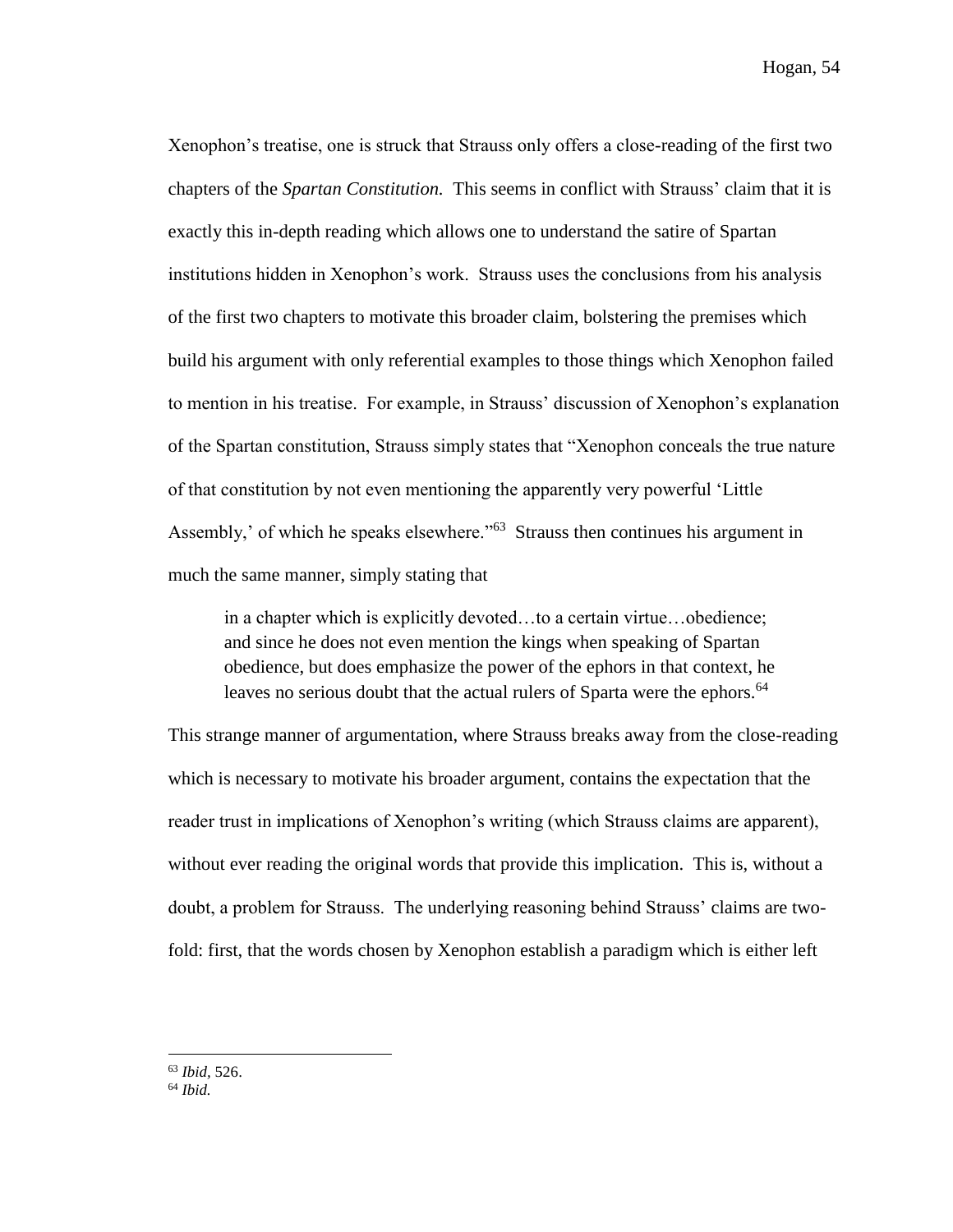unfulfilled or contradicted in implication, and second, that Xenophon was aware of this, using it as part of his argumentation.

It is practically impossible to prove or disprove whether or not Xenophon penned his words intending for them to be interpreted as Strauss has, though it seems reasonable to believe that as a prolific writer and student of Socrates, Xenophon would be practiced enough in rhetoric to understand the implications of his own words. The first Straussian assumption, of implied argumentation, can only be supported through a careful reading of the text, through a kind of literary analysis. Strauss' argument in his article on the *Spartan Constitution* falls short of its goal because it moves away from this style of analysis, toward implied implications which serve more as evidence of Strauss' method of interpretation rather than Xenophon's method of authorship. This does not, however, outright disprove Strauss' conclusions. In order to better be able to judge Strauss' conclusions on the *Spartan Constitution*, we will have to look more closely at chapters to which Strauss only alludes or completely elides in his analysis.

To that end, let us begin where Strauss lets off, the end of the second chapter of the *Spartan Constitution*. In chapter three of his work, Xenophon continues his discussion of Spartan education, separating it from the typical Greek education, where "[w]hen a boy ceases to be a child, and begins to be a lad, others release him from his moral tutor and his schoolmaster: he is then no longer under a ruler and is allowed to go his own way" (3.1). Around the age of adolescence, it was normal for boys in Greece to stop having a formal education. Xenophon again takes part in the same paradigm established in the first two chapters of the *Spartan Constitution*, setting up a juxtaposition between the typical practices of Greek city-states and those of Sparta. Whereas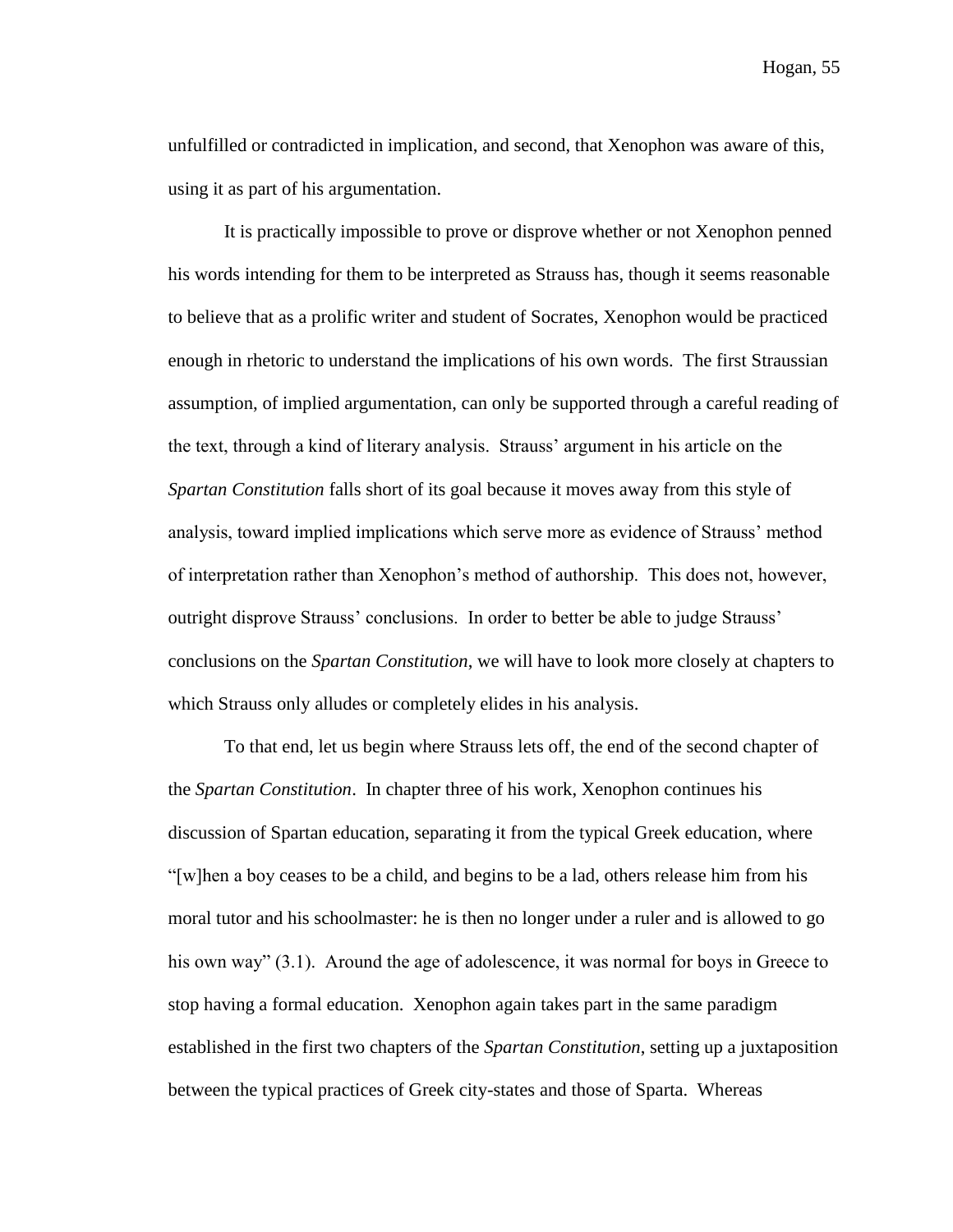Athenian, Corinthian, and Boeotian adolescent boys were being allowed to pursue whatever they wished, Spartan boys were given "a ceaseless round of work, and [were] contrived a constant round of occupation" (3.2). As Strauss would argue, this does not seem to be a direct antithesis with the practices of other Greeks. Spartans were given, for lack of a better word, chores to do in order that they might be constantly kept busy, which Xenophon sees as opposing the typical Greek release from "his moral tutor and school master" (3.2). There seem to be a number of reasons that Xenophon might think of these chores as a sort of education for the Spartan youths, but chief among these is the fact that for Spartan youths, this period marked a transition from a chiefly physical education to a chiefly moral one. The reason they are juxtaposed by Xenophon, then, is to emphasize that Spartan lads still find themselves under the control of their moral tutor.

The lack of an outright juxtaposition between Spartan and Greek practices is made clearer in the second and last paragraph of the chapter, wherein Xenophon outlines the importance placed upon modesty for the boys of Sparta. Lycurgus, "wishing modesty to be firmly rooted in them required them to" (3.4) essentially communicate with no one, to "walk in silence, not to look about them, but to fix their eyes on the ground" (3.4). Although there is no mention of what punishment would be suffered by those who broke the custom of modesty, the punishment "for shirking the duties [chores] was exclusion from all future honors" (3.3) – the exclusion from being allowed to become a full Spartan citizen. It is not too far-fetched, then, to assume that the punishment for not participating in their education in modesty would be equally severe.

At any rate, according to Xenophon, "this effect of this rule has been to prove that even in the matter of decorum the male is stronger than the female sex" (3.4). It does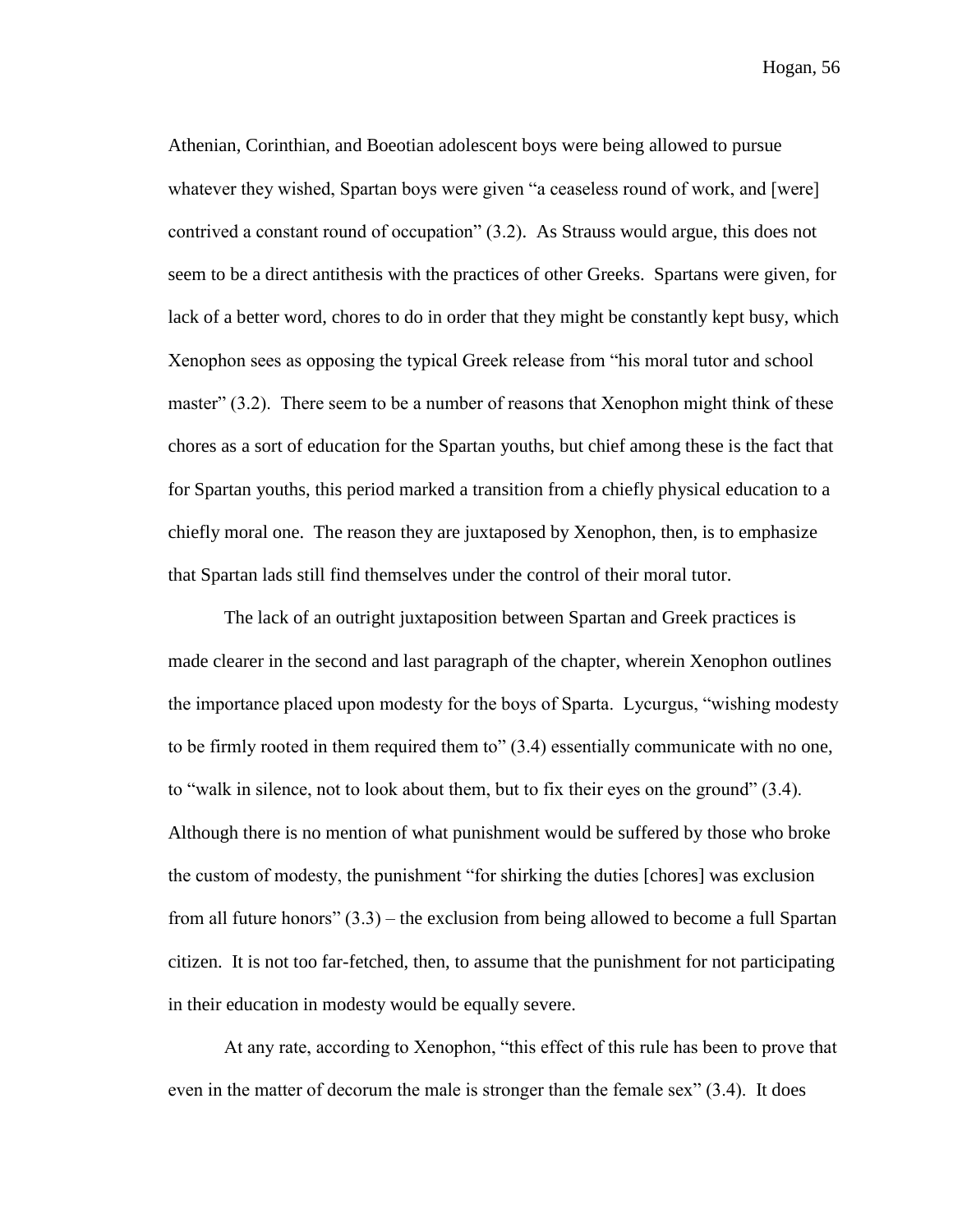seem strange that in a chapter dedicated to the instruction and preservation of moderation, which is typically seen as a feminine virtue in classical works, that women would only be mentioned as being inferior to the men. As noted by Strauss, the wantonness of Spartan women is widely known and spoken of in Classical literature. Especially after women were mentioned in the preceding chapter, a chapter dedicated to physical education of Spartans, the reader is left wondering why the women seem to be excluded from such an education. The apparent lack of Spartan women being instructed in the virtue of moderation lends credence to Strauss' claim that Xenophon is occulting a critique of the virtue of Spartan women, and through them, of Sparta in general. Women were not educated in moderation, and grew up to be essentially famous for their lack of it. Men, on the other hand, were given instruction in moderation and grew up to be famous for their obedience and dedication to the military. Further, Xenophon has elsewhere stated that moderation is the basement of all virtue. Without it, no further virtues can be learned.

The lack, then, of mentioning Spartan women in connection with modesty serves as a reminder of the importance of education in regards to outcome. If you want someone to behave modestly, you must instruct them in modesty. As virtue is the highest objective good for mankind, the Spartan women's lack of virtue seems to be an indictment on their way of life. It is precisely for this reason, Strauss would argue, that Xenophon chooses not to make any mention of Spartan women in connection with moderation. Their not being mentioned, however, prompts the reader to consider why they were excluded. Upon reflection, one realizes that Sparta is not concerned with virtue, except where it concerns the military. Therefore, Xenophon pushes the reader to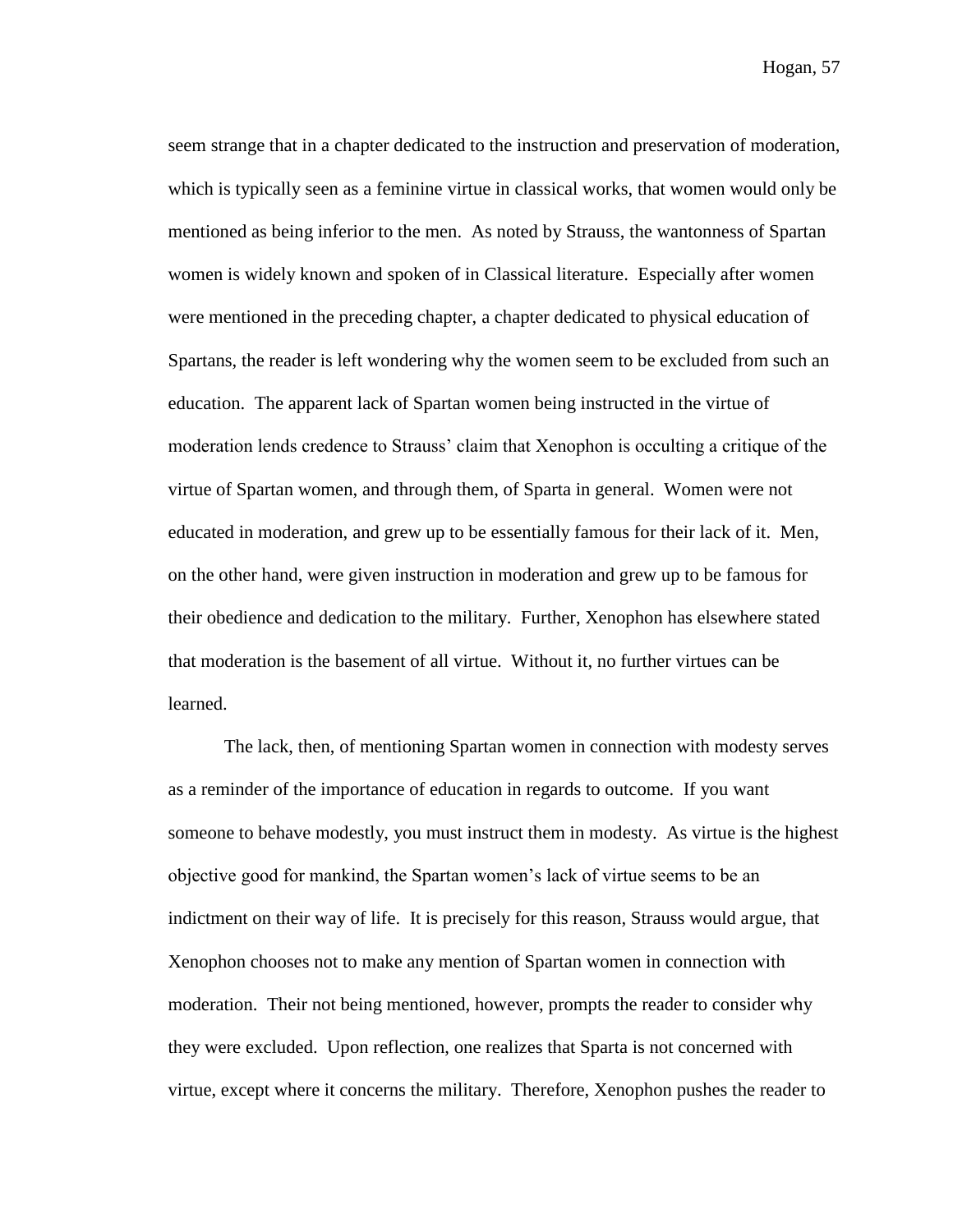critique the Spartan state on this basis. First, the criticism comes from seeing a women's lack of virtue, which leads one to then question and criticize the Spartan conception of virtue. Realizing the disparity in result between men and women with regards to moderation, one would then also have to criticize Sparta's system of education for neglecting to educate women properly in the virtue of moderation. A chapter, then, which seems to be dedicated to the praise of the Spartan system of education leads us to a critique on the same basis that Xenophon is supposedly praising it.

It is also interesting to note that in this, the last chapter fully devoted to a Spartan education, there is still no mention of an education in the letters, as Xenophon has twice explicitly stated would be found in other Greek city-states. Strauss proposes that Xenophon "does not say a single explicit word about education, other than physical"<sup>65</sup> in order to "inform … us between the lines that in Sparta there was no education in letters and music."<sup>66</sup> What, then, did Sparta offer in its place? As Xenophon puts it, "a wholly different system" (3.1).

The difference implied by this quote, is not solely, as its context would suggest, about the length of time for which youths are educated inside and outside of Sparta. Rather, it is also implicative of the lack of what modern readers would consider a formal education. When keeping certain biographical facts about Xenophon in mind, namely his pursuit of education that lead him to studying under Socrates, his praise of Sparta's educational system seems especially strange. Strauss analyzes chapter two in his article, and builds his argument by concluding "that the argument of the second chapter of the

<sup>65</sup> *Ibid,* 507.

<sup>66</sup> *Ibid.*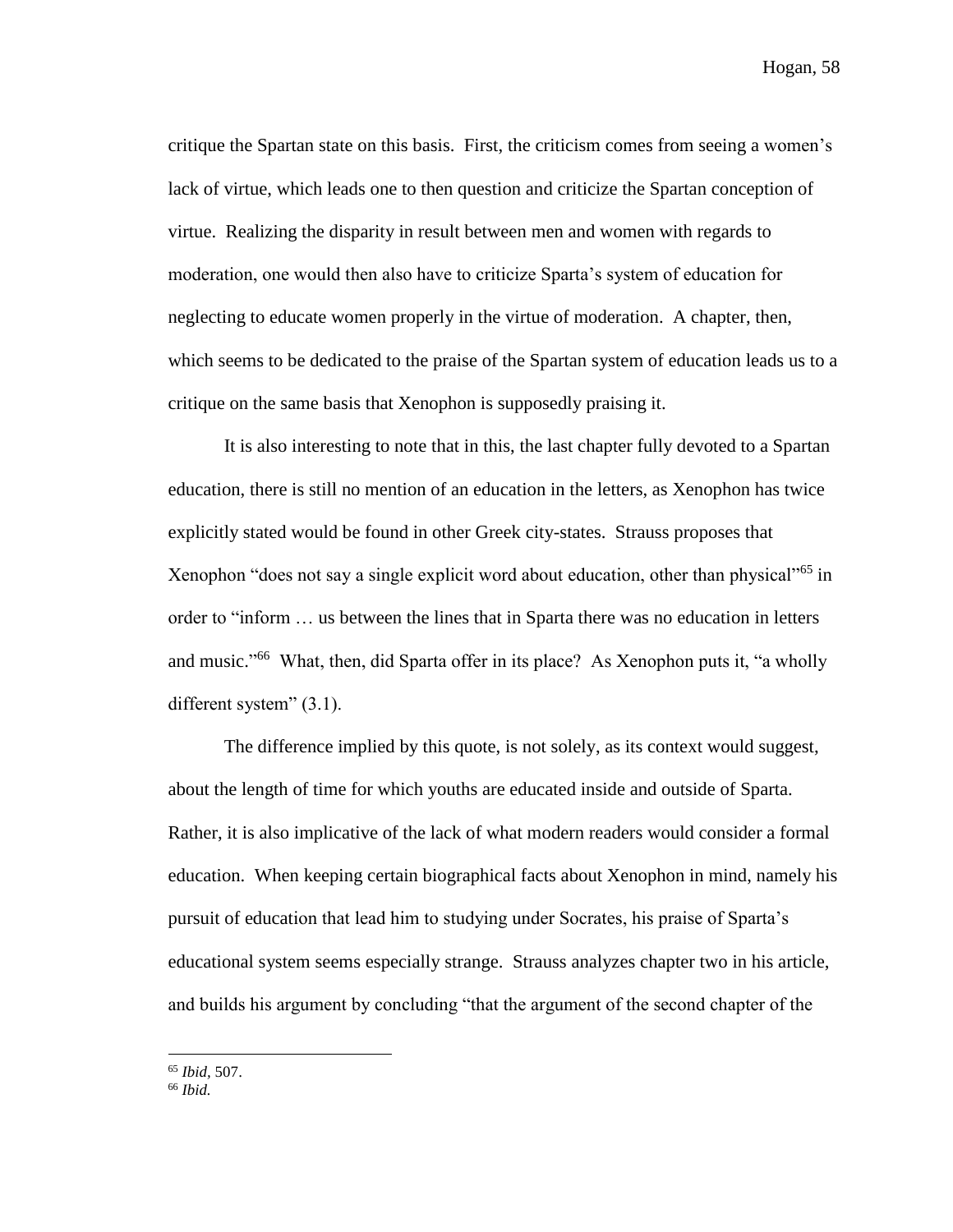*Constitution of the Lacedemonians* is designed to let us glimpse the fact that in Sparta instruction in letters and music was replaced by instruction in stealing and by severe whipping."<sup>67</sup> Strauss then supplements this point by noting that Xenophon, in chapter 10, notes that the Spartans "were compelled to practice all virtues publicly," and were "inflicted penalties no less severe on any who openly neglected to live as good a life as possible" (10.5). Taking these points in tandem, it seems that the goal of a Spartan education was to instill virtues in all citizens, and to ensure their practice by punishing those who did not live up to Spartan ideals. The obvious problem with such a system is the distinction between private and public life.

Under the Spartan system, citizens are compelled to practice virtue when in public, where their lack of virtue could result in their being punished severely. In private, however, with no fear of consequence, Spartans were at least in theory allowed to neglect the same virtues they upheld in public. This system of instructing virtue is again contrasted with the typical Greek city-state where an education in virtue followed a more Aristotelian path; youths were taught logically that virtue is preferable to vice, and having been convinced of that fact, were expected to practice the virtues at all times. In many ways, the instillation of certain desirable virtues, from a State-perspective, is the goal of any system of education. In other words, education serves the role of indoctrinating the youth in societal virtues, making them a "good" citizen according to the expectations and norms of that society. It is precisely this difference which Xenophon is implying in his broader explanation of Spartan education, the difference between what virtues are expected of an Athenian, for example, and those expected of a Spartan.

<sup>67</sup> *Ibid,* 508-9.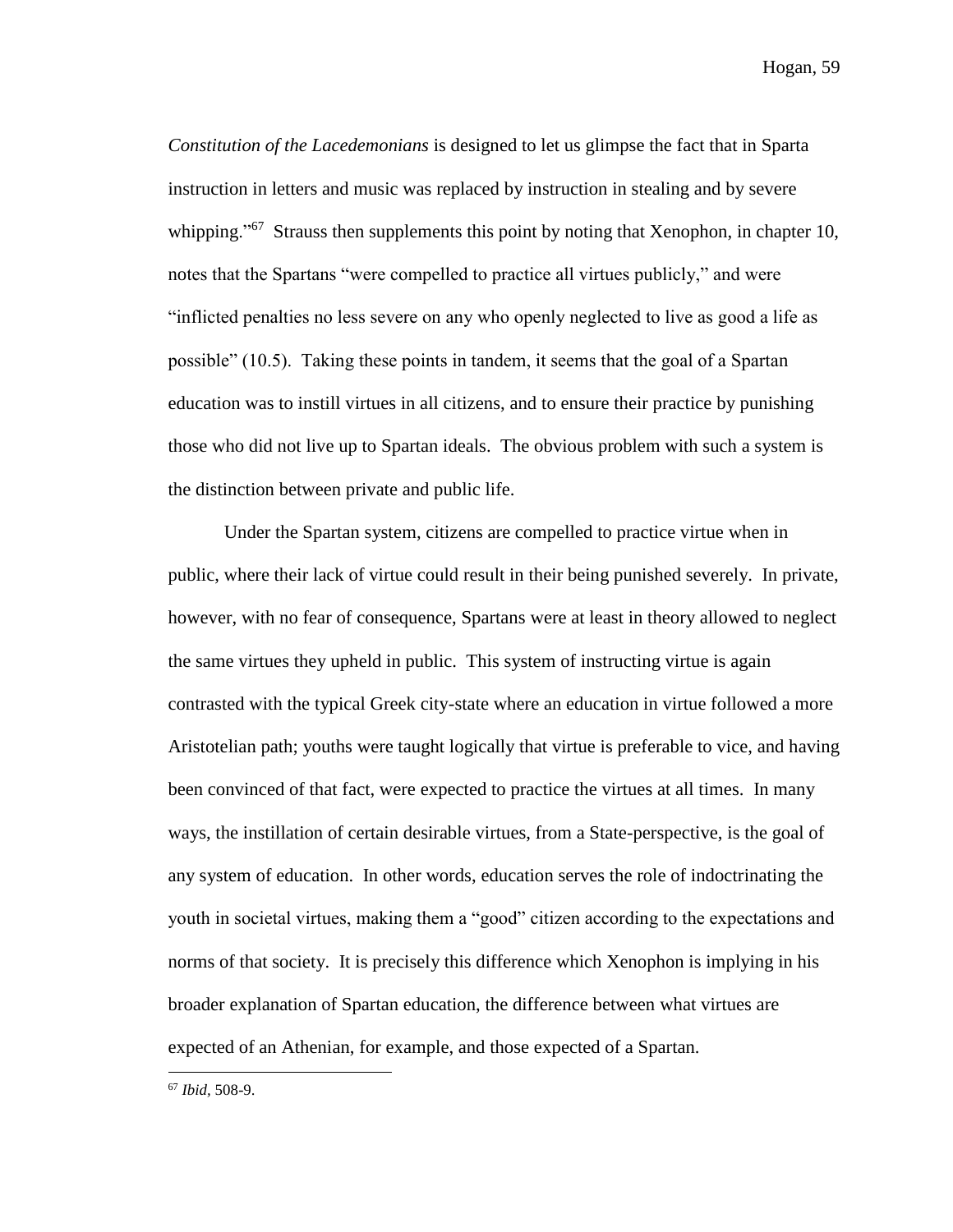To that end, immediately after finishing an explanation on the *process* of Spartan education in chapter two, Xenophon begins an explanation of the *content* in chapter 3. As a means of explaining the thought-process behind the system of Spartan education at the stage of adolescence, Xenophon notes that Spartans "observed that at this time of life self-will makes strong root in a boy's mind, a tendency to insolence manifests itself, and a keen appetite for pleasure in different forms takes possession of him" (3.2). Lycurgus, and therefore Sparta more broadly, had an interest in curbing a boy's proclivity to certain vices, namely "self-will," "insolence," and "pleasure."

The natural inference, therefore, is to assume the Spartans also wanted to encourage the boys to practice the virtues opposed to these vices, namely continence, obedience, and subservience. Continence, for the Spartans, was chiefly concerned with limiting one's likelihood of engaging in basic physical pleasures. To this end, chapter two explains all the steps Lycurgus went through to "harden" the boys, by requiring them

to harden their feet by going without shoes…[to] wear[] one garment throughout the year, believing that thus they would be better prepared to face changes of heat and cold…to bring [] such a moderate amount of [food] that the boys would never suffer from repletion, and would know what it was to go with their hunger unsatisfied  $(2.3-5)$ .

In this way, the Spartans were better prepared "of carrying on longer without" (2.5) when there was occasion for it to be necessary.

The virtues of obedience and subservience are more or less identical in a Spartan understanding, and were taught via the same mechanism. Obedience and subservience to the state was an easy thing for a Spartan. Menial manual labor was managed by the overabundant population of helots, and a Spartan was therefore free to pursue the utmost good: military excellence. For the Spartans, there is no true "peace-time" so much as a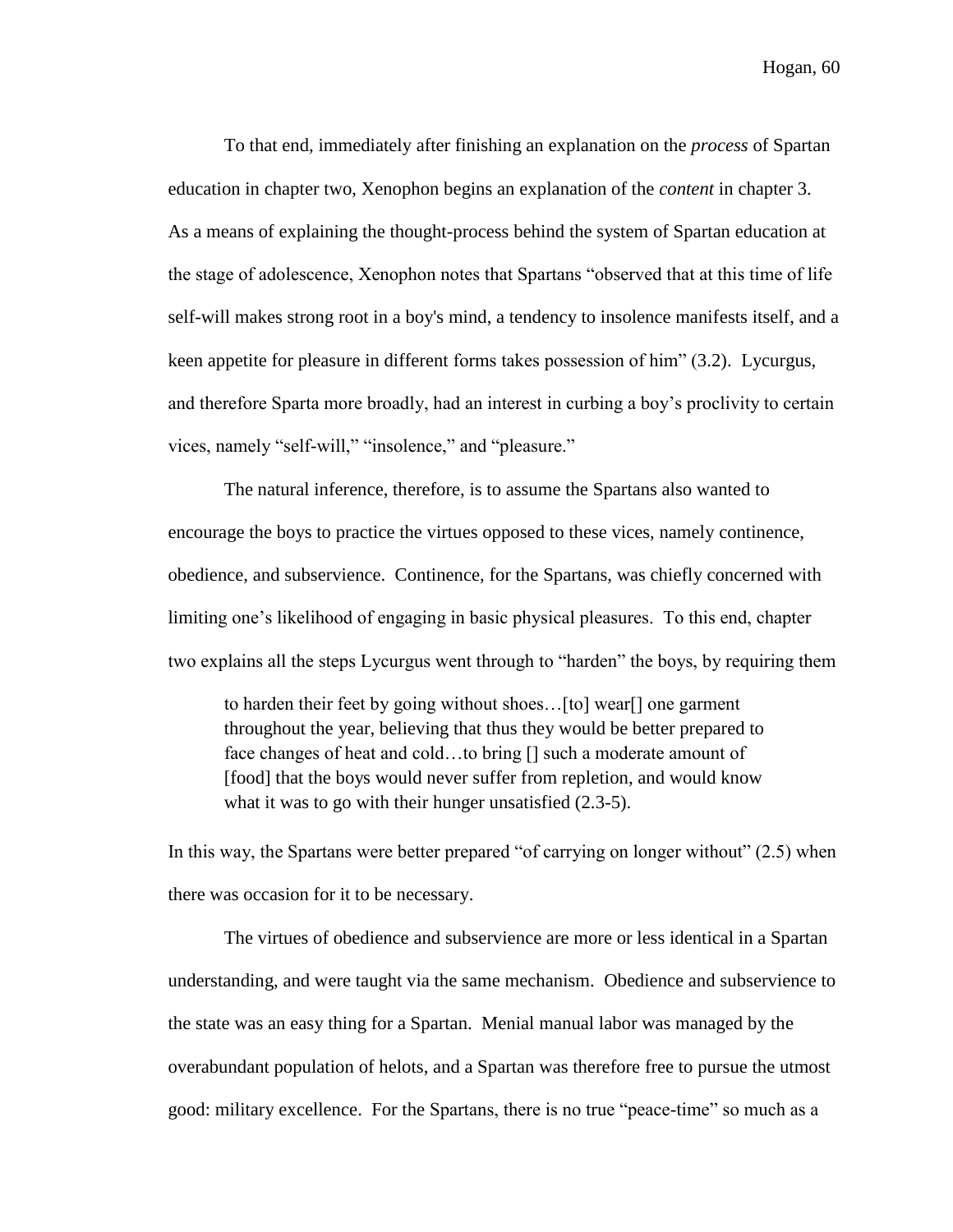period of preparation and training for the next conflict, and a continuation of conflict with the helot population. It makes sense, then, that the three key virtues of Spartan society would be the three chief military virtues: obedience, subservience, and continence. We have already seen why continence, or the Spartan idea of continence, could be helpful in war, and obedience/subservience is essential in soldiers of any epoch. Therefore, an individual Spartan's desire to strive for physical excellence naturally lead them to the development of these virtues, and the embodiment of these virtues would similarly lead to military excellence. Rather than allowing their soldiers to figure out the benefit of these virtues for themselves, Sparta opted for the opposite approach; they forced their youths to practice these virtues through a regiment of strictly delineated expectations and established punishments for those who break the expectation, expecting military excellence to arise as a result.

As previously stated, severe punishments were put in place for those who shirked their duties as adolescents. However, these harsh punishments were not restricted to any particular age group of Spartans, but rather were continued over the course of their whole lives. As Xenophon notes, "in all cases men punish a learner for not carrying out properly whatever he is taught to do" (2.8). The caveat to this is the fact that Sparta allowed for a broader portion of their society to determine what the learner might be taught to do. Every Spartan citizen

who chanced to be present [among the youths had the right] to require them to do anything that he thought right, and to punish them for any misconduct. This had the effect of making the boys more respectful; in fact boys and men alike respect their rulers above everything (2.10).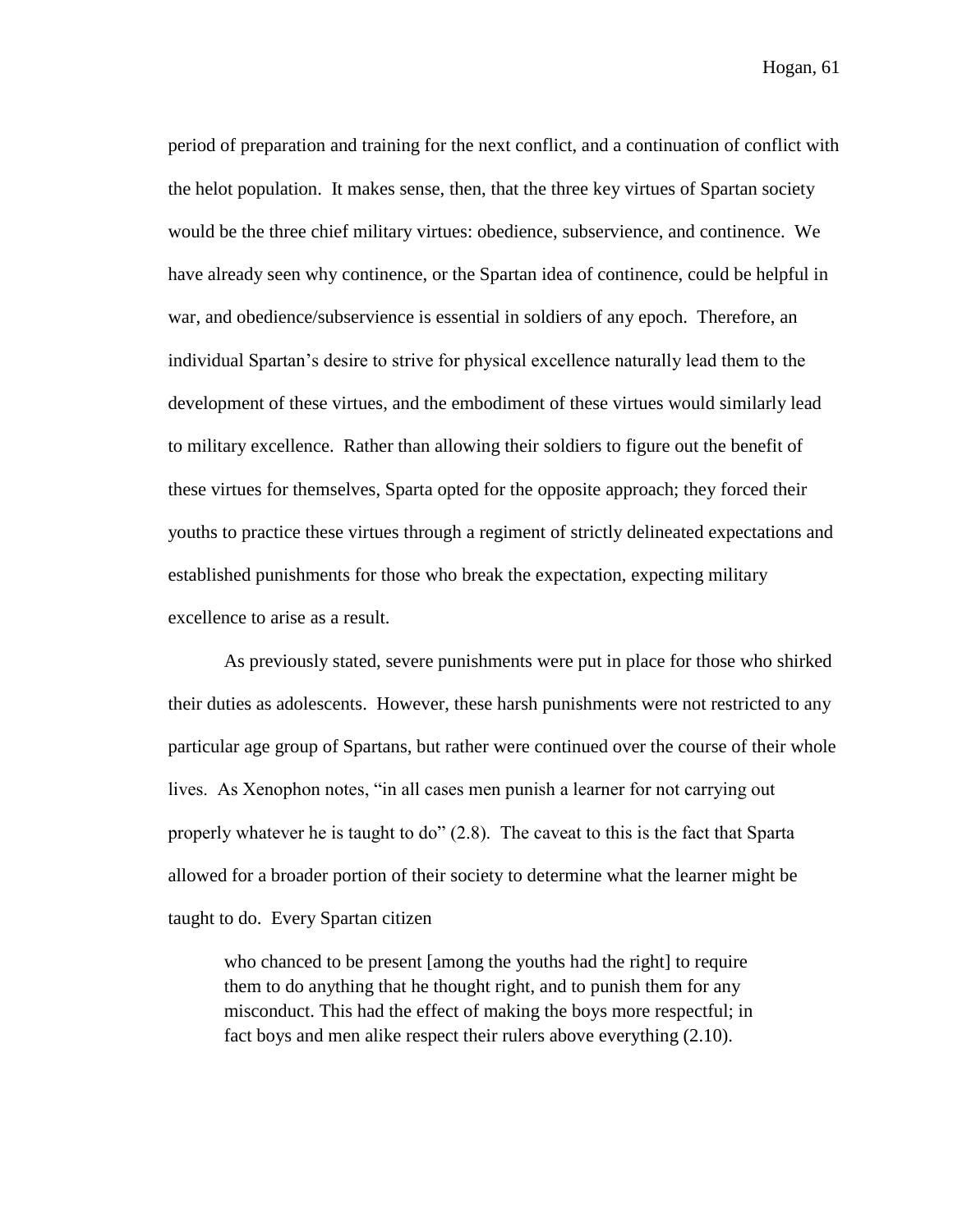From an early age, the boys are taught to practice the virtues of Sparta through a regimented approach to expectation and punishment. The problem again arises in the reader's mind that Sparta is encouraging the practice of virtue only where it is expected (in the public sphere), as there is no possibility of punishment if one does not practice virtues in private.

Strauss would argue that this approach to virtue education is being critiqued by Xenophon, as it is shown to be lacking in its ability to educate true virtue, as it only encourages their practice in the public sphere. Athenians, like Xenophon, largely believed virtue to only be true if it were not coerced. In a certain sense, then, the "virtues" which the Spartans practice are not truly virtues for Xenophon, only coerced practices the citizens are shamed into performing.

This line of inquiry is given further credence when thought of in conjunction with the argument Xenophon puts forward in chapters 4 and 10 of his work. In those chapters, Xenophon explains how the instillation of virtue in Sparta did not end with its formal education. Rather, it extended throughout the lives of citizens, and the society "encouraged the practice of virtue up to old age" (10.1). The manner by which Spartan society achieved this goal of encouraging virtue into old age is in principle the same method which was used in adolescence. That is to say, through extreme negative and positive reinforcement. In adolescence, the goal was simple: "while not giving them the opportunity of taking what they wanted without trouble he allowed them to alleviate their hunger by stealing something" (2.6). Specifically, the youths of Sparta were made to consider "it a point of honour to steal as many cheeses as possible [from the altar of Artemis Orthia], but appointed others to scourge the thieves" (2.9). This exercise served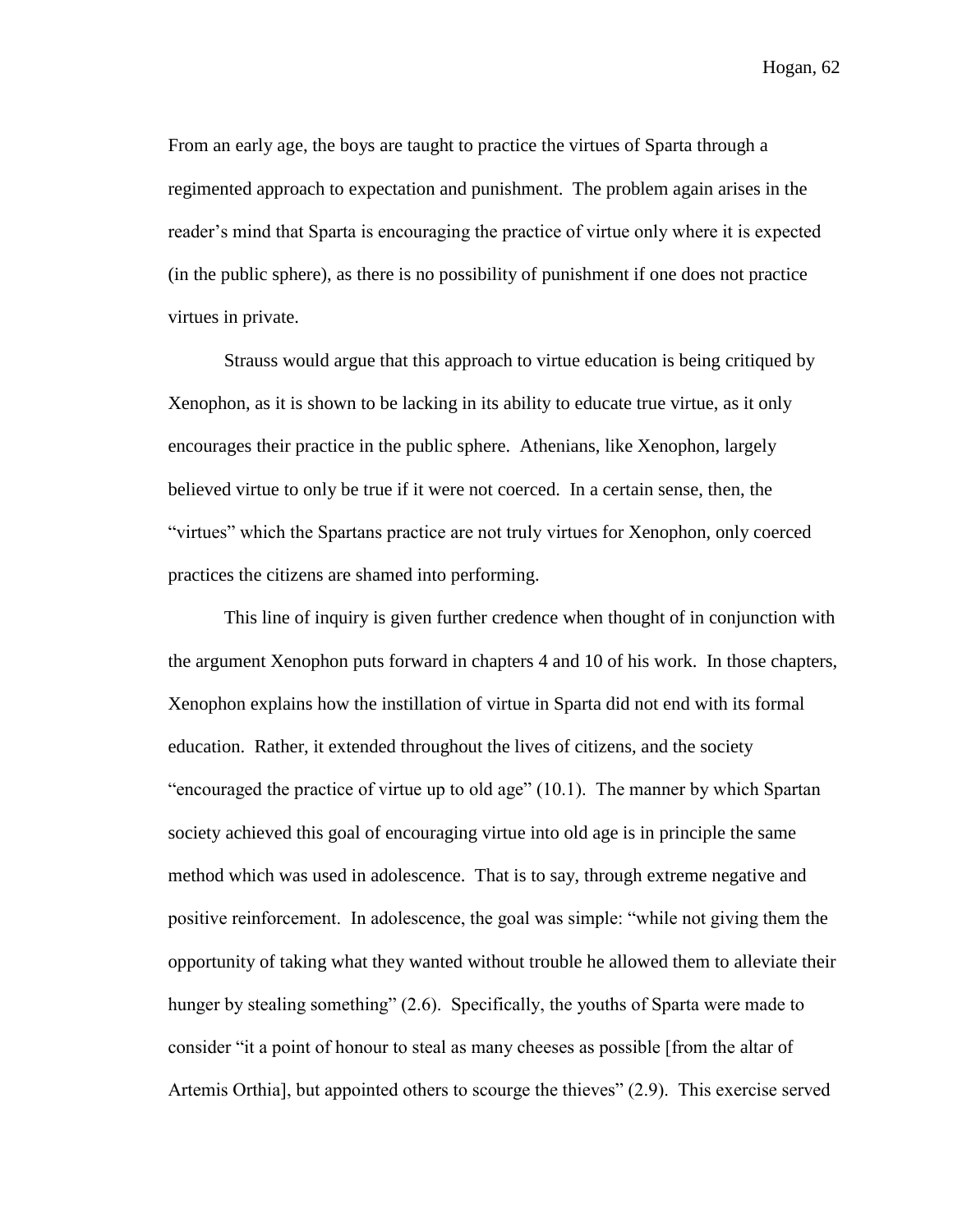a clear purpose: incentivize a few of the lesser Spartan virtues by rewarding the hungry boys who exhibited them a nutrient-rich snack, and punishing those that didn't with a flogging. If you wanted to go to bed full, you had to steal well. Over the course of a Spartan's formal education, similar techniques were used to encourage the main Spartan virtues of obedience and continence which have been previously discussed.

At the end of a Spartan's formal education began the continuation of this reinforcement through more subtle manipulation. Beginning with the selection of the Commanders of the Guard or *hippagretai*, and their individual selections of 100 men each, one's station in Sparta depended solely on one's publically recognized cohesion to the Spartan ideals of physical excellence and virtue. Lycurgus, Xenophon explains, firmly believed that in "a strife of valour, they [the Spartans] too would reach a high level of manly excellence" (4.2). For the young men of Sparta, appointment to the *hippagretai* was the highest honor; those who did not achieve the honor suffered great punishment in the form of social repudiation. Naturally, "the result is that those who fail to win the honour are at war both with those who sent them away and with their successful rivals; and they are on the watch for any lapse from the code of honour." (4.4). Each young man in Sparta, then, whether having been selected or not, continues to strive to prove their worthiness to belong in this elite group.

As the last sentence of the previous quote implies, the desire to prove one's own strong adherence to Spartan ideals pushed the citizens to spying on each other. One had to prove himself objectively better than someone else in order to replace the other person on the *hippagretai* or in any Spartan institution. Often, the way one went about doing that, it seems, is by keeping an eye out for one's rivals' shortcomings. This style of cut-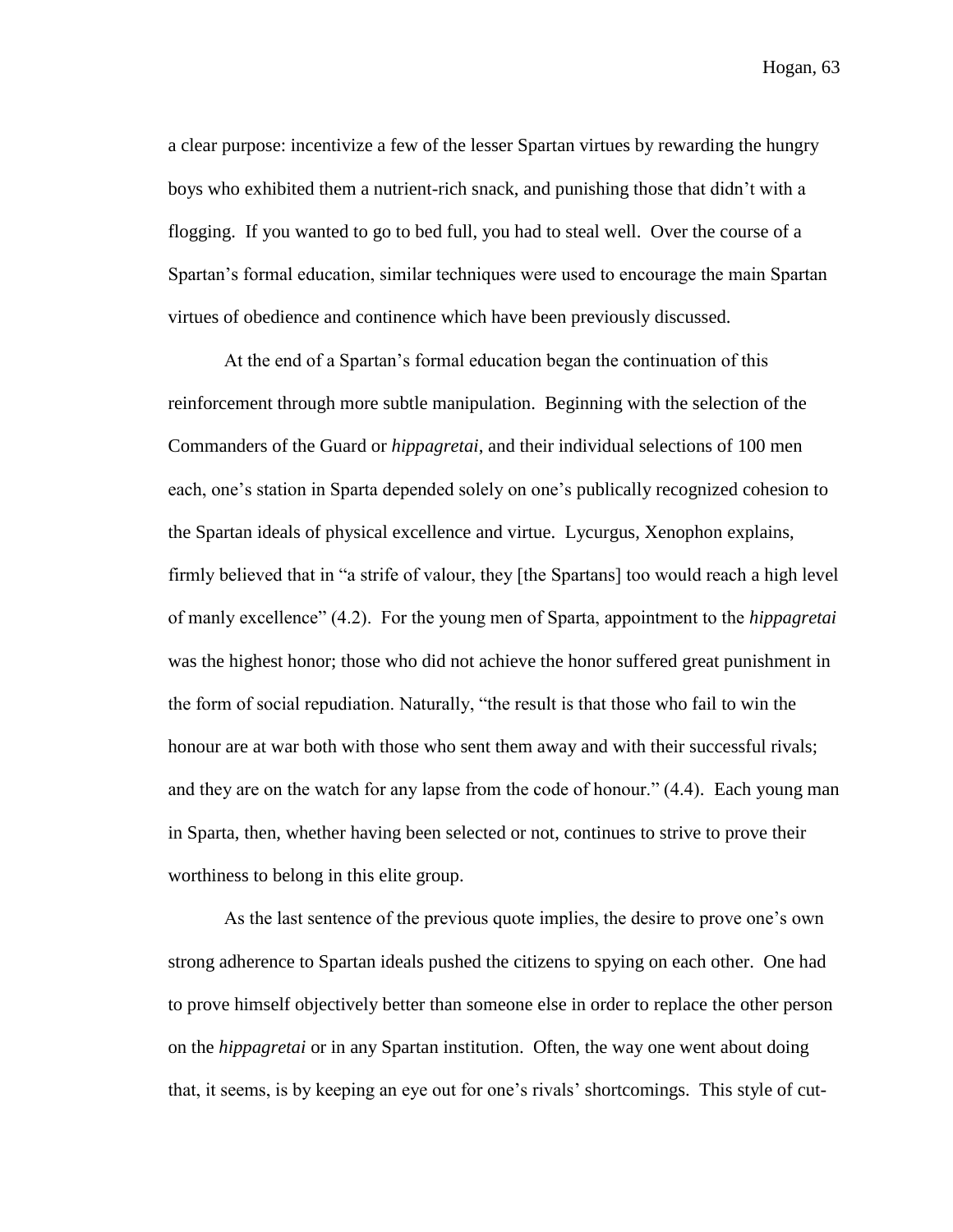throat competition used as a method of ensuring that citizens continued to toe the line did not end even in old-age for Spartans. They continued to spy upon each other, attempting to prove themselves more worthy than those around them.

To that end, the Spartans had a habit of "requiring men to face the ordeal of election to the Council of Elders near the end of life, … prevent[ing] neglect of high principles even in old age" (10.1). The ordeal of election must have been quite similar to the selection of the *hippagretai* for the adolescents, as "the contest for the Council judges souls whether they be good" (10.3). The criteria for judging whether potential Councilmembers possessed good souls is not exactly specified. However, we can assume that they would have had to exhibit the same style of virtue that Spartans had been expected to exhibit their whole lives. Appointment to the Council of Elders was one of the highest positions one could hold in Sparta, making one "judge … in trials on the capital charge" (10.2), and as such was incredibly desirable. An end-of-life honor such as this forms the final positive reinforcer of Lycurgus' system of indoctrination. This style of indoctrination is wrapped up quite succinctly by Xenophon, explaining that "either party exerts itself to the end that it may never fall below its best, and that, when the time comes, every member of it may support the state with all his might" (4.5). The incentive for the state of Sparta is not to make its citizens objectively better people, but rather to ensure that, when the time comes, each individual citizen is capable of defending the state to the utmost of his abilities.

Again, Sparta is not overly concerned with any sort of "peace time" progress like other Greek city-states, but rather gave importance to a single-minded concerned with the pursuit of military capability and readiness. In our modern, capitalistic society, the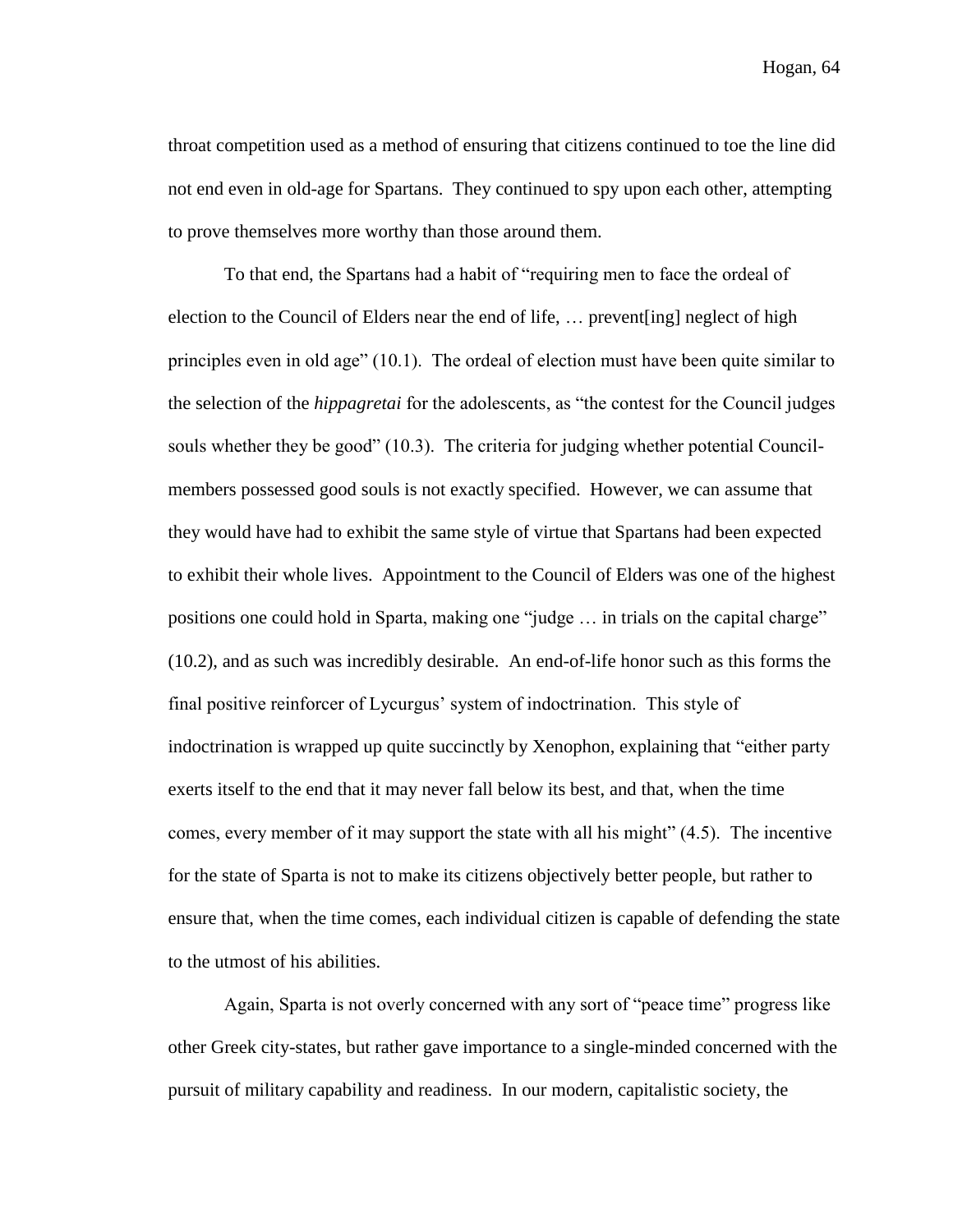measure of esteem and social status is wealth. So, we reward people for doing work. In Sparta, the measure of esteem and social status followed the hierarchy of positions of power. So, the Spartans gave positions of power to those who proved themselves capable of doing the "work" (read: soldiering) that the State wanted them to. The very way by which Spartans proved their capacity for this work was by adherence to the Spartan ideal, which just so happens to coincide with the ideal soldier. From the perspective of Xenophon, this seems like exactly the kind of answer he was searching for when he began his work on the *Spartan Constitution*; he started by wondering how "Sparta, though among the most thinly populated of states, was evidently the most powerful and most celebrated city in Greece" (1.1). After all, it seems logical to assume that if you push each and every citizen towards becoming a super-soldier, you will end up with a better army than those part-time soldiers found elsewhere in Greece. Yet, the treatise continues for another 10 chapters. The answer as to why this explanation was not sufficient in Xenophon's mind comes at the end of chapter 10.

In that chapter, Xenophon elaborates on Sparta's ability to continue encouraging its citizens to practice virtue at all times in public life from the time of youth through oldage. After discussing these methods in some detail, Xenophon expresses his shock at the fact that "all men praise such institutions, but no state chooses to imitate them" (10.8). If the institutions of Sparta encouraging virtue are so widely praised, and seemingly answer the very question Xenophon set out to answer, why did he "f[a]ll to wondering"  $(1.1)$  in the first place, and why did no other Greek city-state choose to imitate them? The answer to such a question, for a Straussian by any means, is explained here in the tenth chapter. Xenophon, in crafting an allegory between the differences in virtue that exist across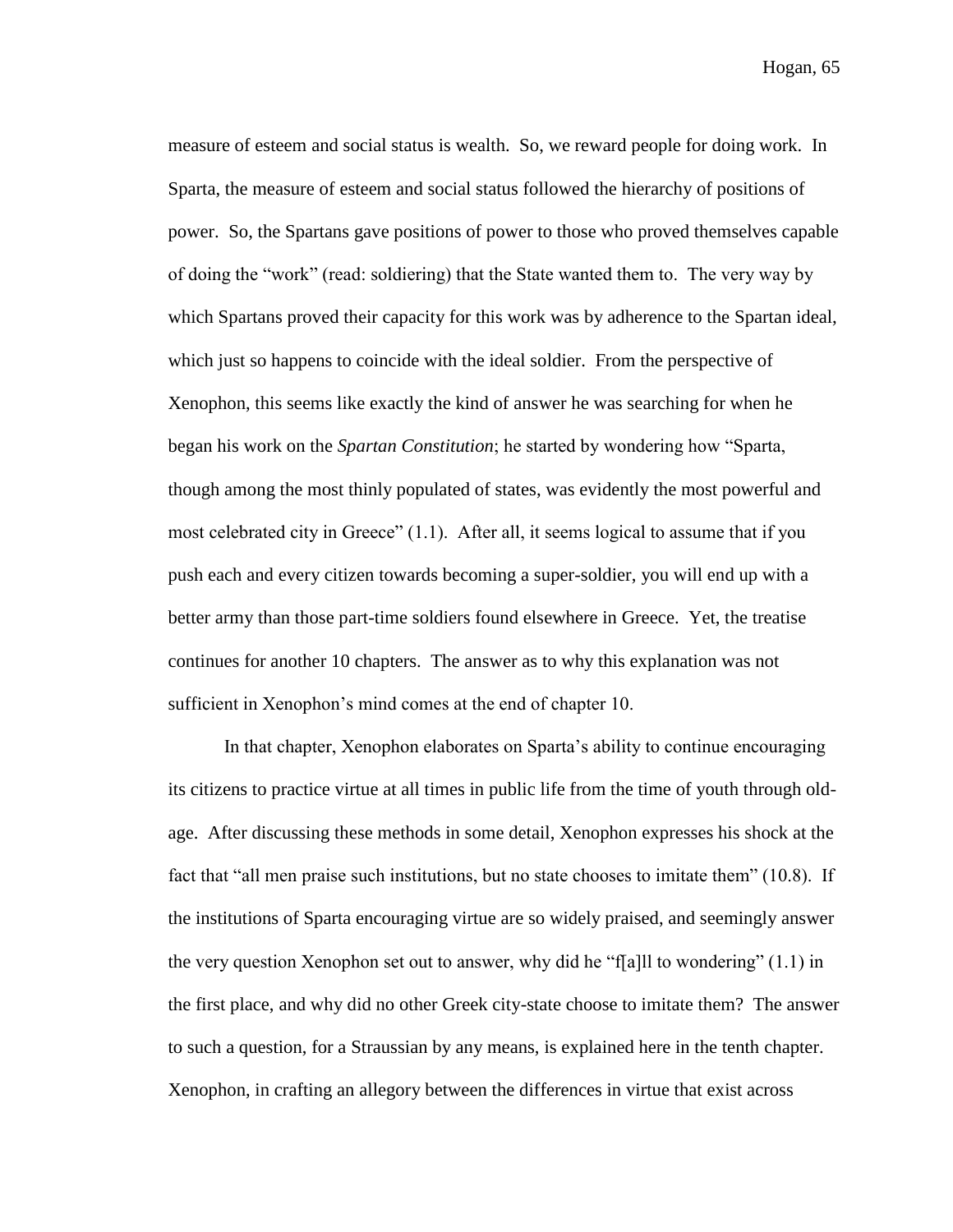individuals and those across societies, explains that "Sparta, as a matter of course, surpasses all other states in virtue, because she alone makes a public duty of gentlemanly conduct" (10.4). Acting righteously, for the Spartans, is a *public* duty, not simply a duty.

However, the first part of Xenophon's allegory here makes it explicit that individual people "differ from one another in virtue according as they practice and neglect it" (10.4). The thing that makes a person virtuous is not the same thing that makes a society virtuous for Xenophon. Rather, a person is virtuous only according to the amount that they practice it, regardless of the context. A society, on the other hand, is virtuous according to the *public* displays of virtue. This, while similar, is an important distinction to draw. A public duty to virtue makes the public virtuous, true. However, it does not make each individual virtuous, as they will "differ according as they practice and neglect it." Public virtue, then, is not identical to private virtue, and by creating this allegory comparing the two, Xenophon seems aware of this fact. Knowing the separation between public and private virtue, it seems logical that Xenophon would have thought one superior to the other. While he makes no direct contrast between public and private virtues in this text, Xenophon has elsewhere explained his preference for private virtue over public, by stating that "he who knows the beautiful and good will never choose anything else, he who is ignorant of them cannot do them, and even if he tries, will fail."<sup>68</sup> What it means to be virtuous, for Xenophon, is to have knowledge of the beautiful and good action, and to choose it because it is beautiful and good. For the Spartans, virtue was a submission to the commands of one's superiors, an acquiescence to the status quo, and an acceptance of one's place in society. Spartan virtue is not true  $\overline{a}$ 

<sup>68</sup> Xenophon, *Memorabilia* 3.9.5.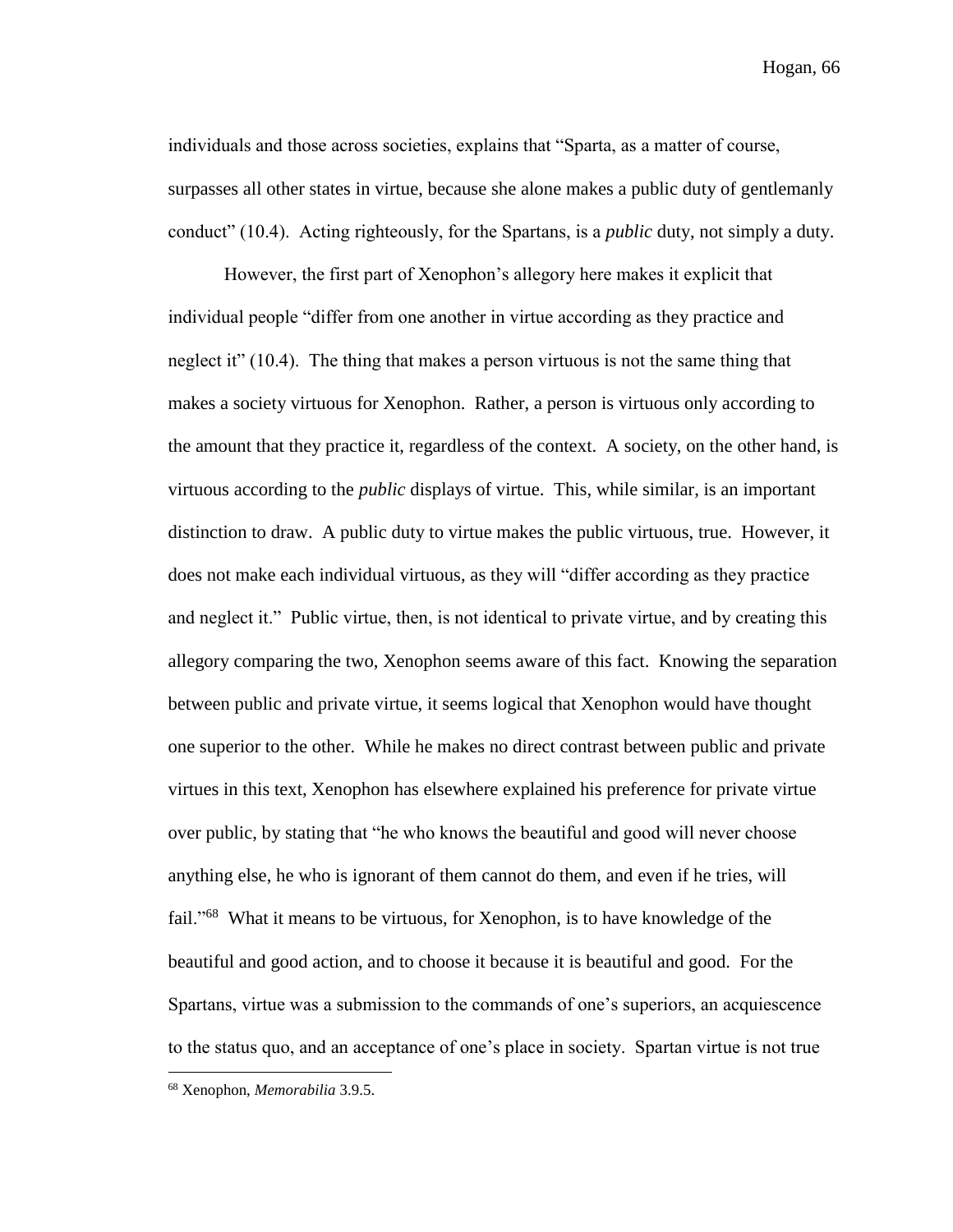virtue, according to the definition presented by Xenophon in the *Memorabilia*, as it is not the necessary expression of a private preference for virtuous action. As a matter of fact, because Spartans are never formally taught virtue, they are exactly the "he" who is ignorant of the beautiful of the good, and therefore is incapable of doing them. The "virtue" of the Spartans, when seen under this light, seems much more like a child who behaves under supervision, but only because of fear of the repercussions.

Therefore, if public virtue is actually false virtue for Xenophon, and Sparta only surpasses all other states in public virtue, why should it be praised by others for its installation of false virtue? According to a certain point of view in political philosophy, the goal of any state is to instill virtues in the populace which are beneficial to the greater good. Laws, customs, and morals are built up around those things which are actively hurtful to society, such as things which threaten personal security or the status quo. From that perspective, the perspective of state governments, public virtue is indistinguishable from true virtue as the state can necessarily only ever be aware of public acts. Because Sparta was such a public society, where meals are eaten in public messes, any person can share another's goods, and raise another's children, public virtue extends farther than it may have in other societies.

In other societies, however, public virtue indoctrination is still prevalent, and Athens is no exception. As a treatise that now seems to be an exposé of the falsehood of public virtue rather than a praise of it, the *Spartan Constitution* can be seen as not only a critique of Spartan virtue, but of all political virtue. In Strauss' mind, Xenophon is continuing a conversation started by Socrates. As seen in the *Memorabilia* by Xenophon, Socrates' mere act of questioning accepted tenants about virtue was enough to earn him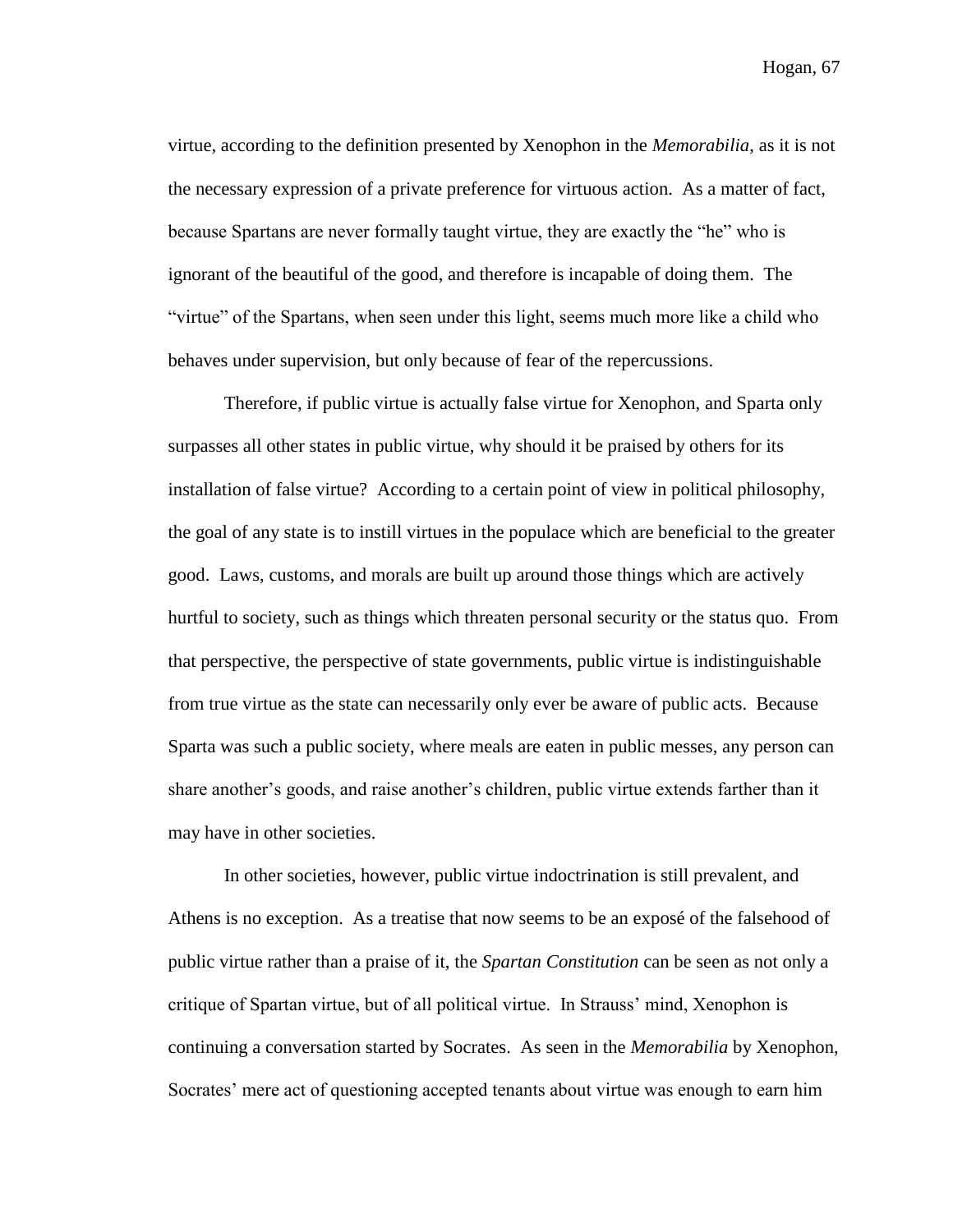an accusation of corrupting the youth.<sup>69</sup> Each society instills public virtue in different ways, and philosophy is meant to discover the truth of virtue. But at least some societies must have it wrong. In the pursuit of truth, questioning the veracity of public virtue is a dangerous thing to do. In Strauss' opinion, this is why Xenophon wrote esoterically: he believed this message to be so important to philosophy that he had to share it, but it was at the same time very dangerous to both himself and to the politics of all states.<sup>70</sup>

That is exactly why all men praise these institutions but do not copy them, because they instill virtue in their own ways in their own societies. As Strauss would say, Xenophon is forcing the reader to consider the possible answers to the question with which he ends his chapter. The only satisfactory answer most readers will find is the one explained above. In that explanation is the understanding that Spartan virtue is false virtue, and further that all public virtue is false. Chapter 10, especially when taken in conjunction with the arguments of chapters 3 and 4, appears to be praising the manner by which Sparta guarantees virtue in its citizens. Upon closer analysis, however, one finds a hidden critique of virtue-indoctrination. Because virtue-indoctrination seems to be the main focus of Xenophon's treatise, one is forced to question if Xenophon wrote his treatise as a means of simply criticizing the mere idea of education in virtue, or if there is some genuine desire to explore how Sparta became a military hegemon.

<sup>69</sup> See *Memorabilia*, 1.2, 3.9, 4.3, 4.4

<sup>70</sup> See *Cambridge Companion to Leo Strauss,* ch. 4, and Strauss, section 5.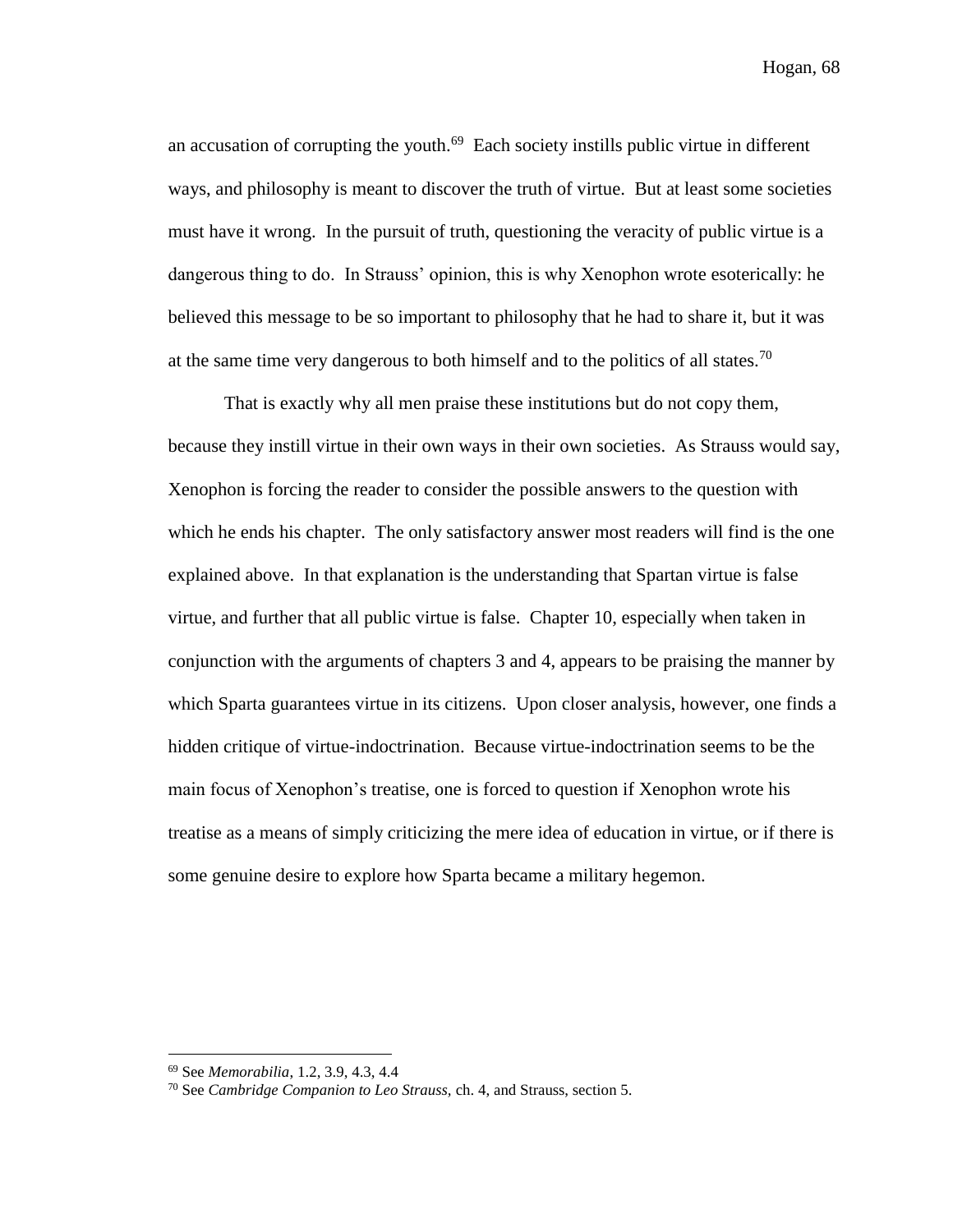## Section 4: Strauss, reconsidered

Strauss, as usual, has an answer to the question of Xenophon's authorial intent. For him, Xenophon hides his critique of the Spartan education and way of life behind an encomium of their virtues because

Critias was the author of two works, one in prose but one in verse, both entitled *Constitution of the Lacedemonians*. These were used by Xenophon and may be said to have been the model of his treatise on the Spartan Constitution.<sup>71</sup>

Regardless of the veracity of Strauss' claim, the truth is that Xenophon was writing in part for a very pro-Spartan audience.<sup>72</sup> Having just won the Peloponnesian War, Spartans had firmly established themselves as the hegemon in Greece. During that post-war time, Xenophon was writing his treatise when everyone was some shade of laconophile. Writing in this environment, one can imagine the cynical, Straussian Xenophon poking fun at those who found Sparta praise-worthy in this manner. More than the believability of Strauss' conclusion, however, it is important to consider the potential veracity of his premises.

Many modern Classicists, such as Paul Cartledge, respond to Strauss by "merely mention[ing] without discussion Strauss's judgement that the pamphlet is 'a higher type of comic speech than ... the classical comedy': that seems to me to be itself merely comic." 73 It is true, however, that the *Spartan Constitution* 

<sup>71</sup> Strauss, 529

<sup>72</sup> See 1.1, 10.8, etc.

<sup>73</sup> Paul Cartledge, "The Socratics' Sparta And Rousseau's,", University *of London - Institute of Historical Research*, 1998, pp. 1-8, https://sas-

space.sas.ac.uk/4409/2/The Socratics' Sparta And Rousseau's by Paul Cartledge Institute of Histori cal\_Research.pdf, 3.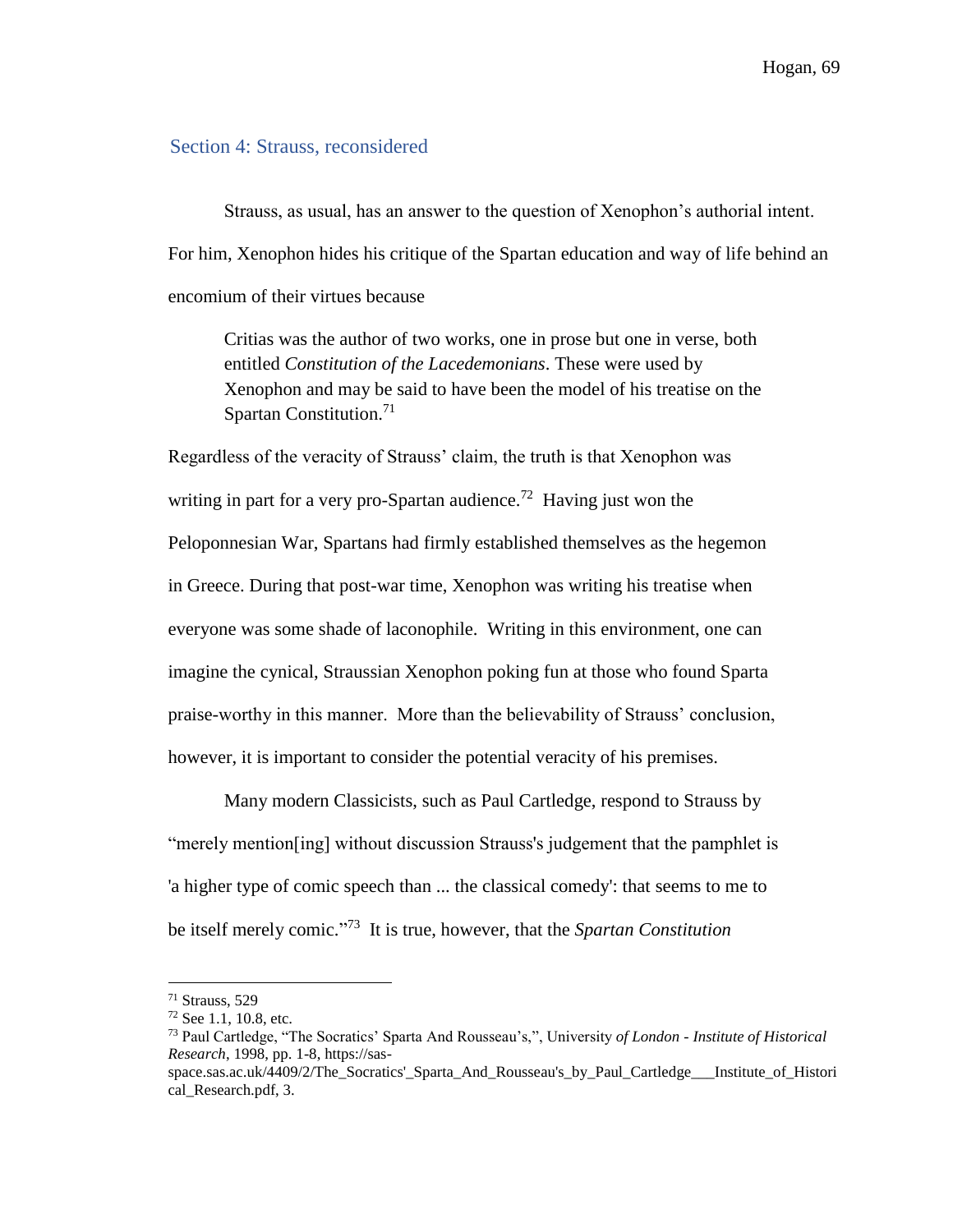contains various examples of unfulfilled implications, outright contradictions, and forced considerations. In fewer words, this is what Strauss would call Xenophontic irony or esotericism. Whether the tone behind these inconsistencies is one of comedic critique, of laughable ignorance, or something in between is hard to discern. It is important, however, to engage seriously with the possibility that Xenophon may have been attempting a certain style of esotericism, to disprove Strauss with factual interpretations rather than comedic wit. Analyzing even those chapters which are conspicuously missing from Strauss' original analysis of the *Spartan Constitution*, one is able to use Straussian logic to motivate the same claims. Strauss' argument, then, is not one built from the "silence" of Xenophon or from the exclusion of points which would disprove him. Rather, Strauss uses a keen literary analysis in order to get at authorial intent, to build an argument on *what* Xenophon means, informed purely by *how* he is saying it. In undertaking this approach, or a similarly logical approach, scholars would be better able to first understand, and then to accept or deny the conclusion of the Straussian argument. Having undertaken Strauss' approach, we now are prompted to consider the possible implications of this line of thinking, and to look for commonalities and differences between it and the historicist analysis of the *Spartan Constitution*.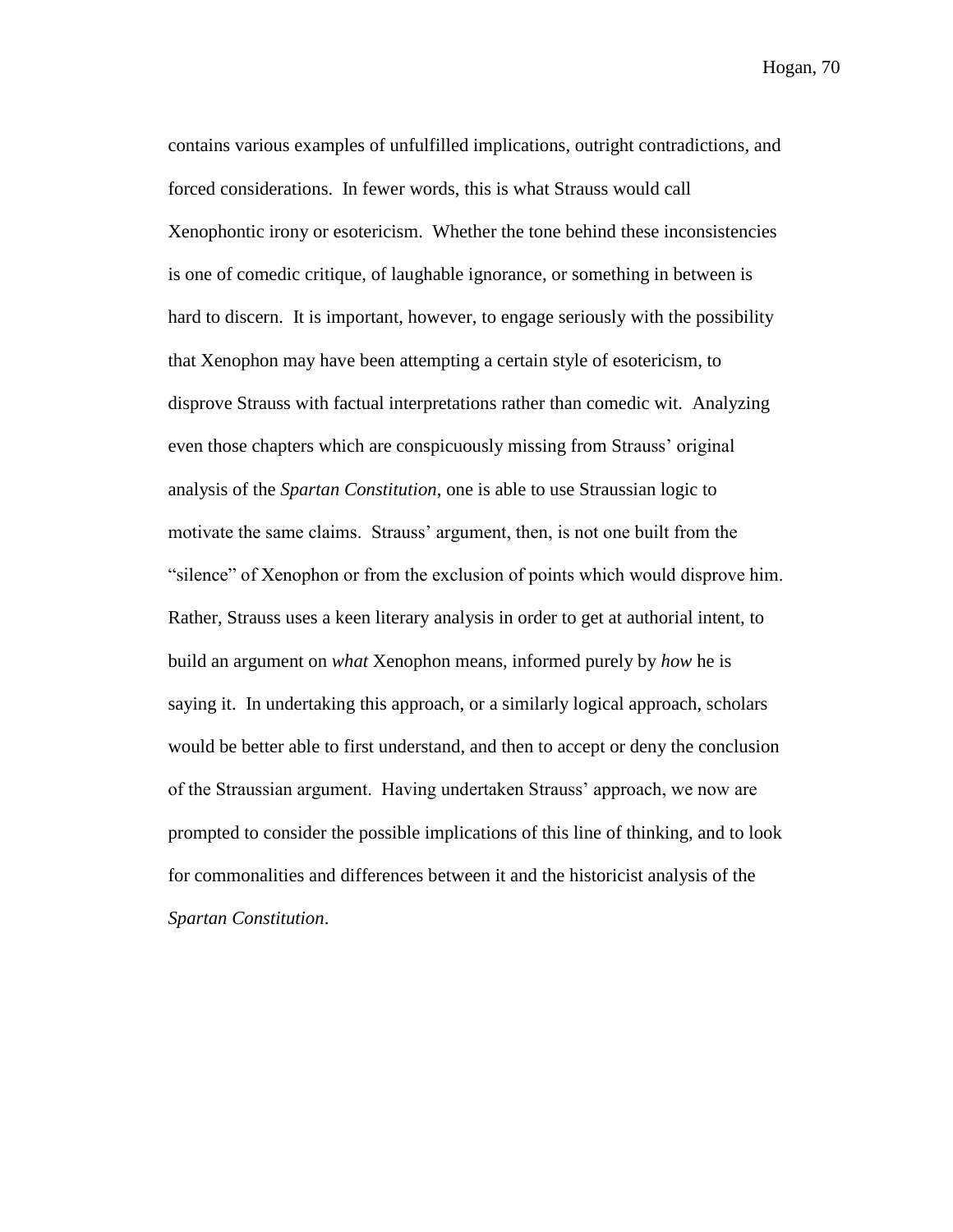## Conclusion: The Future of Spartanology

Having now analyzed the *Spartan Constitution* according to both the historicist and Straussian interpretation, we are in the best possible position to judge the opposing arguments. In both cases, it is good to acknowledge that the respective argument as explained in this essay is by no means exhaustive, but serves as a good outline of the core tenants of both camps. We have seen that both the historicist and Straussian camps agree that the *Spartan Constitution* is largely about Spartan virtue. Where the two camps fundamentally disagree is actually much farther into the Straussian argument than many historicists seem to realize. That is to say, in large part Strauss seems to simply add one more premise to the core historicist argument, and resultingly says that Xenophon is critiquing Spartan virtue, rather than praising it.

The historicist camp's argument essentially claims Xenophon is indirectly praising Spartan virtue by means of his direct praise of the institutions that instill this virtue. Strauss would agree that Xenophon is more concerned with the institutions of Sparta as a means to public virtue. To this conclusion, Strauss adds a premise built from evidence from other works by Xenophon. As Strauss presents them, these excerpts build an image of Xenophon and Xenophon's image of Socrates as deeply opposed to the type of virtue that Xenophon seems to be praising in Sparta. Public virtue, as Strauss points out, is not true virtue for Xenophon. Virtuous action is only virtuous in that it is actively chosen by the actor.

Strauss' argument is built mainly upon excerpts from Xenophon's *Memorabilia*  and Plato's *Apology*. As stated earlier, Strauss believed Xenophon and Plato's images of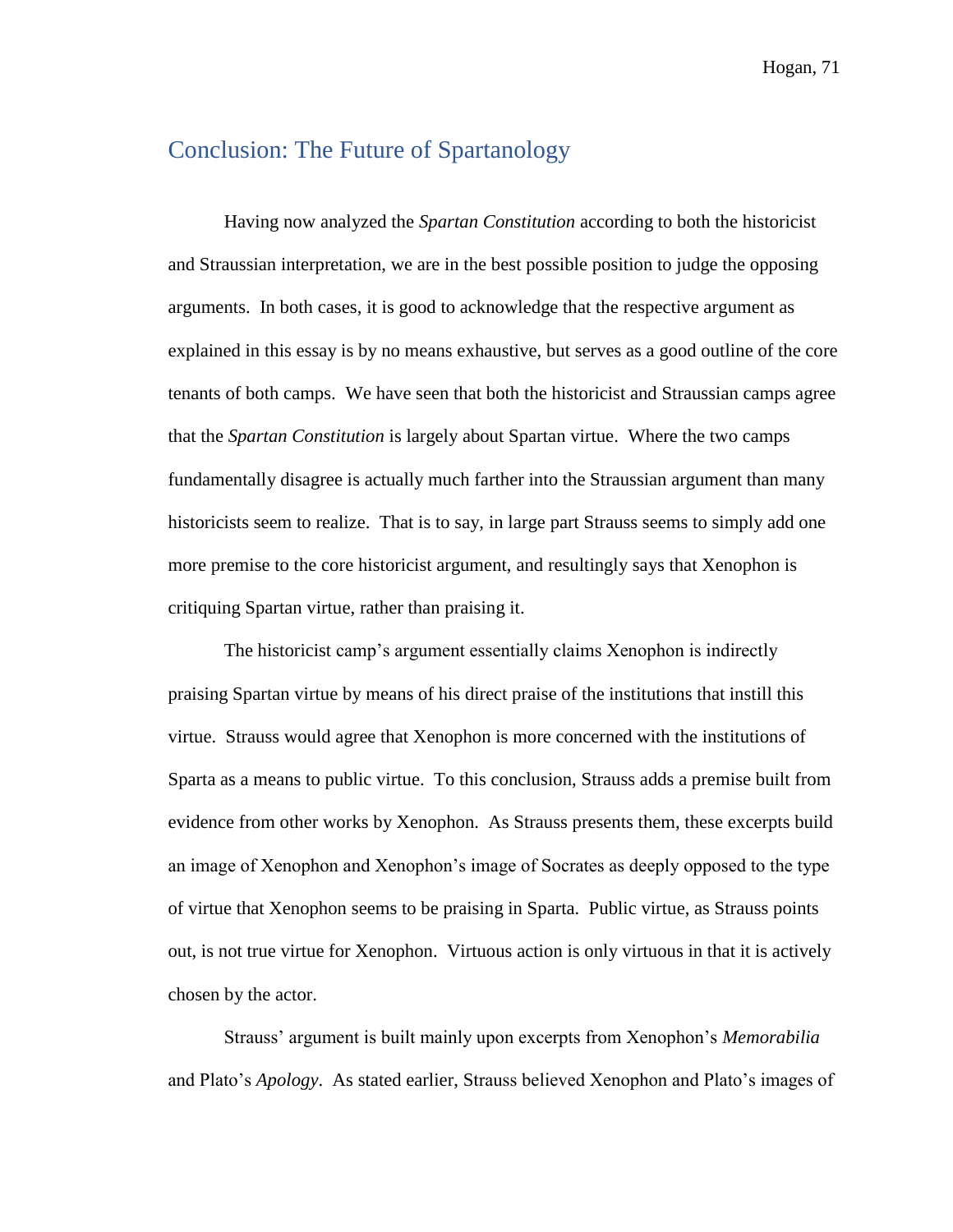Socrates as *not* fundamentally different. Therefore, taking the image presented in Book 4 of Xenophon's *Memorabilia* and section 23d of Plato's *Apology*, Strauss builds a characterization of Socrates (and therefore of his student, Xenophon) that sees philosophy and obedience to the State as wholly incompatible.

Plato presents an image of Socrates as a man that the entire population of Athens is accusing of teaching the youth "'not to believe in gods' and 'to make the weaker argument the stronger.' For they would not, I fancy, care to say the truth, that it is being made very clear that they pretend to know, but know nothing."<sup>74</sup> Strauss implicitly makes the case that Socrates, in not directly defending himself against the charges against him, is showing the truth of his feelings toward the status quo. Socrates did not openly preach impiety and disobedience to the State. If he had done so, he would have been executed far earlier in life. What he admits to doing is questioning, and inspiring others to question, people's personally held beliefs on virtues, the good-life, and a host of other questions that have religious undertones.

As a result of prodding at people's beliefs, they were forced to question them, and to really think about the reasons that they believed what they believed. Socrates took advantage of the fact that beliefs imposed by the State are not deeply held, they are merely accepted. That is why those who are angry at Socrates were said to have "made very clear that they pretend to know, but know nothing."<sup>75</sup> The people who suffered a Socratic questioning pretended to *know* something about virtue, for example. The result of the questioning was to reveal that these people had not fully considered the

<sup>74</sup> Plato, *Apology* 23d

<sup>75</sup> *Ibid.*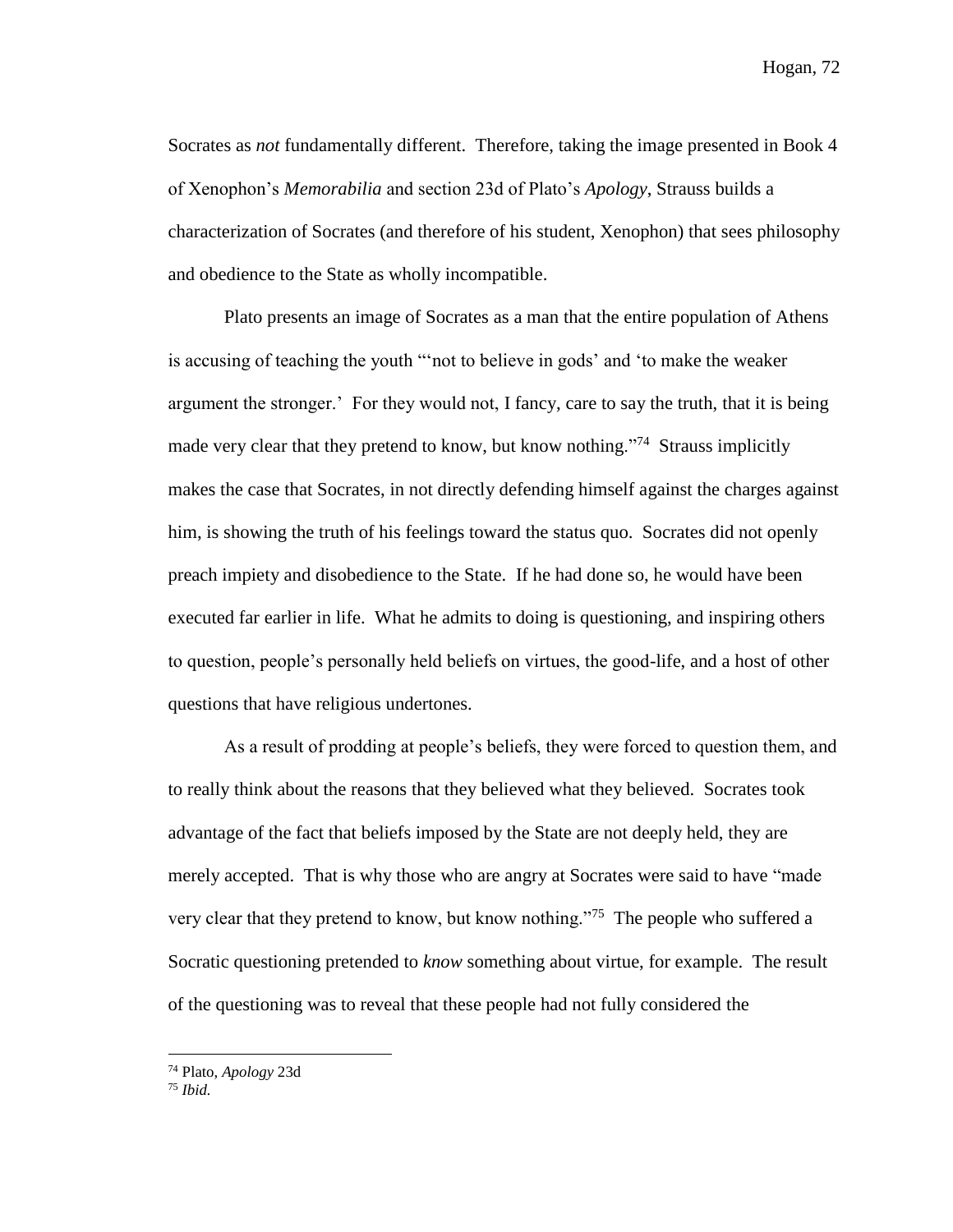implications of their belief(s), and ended in their auto-contradiction. As a result it was revealed that they did not actually know anything.

This is the attitude that Socrates brings to the whole of his philosophy. To truly know something, one has to have actively made the decision to know it. One must consider the positions, opinions, and beliefs that one holds, and know them to be compatible or not. For Socrates, the essence of knowledge is critical thought. One cannot just accept something as true; he must truly weigh the veracity of the claim for himself, then make a decision on whether or not to accept it. This assumption has been the core of practically all Western, post-Socratic philosophy. For Aristotle, for example, the highest function of man was contemplation.<sup>76</sup> For Plato, one must consider the forms in order to access and understand them more deeply. For all of Socrates' students, including Xenophon, one had to think about and discover a personal set of beliefs about the world. Because practically no Athenian could live up to this expectation, Socrates exposed the fact that they knew nothing, especially according to Socrates' definition of knowledge.

As we looked at in the Straussian chapter, the Socratic school of philosophy shared a similar belief with regard to virtue, as is exposed by Xenophon's *Memorabilia*. Virtue, much like knowledge, had to be actively chosen in order to be true virtue. This attitude, especially when taken in tandem with Socrates' opinion on knowledge, makes it easy to understand Strauss' opinion that philosophy and politics are wholly incompatible. And yet, philosophy depends upon the political state—it could not exist without it. Philosophy, at least how Socrates and his students seem to understand it, pushes people to

<sup>76</sup> See Aristotle *Metaphysics* and *De Anima*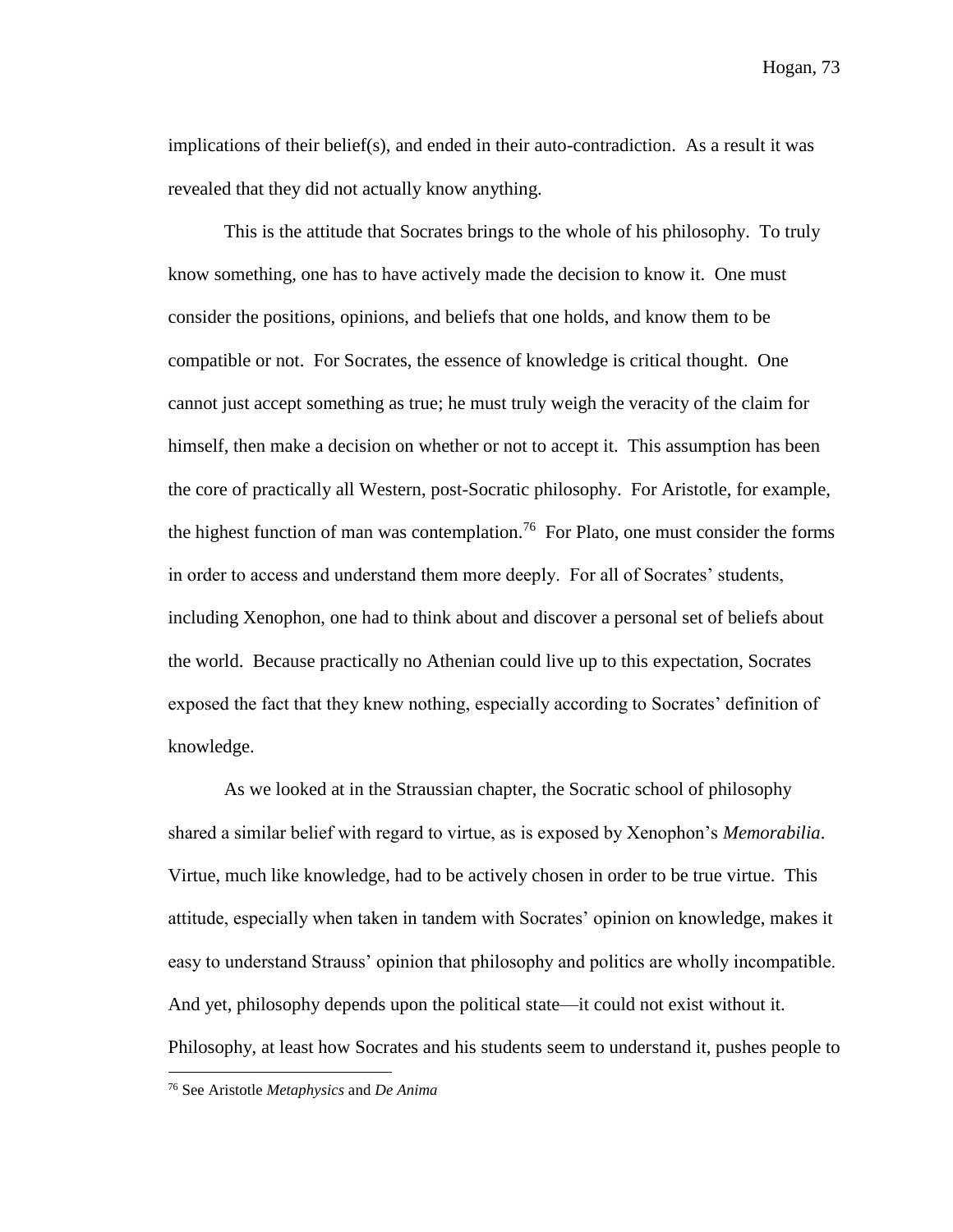more deeply consider the things that they are simply expected to believe. Impiety was criminal in Athens' day; people were expected to be more or less homogenous, and Socrates was actively pushing individuals to question that homogeny. It was a result of this line of thinking that Socrates was executed, and also pushes one to more fully consider whether Xenophon could have been ironic in his praise of a society which accepted no less than complete homogeny.

For both the historicist and Straussian interpretations, the *Spartan Constitution*  comes down to a praise of Sparta as excellent in its instillation of virtue in its citizens. Strauss claims that this praise is a false one, because the type of virtue and "knowledge" instilled in Spartan citizens seems to directly contradict what Socrates' students have elsewhere outlined as true virtue and true knowledge. The point of disagreement, then, is one without such a straightforward solution as has been implied by both sides of the argument. The Straussian camp believes that Xenophon is purposefully describing a type of virtue that he would personally judge to be false, the historicist camp disagrees.

Since Strauss published the first of his "philosophical supernovas" in the form of his *Persecution and the Art of Writing*, many well-respected scholars of the fields that he has (either directly or indirectly) criticized have implied a wide berth between their arguments and Strauss' own. In the case of Xenophon's *Spartan Constitution*, we have now seen that this berth is, in fact, much narrower than it is made to seem. In truth, there is one point of contention between the Straussian and historicist interpretations of Xenophon's work. If we are to come closer to discovering the truth of what Sparta was like, and the truth of how Xenophon chose to portray it, we must truly consider all the options. In the way that the historicist community has written off the arguments of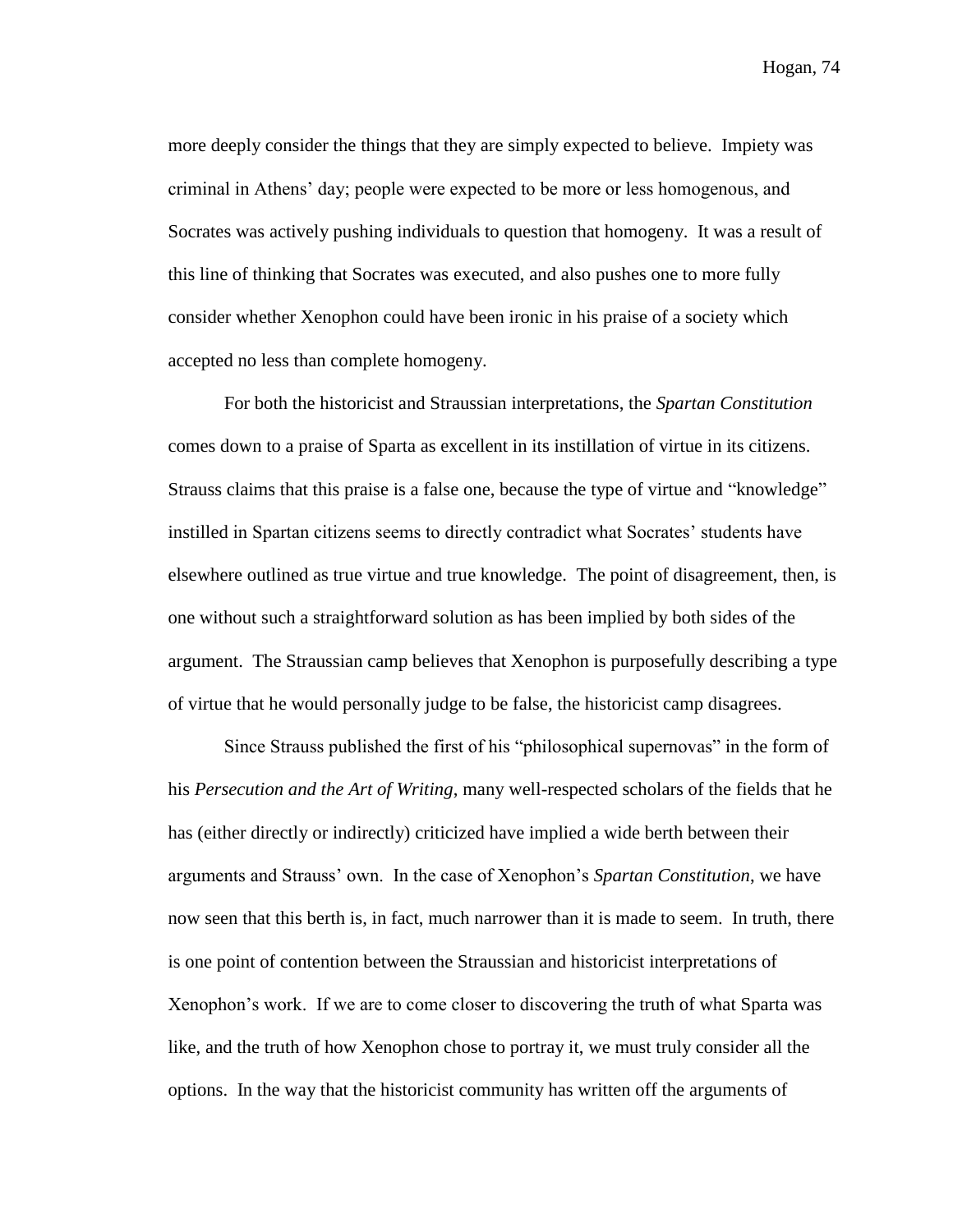Strauss, and the way in which the Straussian community has written off the criticism of the historicists, both groups are guilty of committing that offense which both Plato and Xenophon's depictions of Socrates warn us against. If we continue down that path, we will become that person who Socrates shows to "pretend to know, but know nothing," as well as being one who "cannot do [the beautiful and good things], and even if he tries, will fail."77

<sup>77</sup> Xenophon, *Memorabilia* 3.9.5.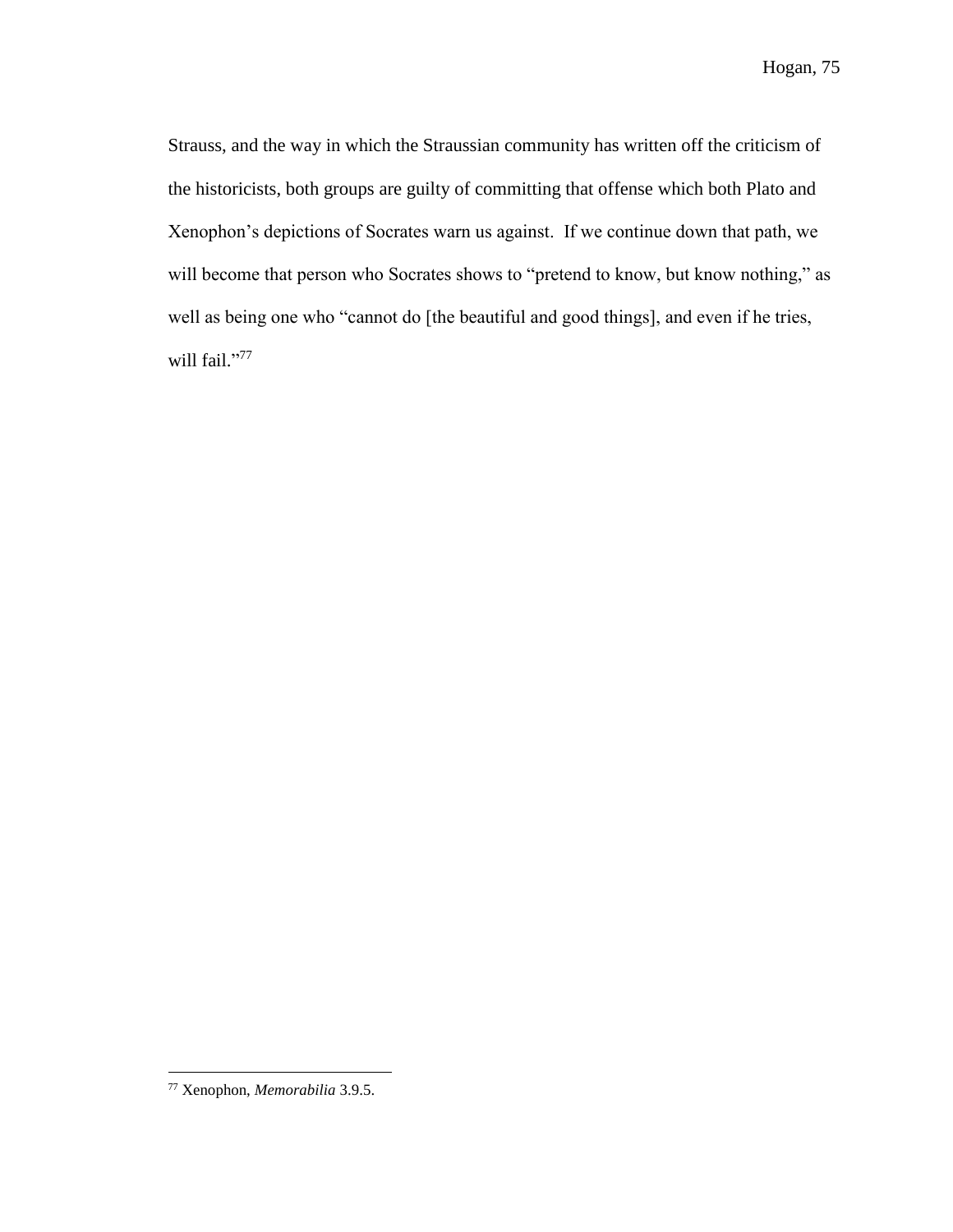## Bibliography

- Badian, E. "The Life of Xenophon: Xenophon the Athenian." Essay. In *Xenophon and His World: Papers from a Conference Held in Liverpool in July 1999*, edited by Christopher Tuplin, 33–53. Steiner, 2004.
- Cartledge, Paul, and Anton Powell, eds. *The Greek Superpower: Sparta in the Self-Definitions of Athenians*. The Classical Press of Wales, 2018.
- Cartledge, Paul. "Hoplites and Heroes: Sparta's Contribution to the Technique of Ancient Warfare." *The Journal of Hellenic Studies* 97 (1977): 11–27. https://doi.org/10.2307/631018.
- Cartledge, Paul. *Sparta and Lakonia: A Regional History 1300-362 Bc*. Routledge, 2016.

Cartledge, Paul. *Spartan Reflections*. Gerald Duckworth & Co. Ltd., 2001.

- Cartledge, Paul. "The Socratics' Sparta And Rousseau's." *University of London - Institute of Historical Research*, 1998, 1–8. https://sasspace.sas.ac.uk/4409/2/The\_Socratics'\_Sparta\_And\_Rousseau's\_by\_Paul\_Cartledg e\_\_\_Institute\_of\_Historical\_Research.pdf.
- Falkner, Caroline. Phoenix 59, no. 1/2 (2005): 176-77. http://www.jstor.org/stable/25067758.
- Flower, Michael Attyah. *The Cambridge Companion to Xenophon*. Cambridge University Press, 2017.
- Gray, Vivienne. *Xenophon's Mirror of Princes Reading the Reflections*. Oxford University Press, 2011.
- Humble, Noreen. "The Renaissance Reception of Xenophon's Spartan Constitution: Preliminary Observations." Essay. In *Xenophon Ethical Principles and Historical*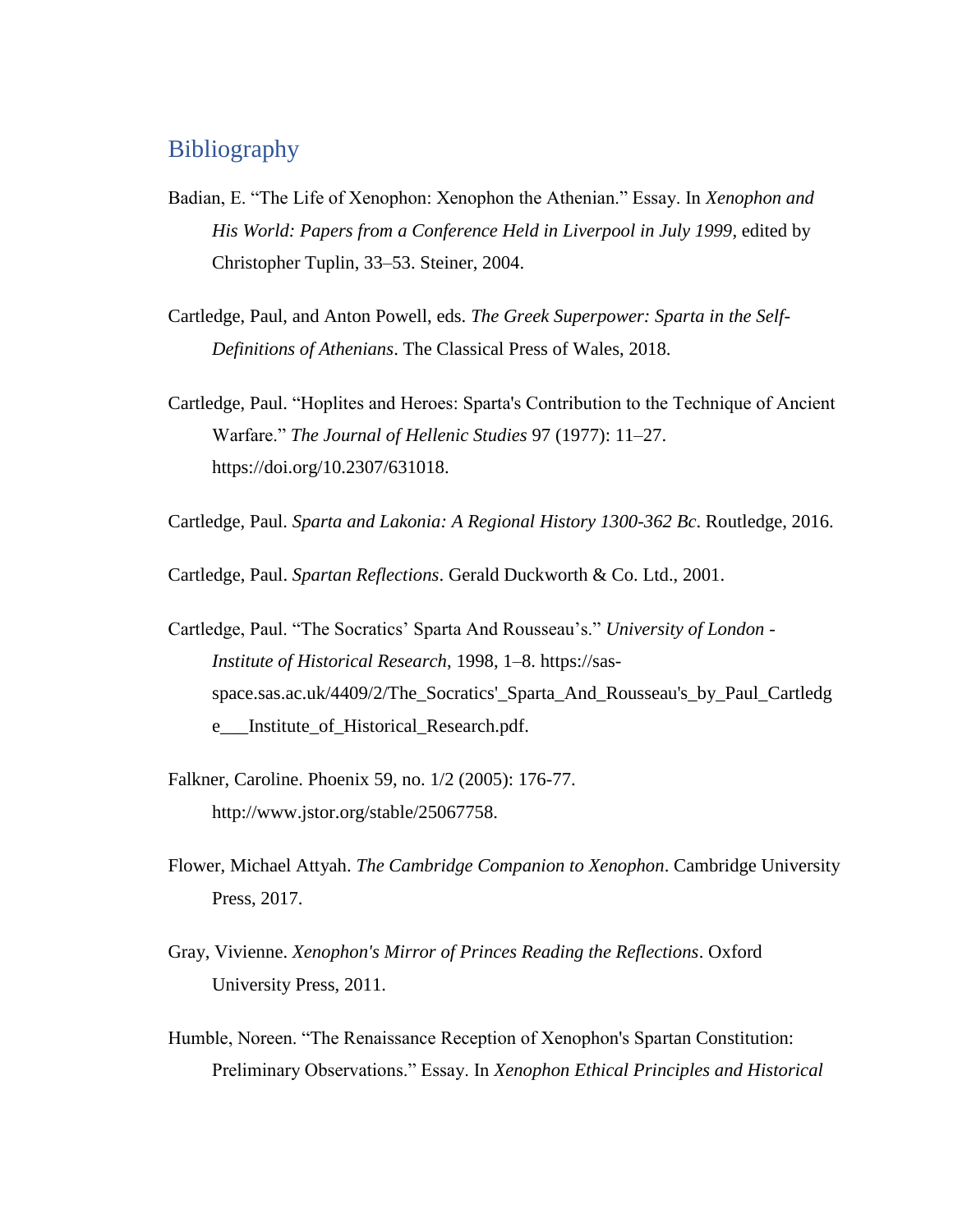*Enquiry ; Conference Held at the University of Liverpool on 8-11 July 2009 ...*, edited by Fiona Hobden and Christopher Tuplin, 63–88. Brill, 2012.

- Kennell, Nigel M. *The Gymnasium of Virtue: Education and Culture in Ancient Sparta*. Univ of North Carolina Pr, 2007.
- Lendon, J E. "Spartan Honor." Essay. In *Polis and Polemos: Essays on Politics, War and History in Ancient Greece, in Honor of Donald Kagan*, edited by Charles D. Hamilton and Peter Krentz, 105–26. Regina Books, 1997.
- Lipka, Michael, and Xenophon. *Xenophon's Spartan Constitution: Introduction, Text, Commentary*. Berlin: De Gruyter, 2002.
- Millender, Ellen. "Spartan 'Friendship' and Xenophon's Crafting of the Anabasis." Essay. In *Xenophon Ethical Principles and Historical Enquiry ; Conference Held at the University of Liverpool on 8-11 July 2009 ...*, edited by Fiona Hobden and Christopher Tuplin, 377–425. Brill, 2012.
- Picard, Barbara Leonie., Joan Kiddell-Monroe, and Homer. *The Iliad*. Oxford University Press, 2000.
- Plutarch. "Lycurgus and Numa." Essay. In *Lives*, translated by Bernadotte Perrin, 1:203– 303. Harvard University Press, 1998.
- Plutarchus. *Moralia*. Translated by Frank Cole Babbitt. Vol. 3. Harvard University Press, 2006.
- Pomeroy, Sarah B. "Sparta: Xenophon's Spartan Women." Essay. In *Xenophon and His World: Papers from a Conference Held in Liverpool in July 1999*, edited by Christopher Tuplin, 201–13. Steiner, 2004.